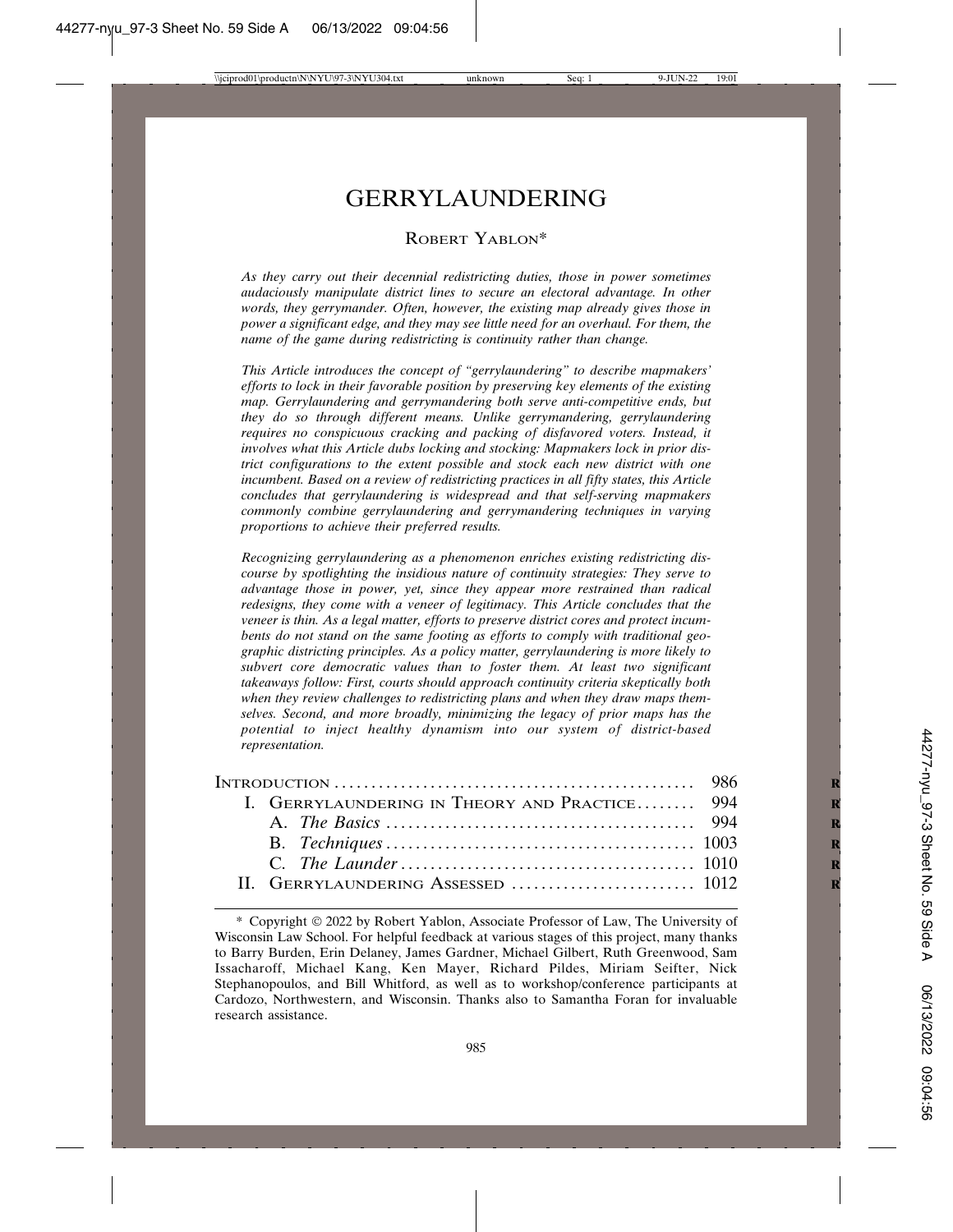| 3. Participation Claims  1030             |  |
|-------------------------------------------|--|
| III. IMPLICATIONS AND PRESCRIPTIONS  1034 |  |
|                                           |  |
|                                           |  |
|                                           |  |
|                                           |  |
|                                           |  |

#### **INTRODUCTION**

In a quintessential gerrymander, political actors audaciously manipulate electoral district boundaries to secure a competitive advantage. Such gamesmanship may be "nothing new,"1 but we have recently witnessed "some of the most extreme partisan gerrymanders in this country's history."2 Thanks to new technologies, more comprehensive data, and a deeply polarized electorate, gerrymandering has "become more aggressive, precise, and durable" than ever before.3 As Justice Elena Kagan put it in her withering dissent in *Rucho v. Common Cause*, "[t]hese are not your grandfather's—let alone the Framers'—gerrymanders."4 It is no wonder that academics and the broader public appear to be more deeply engaged with the issue of gerrymandering now than at any other time in the nation's history.5

Politically biased district overhauls are deeply troubling, and they deserve all the scrutiny they have received (and then some). Even as the majority in *Rucho* held that partisan gerrymandering claims are not justiciable in federal court, it accepted that "gerrymandering is 'incompatible with democratic principles.'"6 In dissent, Justice Kagan underscored the point. By reconfiguring their congressional maps to secure a maximal partisan advantage, lawmakers in Maryland and

<sup>1</sup> Rucho v. Common Cause, 139 S. Ct. 2484, 2494 (2019).

<sup>2</sup> *Id.* at 2513 (Kagan, J., dissenting).

<sup>3</sup> Michael S. Kang, *Hyperpartisan Gerrymandering*, 61 B.C. L. REV. 1379, 1385 (2020).

<sup>4</sup> *Rucho*, 139 S. Ct. at 2513 (Kagan, J., dissenting).

<sup>&</sup>lt;sup>5</sup> During the ten-year period from 2011 through the end of 2020, a Westlaw search reveals 139 law review publications with "gerrymander" or "gerrymandering" in the title, and 1,729 *Washington Post* articles that include one of those terms. During the decade prior, there were sixty-eight such law review publications and 170 *Washington Post* mentions. Similarly, a search of the *New York Times* online database returns 1,455 articles with those terms between 2011 and 2020, compared to 583 between 2001 and 2010.

<sup>6</sup> *Rucho*, 139 S. Ct. at 2506 (quoting Ariz. State Legislature v. Ariz. Indep. Redistricting Comm'n, 576 U.S. 787, 791 (2015)).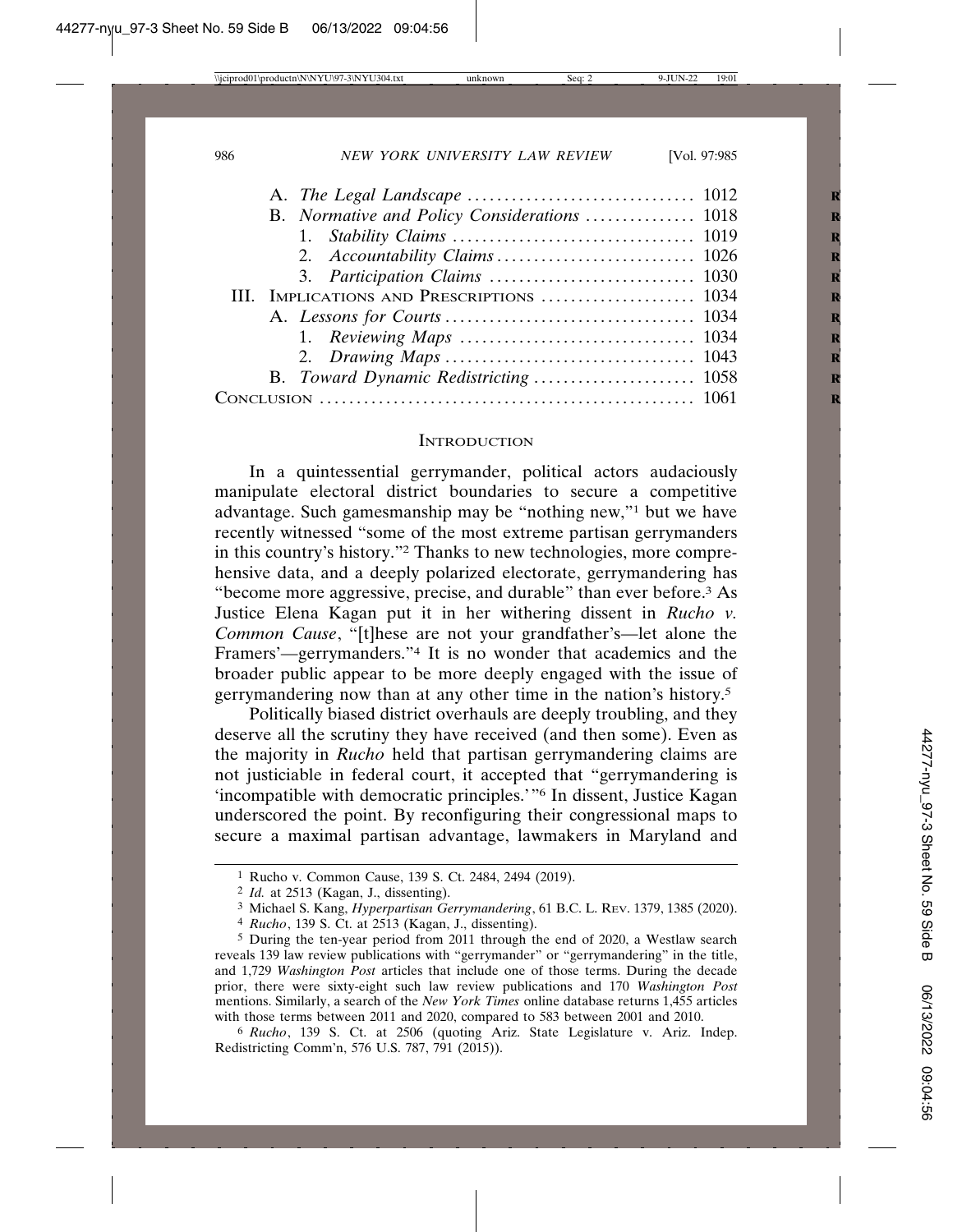North Carolina had "enabled politicians to entrench themselves in office," "promoted partisanship above respect for the popular will," and "encouraged a politics of polarization and dysfunction."7

Mapmakers, however, can often secure a desired advantage during redistricting without pursuing the sort of eye-catching makeovers seen in *Rucho*. By definition, those in power have succeeded under the existing map, sometimes overwhelmingly. The existing map may even be one they gerrymandered during the last redistricting cycle. If the actors who will draw the new map conclude that the old one is still giving them (or their allies) an edge, they may see no need to reinvent the wheel. Continuity may well take priority over change.

This Article introduces the concept of "gerrylaundering" to capture instances in which mapmakers seek to perpetuate their favorable position by carrying forward key elements of the existing map.8 Like gerrymandering, gerrylaundering is an anti-competitive device—a way for those in power to remain in power. But gerrymandering and gerrylaundering proceed through different means. Although it is sometimes defined more broadly, gerrymandering classically connotes overt boundary manipulation.9 This is clear from the most oft-cited techniques of gerrymandering: cracking and packing—that is, splitting some disfavored voters between districts to prevent them from constituting an electoral majority and concentrating others into a smaller number of districts than they might otherwise have controlled. A third manipulative technique, common in practice but mentioned less often in the literature, is shacking—that is, placing multiple incumbents from the disfavored party or group into a single district.10

<sup>7</sup> *Id.* at 2509 (Kagan, J., dissenting); *see also* D. Theodore Rave, *Politicians as Fiduciaries*, 126 HARV. L. REV. 671, 692 (2013) ("What is most disturbing about political gerrymandering . . . is . . . that insiders capture and manipulate the very processes from which they draw their legitimacy. Even as the Court has struggled to identify standards, it has acknowledged that manipulation of the political process by insiders to entrench incumbents . . . works a democratic harm."); Richard H. Pildes, *The Constitutionalization of Democratic Politics*, 118 HARV. L. REV. 28, 83 (2004) (describing partisan gerrymandering as "one manifestation of the deeper structural problem of selfentrenchment that all democracies face"); Samuel Issacharoff, *Gerrymandering and Political Cartels*, 116 HARV. L. REV. 593, 623 (2002) ("Allowing partisan actors to control redistricting so as to *diminish* competition runs solidly counter to the core concern of democratic accountability.").

<sup>8</sup> For language aficionados, "gerrylaunder" is a double portmanteau: a mashup of two words (gerrymander + launder), one of which is already a portmanteau (Gerry + salamander). *See Double Portmanteaus and Stacked Acroynms*, LITERAL MINDED (Dec. 7, 2004), https://literalminded.wordpress.com/2004/12/07/double-portmanteaus-and-stackedacronyms [https://perma.cc/C398-6J7G].

<sup>9</sup> *See infra* notes 68–74 and accompanying text.

<sup>10</sup> *See infra* Section I.B.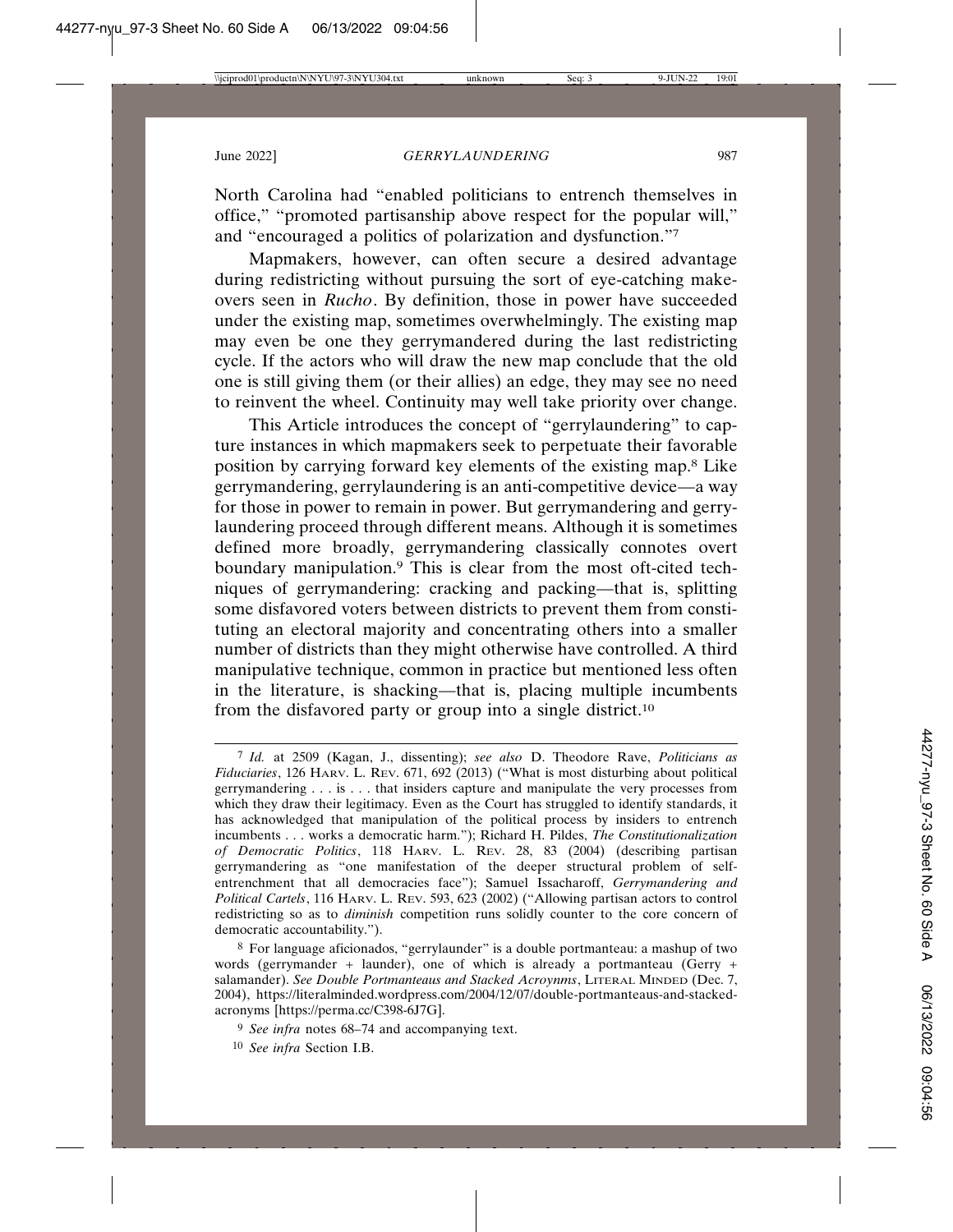Unlike gerrymandering, gerrylaundering entails no conspicuous cracking, packing, or shacking. Instead, it involves two other techniques, which (in keeping with the field's rhyming conventions) this Article dubs locking and stocking. Mapmakers lock in prior district configurations, seeking to populate each updated district with as many residents of its predecessor district as population equality requirements will allow. And they stock each updated district with an existing officeholder, keeping that incumbent with most of their constituents, but separate from *other* incumbents for the mutual advantage of all those in power.11 In short, when mapmakers gerrymander, they try to tilt the playing field; when they gerrylaunder, they try to keep the field tilted.

This difference is important because it gives gerrylaundering a veneer of legitimacy that gerrymandering lacks. That is the launder. Mapmakers can portray their decision to stay the course as restrained and minimalist. They describe retaining the cores of prior districts (locking) and avoiding contests between incumbents (stocking) as straightforward ways to ensure stability and maintain representational links between current officeholders and their constituents. When lawmakers articulate their line-drawing criteria, including in formal legislative documents, they commonly suggest that continuity considerations and traditional geographic districting principles stand on similarly firm legal and conceptual footing.12 For their part, courts often (but not always) take such professions of legitimacy at face value. The Supreme Court, with minimal analysis, has treated lawmakers' efforts to retain district cores and avoid incumbent pairings as "valid, neutral state polic[ies]."13

Even in this era of extreme gerrymandering, gerrylaundering remains commonplace.14 It just tends to fly below the radar. Legal scholars were highly attentive to blatant gerrymanders during the post-2010 redistricting cycle, and to the headline-grabbing legal battles those gerrymanders spawned in states like Maryland, Michigan, North

<sup>11</sup> *Id.*

<sup>12</sup> *See infra* note 113 and accompanying text.

<sup>13</sup> Tennant v. Jefferson Cnty. Comm'n, 567 U.S. 758, 764 (2012) (per curiam).

<sup>14</sup> *See* Robert M. Yablon, Fifty-State Survey of Gerrylaundering Activity—Post-2010 Redistricting Cycle (unpublished survey) (on file with author) [hereinafter Fifty-State Survey]; *cf.* NAT'L CONF. OF STATE LEGISLATURES, DISTRICTING PRINCIPLES FOR 2010 AND BEYOND 1 (Apr. 26, 2021), https://www.ncsl.org/Portals/1/Documents/Redistricting/ DistrictingPrinciplesFor2010andBeyond-9.pdf [https://perma.cc/2LNC-7Y34] (tallying a dozen states that have expressly articulated preserving district cores and avoiding incumbent pairings as districting criteria, mostly in legislative guidance documents).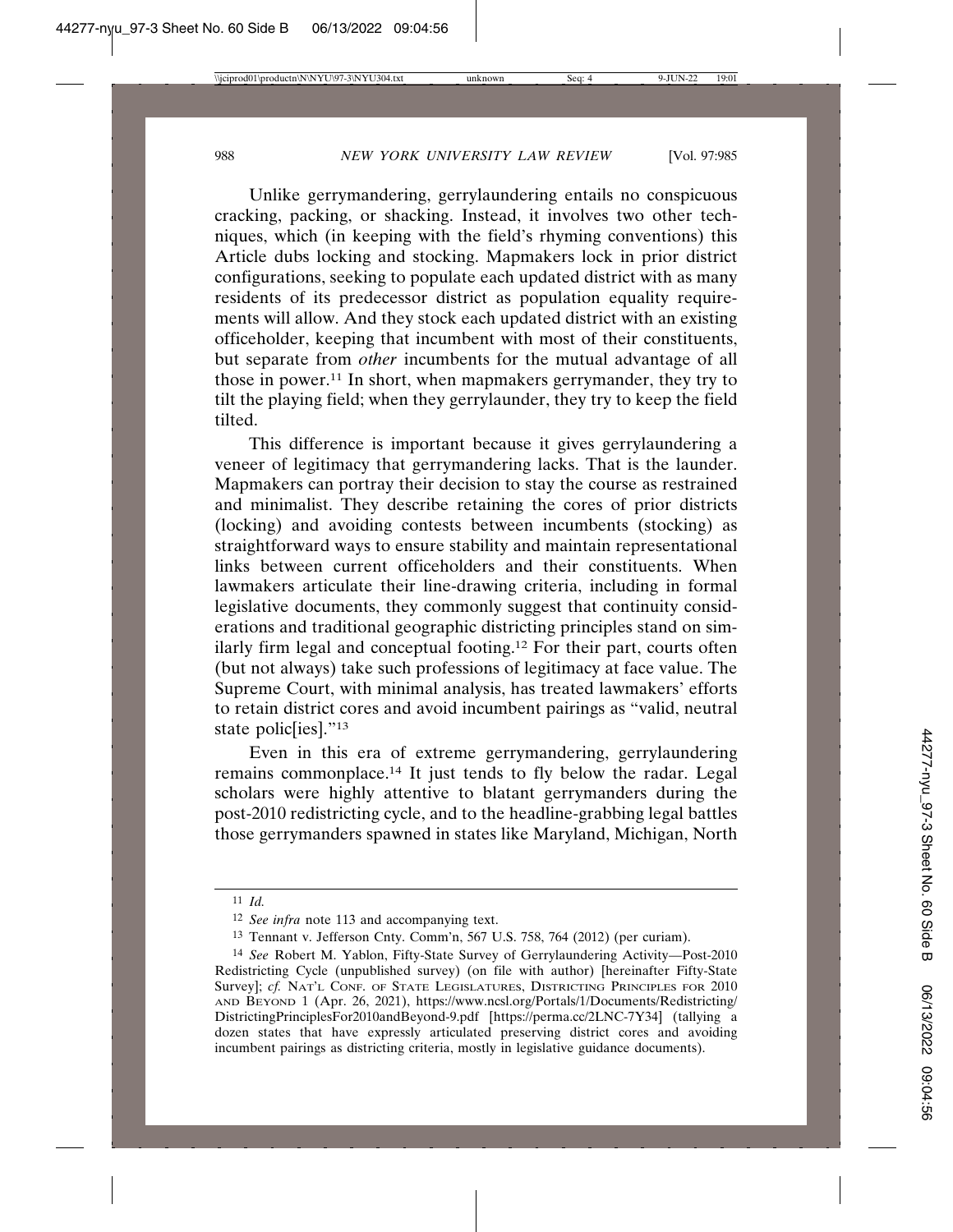Carolina, Ohio, Pennsylvania, and Wisconsin.15 But in at least as many states as not, mapmaking during the post-2010 cycle was largely continuity-oriented.16

This Article's descriptive account rests on an original survey of post-2010 redistricting activity in all fifty states. It draws on legislative materials, litigation documents, and media reports to identify the extent to which mapmakers sought to carry forward the prior decade's maps. It also analyzes census data for all congressional and state legislative districts drawn during the post-2010 round to determine the rates at which new districts inherited the populations of predecessor districts. This information adds significant texture to our understanding of post-2010 mapmaking. As Part I details, in at least a dozen states with unitary partisan control, lawmakers substantially preserved the existing order instead of pursuing a more dramatic redesign. In some of these states, the prior maps had been affirmatively gerrymandered; in others, they simply produced outcomes advantageous enough to keep.17 Meanwhile, in a half-dozen states with divided government, lawmakers compromised on bipartisan gerrylaunders that were favorable to incumbents from both parties.18

The experiences of states during the post-2010 cycle further indicate that gerrymanders and gerrylaunders are not mutually exclusive. Instead, they exist on a spectrum with even extreme gerrymanders typically having a gerrylaundering component.19 Rather than drawing

<sup>15</sup> *See* Rucho v. Common Cause, 139 S. Ct. 2484 (2019) (Maryland and North Carolina congressional maps); Gill v. Whitford, 138 S. Ct. 1916 (2018) (Wisconsin state legislative maps); League of Women Voters of Mich. v. Benson, 373 F. Supp. 3d 867 (E.D. Mich.), *vacated and remanded sub nom.* Chatfield v. League of Women Voters of Mich., 140 S. Ct. 429 (2019) (Michigan congressional and state legislative maps); Common Cause v. Lewis, No. 18 CVS 014001, 2019 WL 4569584 (N.C. Super. Ct. Sept. 3, 2019) (North Carolina state legislative maps); Ohio A. Philip Randolph Inst. v. Householder, 373 F. Supp. 3d 978 (S.D. Ohio), *vacated and remanded sub nom.* Chabot v. Ohio A. Philip Randolph Inst., 140 S. Ct. 102 (2019) (Ohio congressional map); League of Women Voters of Pa. v. Commonwealth, 178 A.3d 737, 817 (Pa. 2018) (Pennsylvania congressional map).

<sup>16</sup> *See* Fifty-State Survey, *supra* note 14.

<sup>17</sup> *See infra* notes 35–39 and accompanying text.

<sup>18</sup> *See infra* notes 40–45 and accompanying text.

<sup>19</sup> In Maryland, for example, lawmakers aimed to "maximize[] 'incumbent protection' for Democrats" while also "chang[ing] the congressional delegation from 6 Democrats and 2 Republicans to 7 Democrats and 1 Republican." Benisek v. Lamone, 348 F. Supp. 3d 493, 502–03 (D. Md. 2018), *vacated and remanded sub nom.* Rucho v. Common Cause, 139 S. Ct. 2484 (2019). As a result, "the basic shape of some [congressional] districts [did] not change[] substantially" from the prior map. Fletcher v. Lamone, 831 F. Supp. 2d 887, 903 (D. Md. 2011), *aff'd*, 133 S. Ct. 29 (2012); *see also* League of Women Voters of Mich. v. Benson, 373 F. Supp. 3d 867, 886 (E.D. Mich. 2019) (noting that during Michigan's post-2010 redistricting process, mapmakers selectively sought to protect Republican incumbents), *vacated and remanded sub nom.* Chatfield v. League of Women Voters of Mich., 140 S. Ct. 429 (2019).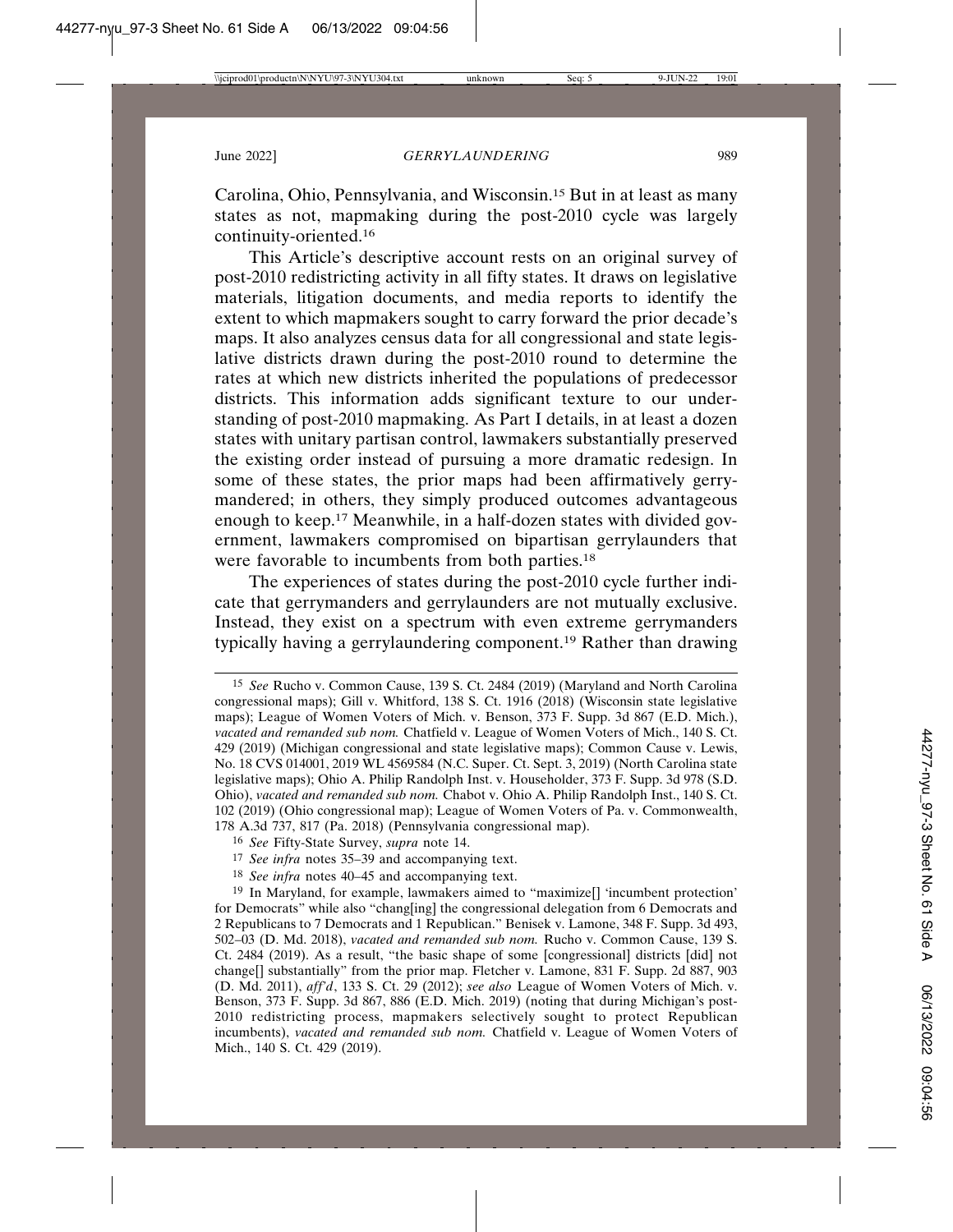a new map from scratch, the party in power often seeks to lock and stock its own incumbents while it aggressively cracks, packs, and shacks the opposition.<sup>20</sup> Conversely, even thoroughgoing gerrylaunders commonly have a gerrymandering component, with mapmakers pursuing small-scale manipulations to aid allies or weaken adversaries. For advantage-seeking mapmakers, redistricting is an exercise in tactically combining both continuity and change strategies to achieve a maximally favorable outcome.21

Significantly, gerrylaundering may well loom even larger in upcoming redistricting cycles than it has in the past. Initial indications are that this is indeed true of the post-2020 redistricting cycle, which is unfolding as this Article is being prepared for publication.22 The reason, perhaps counterintuitively, is the growing potency of gerrymanders. If a gerrymander adopted during one decennial redistricting cycle proves to be durable, meaning that it continues to produce favorable results for its creators even at the end of the cycle, then why mess with success? Lawmakers are likely to stick with the status quo, perhaps tweaking here and there to shore up weak spots, but eschewing any radical reconfiguration. Today's gerrymanders may be tomorrow's gerrylaunders.

It is thus an especially opportune moment to add gerrylaundering to our redistricting vocabulary and, more than that, to assess the propriety of advantage-seeking through continuity rather than change. As noted, those who gerrylaunder can invoke nothing-to-see-here defenses that are not available to those who gerrymander. The question, then, is whether those defenses hold up despite the anticompetitive tendencies of locking and stocking. In other words, does the launder really cleanse?

Part II of this Article concludes that gerrylaundering cannot be justified either as a legal matter or on normative or policy grounds. Legally, mapmakers are hardly ever required, or even encouraged, to preserve district cores or protect incumbents. There is certainly no affirmative license in the U.S. Constitution. To the contrary, Article

<sup>20</sup> *See, e.g.*, Samuel Issacharoff & Pamela S. Karlan, *Where to Draw the Line?: Judicial Review of Political Gerrymanders*, 153 U. PA. L. REV. 541, 555–57, 565–66 (2004) (describing the use of these strategies in the context of redistricting in Pennsylvania and Georgia); Bernard Grofman, *Criteria for Districting: A Social Science Perspective*, 33 UCLA L. REV. 77, 157 (1985) (describing California's post-1980 congressional redistricting experience to illustrate that "differential treatment of Republican and Democratic" incumbents is "perhaps the single strongest indicator of probable partisan gerrymandering").

<sup>21</sup> *See infra* notes 102–10 and accompanying text.

 $22$  Part I offers examples of gerrylaundering that have already emerged during the post-2020 cycle.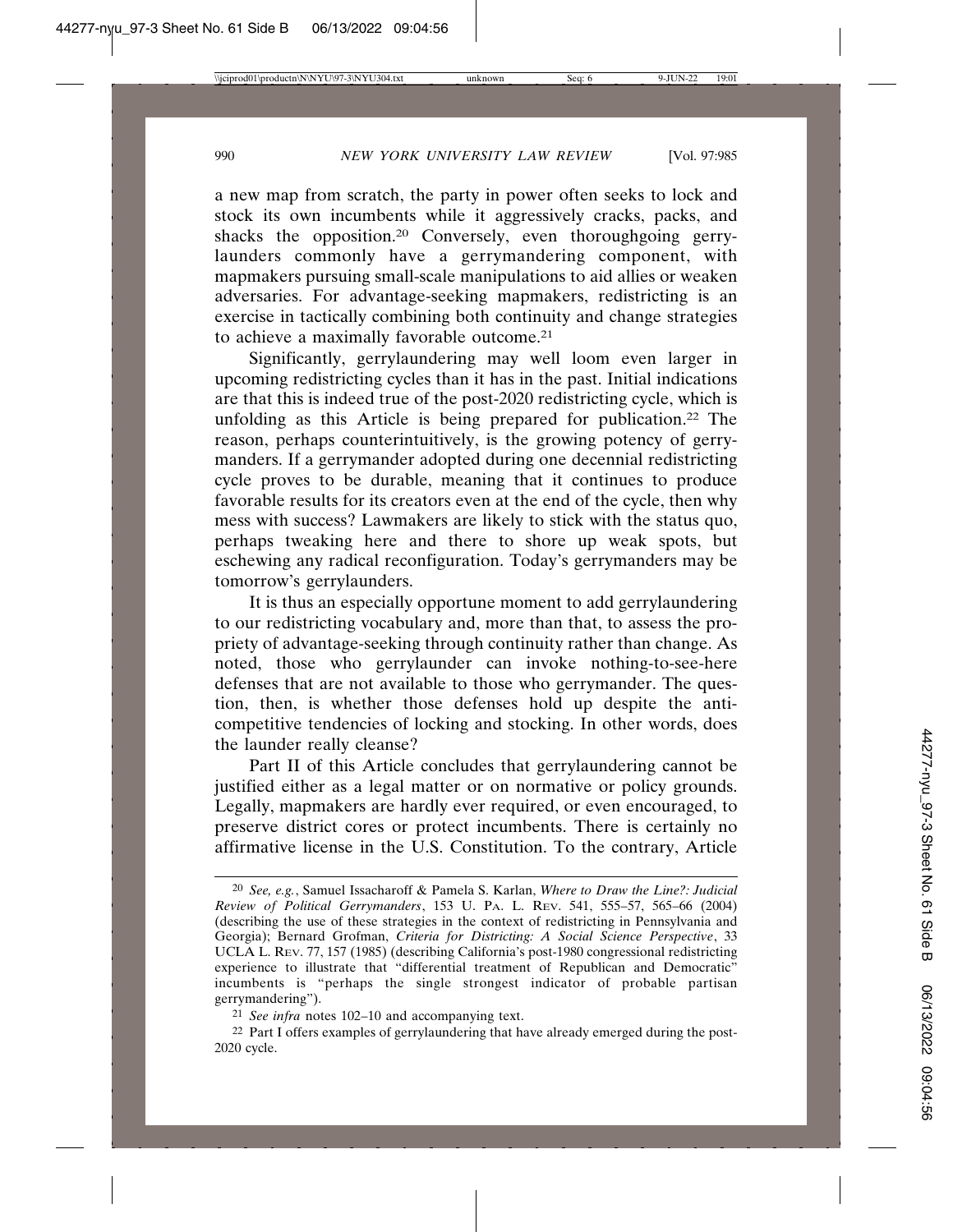I's requirement of decennial congressional reapportionment, as well as the need to maintain equally populated districts as a matter of equal protection, both allude to the dangers of excessive continuity.23 Section 5 of the federal Voting Rights Act used to give some states reason to preserve existing majority-minority districts, but not anymore.24 Redistricting is principally a matter of state law, and that law focuses overwhelmingly on geography, not continuity. The Article's fifty-state survey finds only three state constitutional or statutory provisions that even weakly endorse core retention, and none at all that endorse incumbency protection.25 A greater number of states—more than a dozen—have laws that affirmatively restrict the use of locking and/or stocking.26 By way of contrast, the vast majority of states have laws that instruct mapmakers to apply specified geographic redistricting principles, such as contiguity, compactness, and respect for political subdivision boundaries, and none have laws suggesting that these are *not* proper redistricting criteria.27 As a legal matter, con-

24 *See* Shelby County v. Holder, 570 U.S. 529 (2013) (rendering section 5 inoperative by deeming its coverage formula unconstitutional); *see also* Jowei Chen & Nicholas O. Stephanopoulos, *The Race-Blind Future of Voting Rights*, 130 YALE L.J. 862, 924–25 (2021); Bruce E. Cain & Emily R. Zhang, *Blurred Lines: Conjoined Polarization and Voting Rights*, 77 OHIO ST. L.J. 867, 883–84 (2016) (anticipating that the decision in *Shelby County* "could have serious consequences for the 2020 redistricting cycle"). As a practical matter, mapmakers seeking to comply with section 2 of the Voting Rights Act may still choose to carry forward existing minority-opportunity districts, but those districts do not serve as the benchmark for analyzing vote dilution under section 2 in the same way they did for assessing retrogression under section 5. *See* Reno v. Bossier Par. Sch. Bd., 520 U.S. 471, 478–80 (1997) (describing the salient differences between sections 2 and 5 of the Voting Rights Act); *see also* Derek T. Muller, *The Democracy Ratchet*, 94 IND. L.J. 451, 469 (2019); Nathaniel Persily, *When Judges Carve Democracies: A Primer on Court-Drawn Redistricting Plans*, 73 GEO. WASH. L. REV. 1131, 1141–45 (2005).

25 *See* Fifty-State Survey, *supra* note 14 (these states are New Mexico, New York, and Utah); NAT'L CONF. OF STATE LEGISLATURES, *supra* note 14, at 41–42 (New Mexico), 42–43 (New York), 64–65 (Utah). Looking beyond constitutional and statutory provisions to legislative guidelines that generally lack the force of law, Yunsieg Kim and Jowei Chen identified six states that they say require core retention for state legislative and congressional redistricting, three that require avoiding incumbent pairings for state legislative redistricting, and two that require the same for congressional redistricting. *See* Yunsieg P. Kim & Jowei Chen, *Gerrymandered by Definition: The Distortion of "Traditional" Districting Criteria and a Proposal for Their Empirical Redefinition*, 2021 WIS. L. REV. 101, 149–50.

26 *See* Fifty-State Survey, *supra* note 14; *see also infra* notes 141–46 and accompanying text.

27 *See* Kim & Chen, *supra* note 25, at 149–50; NAT'L CONF. OF STATE LEGISLATURES, *supra* note 14, at 1–4; *see also infra* notes 129–30 and accompanying text.

<sup>23</sup> *See* U.S. CONST. art. I, § 2, cl. 3; Reynolds v. Sims, 377 U.S. 533 (1964) (holding that apportionment of state legislative seats must assure equal representation for every person in the jurisdiction).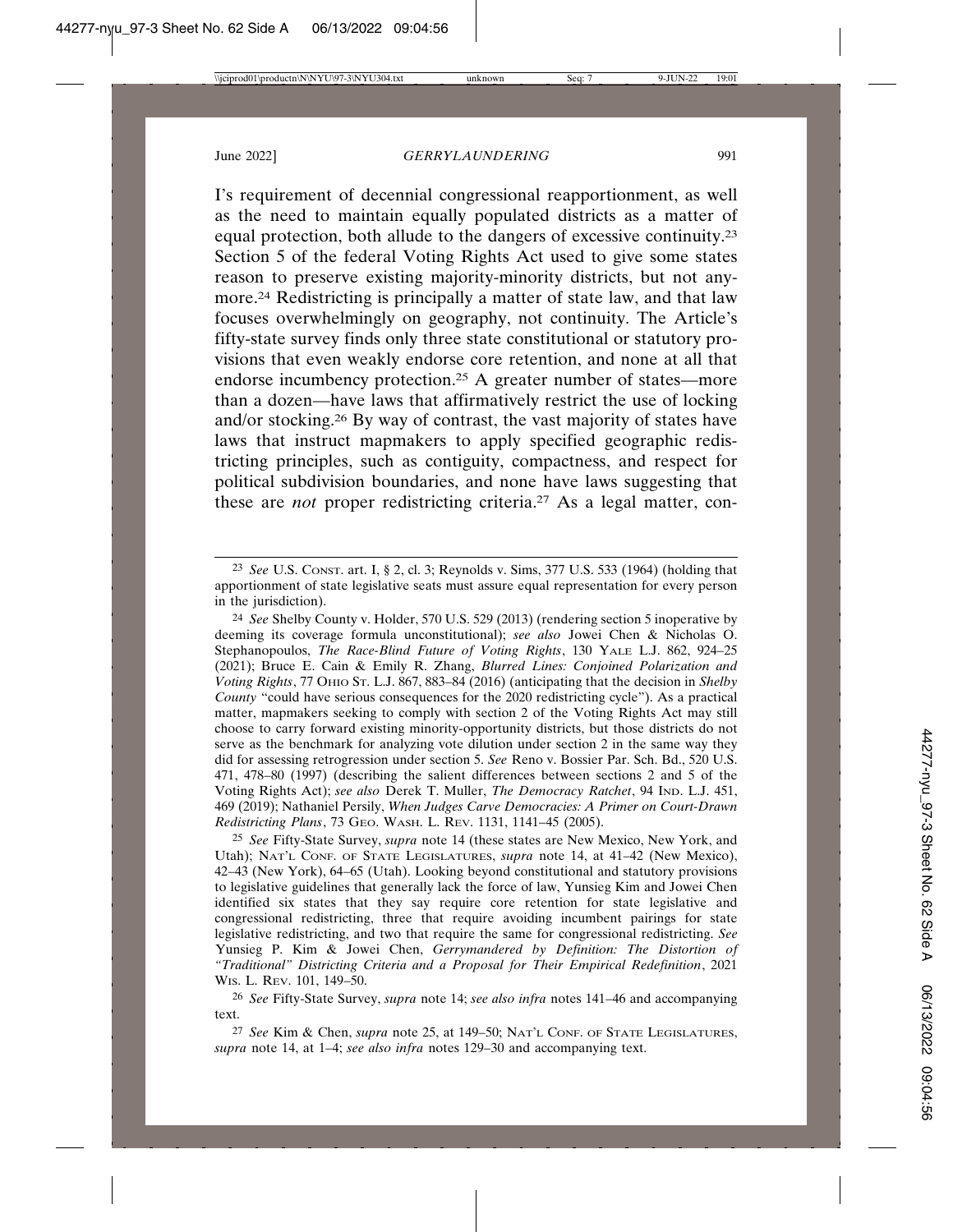tinuity criteria simply do not stand on the same footing as geographic criteria.28

Mapmakers also lack convincing normative or policy reasons for locking and stocking. Proponents of retaining district cores and protecting incumbents try to cast the practices as advancing the democratic values of stability, accountability, and participation.29 On balance, however, locking and stocking almost certainly do more to subvert these values than to promote them.

This is most glaring when lawmakers seek to carry forward a map that they themselves gerrymandered.30 Stability is not so intrinsically valuable that it demands locking in a biased political order. It also smacks of hypocrisy for lawmakers who previously chose to overhaul a map for their own gain to turn around and claim that existing district configurations are sacrosanct.<sup>31</sup> Similarly, accountability is not served by preserving districts that were drawn to insulate lawmakers from the very electoral competition on which accountability is premised. And if outcomes are essentially preordained under the gerrymandered map's districts, preserving those districts will do little to encourage public participation. Instead, those who have had little real voice under the existing map may become ever more marginalized.

While the case against gerrylaundering is especially strong when the existing map was gerrymandered, retaining district cores and protecting incumbents is problematic even when the existing map was more neutrally drawn. The trouble, in essence, is that no district map is perfect. The fair-minded application of sound redistricting principles can yield an array of reasonable possibilities. Each option, in turn, will produce different sets of winners and losers and distinctive representational outcomes, including some that may not reflect the

<sup>28</sup> *See* Kim & Chen, *supra* note 25, at 104–05 (concluding, based on a national survey of state redistricting criteria, that "incumbent protection" and "preserving past district cores" are not "widely accepted as standard practice" and thus do not qualify as "'traditional' districting criteria").

<sup>29</sup> *See, e.g.*, *id.* at 175 ("For example, some state and local authorities claim that preserving past district cores is in service of maintaining 'continuity of representation'; that is 'preserv[ing] relationships between elected officials and their constituents over time.'") (quoting Luna v. County of Kern, 291 F. Supp. 3d 1088, 1112 (E.D. Ca. 2018)).

<sup>30</sup> *See* Kim & Chen, *supra* note 25, at 173 ("Of course, preserving past district cores effectively perpetuates any biases that were present in the drawing of the previously enacted plan. If the previous plan was drawn to favor a political party, then preserving these districts' cores would perpetuate the same partisan bias in the new plan.").

<sup>31</sup> In Wisconsin, for example, Republican lawmakers overhauled the state's legislative maps during the post-2010 redistricting cycle as part of an aggressive gerrymander. During the post-2020 cycle, in contrast, they extolled the virtues of continuity as they sought to perpetuate their advantage. *See infra* notes 55–60 and accompanying text.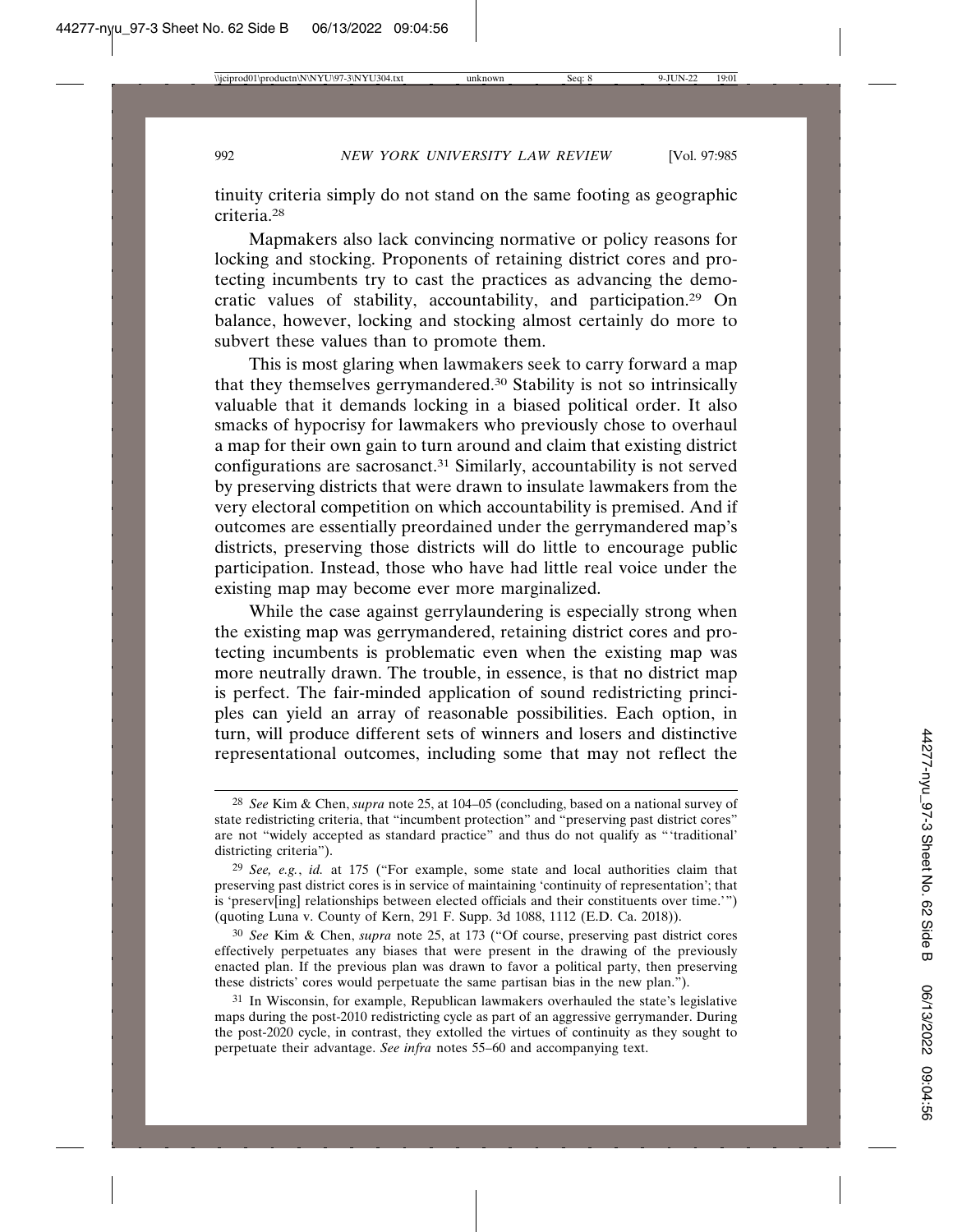majority will of the electorate as a whole.32 Choosing to carry forward whatever map happened to be chosen in the past perpetuates that map's inevitable vagaries. And, worse still, it does so even though the context-specific rationales and conditions that prompted the original choice may have long since disappeared.

The upshot, as Part III of the Article explains, is that we should be wary of districting plans that seek to carry forward the peculiarities of the past. For courts, this conclusion has implications for two distinct types of cases: ones that challenge enacted maps and ones in which courts must establish new maps after political actors fail to redistrict. When reviewing maps, courts should be skeptical of attempts to invoke continuity considerations to excuse lines that disregard legally required districting principles. When adopting their own district plans, courts to date have been, well, all over the map in terms of the role they assign to continuity considerations.33 This wide range of rulings from decisions that prioritize continuity above nearly everything else to decisions that ignore continuity completely—underscores just how undertheorized these questions have been. The account developed in this Article suggests that courts should have a strong presumption against using core retention and incumbency protection criteria to perpetuate prior maps. Preserving cores and protecting incumbents are better viewed as inherently political redistricting strategies rather than as bona fide districting principles suitable for use by a court charged with exercising scrupulous neutrality.

More broadly, this Article's account suggests that we would do well to embrace a norm of dynamic redistricting—that is, an expectation that decennial mapmaking is an opportunity for a fresh start. Already, several states have taken steps in this direction, requiring politically insulated mapmakers to apply geographic and (sometimes) political fairness criteria from a blank slate, without reliance on the

<sup>32</sup> *See, e.g.*, Gaffney v. Cummings, 412 U.S. 735, 753 (1973) ("It is not only obvious, but absolutely unavoidable, that the location and shape of districts may well determine the political complexion of the area."); Daniel D. Polsby & Robert D. Popper, *The Third Criterion: Compactness as a Procedural Safeguard Against Partisan Gerrymandering*, 9 YALE L. & POL'Y REV. 301, 310 (1991) ("[D]istricting criteria are inevitably 'non-neutral' in the sense that someone will always benefit . . . . [E]very 'neutral' criterion overtly or covertly imports a view about who ought to exercise power.").

<sup>33</sup> *See, e.g.*, Persily, *supra* note 24, at 1157 ("[C]ourts will vary considerably in the degree of attention they will pay to maintaining the cores of districts or protecting incumbents."); Larry Sandler, *Stability or "Gerrylaundering"? Attorneys Clash over Using Current Maps as Redistricting Baseline*, MARQUETTE UNIV. L. SCH. FAC. BLOG (Nov. 7, 2021), https://law.marquette.edu/facultyblog/2021/11/stability-or-gerrylaunderingattorneys-clash-over-using-current-maps-as-redistricting-baseline [https://perma.cc/H7MZ-F4A7].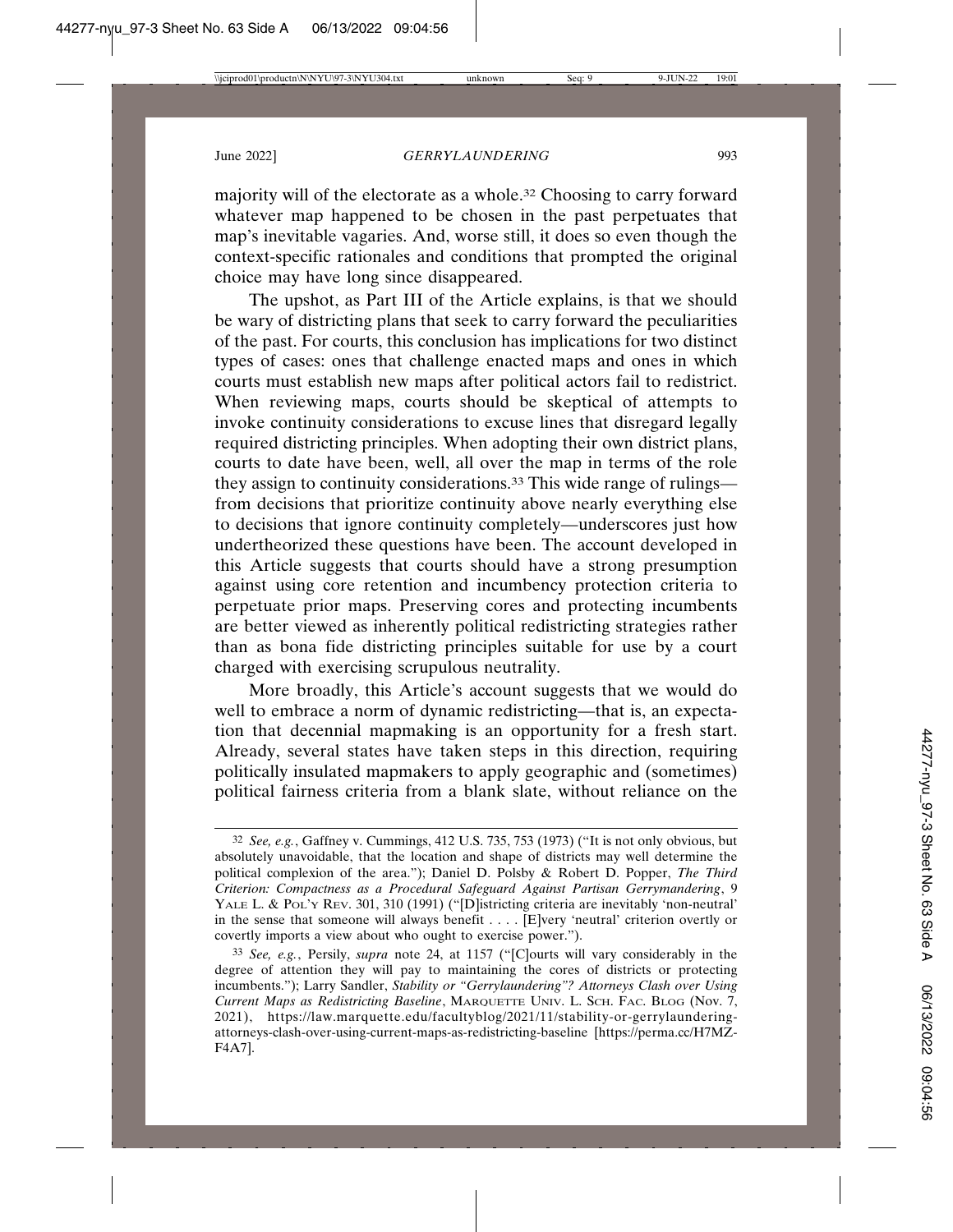prior map.34 These states and others could build on these reforms. Rather than having mapmakers ignore prior maps completely, one possibility is to allow those maps to be consulted for purely remedial reasons. If the prior map disadvantages certain voters or communities, then mapmakers might endeavor to treat them more favorably under the new map. Mapmakers, in other words, could look to the old map not to relive the past, but rather to avoid repeating it.

I

## GERRYLAUNDERING IN THEORY AND PRACTICE

## *A. The Basics*

When it comes to designing electoral districts, political actors commonly seek to get their way not through ostentatious overhauls, but rather through the less eye-catching means of carrying forward advantageous prior maps. Although the post-2010 redistricting cycle was certainly notable for its high level of gerrymandering activity, the story in many states was one of continuity rather than change.35 In at least a dozen states where the line-drawing process was under unitary partisan control, lawmakers adopted new congressional and/or state legislative maps that maintained preexisting district configurations to a substantial degree.36 Some of those prior maps were themselves the

<sup>34</sup> Arizona, California, and Iowa have taken especially notable steps to ensure that mapmakers proceed without privileging the status quo. *See infra* notes 339–42 and accompanying text.

<sup>35</sup> *See* Fifty-State Survey, *supra* note 14. This pattern holds for earlier decades as well. *See, e.g.*, Anthony M. Bertelli & Jamie L. Carson, *Small Changes, Big Results: Legislative Voting Behavior in the Presence of New Voters*, 30 ELECTORAL STUD. 201, 203 (2011) (noting that after the 2000 census, many congressional districts "only experienced changes at the margins"); Daniel R. Ortiz, *Federalism, Reapportionment, and Incumbency: Leading the Legislature to Police Itself*, 4 J.L. & POL. 653, 681 (1988) (noting that during the post-1970 redistricting cycle, some states used computer programs "designed to maximize incumbency advantage within the constraints imposed by [applicable districting requirements]").

<sup>36</sup> *See* Robert M. Yablon, Summary Core Retention Chart for Post-2010 Redistricting Cycle (on file with author) [hereinafter Summary Core Retention Chart]. To assess the overlap between new districts and their predecessors, I calculated average population core retention rates using the Missouri Census Data Center's Geocorr Engine, which identifies the proportion of its population that each congressional and state legislative district drawn during the post-2010 redistricting cycle inherited from its predecessor districts. In Louisiana, Massachusetts, Nebraska, New Hampshire, North Dakota, Oklahoma, South Carolina, South Dakota, Texas, Vermont, West Virginia, and Wyoming (all states where one political party controlled the redistricting process), the post-2010 maps for at least one house of the state legislature retained had an average core retention rate of at least eighty percent. *Id.* The congressional maps in Alabama, Arkansas, Nebraska, Oklahoma, Virginia, West Virginia, and Wisconsin (again, all states with unitary partisan control) also exceeded that eighty percent threshold. *Id.* In several other states, the average core retention was somewhat lower, but lawmakers were still quite attentive to preserving at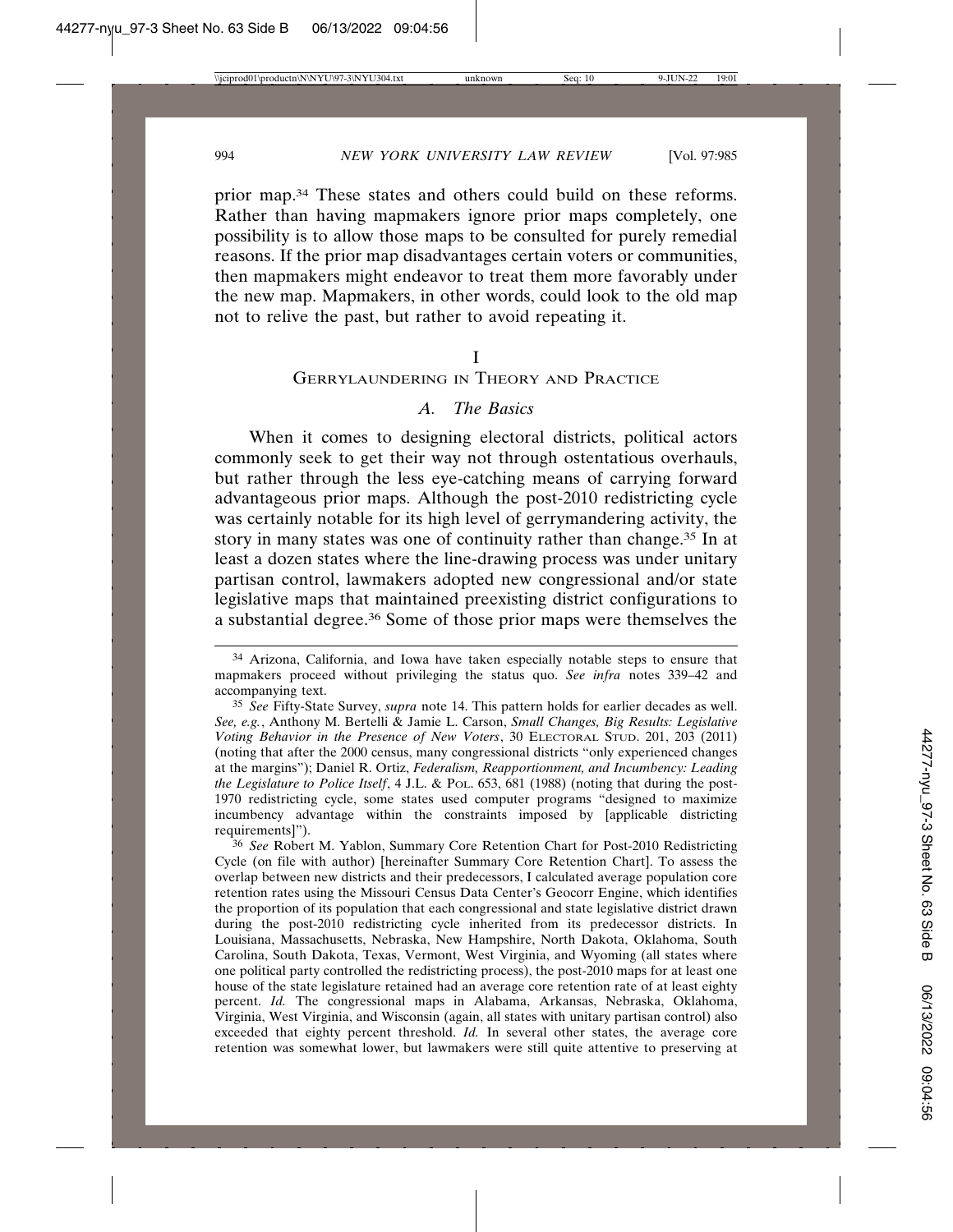result of gerrymandering, and lawmakers simply chose to stay the course. In Florida, for instance, the state supreme court observed that "the admittedly gerrymandered 2002 [congressional] map . . . was used as a baseline for the current districts."37 Elsewhere, the prior maps had not been deliberately gerrymandered, but they nevertheless worked so well for the party in power that a major revamp would have achieved little. In Oklahoma, for instance, Republicans were extremely successful under the post-2000 congressional map, which was court drawn, and the post-2000 state legislative maps, which were the product of a bipartisan compromise.38 As they redistricted after the 2010 census, they crafted what one political scientist described as "an incumbent-continuity map," largely using the prior district configurations as their touchstone.39

During the post-2010 redistricting cycle, lawmakers in at least half a dozen states with divided government also adopted new maps that largely replicated the old ones.<sup>40</sup> With each party blocking the other

37 *League of Women Voters of Fla.*, 172 So. 3d at 413. The same was true of the post-2010 state senate map. *See In re* Senate Joint Resol. of Legis. Apportionment 1176, 83 So. 3d 597, 654 (Fla. 2012) (writing that "the new districts on average are composed of 64.2% of their predecessor districts . . . . These percentages are of even greater concern given that the 2002 Senate plan was drawn at a time when intent to favor a political party or an incumbent was permissible").

38 *See* Alexander v. Taylor, 51 P.3d 1204 (Okla. 2002); Brian Ford, *Redrawn Districts Head to Governor*, TULSA WORLD, May 18, 2001, 2001 WLNR 11786300. At the time of the post-2010 redistricting cycle, Republicans held supermajorities in both houses of the state legislature and four of the state's five congressional seats. *Oklahoma State Summary 2010 Cycle*, ALL ABOUT REDISTRICTING, https://redistricting.lls.edu/state/oklahoma/ ?cycle=2010&level=Congress&startdate=2011-05-10 [https://perma.cc/NY25-ZPU9]; OKLAHOMA CONGRESSIONAL DISTRICTS, 2002-2010, GIS OFF, https://www.okhouse.gov/ Documents/Districts/CongressionalDistricts.pdf [https://perma.cc/7VNF-3MJX].

39 Michael McNutt, *Professor Says Redistricting Proposal Appears Primed to Protect Incumbents, House Posts Boundary Plan*, OKLAHOMAN, May 7, 2011, 2011 WLNR 9265493 [hereinafter McNutt, *Proposal Appears Primed to Protect Incumbents*]; *see also* Michael McNutt, *Redistricting Bills Approved*, OKLAHOMAN, May 4, 2011, 2011 WLNR 8749831 [hereinafter McNutt, *Redistricting Bills Approved*]. In Vermont, a similar story played out in reverse. Democrats won large majorities under the post-2000 state legislative map that had been crafted under divided government. When it came time to redistrict after the 2010 census, they chose to "use the existing electoral map as [their] main starting point." Thatcher Moats, *New Electoral Maps Back to Square One*, MONTPELIER-BARRE TIMES ARGUS, Oct. 7, 2011, 2011 WLNR 20542163.

40 *See* Summary Core Retention Chart, *supra* note 36. In Maine, New Hampshire, New York, Oregon, and Rhode Island (all states where partisan control over redistricting was

least some aspects of the prior map. *See, e.g.*, League of Women Voters of Fla. v. Detzner, 172 So. 3d 363, 413 (Fla. 2015) (denying a remedy for a gerrymandered map based on previously-gerrymandered maps); Aaron Gould Sheinin, *Maps Released as Lawmakers Learn Their Fate*, ATLANTA J.-CONST. (Aug. 12, 2011), https://www.ajc.com/news/local/ maps-released-lawmakers-learn-their-fate/1h1qUNEu3AjyDpA5Tj8rgM [https://perma.cc/ FA9A-FZP6] (noting that Georgia's new state senate map kept fifty-five of fifty-six incumbents in their prior districts).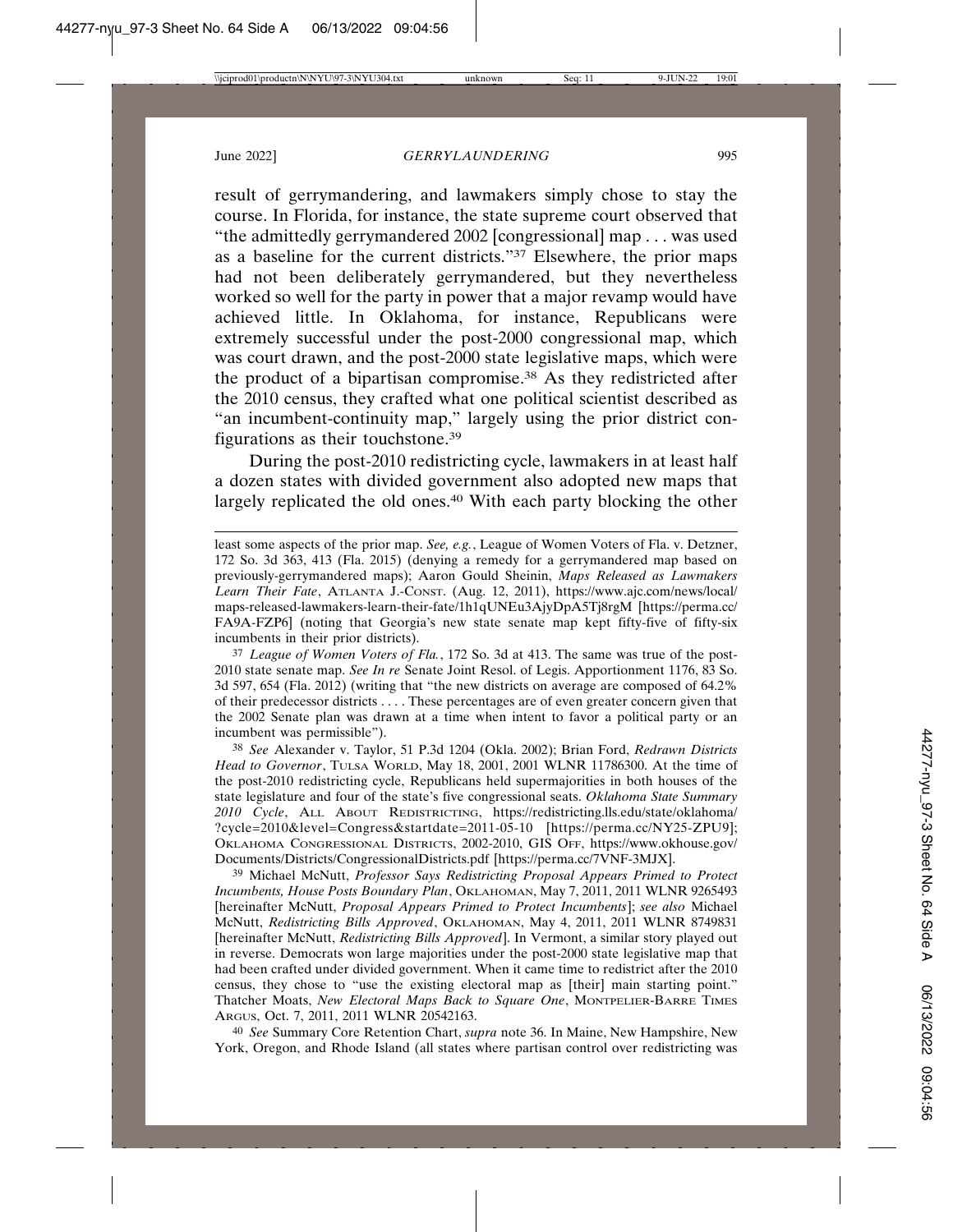from tilting the playing field in its preferred partisan direction, lawmakers settled on the risk-averse strategy of preserving the status quo.41 In Oregon, for example, lawmakers initially wrangled over dueling partisan proposals,<sup>42</sup> but ultimately compromised on "a minimalist approach" to both congressional and state legislative districts that "adjust[ed] existing political boundaries rather than drawing new ones from scratch."43 Similarly, lawmakers in Maine agreed upon new maps that largely preserved prior district configurations, with one legislative leader describing the plans as offering "the least disruption . . . possible under the law."44 Meanwhile, in New Hampshire, the legislature signed off on an agreement between the state's two congressional incumbents to swap a few small towns but otherwise keep their prior districts intact.<sup>45</sup>

Similar examples of continuity-oriented redistricting have emerged during the post-2020 redistricting cycle that is unfolding as this Article is being prepared for publication.46 Consider the situations

41 *See, e.g.*, Ronnie Ellis, *Ky Senate Passes Congressional District Map*, TIMES-TRIBUNE (Feb. 13, 2012), https://www.thetimestribune.com/news/local\_news/ky-senate-passescongressional-district-map/article\_9ba07723-9e5e-5b0f-9e22-66da29cb4d54.html [https:// perma.cc/556V-KD49] (noting that the state's congressional incumbents all agreed on a plan in which "90 percent of voters continue to live in the district represented by their same congressman as under the previous map"); Eric Russell, *Redistricting Deal Keeps Boundaries Nearly Same*, BANGOR DAILY NEWS, Sept. 28, 2011, 2011 WLNR 19863757 (detailing the compromise reached in Maine's 2010 congressional redistricting plan that "only affect[ed]" one county); *Redistricting Failure: Grand Bargain a Victory for Self-Serving Politics, Today and Tomorrow*, POST-STANDARD, Mar. 18, 2012, 2012 WLNR 5867660 (the contributor argued that New York's 2010 redistricting compromise was "designed primarily to preserve incumbents and the dominance of Democrats in the Assembly and Republicans in the Senate"); *cf.* BRUCE E. CAIN, THE REAPPORTIONMENT PUZZLE 116 (1984) ("[M]uch of what legislators do during reapportionment can be explained as risk aversion.").

42 *See* Kari Chisholm, *Redistricting: First Look at Proposed D & R Congressional Maps*, BLUEOREGON (May 12, 2011), https://www.blueoregon.com/2011/05/redistricting-firstlook-proposed-d-r-congressional-maps [https://perma.cc/7JZ5-ULPZ] (characterizing the opposing plans as "opening bids in a negotiation, so expect them to represent their authors' greatest dreams and desires (and probably not a few bluffs and misdirections)").

43 *Success in Redistricting*, EUGENE REGISTER-GUARD, July 3, 2011, at G48.

44 Michael Shepherd, *Maine Redistricting Bill Awaits LePage Approval*, PORTLAND PRESS HERALD, June 5, 2013.

45 *See* John DiStaso, *Bass, Guinta Resolve Dispute Over Redistricting Boundary*, N.H. UNION LEADER, Mar. 30, 2012, at A1.

46 *See, e.g.*, Singleton v. Merrill, No. 21-CV-1291, 2022 WL 265001, at \*12 (N.D. Ala. Jan. 24, 2022) (per curiam) (noting testimony from drafter of Alabama's post-2020 congressional plan that "he was focused on the preservation of the cores of previous districts"), *cert. granted sub nom.* Merrill v. Milligan, 142 S. Ct. 879 (Feb. 7, 2022) (mem.);

split), the post-2010 maps for at least one house of the state legislature retained had an average population core retention rate of at least eighty percent. *Id.* The congressional maps in Kentucky, Maine, New Hampshire, Oregon, and Rhode Island (again, states with split partisan control) also exceeded that eighty percent threshold. *Id.*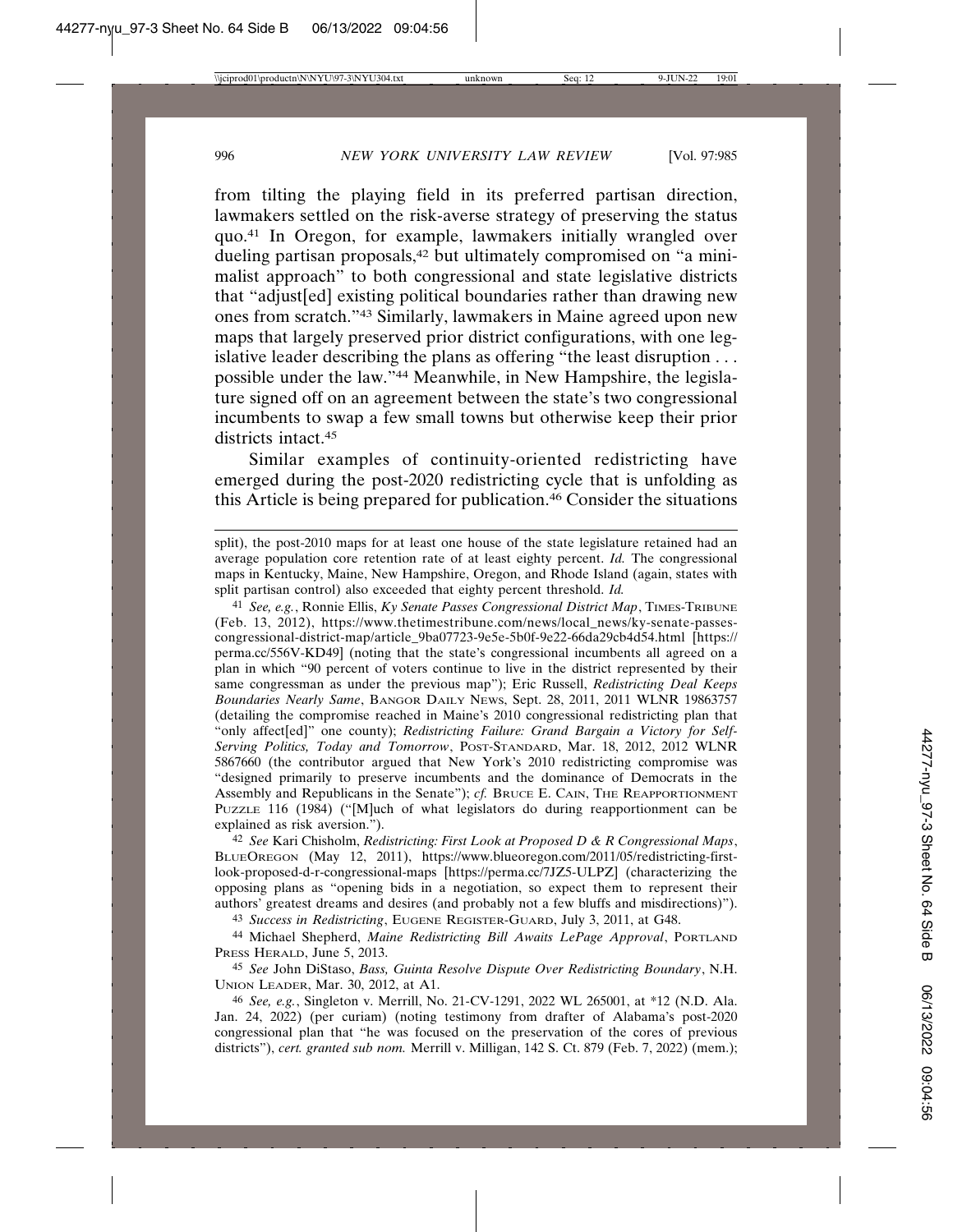in Maryland and Wisconsin, two states that were aggressively gerrymandered during the post-2010 cycle.47 The congressional map that Maryland's Democratic lawmakers adopted in 2011 gave Democrats an edge in seven of the state's eight districts.48 Democratic legislators again controlled the redistricting process during the post-2020 cycle, and rather than pursue an overhaul, they sought to reinforce their existing advantage by taking the old map as their template.49 Their draft concept maps were accompanied by a statement declaring that, "to the extent practicable, [the drafts] keep Marylanders in their existing districts."50 Democratic lawmakers enacted their plan over the veto of the state's Republican governor.51 Republicans proceeded to challenge the legislature's map in state court as a partisan gerrymander, describing it as "nothing more than a continuation of the extreme partisan gerrymandering enacted through the 2011 Plan."52 A state court agreed, concluding that the map unlawfully "subordinate[d] [state] constitutional criteria to political considerations."53 The legislature then passed a new map that improved district

47 *See* Benisek v. Lamone, 348 F. Supp. 3d 493 (D. Md. 2018), *vacated and remanded sub nom.* Rucho v. Common Cause, 139 S. Ct. 2484 (2019); Whitford v. Gill, 218 F. Supp. 3d 837 (W.D. Wis. 2016), *vacated and remanded*, 138 S. Ct. 1916 (2018).

48 *Benisek*, 348 F. Supp. at 503.

49 Meagan Flynn & Ovetta Wiggins, *Maryland General Assembly Overrides Hogan's Veto of New Congressional Map*, WASH. POST (Dec. 9, 2021), https:// www.washingtonpost.com/dc-md-va/2021/12/09/hogan-contests-redistricting-maryland [https://perma.cc/2Y3L-QFL8] (reporting that the new map would "solidify Democrats' advantage in the congressional delegation, retaining seven safe Democratic seats while putting the state's only Republican congressional district . . . in play for Democrats").

50 *Maryland General Assembly Legislative Redistricting Advisory Commission Draft Congressional Concept Maps*, MD. GEN. ASSEMBLY, https://mgaleg.maryland.gov/Other/ Redistricting/webpage-110921-working.pdf [https://perma.cc/N89N-M7RG].

51 Flynn & Wiggins, *supra* note 49.

52 Complaint at 19, Szeliga v. Lamone, No. C-02-CV-21-001816 (Md. Cir. Ct. Dec. 23, 2021), available at https://redistricting.lls.edu/wp-content/uploads/MD-Szeliga-20211223 complaint.pdf [https://perma.cc/Z3JH-UTJE].

53 Memorandum Opinion and Order at 88, *Szeliga*, No. C-02-CV-21-001816 (Md. Cir. Ct. Mar. 25, 2022) (unpublished interim order); *see also* Meagan Flynn, Ovetta Wiggins & Erin Cox, *Judge Throws Out Maryland Congressional Map over "Extreme" Gerrymandering*, WASH. POST, (Mar. 25, 2022, 5:12 PM), https://www.washingtonpost.com/ dc-md-va/2022/03/25/maryland-congressional-map-thrown-out-gerrymandering [https:// perma.cc/BKB7-EFUU].

*SC Senate Passes New US House Districts with Minimal Changes*, ASSOCIATED PRESS (Jan. 20, 2022), https://www.usnews.com/news/best-states/south-carolina/articles/2022-01-20/scsenate-passes-new-us-house-districts-with-minimal-changes [https://perma.cc/3WQZ-F7GA] ("With Republicans holding a 6-1 advantage in U.S. House seats, there was little desire among members to make significant changes beyond balancing out the 500,000 people South Carolina added in the past decade.").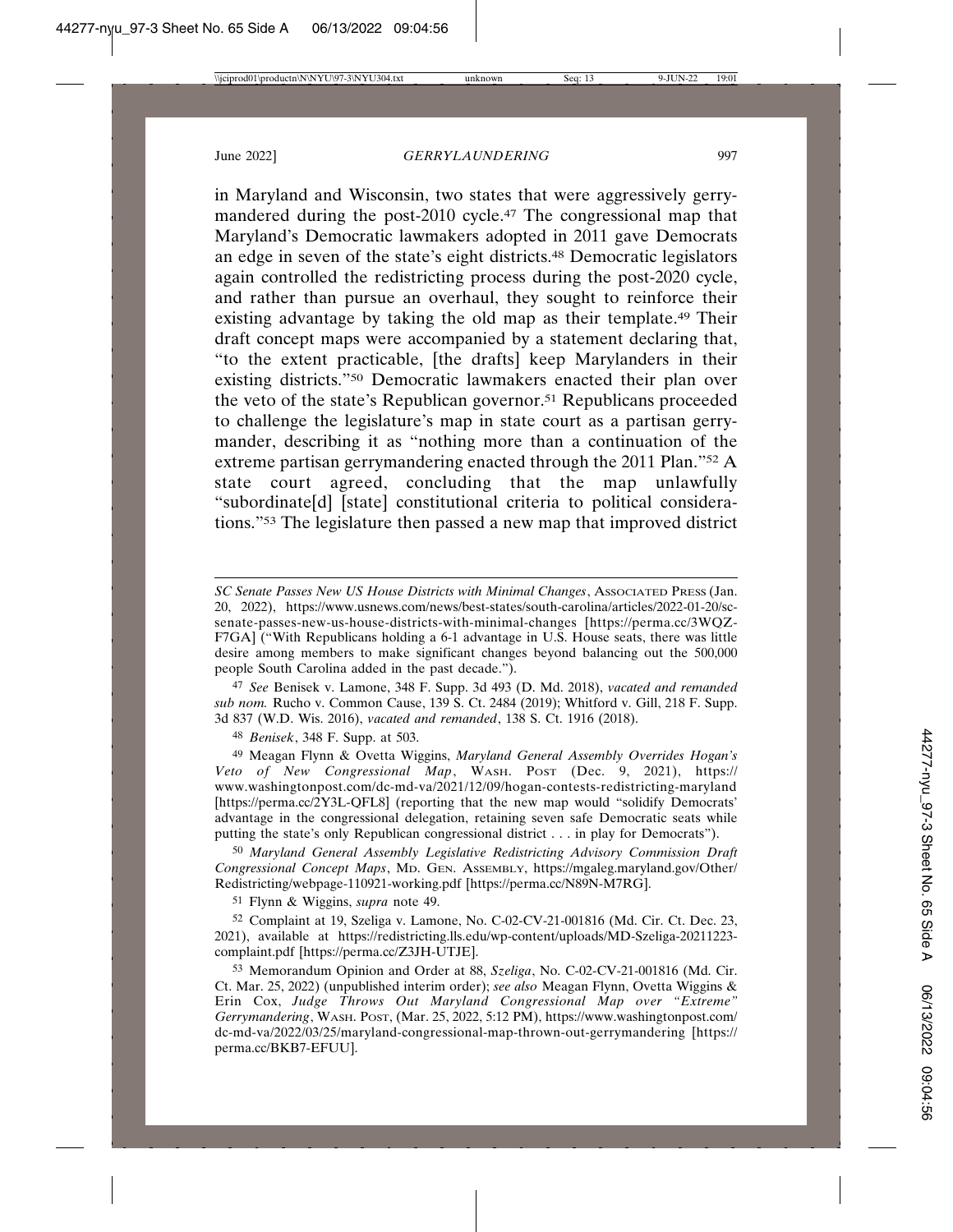compactness and gave Republicans better odds at winning a second congressional seat, and the governor signed it into law.54

In Wisconsin, Republicans controlled the redistricting process during the post-2010 cycle, and they used a "sharply partisan methodology" to tilt the state legislative map in their favor.55 In a major reworking of the prior map, more than 2.3 million Wisconsinites about forty-one percent of the state's population—were shifted into new assembly districts.56 When it came time to redistrict following the 2020 census, Republicans remained in control of the legislature and sought to lock in their existing advantage. In a joint resolution, they declared it "the public policy of this state" to "[r]etain as much as possible the core of existing districts" and "[p]romote [the] continuity of representation by avoiding incumbent pairing."57 They then proceeded to pass new maps that shifted only a fraction of the people who had been shuffled between districts a decade before.<sup>58</sup> Wisconsin's Democratic governor vetoed those maps. The legislature was unable to override his veto, so the task of redistricting fell to the judiciary.59 Ultimately, the Wisconsin Supreme Court chose to adopt the very maps that the governor had vetoed—a ruling that serves to maintain and reinforce the extreme partisan skews of the prior decade's maps.<sup>60</sup>

55 Baldus v. Members of Wis. Gov't Accountability Bd., 849 F. Supp. 2d 840, 844 (E.D. Wis. 2012); *see also* Whitford v. Gill, 218 F. Supp. 3d 837 (W.D. Wis. 2016), *vacated and remanded*, 138 S. Ct. 1916 (2018) (detailing the legislature's partisan intent and the skewed electoral landscape that resulted).

56 Baldus, 849 F. Supp. 2d at 849 (describing these as "striking numbers").

57 S.J. Res. 63, 2021–2022 Sess. (Wis. 2021), https://docs.legis.wisconsin.gov/2021/ related/enrolled/sjr63.pdf [https://perma.cc/BY6A-GFJP].

58 *See* Memorandum from the Legis. Reference Bureau to Majority Leader Devin LeMahieu & Speaker Robin Vos 2 (Oct. 20, 2021), https://legis.wisconsin.gov/eupdates/ sen09/Sen.%20LeMahieu%20and%20Speaker%20Vos\_LRB.5017%20and%20LRB% 205071\_10.20.2021\_3.pdf [https://perma.cc/H3FR-438Q] (reporting that the "average core retention rate for assembly districts is 84.16 percent and the average core retention rate for senate districts is 92.21 percent").

59 *See* Craig Gilbert, *A Gerrymandered Map and a New Court Decision Make the 2010 Election the Gift that Keeps Giving for GOP*, MILWAUKEE J. SENTINEL (Dec. 10, 2021), https://www.jsonline.com/story/news/politics/analysis/2021/12/10/wisconsin-2010-gop-wavelikely-locks-republican-grip-for-10-more-years/6461070001 [https://perma.cc/WF2Q-N7P2] ("The Court's 4-3 conservative majority said that in resolving [the] impasse . . . it would minimize changes to the current lines that were adopted 10 years ago.").

60 *See* Johnson v. Wis. Elections Comm'n, No. 2021AP1450-OA, 2022 WL 1125401, at \*1 (Wis. Apr. 15, 2022); *see also infra* at notes 316–17 and accompanying text.

<sup>54</sup> Meagan Flynn & Ovetta Wiggins, *Hogan Signs New Md. Congressional Map into Law, Ending Legal Battles*, WASH. POST (Apr. 4, 2022, 5:13 PM), https:// www.washingtonpost.com/dc-md-va/2022/04/04/maryland-new-congressional-map [https:// perma.cc/YYP6-MKU4].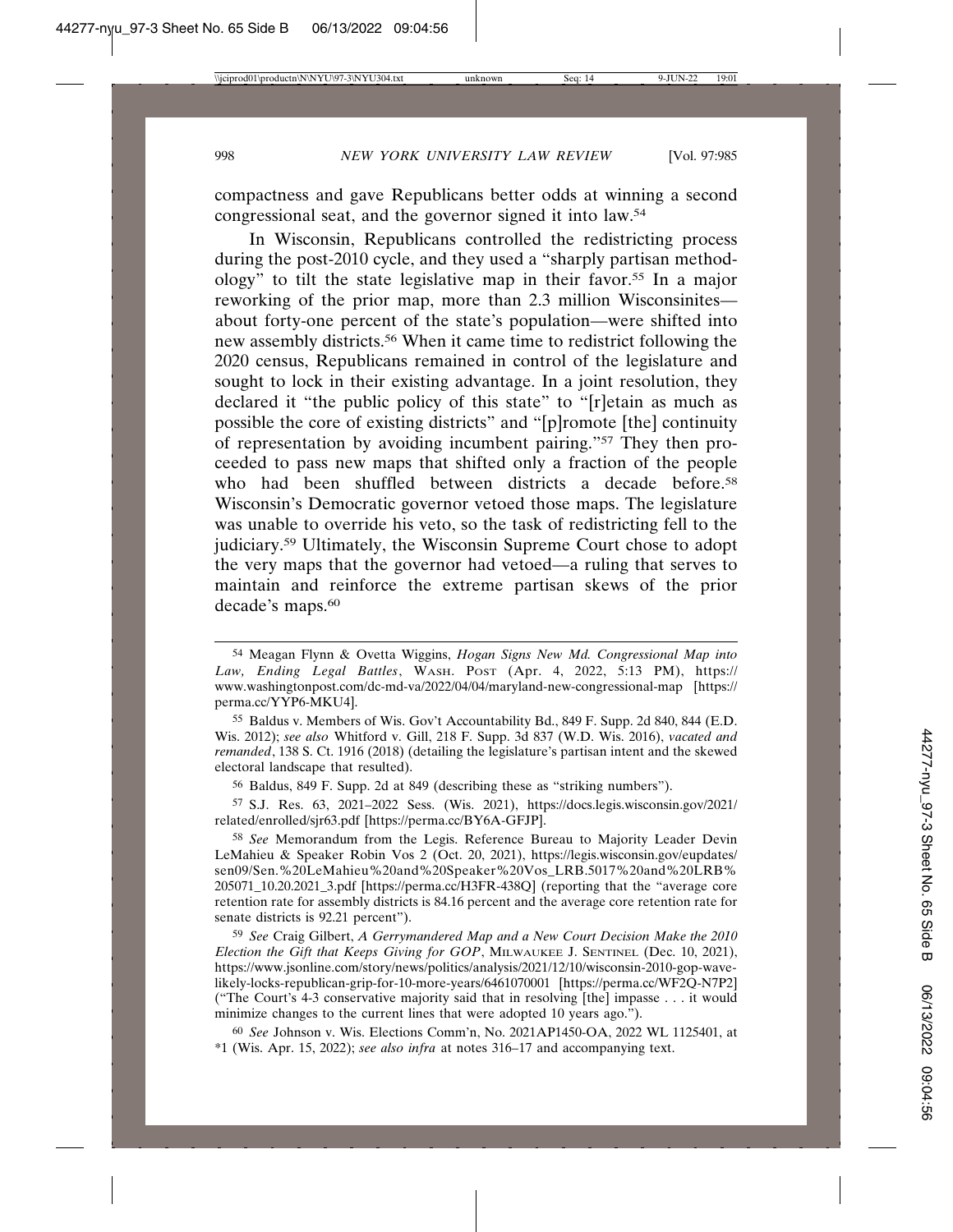This Article introduces the concept of gerrylaundering to describe scenarios such as these. None of these decisions to ground new maps in old ones were "neutral." Instead, lawmakers strategically embraced continuity as a way to help themselves and/or their parties come out ahead. Our existing redistricting vocabulary does not well capture such efforts to perpetuate the existing representational order, which may help explain why the phenomenon, though widespread, is often overlooked.

Although the term is new, the underlying idea has deep roots. Gerrylaundering harkens back to a longstanding reality that modern gerrymandering discourse too often obscures—namely, that excessive continuity in electoral districting can be as problematic as opportunistic change. Recall that when the Supreme Court first confronted complaints about electoral districts, the issue was not active manipulation but rather inaction.61 In the Court's canonical reapportionment cases, *Baker v. Carr*<sup>62</sup> and *Reynolds v. Sims*, 63 states had gone decades without altering their electoral districts at all. The Tennessee and Alabama state legislative maps challenged in *Baker* and *Reynolds*, respectively, had remained in place for sixty years.64 The result was not just extreme malapportionment, with some districts having many times the population of others, but also extreme entrenchment.<sup>65</sup> Lawmakers had long declined to revisit district lines precisely because those lines served to protect both their own job security and the outsized political power of their constituents.<sup>66</sup> Through the one person,

<sup>61</sup> *See, e.g.*, Samuel Issacharoff, *Gerrymandering and Political Cartels*, 116 HARV. L. REV. 593, 595 (2002) (noting the Court's recognition in its landmark reapportionment cases that "the refusal to redistrict may be an invitation to mischief"); Justin Levitt, *Intent Is Enough: Invidious Partisanship in Redistricting*, 59 WM. & MARY L. REV. 1993, 1997 (2018) ("The initial cases of this 'reapportionment revolution' confronted a particular form of political gerrymandering: the systematic refusal to adjust district lines as urban populations grew far faster than their rural counterparts . . . diluting the representation of urban voters in state legislatures and Congress.").

<sup>62</sup> 369 U.S. 186 (1962).

<sup>63</sup> 377 U.S. 533 (1964).

<sup>64</sup> *Reynolds*, 377 U.S. at 540; *Baker*, 369 U.S. at 192; *see also* Micah Altman & Michael P. McDonald, *Redistricting Principles for the Twenty-First Century*, 62 CASE W. RSRV. L. REV. 1179, 1184 (2012) (observing that "[i]n practice, a state was forced to change its district lines only when a state's [congressional] seat allocation changed," and even then, "the addition of a seat might be addressed by adding an at-large district, while the subtraction of a seat could be addressed only by modifying a few districts").

<sup>65</sup> *See* Michael J. Klarman, *Majoritarian Judicial Review: The Entrenchment Problem*, 85 GEO. L.J. 491, 513–15 (1997) (discussing malapportionment as an entrenchment problem).

<sup>66</sup> Recognizing the political advantages lawmakers secured through their refusal to redistrict, commentators have referred to such inaction as a "'silent gerrymander,' or gerrymander by omission." Kang, *supra* note 3, at 1395 (quoting V.O. KEY, JR., AMERICAN STATE POLITICS: AN INTRODUCTION 65 (1956)).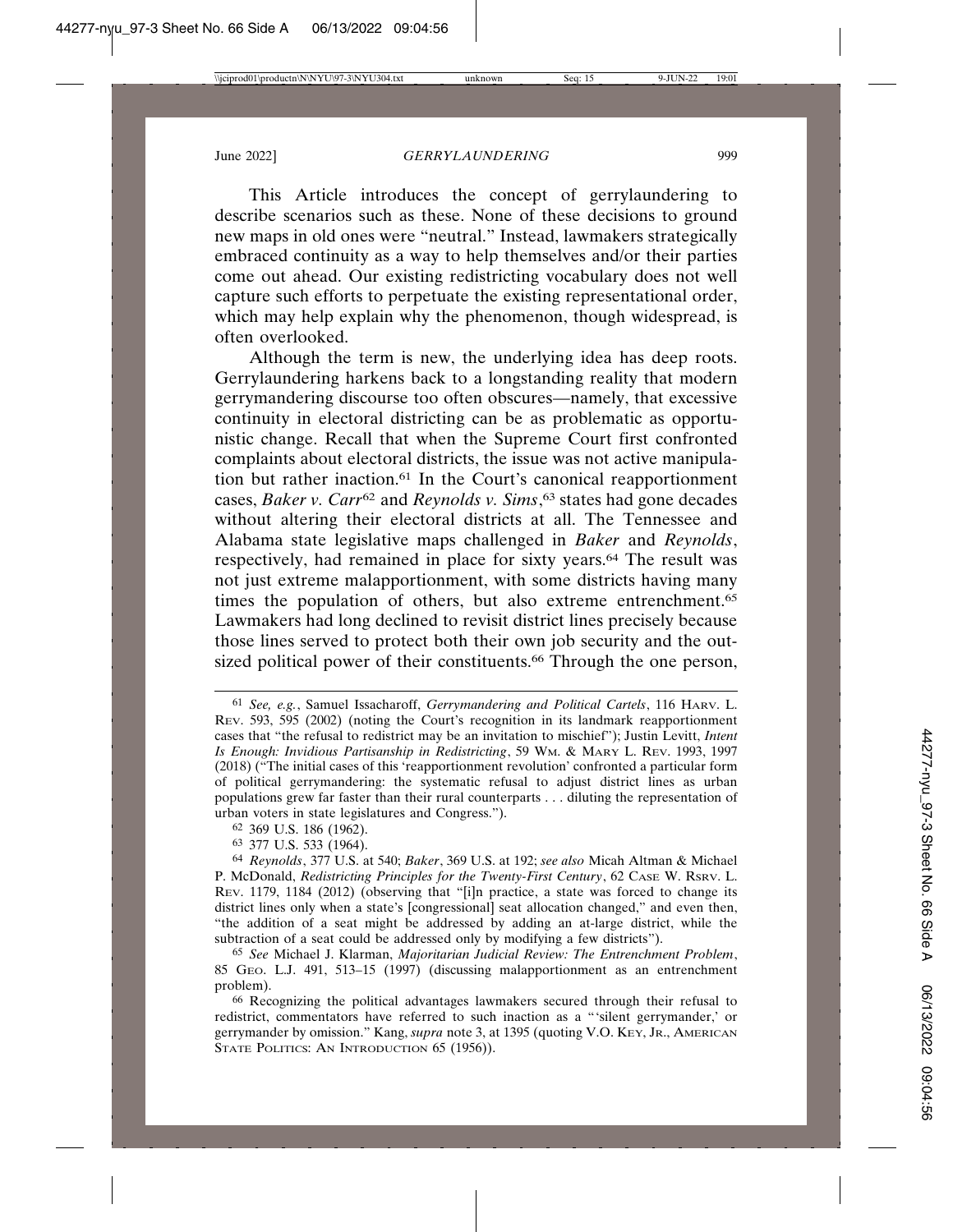one vote doctrine, the Supreme Court did more than redress population disparities; it also necessitated decennial redistricting. The requirement that district boundaries be periodically redrawn to equalize populations now serves to limit the ability of those in power to cement their status through a no-change strategy.

In a world in which district boundaries must be decennially revisited, self-interested mapmakers face choices about how to advantage themselves and their allies. Sometimes they significantly reconfigure the lines to suit their ends—i.e., they gerrymander. Indeed, scholars have observed that an unintended consequence of the reapportionment revolution has been to give lawmakers regular occasion to solidify their grip on power.<sup>67</sup> Lawmakers have essentially turned lemons (the legal demand to redistrict) into lemonade (a convenient excuse to stack the deck). Often, however, mapmakers simply double down on the status quo—i.e., they gerrylaunder. The equal population rule may preclude them from simply adopting a carbon copy of the existing map, but they can seek to produce a modestly revised edition—one that tweaks boundaries to recalibrate district populations while leaving prior representational relationships largely undisturbed.

Gerrylaundering can be viewed either as a species of gerrymandering or as a close cousin. Despite being used ubiquitously (or perhaps for that very reason), gerrymandering is an imprecise term. It sometimes functions as a catchall for inequities associated with the configuration of electoral districts.68 If a map is drawn with the intent

<sup>67</sup> *See, e.g.*, GARY W. COX & JONATHAN N. KATZ, ELBRIDGE GERRY'S SALAMANDER: THE ELECTORAL CONSEQUENCES OF THE REAPPORTIONMENT REVOLUTION 127–205 (2002) (explaining that the Supreme Court's reapportionment decisions resulted in new maps that ultimately have increased incumbents' advantages); Ortiz, *supra* note 35, at 681 (pointing to studies indicating that "redistricting, far from necessarily harming incumbents, may present opportunities for them to increase their sway" and to raise "the barriers to entry facing potential opponents"); Burt Neuborne, *Felix Frankfurter's Revenge: An Accidental Democracy Built by Judges*, 35 N.Y.U. REV. L. & SOC. CHANGE 602, 631 (2011) ("Before the ink was dry on one-person, one-vote, equally-apportioned election districts were being redrawn everywhere to make sure the incumbent always won, and to maximize the partisan advantage of the political party controlling the apportionment process."); Polsby & Popper, *supra* note 32, at 303 ("Creative gerrymandering now has replaced the older strategy of malapportionment through legislative inaction.").

<sup>68</sup> *See, e.g.*, Ariz. State Legislature v. Ariz. Indep. Redistricting Comm'n, 576 U.S. 787, 791 (2015) (defining partisan gerrymandering as "the drawing of legislative district lines to subordinate adherents of one political party and entrench a rival party in power"); Davis v. Bandemer, 478 U.S. 109, 164 (1986) ("The term 'gerrymandering' . . . is also used loosely to describe the common practice of the party in power to choose the redistricting plan that gives it an advantage at the polls."); Issacharoff, *supra* note 61, at 612–13 ("[T]he conventional supposition [is] that, at bottom, the gerrymander is a willful attempt to advance one's own interests and harm one's rivals."); Polsby & Popper, *supra* note 32, at 305 ("Gerrymandering introduces a chronic, self-perpetuating skew into the business of popular representation, no matter how the term is defined."); *id.* at 315 ("Ordinary voters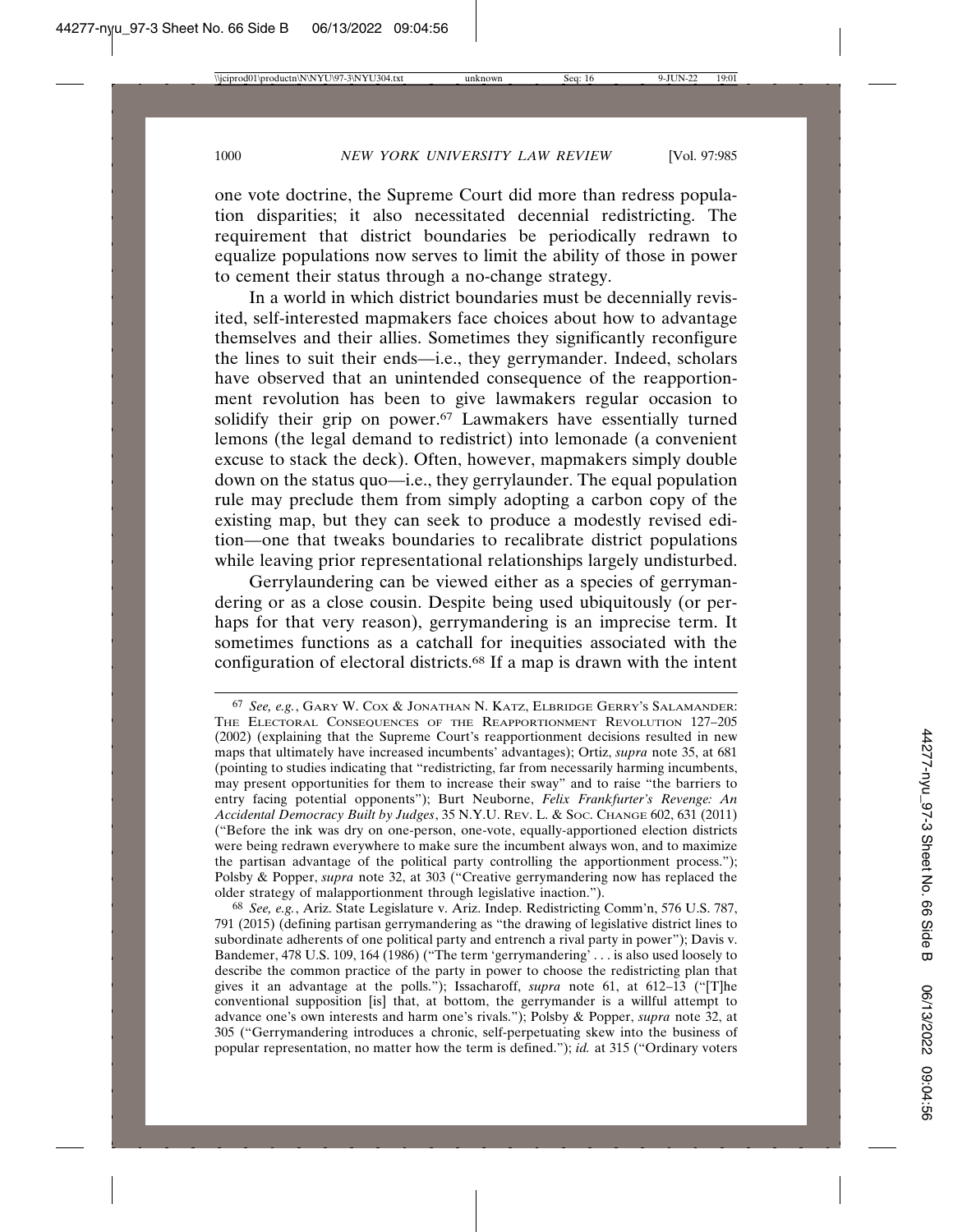to advantage some actors at the expense of others, or if its effect is to produce a representational imbalance, or both, commentators and courts may well label it a gerrymander, whether the map upends the status quo or preserves it.69 In this broad sense, gerrymandering encompasses gerrylaundering.

In common parlance, however, gerrymandering tends to connote the active, overt manipulation of district boundaries.70 Gerrymanderers do not sit tight. They pursue "the deliberate and arbitrary distortion of district boundaries."71 That gerrymandering would have such overtones is unsurprising given the origins of the term. In 1812, Republican lawmakers in Massachusetts revamped the state legislative map, abandoning their prior adherence to county boundaries in an effort to bolster their position and diminish the strength of their Federalist rivals.72 Governor Elbridge Gerry signed off on the new map, with its notorious salamander-shaped district, and the rest is history. Contemporary cases and commentators tend to deemphasize visually bizarre districts as a signature feature of gerrymandering, but

70 *See, e.g.*, Benjamin Plener Cover, *Quantifying Partisan Gerrymandering: An Evaluation of the Efficiency Gap Proposal*, 70 STAN. L. REV. 1131, 1142 n.26 (2018) ("Gerrymandering refers broadly to any manipulation of electoral boundaries."); D. Theodore Rave, *Politicians as Fiduciaries*, 126 HARV. L. REV. 671, 681 (2013) (explaining that "the party in control manipulates district lines to maximize the number of legislative seats it will win," using strategies such as cracking and packing); Grofman, *supra* note 20, at 100 n.94 (explaining that definitions of gerrymandering "all boil down to the idea that gerrymandering is the intentional manipulation of districting lines for political advantage"); Polsby & Popper, *supra* note 32, at 301 ("Gerrymandering, broadly speaking, is any manipulation of district lines for partisan purposes.").

71 Karcher v. Daggett, 462 U.S. 725, 786 (1983) (Powell, J., dissenting) (defining a political gerrymander as "the deliberate and arbitrary distortion of district boundaries and populations for partisan or personal political purposes" (quoting Kirkpatrick v. Preisler, 394 U.S. 526, 538 (1969) (Fortas, J., concurring))).

72 *See* Paul V. Niemeyer, *The Gerrymander: A Journalistic Catch-Word or Constitutional Principle? The Case in Maryland*, 54 MD. L. REV. 242, 251 (1995) (citing GEORGE A. BILLIAS, ELBRIDGE GERRY, FOUNDING FATHER AND REPUBLICAN STATESMAN 316 (1976)).

believe that gerrymandering is one of the ways that scheming politicians frustrate the popular will.").

<sup>69</sup> *Compare* Nicholas O. Stephanopoulos & Eric M. McGhee, *Partisan Gerrymandering and the Efficiency Gap*, 82 U. CHI. L. REV. 831, 832 n.2 (2015) ("[W]henever we refer to 'gerrymandering,' we mean district plans whose electoral consequences are sufficiently asymmetric. We do *not* mean plans that were devised with partisan *intent*. Our conception of gerrymandering is strictly effects-based and (unlike other common conceptions) does not relate to plans' motivations or objectives."), *with* Levitt, *supra* note 61, at 2027 (contending that maps adopted with the intent "to punish or subordinate voters based on their [partisan] affiliation" should be held unconstitutional). *See also* Gowri Ramachandran, *Math for the People: Reining In Gerrymandering While Protecting Minority Rights*, 98 N.C. L. REV. 273, 289 (2020) (observing that some definitions of partisan gerrymandering focus on the mapmakers' intent, while others emphasize results, and still others stress the absence of electoral competition).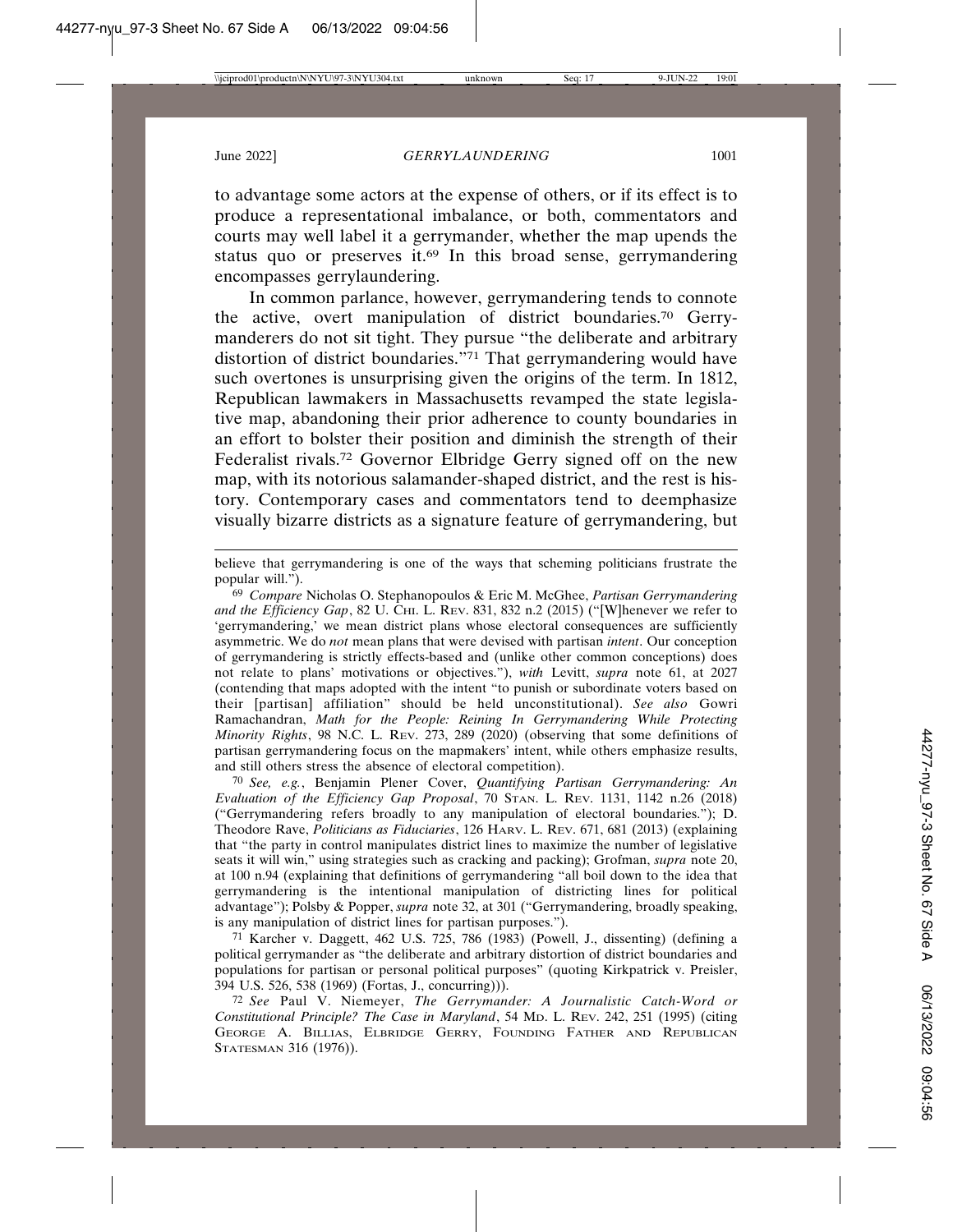gerrymandering remains strongly associated with needlessly reworked maps.<sup>73</sup> When we think of archetypal gerrymanders, we think of instances in which mapmakers were not shy about warping lines to advance their electoral goals.74

The closest that the existing redistricting literature has come to capturing the idea of gerrylaundering is in discussions of so-called "incumbent-protecting" gerrymanders.75 Both concepts recognize that redistricting mischief can extend beyond efforts to maximize the number of seats that a particular party or group is likely to control. In particular, both appreciate that lawmakers may seek to adopt maps that serve to reinforce the status quo. Because such efforts sometimes involve collusion across party lines to limit competition from outsiders,<sup>76</sup> scholars sometimes speak of incumbent-protecting gerrymanders as "bipartisan" gerrymanders.77 Incumbent-protecting

74 *See* Issacharoff, *supra* note 61, at 598–99 (observing that "the gerrymandering label may express an aesthetic objection to the contours of the districting lines, or it may hint at the stench of backroom politics improperly shielded from public scrutiny").

75 *See* Nathaniel Persily, *In Defense of Foxes Guarding Henhouses: The Case for Judicial Acquiescence to Incumbent-Protecting Gerrymanders*, 116 HARV. L. REV. 649, 662 (2002) (describing the principle behind the "incumbent-protecting gerrymander"); Kristen Silverberg, Note, *The Illegitimacy of the Incumbent Gerrymander*, 74 TEX. L. REV. 913, 915–16 (1995) (applying social choice theory to the "process of drawing electoral districts and conclud[ing] that districting schemes drawn to protect incumbency undermine the legitimacy of the voting process").

76 *See, e.g.*, Issacharoff, *supra* note 61, at 598 ("[I]f a legislative plan were to provide the two major political parties with reasonable prospects of achieving what they believed to be their appropriate shares of representation, what could be objectionable in such a coalition effort?"); Persily, *supra* note 75, at 662.

77 *See, e.g.*, Nathaniel Persily, Thad Kousser & Patrick Egan, *The Complicated Impact of One Person, One Vote on Political Competition and Representation*, 80 N.C. L. REV. 1299, 1321 (2002) (explaining that under "the so-called 'bipartisan' or incumbentprotecting gerrymander . . . , incumbent Democrats and Republicans divide up the electorate into safe Democratic and safe Republican districts"); Cover, *supra* note 70, at 1142 n.26 (defining "*bipartisan gerrymandering*" as "manipulation intended to preserve

<sup>73</sup> *See, e.g.*, *Gerrymandering*, BLACK'S LAW DICTIONARY (10th ed. 2014) ("The practice of dividing a geographical area into electoral districts, often of highly irregular shape, to give one political party an unfair advantage by diluting the opposition's voting strength."); Cover, *supra* note 70, at 1144 ("The term colorfully captures our intuitive sense—and visceral disgust—that manipulation of electoral districts subverts fundamental democratic norms."). Ned Foley has argued that our understanding of the concept should remain tied to its original instantiation. *See* Edward B. Foley, *The Gerrymander and the Constitution: Two Avenues of Analysis and the Quest for a Durable Precedent*, 59 WM. & MARY L. REV. 1729, 1750 (2018) ("It is possible to take [the] original gerrymander as not merely an illustration of improper redistricting, but indeed the very definition of improper redistricting—at least in the American context."); Edward B. Foley, *Due Process, Fair Play, and Excessive Partisanship: A New Principle for Judicial Review of Election Laws*, 84 U. CHI. L. REV. 655, 712-13 (2017) ("[I]nsofar as the term 'gerrymander' is a portmanteau of 'Gerry' and 'salamander,' the visual image of its ugliness is built into the very definition of the objectionable practice.").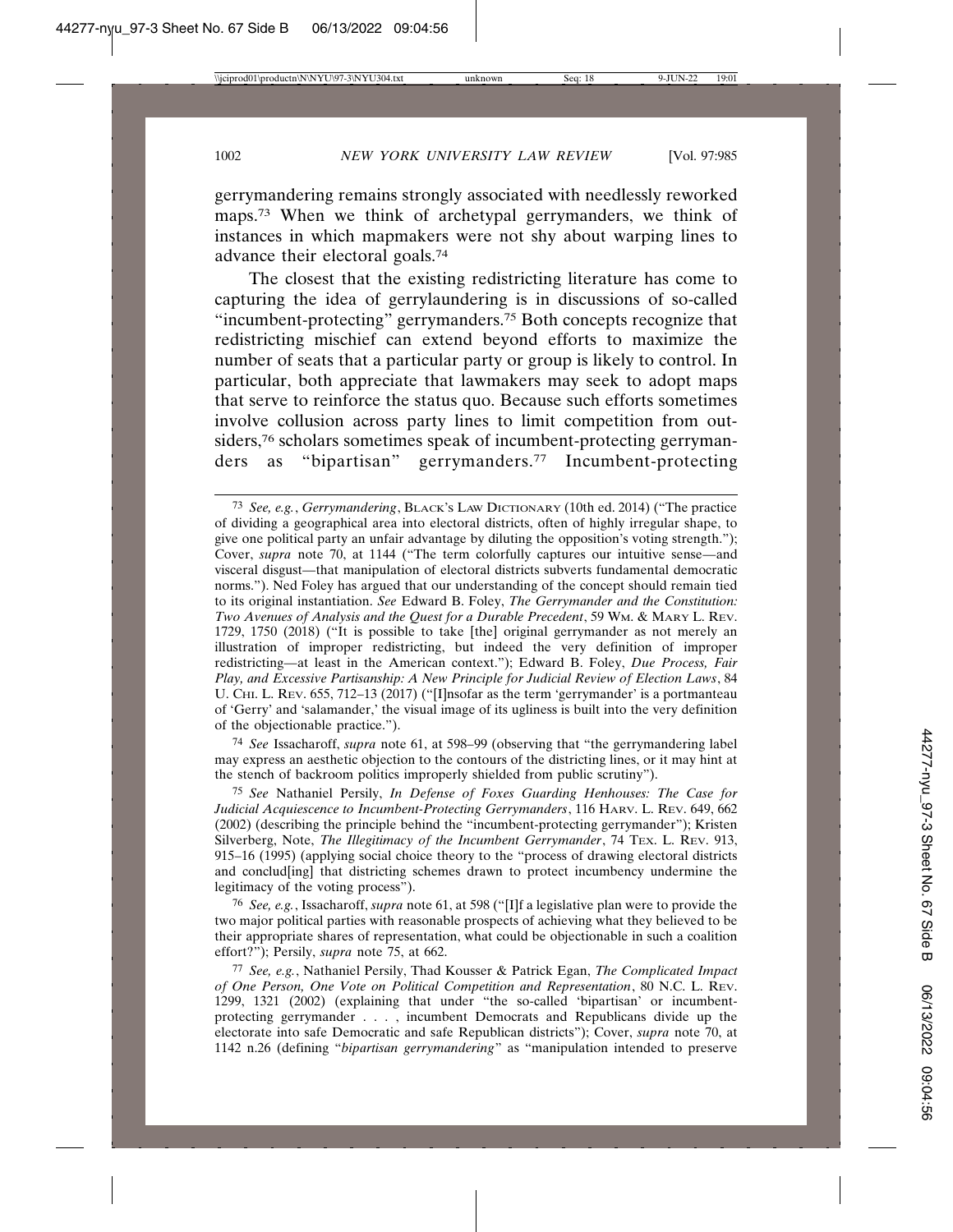gerrymanders, however, are not invariably bipartisan, and bipartisan gerrymanders are not invariably incumbent-protecting.<sup>78</sup>

Gerrylaundering and incumbent-protecting gerrymandering are likewise conceptually distinct. The notion of incumbent-protecting gerrymandering captures a particular redistricting objective (namely, protecting incumbents),<sup>79</sup> while the concept of gerrylaundering focuses on a particular redistricting method (namely, preserving key features of the prior map). The objective of protecting incumbents and the method of preserving existing lines frequently do go hand in hand. As Nathaniel Persily correctly observed in his work on incumbent-protecting gerrymanders, mapmakers often "operate under a 'least-change' principle," keeping "districts as intact as possible, based on the theory that 'if it ain't broke, don't fix it.'"80 But incumbent-protecting gerrymanders do not invariably involve preserving prior district configurations, and gerrylaunders may advance objectives beyond incumbency protection. As the word "gerrymander" itself suggests, mapmakers may seek to protect incumbents by overhauling district lines rather than merely tweaking them.<sup>81</sup> Meanwhile, when mapmakers do choose to carry forward prior lines, they may aim not merely to cater to particular incumbents, but also to preserve a desired partisan balance regardless of whether existing officeholders continue to seek re-election.

## *B. Techniques*

As evidence of our tendency to equate gerrymandering with active manipulation, consider what commentators consistently identify as the chief techniques of the gerrymanderer: cracking (i.e., splitting members of a disfavored party or group between districts so they cannot constitute an electoral majority) and packing (i.e., concen-

79 *See, e.g.*, Persily, *supra* note 75, at 662 (describing how incumbent-protecting gerrymandering operates "to keep the district safe for a particular person").

80 Persily, *supra* note 75, at 662.

safe seats for incumbents"); *see also* CAIN, *supra* note 41, at 159–66 (introducing the term "bipartisan gerrymander").

 $78$  For instance, lawmakers from one party could choose to protect incumbents over another party's objections, or lawmakers could work across party lines to balance power without regard to the fate of existing officeholders. *Cf.* Persily, *supra* note 75, at 661–63 (comparing bipartisan and incumbent-protecting gerrymanders).

<sup>81</sup> The Supreme Court addressed a vivid example in *League of United Latin American Citizens v. Perry*, 548 U.S. 399 (2006). When Texas lawmakers redrew the state's congressional map in 2003, they confronted a district in which "an increasingly powerful Latino population . . . threatened to oust the incumbent Republican." *Id.* at 423. They "acted to protect [his] incumbency by changing the lines" and significantly altering the district's population composition. *Id.* at 424. The Court ultimately held that this revamp diluted Latino voting power in violation of section 2 of the Voting Rights Act. *Id.* at 447.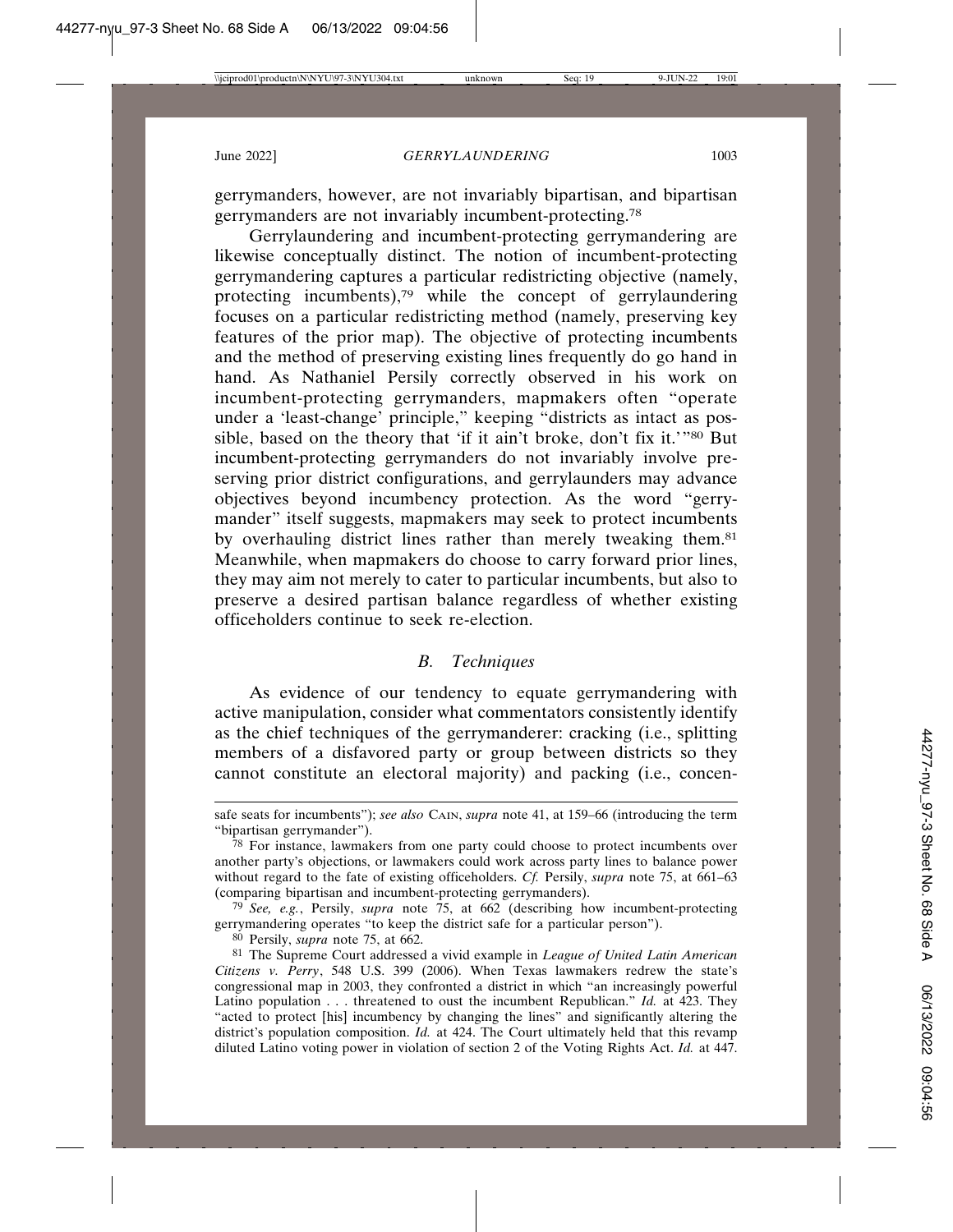trating members of a disfavored party or group into fewer districts than they might otherwise have controlled).82 Courts likewise treat cracking and packing as the *sine qua non* of gerrymandering.83 In *Gill v. Whitford*, the Supreme Court held that the plaintiffs did not even have standing to assert that a gerrymander had unlawfully diluted their votes absent a showing that they had been subjected to cracking or packing in their home district.84 Executing a cracking and packing strategy does not require mapmakers to reference prior district boundaries. Mapmakers simply need to find out where the favored and disfavored pockets of the electorate reside and then strategically draw lines around and through them. Gerrymandering through cracking and packing is an exercise in creative deck-stacking.

In addition to cracking and packing, commentators sometimes mention a third gerrymandering technique, which Samuel Issacharoff and Pamela Karlan have dubbed "shacking."85 The idea is to identify

83 *See, e.g.*, Rucho v. Common Cause, 139 S. Ct. 2484, 2492 (2019) (describing the unconstitutional "cracking and packing" in *Gill v. Whitford*); *id.* at 2497 (describing *Davis v. Bandemer* as a case in which the Court "addressed a claim that Indiana Republicans had cracked and packed Democrats in violation of the Equal Protection Clause"); *id.* at 2513 (Kagan, J., dissenting) ("Partisan gerrymandering operates through vote dilution—the devaluation of one citizen's vote as compared to others. A mapmaker draws district lines to 'pack' and 'crack' voters likely to support the disfavored party."); Gill v. Whitford, 138 S. Ct. 1916, 1936 (2018) (Kagan, J., concurring) ("[P]acking and cracking are the ways in which a partisan gerrymander dilutes votes.").

84 138 S. Ct. 1916, 1930–31 (2018).

85 Issacharoff & Karlan, *supra* note 20, at 552; *see also* Mitchell N. Berman, *Managing Gerrymandering*, 83 TEX. L. REV. 781, 853 (2005) (discussing shacking); Richard L. Morrill, *Redistricting, Region and Representation*, 6 POL. GEOGRAPHY Q. 241, 254 (1987) (describing a "particularly effective form of discriminatory gerrymandering" as "manipulat[ing] territories in order to place representatives of the other party in the same district, placence incumbents of two parties in opposition to each other, but remover  $\left[\frac{1}{10}\right]$ most of the constituency of the other party, creat[ing] 'open districts[]' favorable to the party doing the gerrymandering"); Grofman, *supra* note 20, at 157 ("I regard incumbentcentered partisan bias as one of the most pernicious forms of sophisticated partisan

<sup>82</sup> *See, e.g.*, Adam B. Cox & Richard T. Holden, *Reconsidering Racial and Partisan Gerrymandering*, 78 U. CHI. L. REV. 553, 562-63 (2011) ("The idea that the pack-andcrack strategy of partisan gerrymandering is optimal has been formalized by economists and political scientists, has been adopted by both courts and legal scholars, and dominates the literature on redistricting today."); Ashira Pelman Ostrow, *The Next Reapportionment Revolution*, 93 IND. L.J. 1033, 1070 (2018) ("[S]elf-interested districting manifests through aggressive and often creative manipulation of district lines to entrench incumbents and weaken political opponents by 'packing' them into supermajority districts or 'cracking' them between several districts."); Stephanopoulos & McGhee, *supra* note 69, at 851 ("Though the nuances vary, some kind of cracking and packing is how all partisan gerrymanders are constructed."); Polsby & Popper, *supra* note 32, at 303–04. Cox and Holden contend that, contrary to the conventional wisdom, packing and cracking is not the optimal strategy for gerrymandering, but the alternative they identify as a more powerful technique—"match[ing] slices of voters from opposite tails of the signal distribution" similarly entails active manipulation. Cox & Holden, *supra*, at 567.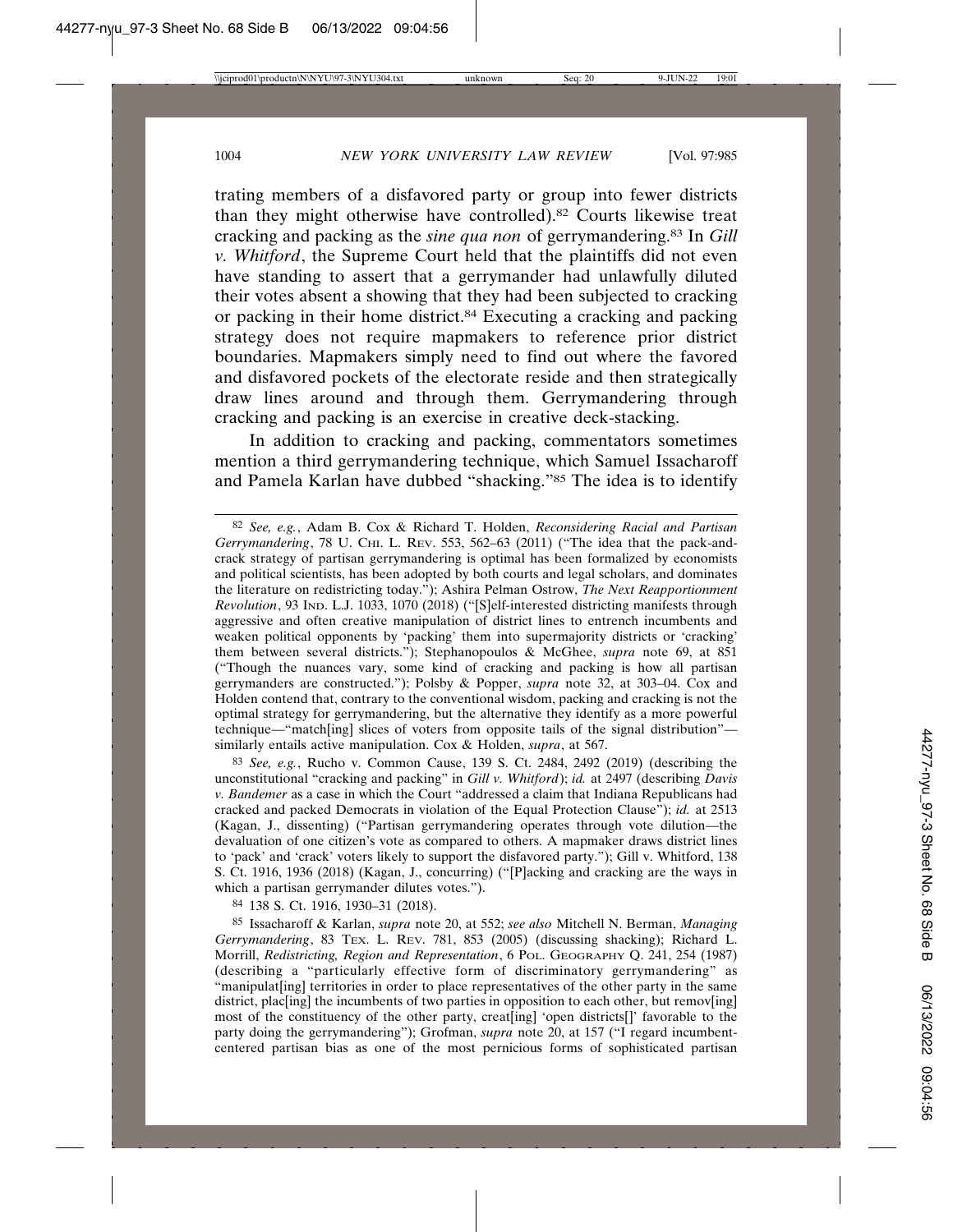where incumbent officeholders from a disfavored party or group reside (i.e., where they "shack"), and then place two or more of them into the same district in order to force at least one from office and potentially leave more seats available for the favored party or group.86 Even more overtly than cracking and packing, shacking involves a departure from prior representational arrangements: Mapmakers take incumbents who were previously in separate districts and pair them together in a newly reconfigured district.87

Gerrylaundering proceeds differently. Rather than rearranging district boundaries to secure an advantage, mapmakers retain existing district configurations to the extent possible. This less-is-more approach rests on the basic idea that, by definition, the prior map worked for those in power. And if they won before, they have a good chance of continuing to win unless conditions radically change. They do not need a wholesale redesign.

A gerrylaunder thus does not require the active cracking, packing, or shacking of adversaries. Instead, gerrylaundering involves two other techniques. For those who need a rhyme, this Article dubs them "locking" and "stocking."

First, mapmakers lock in prior district configurations with the aim of populating each new district with the residents of its predecessor district, adjusting as needed to restore population equality. Courts and redistricting specialists sometimes refer to this approach as "core retention."88 As political scientists have observed, officeholders typically prefer to keep their districts intact as a way to maximize the advantages of incumbency, which derive in part from mutual familiarity.89 When population shifts have been modest from one census to

gerrymandering, and perhaps as the single strongest indicator of probable partisan gerrymandering.").

<sup>86</sup> Issacharoff & Karlan, *supra* note 20, at 552–53.

<sup>87</sup> In addition to pairing incumbents from a disfavored party or group, mapmakers can use their knowledge of incumbents' addresses to pair a disfavored incumbent with a strong incumbent from a favored party or group or to place the disfavored incumbent with a hostile voting bloc. *Id.* And quadrupling down on the rhymes, Karlan has identified "stacking" as yet another gerrymandering technique—the strategic adoption of multimember districts to submerge disfavored groups. *See* Pamela S. Karlan, *All Over the Map: The Supreme Court's Voting Rights Trilogy*, 1993 SUP. CT. REV. 245, 250.

<sup>88</sup> *See, e.g.*, Bethune-Hill v. Va. State Bd. of Elections, 326 F. Supp. 3d 128, 173, 173 n.53 (E.D. Va. 2018); Larios v. Cox, 300 F. Supp. 2d 1320, 1334 (N.D. Ga. 2004), *aff'd*, 542 U.S. 947 (2004).

<sup>89</sup> *See, e.g.*, CAIN, *supra* note 41, at 116 ("Most members [of Congress] want the least amount of disruption possible to their districts and view departures from that rule with a great deal of suspicion."); Seth C. McKee, *Political Conditions and the Electoral Effects of Redistricting*, 41 AM. POL. RSCH. 623, 626 (2013) ("Redrawn constituents are considerably less likely to be familiar with their representative vis-à-vis constituents who retain the same incumbent following a redistricting and this reduces the likelihood of voting for the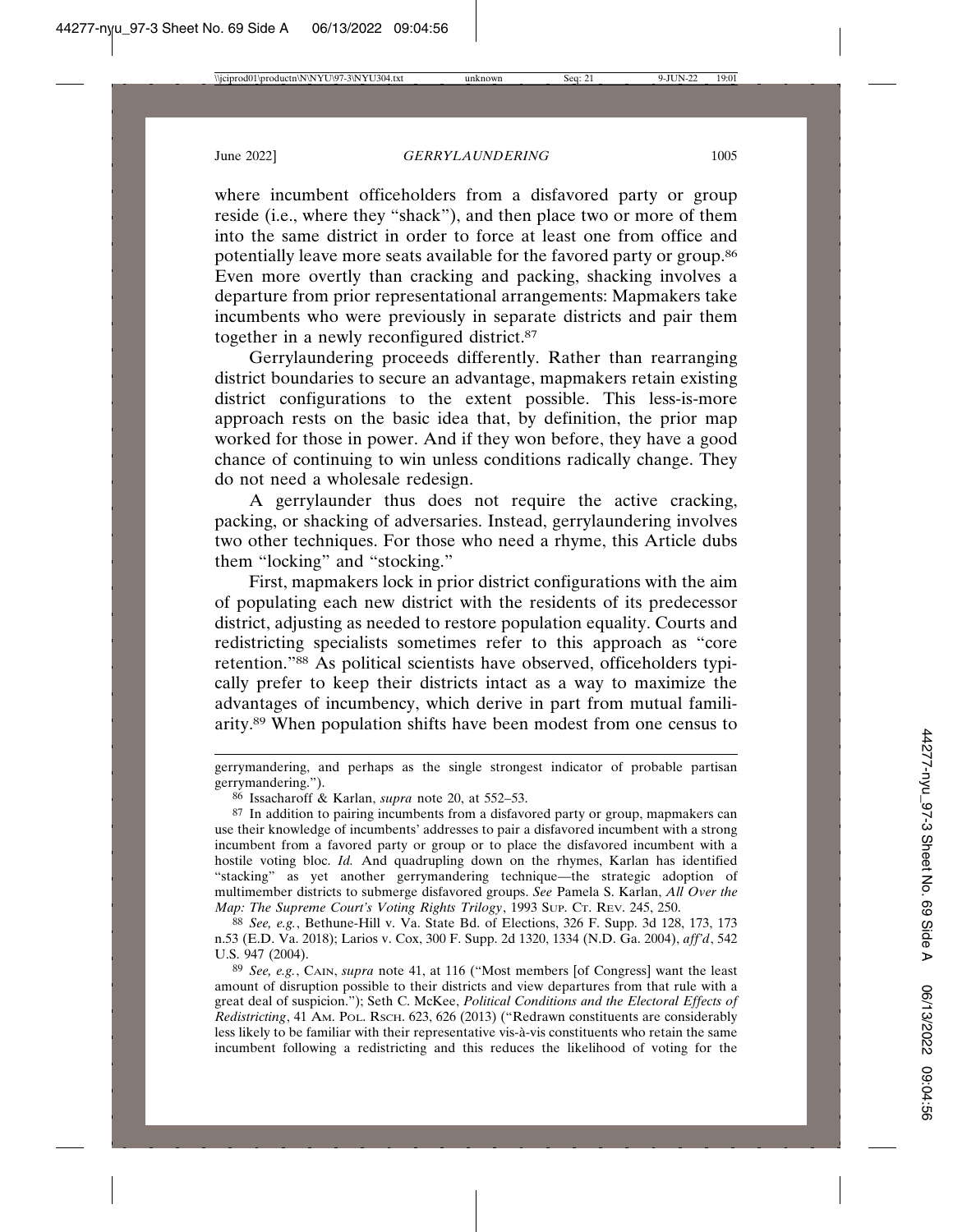the next, changes to the old districts may be de minimis. When shifts have been more significant, or when a state has gained or lost congressional seats, more adjustments are necessary, but substantial core retention often remains possible.

The above discussion has already alluded to vivid examples of locking during the post-2010 and post-2020 redistricting cycles. Describing the post-2010 maps adopted in Oregon, one local commentator wrote that "Oregonians glancing at the new map of their state's five congressional districts would be hard-pressed to spot many differences from the old one. With a few exceptions, the same goes for the new maps of the state's legislative districts."90 On average, each of the state's new congressional districts inherited nearly 95% of the residents of its predecessor district.<sup>91</sup> In Oklahoma, the mean congressional core retention rate during the post-2010 cycle was nearly 99%.<sup>92</sup> Overall, lawmakers in twelve states adopted new congressional districts during the post-2010 redistricting cycle that, on average, carried forward at least 80% of the population of their predecessor districts.93 In eleven of those states, the average core retention rate was above 85%, and in eight states it exceeded 90%.94 For state legislative districts, lawmakers in sixteen states produced maps for at least one

- 90 *Success in Redistricting*, *supra* note 43.
- 91 *See* Summary Core Retention Chart, *supra* note 36.
- 92 *Id.*

incumbent.") (citations omitted); M.V. Hood III & Seth C. McKee, *Stranger Danger: Redistricting, Incumbent Recognition, and Vote Choice*, 91 SOC. SCI. Q. 344, 346 (2010) (describing incumbents as "justifiably wary of the danger associated with the presence of a large number of resident strangers"); Antoine Yoshinaka & Chad Murphy, *The Paradox of Redistricting: How Partisan Mapmakers Foster Competition but Disrupt Representation*, 64 POL. Rsch. Q. 435, 437 (2011) ("[I]ncumbents generally prefer to keep their district lines intact between elections."); Persily, *supra* note 24, at 1161 ("More than anything—perhaps even more than avoiding a pairing with another incumbent—incumbents want to keep the districts that elected them intact."); Persily, *supra* note 75, at 662–63 (explaining that "[p]erhaps the greatest advantages of incumbency are name recognition and a history of constituent work and often favorable news coverage in a given area" and that incumbents "need to spend substantial resources" introducing themselves to new constituents who "have had less exposure to the[m]").

<sup>93</sup> *Id.* Those states are Alabama, Arkansas, Kentucky, Maine, Nebraska, New Hampshire, Oklahoma, Oregon, Rhode Island, Virginia, West Virginia, and Wisconsin. Bipartisan politician commissions, which, like legislatures, often have a status quo bias, produced maps with core retention rates above 90% in two more states—Hawaii and Idaho. *Id.*

<sup>94</sup> *Id.* Similar core retention numbers are emerging during the post-2020 cycle. *See, e.g.*, *SC Senate Passes New US House Districts with Minimal Changes*, *supra* note 46 (reporting that five of South Carolina's seven post-2020 congressional districts retained at least 94% of their previous voters, and the others retained at least 82%).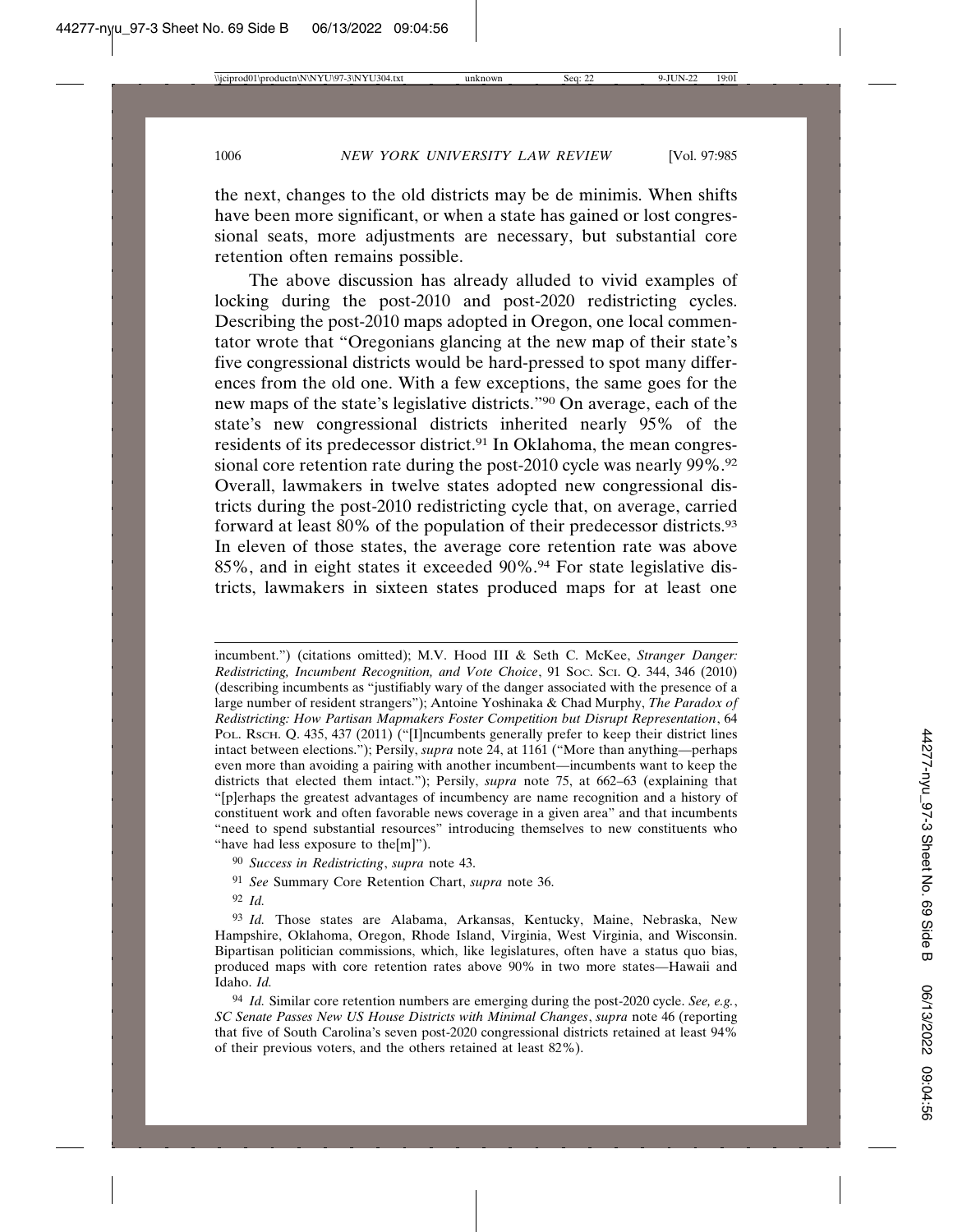chamber with a mean core retention rate above 80%.95 The rate exceeded 85% in ten of those states and 90% in four of them.96

In addition to locking, gerrylaunderers typically seek to stock each updated district with an existing officeholder. The idea is to keep incumbents with the bulk of their prior constituents and, significantly, in separate districts from other incumbents. Stocking is essentially the flipside of shacking. Mapmakers attempt to minimize incumbentversus-incumbent contests rather than strategically manufacturing them.

Again, the post-2010 and post-2020 redistricting cycles offer myriad vivid examples of stocking. When lawmakers draw the lines, the redistricting process tends to be incumbent-driven down to the district-level particulars, with individual officeholders often playing an active role in determining their placement relative to their existing constituents and colleagues.97 In Florida, the state supreme court noted that the lawmakers who drew the post-2010 lines often gave themselves "large percentages of their prior constituencies" while stu-

96 *Id.*

<sup>95</sup> *See* Summary Core Retention Chart, *supra* note 36. Those states are Louisiana, Maine, Massachusetts, Nebraska, New Hampshire, New York, North Dakota, Oklahoma, Oregon, Rhode Island, South Carolina, South Dakota, Texas, Vermont, West Virginia, and Wyoming. In four more states (Connecticut, Washington, Maryland, and Pennsylvania), bipartisan commissions produced at least one map with a core retention rate above 80%. *Id.*

<sup>97</sup> *See, e.g.*, Ala. Legis. Black Caucus v. Alabama, 989 F. Supp. 2d 1227, 1293–94 (M.D. Ala. 2013) (noting that lawmakers sought "to preserve the core of existing districts; to avoid incumbent conflicts; . . . and to appease incumbents by accommodating their preferences whenever possible"), *vacated and remanded by* 575 U.S. 254 (2015); Baldus v. Members of Wis. Gov't Accountability Bd., 849 F. Supp. 2d 840, 846 (E.D. Wis. 2012) ("In keeping with long-standing practice, the legislature in 2011 permitted the incumbent Wisconsin members of the House of Representatives to draft a map delineating the new congressional districts."); Bill Barrow & Ed Anderson, *Political Lines Are Set, but Not Yet Solid*, NEW ORLEANS TIMES PICAYUNE, Apr. 15, 2011, 2011 WLNR 7357045 ("The end game [for Louisiana's congressional redistricting], University of Louisiana-Lafayette political scientist Pearson Cross said, was to protect incumbents."); Randal Edgar, *District Reshaping Called Chicanery*, PROVIDENCE J., Feb. 12, 2012, 2012 WLNR 30055184 (describing how Rhode Island's post-2010 lines were crafted to benefit favored incumbents); Bryan McKenzie, *Va. Senate OKs Congressional District Plan; Some in Madison Would Move to 5th*, CHARLOTTESVILLE DAILY PROGRESS, Jan. 21, 2012, 2012 WLNR 1501226 ("The [post-2010 Virginia congressional] map is an incumbent-protection map to the fullest,' said Geoffrey Skelley, political analyst at the University of Virginia Center for Politics. 'It shores up the partisan backing of every sitting member in the House from Virginia, except [one], which stayed the same . . . .'"); *Our Views: A Better than Expected Redistricting Map: Splitting Up the 30th District Is a Start on Breaking It Up*, CHARLESTOWN DAILY MAIL, Aug. 9, 2011, 2011 WLNR 15757639 ("The [West Virginia] House leadership seemed to allow delegates to draw their own districts in many areas of the state. This turned the redistricting process into an incumbent protection bill.").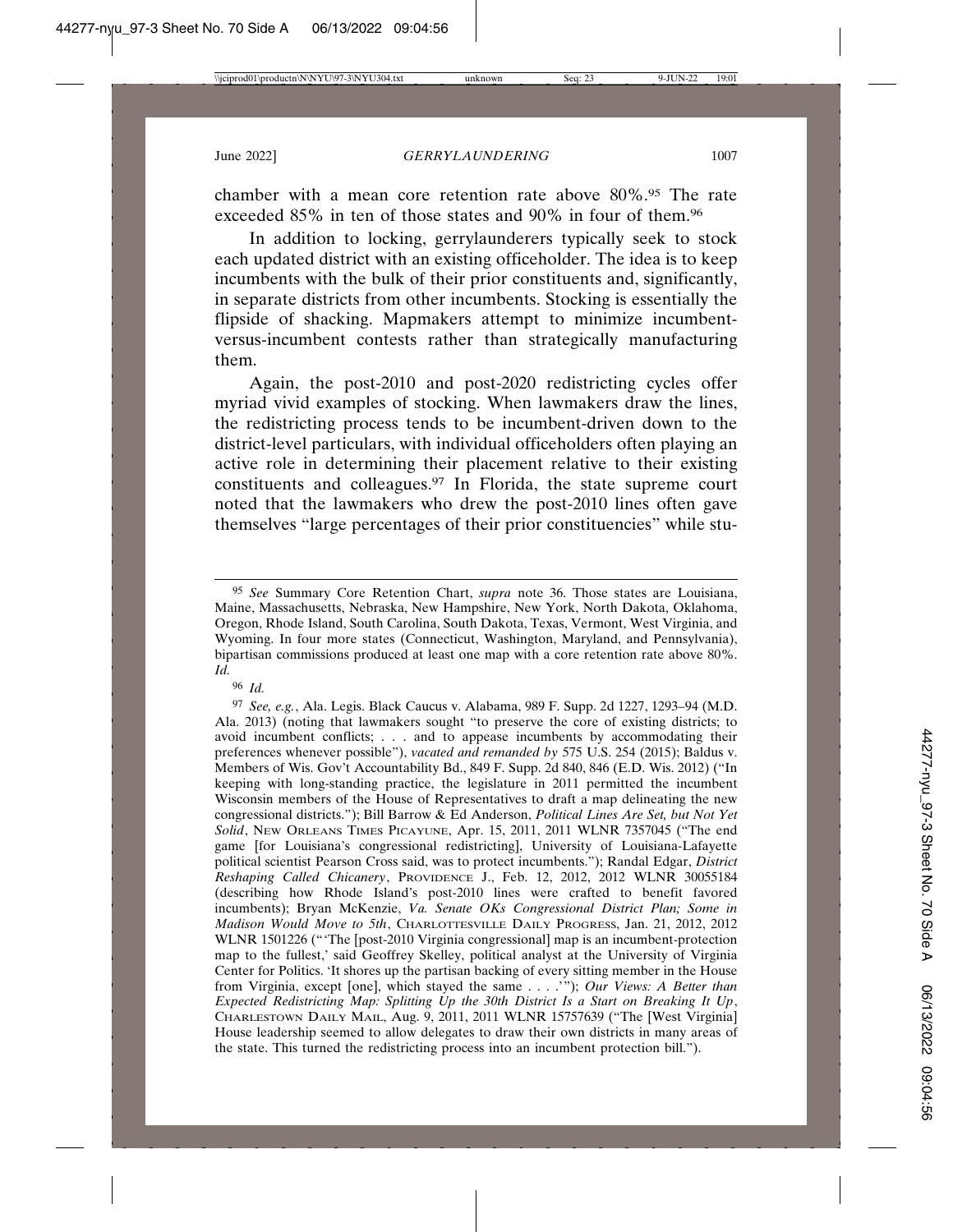diously avoiding incumbent pairings.98 During the post-2010 mapmaking process in Oklahoma, the residences of incumbents were apparently "marked with stars on close-up maps" and efforts were made "to ensure that relatives and churches of certain senators were included in their districts."99 In some instances, lawmakers ended up residing near boundary lines, "hanging on just on to the edge of their districts," in the words of a political scientist who reviewed the maps.100 Redistricting played out similarly in a number of other states.101

It is important to note that although gerrymandering techniques—cracking, packing, and shacking—and gerrylaundering techniques—locking and stocking—are in some tension with one another, they are not mutually exclusive. Lawmakers can, and most often do, mix and match them in various combinations to achieve their redistricting objectives. Indeed, a virtue of adding gerrylaundering to our redistricting vocabulary is to highlight that redistricting abuses exist on a continuity-change spectrum.

Even maps generally regarded as classic gerrymanders typically have a gerrylaundering component. When partisan actors draw lines, they do not singularly focus on maximizing their party's advantage; they also aim to protect themselves. Rather than building a new map from scratch based exclusively on data about voters' partisan leanings, lawmakers from the party in power commonly seek to lock and stock their own districts even as they crack, pack, and shack their adversaries.<sup>102</sup> Examples abound. During the post-2010 redistricting cycle, Maryland's congressional Democrats sought to "maximize<sup>[]</sup> 'incumbent protection' for Democrats" while simultaneously "chang[ing] the congressional delegation from 6 Democrats and 2 Republicans to 7

<sup>98</sup> *In re* Senate Joint Resol. of Legis. Apportionment 1176, 83 So. 3d 597, 654 (Fla. 2012).

<sup>99</sup> McNutt, *Proposal Appears Primed to Protect Incumbents*, *supra* note 39; Barbara Hoberock, *Senate Votes 38-6 for Redistricting Plan*, TULSA WORLD, May 14, 2011.

<sup>100</sup> McNutt, *Proposal Appears Primed to Protect Incumbents*, *supra* note 39.

<sup>101</sup> *See, e.g.*, *District Lines Set for Kentucky*, LOUISVILLE COURIER-J., Aug. 24, 2013, 2013 WLNR 21271953 ("A key issue for both parties was limiting the number of incumbents who would have to defend their seats against other incumbents."); Moats, *supra* note 39 (noting efforts to minimize incumbent pairings).

<sup>102</sup> *See, e.g.*, Yoshinaka & Murphy, *supra* note 89, at 444 (explaining that, through selective changes to existing districts, "partisan plans can affect incumbents differently based on the party to which they belong"); McKee, *supra* note 89, at 630 (describing how Democratic lawmakers in the South who controlled the redistricting process after the 1990 census strategically assigned more new constituents to Republican incumbents than to Democratic ones); Prosser v. Elections Bd., 793 F. Supp. 859, 864 (W.D. Wis. 1992) ("[A] partisan redistricting plan will seek to 'pair' (place in the same district) . . . as many opposing (and as few of one's own) legislators who plan not to retire, or to move their legal residence to another district, as possible.").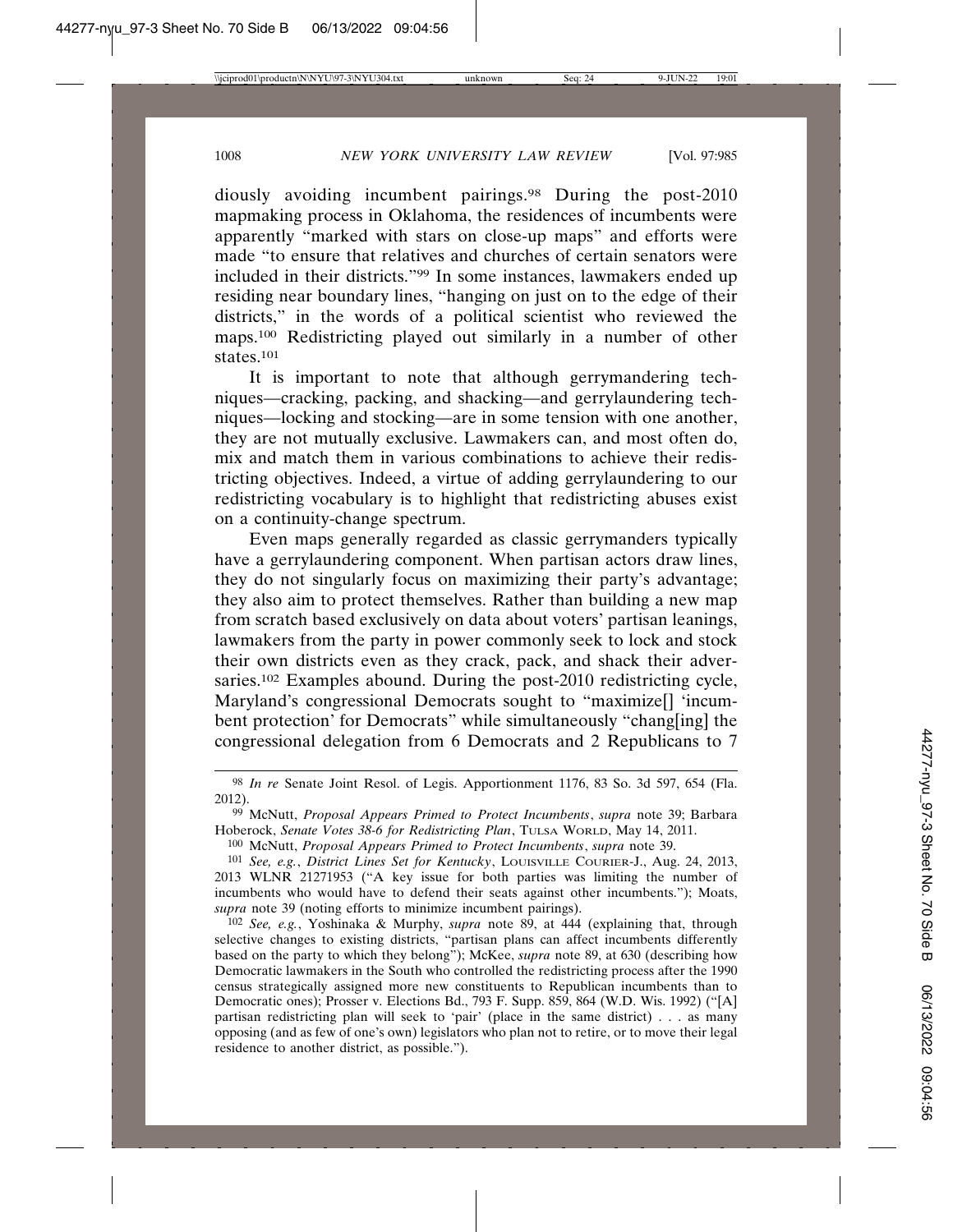Democrats and 1 Republican."103 The resulting map maintained "the basic shape of some districts" even as it overhauled others.104 In Illinois, where Democrats similarly crafted the congressional map, a federal court observed a "discrepancy in incumbency protection between Democrats and Republicans."105 The map preserved substantial fractions of "Democratic incumbents' constituent populations," while "altering the districts of incumbent Republicans to complicate their paths back to Washington."106 The process played out in reverse in states where Republicans drew the lines after the 2010 census. In Michigan, for example, a court observed that "[p]rotecting incumbents generally meant protecting Republicans."107 In North Carolina, a court found that lawmakers "did not seek to protect Democratic and Republican incumbents alike in a neutral manner."108

Meanwhile, redistricting plans that largely carry forward prior district configurations and avoid incumbent pairings may include at least some cracking, packing, and shacking. As they rebalance populations, mapmakers sometimes strategically shift voters to strengthen the position of some or all incumbents. Virginia's post-2010 congressional map, for instance, "preserve[d] the core of each of the state's existing districts," while making every Republican-held district "more Republican" and every Democratic-held seat "more Democratic."109 And lawmakers commonly engage in at least some strategic shacking. In Oklahoma, for example, the post-2010 Republican-drawn state

106 *Id.* at 577, 579.

107 League of Women Voters of Mich. v. Benson, 373 F. Supp. 3d 867, 886 (E.D. Mich.), *vacated sub nom.* Chatfield v. League of Women Voters of Mich., 140 S. Ct. 429 (2019).

108 Common Cause v. Lewis, No. 18 CVS 014001, 2019 WL 4569584, at \*23 (N.C. Super. Sept. 3, 2019); *see also* Ohio A. Philip Randolph Inst. v. Householder, 373 F. Supp. 3d 978, 999 (S.D. Ohio) (finding Ohio's redistricting plan unconstitutional due to Republicans' partisan "tweak[ing] the map"), *vacated and remanded*, 140 S. Ct. 101 (2019); Whitford v. Gill, 218 F. Supp. 3d 837, 849 n.34 (W.D. Wis. 2016) (noting mapmakers in Wisconsin attended to the placement of Republican incumbents since they were "the people being asked to vote for this"), *vacated and remanded*, 138 S. Ct. 1916 (2018); Gary Weckselblatt, *Redistricting*, BUCKS CNTY. COURIER TIMES, Dec. 18, 2011 (explaining that Pennsylvania Republicans sought "to protect the re-election chances of the [state's] current GOP U.S. House members," while "eliminat[ing] a Democratic-held seat . . . and forc[ing] two Democratic incumbents . . . into the same district").

109 Michael Sluss, *BLOG: Blue Ridge Caucus: McDonnell Signs Congressional Redistricting Bill*, ROANOKE TIMES, Jan. 25, 2012, 2012 WLNR 1687970; Bryan McKenzie, *Va. Senate OKs Congressional District Plan; Some in Madison Would Move to 5th*, CHARLOTTESVILLE DAILY PROGRESS, Jan. 21, 2012, 2012 WLNR 1501226.

<sup>103</sup> Benisek v. Lamone, 348 F. Supp. 3d 493, 502–03 (D. Md. 2018), *vacated and remanded sub nom.* Rucho v. Common Cause, 139 S. Ct. 2484 (2019).

<sup>104</sup> Fletcher v. Lamone, 831 F. Supp. 2d 887, 903 (D. Md. 2011), *aff'd*, 567 U.S. 930 (2012).

<sup>105</sup> Comm. for a Fair & Balanced Map v. Ill. State Bd. of Elections, 835 F. Supp. 2d 563, 579 (N.D. Ill. 2011).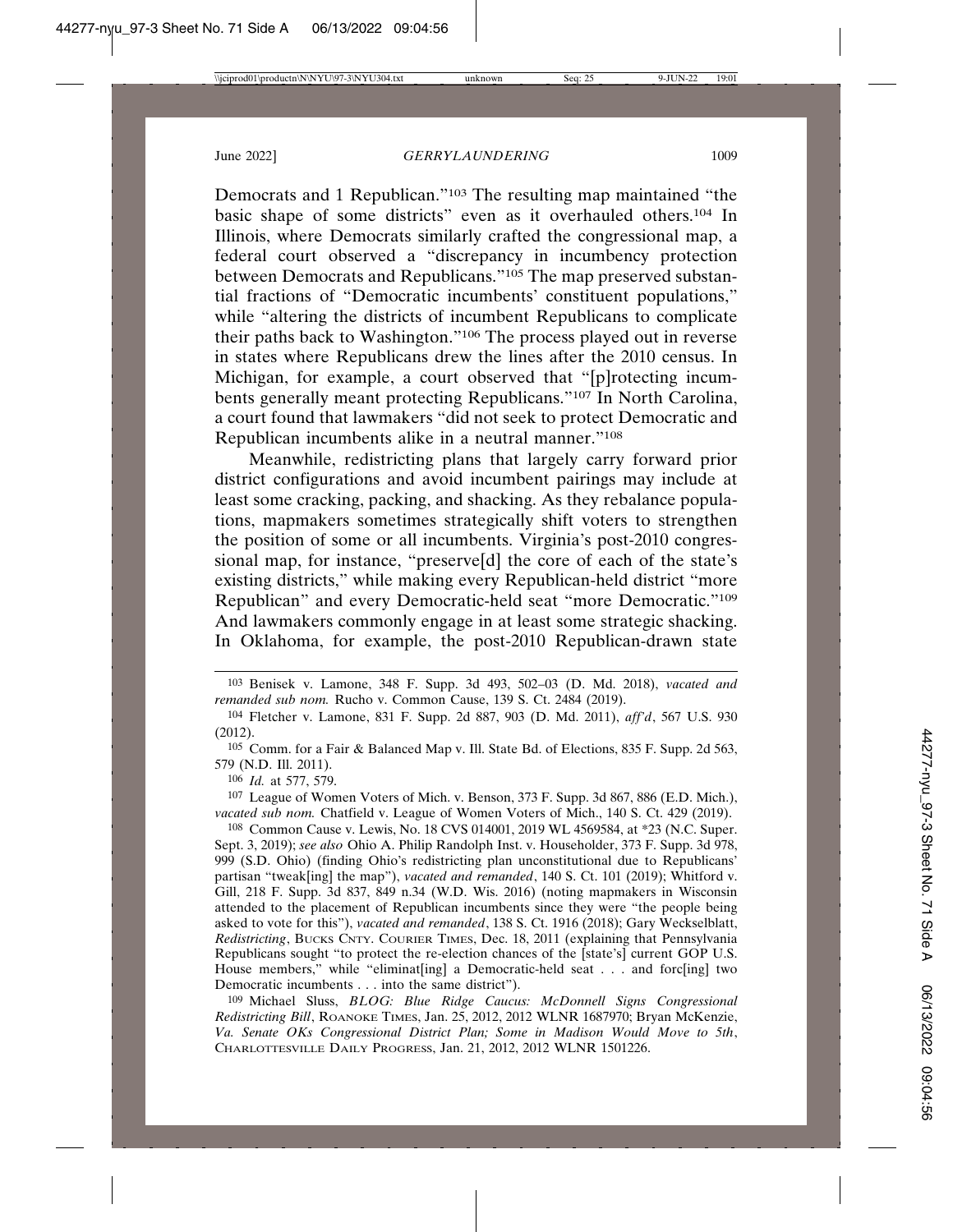house map avoided pairing any incumbents at all, but the state senate map shifted two Democratic incumbents into Republican-leaning districts.110 This discussion suggests that gerrymanders and gerrylaunders may be best thought of as archetypes that rarely exist in their purest forms. As political actors seek to advance their interests during the redistricting process, they strategically blend change through cracking, packing, and shacking, with continuity through locking and stocking.

## *C. The Launder*

Focusing attention on continuity strategies is important because those strategies purport to be self-legitimating in a way that change strategies are not. As the examples offered above indicate, political actors generally choose to lock and stock for entrenchment-oriented reasons. But precisely because those techniques involve no overt rigging of the lines, mapmakers can offer a nothing-to-see-here defense. More than that, they can—and do—seek to cast the retention of prior district cores (locking) and the avoidance of contests between incumbents (stocking) as perfectly innocent reasons for limiting changes to the prior map.111 On their telling, preserving existing district configurations reflects admirable self-restraint in the service of stability and accountability.112 During the post-2010 redistricting cycle, for example, lawmakers in at least nine states issued guidance documents that listed retaining district cores and/or aiding incumbents among the ostensibly neutral criteria that were used to draw maps.113

111 *See, e.g.*, Holt v. 2011 Legis. Reapportionment Comm'n, 67 A.3d 1211, 1225 (2013) (noting that mapmakers in Pennsylvania defended their core retention efforts by stating that "upheaval or uncertainty in the electoral process must be avoided").

112 *See, e.g.*, *Testimony on Senate Bill 621 and Assembly Bill 624: Hearing on S.B. SB621 and A.B. 624 Before the S. Comm. on Gov't Operations, Legal Rev. & Consumer Prot. & Assembly Comm. on State Affs.*, 2021 Leg., 105th Sess. 3 (Wis. 2021) (statement of Robin J. Vos, Speaker, Wis. State Assembly), https://docs.legis.wisconsin.gov/misc/lc/ hearing\_testimony\_and\_materials/2021/sb622/sb0622\_2021\_10\_28.pdf [https://perma.cc/ F674-5TVX] (explaining that "prioritizing [core retention] maintain[s] existing relationships between incumbents and constituents," and that "[l]imiting incumbent pairings ensures accountability and continuity of representation").

113 *See, e.g.*, GA. H. COMM., 2011-2012 GUIDELINES FOR THE HOUSE LEGISLATIVE AND CONGRESSIONAL REAPPORTIONMENT COMMITTEE, at 2, https://www.dropbox.com/s/

<sup>110</sup> Michael McNutt, *Oklahoma Gov. Mary Fallin Signs Redistricting Bills*, DAILY OKLAHOMAN, May 21, 2011, 2011 WLNR 10149892 ("[T]he Senate plan forces two incumbent Democrats into districts with two incumbent Republicans."); *see also* Bob Mercer, *Redistricting Session Will Test Cohesiveness of GOP Majority*, PIERRE CAPITAL J., Oct. 24, 2011, 2011 WLNR 23432200 (noting that South Dakota Republicans paired several Democratic incumbents); *Editorial: Redistricting Benefits GOP*, CHATTANOOGA TIMES, Jan. 21, 2012, 2012 WLNR 1388772 (explaining that "Republican strategists [in Tennessee] shifted a little here, moved a little there and produced district lines that diminish the chance of Democratic victories even as they enhance the likelihood of GOP triumphs across the state").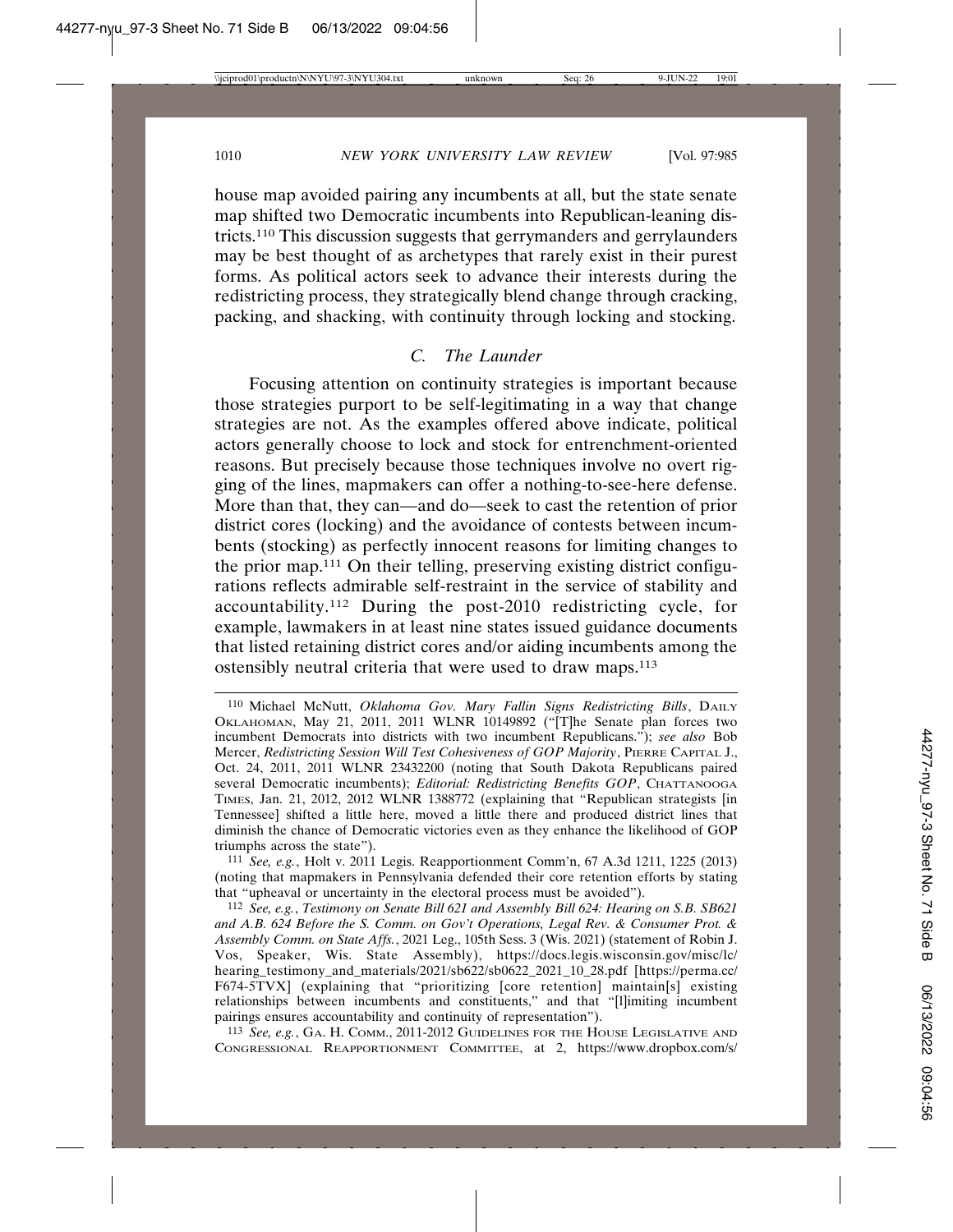For the most part, courts have been complicit in mapmakers' efforts to give their locking and stocking activities an air of legitimacy, acquiescing in the use of these practices without meaningful scrutiny. Consider *Tennant v. Jefferson County Commission*, 114 where the U.S. Supreme Court summarily reversed a lower court's ruling that West Virginia's post-2010 congressional map violated the one person, one vote doctrine. The map's population deviations were quite small—less than one percent between the largest and smallest district—but the plaintiffs contended that lawmakers lacked a valid reason for rejecting alternatives that had even smaller variances. Defending their choice, lawmakers touted the map as one that did not "redistrict incumbents into the same district, or require dramatic shifts in the population of the current districts."115 Upholding the map, the Supreme Court accepted, with little discussion, that "avoiding contests between incumbents" and "minimiz[ing] population shifts between districts" are indeed "valid, neutral state polic[ies]" that can justify "minor" population disparities.116 Along similar lines, when courts identify "traditional redistricting principles," they most often list geographic criteria—contiguity, compactness, and so on.117 But it is not uncommon for courts to mention core retention and even incumbent

2egd5vpo0djzqt5/GeorgiaHouseCommitteeGuidelines2011-12.pdf [https://perma.cc/PW5S-TJBU] (avoiding incumbent pairings); H.R. 385, 97th Gen. Assemb., at 3 (Ill. 2011) (core retention and "maintenance of incumbent-constituent relations"); KAN. LEGIS. RSCH. DEP'T, GUIDELINES AND CRITERIA FOR 2012 KANSAS CONGRESSIONAL AND LEGISLATIVE REDISTRICTING (Jan. 9, 2012) (core retention and avoiding incumbent pairings); N.M. LEGIS. COUNCIL, GUIDELINES FOR THE DEVELOPMENT OF STATE AND CONGRESSIONAL REDISTRICTING PLANS (Jan. 17, 2011) (core preservation and "the residence of incumbents"); OKLA. H.R., 2011 REDISTRICTING COMMITTEE GUIDELINES FOR REDISTRICTING (Feb. 14, 2011) (core preservation and "the residence of incumbents"); VA. H. COMM. ON PRIVILEGES & ELECTIONS, COMM. RES. NO. 1, HOUSE OF DELEGATES DISTRICT CRITERIA, at 2 (Mar. 25, 2011) ("incumbency considerations").

115 *Id.* at 761.

<sup>114</sup> 567 U.S. 758 (2012).

<sup>116</sup> *Id.* at 764; *see also* League of United Latin Am. Citizens v. Perry, 548 U.S. 399, 440–41 (2006) (accepting that "incumbency protection can be a legitimate factor in redistricting" in at least some circumstances); White v. Weiser, 412 U.S. 783, 791 (1973) (declining to "disparage" a state's stated interest in incumbency protection).

<sup>117</sup> *See, e.g.*, Bethune-Hill v. Va. State Bd. of Elections, 137 S. Ct. 788, 795 (2017) (noting the state's invocation of "traditional redistricting factors such as compactness, contiguity of territory, and respect for communities of interest"); Miller v. Johnson, 515 U.S. 900, 916 (1995) (describing traditional districting principles as "including but not limited to compactness, contiguity, and respect for political subdivisions or communities defined by actual shared interests"); Shaw v. Reno, 509 U.S. 630, 647 (1993) (referring to "traditional districting principles such as compactness, contiguity, and respect for political subdivisions"); *see generally* Micah Altman, *Traditional Districting Principles: Judicial Myths vs. Reality*, 22 SOC. SCI. HIST. 159 (1998).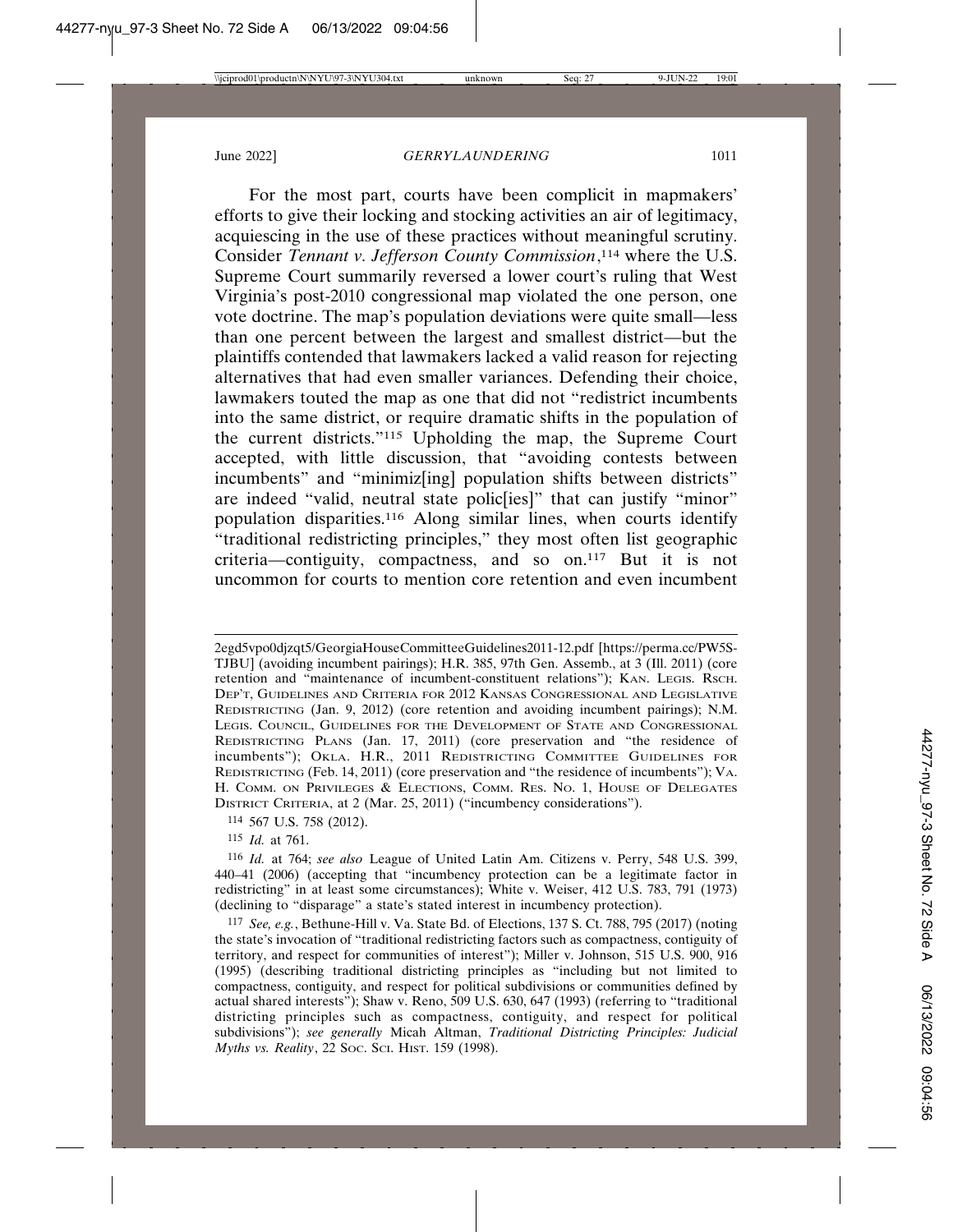protection as well, which can imply that continuity considerations stand on the same footing as geographic ones.<sup>118</sup>

To put it another way, the techniques of gerrylaundering can double as justifications. The techniques of gerrymandering, in contrast, do not come with this convenient feature. Mapmakers who crack, pack, and shack can try, of course, to rationalize their actions as something other than an attempt to tilt the playing field in their favor, but they will be hard-pressed to claim that cracking, packing, and shacking are valuable in their own right. It is the built-in ability to cloak self-serving redistricting objectives in the guise of legitimate continuity-promotion efforts that puts the "launder" in gerrylaundering.

## II

#### GERRYLAUNDERING ASSESSED

This Part considers whether the decisions of political actors to prioritize continuity during redistricting—decisions generally made to secure a political advantage—indeed have a persuasive claim to legitimacy. Are the practices of locking and stocking so strongly grounded in law or policy that we should forgive their predictable tendency to benefit those in power? Section II.A assesses the extent to which the law requires or at least encourages mapmakers to pursue continuity. Section II.B assesses the value of retaining district cores and protecting incumbents as a policy and normative matter. This Part concludes that neither legal nor policy considerations can justify efforts to maximize the resemblance between new maps and old ones.

## *A. The Legal Landscape*

As a formal matter, continuity practices turn out to have minimal legal grounding. Federal law has little to say on the subject. Nothing in the U.S. Constitution requires mapmakers to preserve prior districts or protect incumbents. To the contrary, Article I and the Equal Protection Clause, as construed in the Supreme Court's one person,

<sup>118</sup> *See, e.g.*, Rucho v. Common Cause, 139 S. Ct. 2484, 2500 (2019) (listing "'traditional' districting criteria, such as maintaining political subdivisions, keeping communities of interest together, and protecting incumbents"); Ala. Legis. Black Caucus v. Alabama, 575 U.S. 254, 259 (2015) (observing that the state "sought to achieve numerous traditional districting objectives, such as compactness, not splitting counties or precincts, minimizing change, and protecting incumbents"); *see also* Kim & Chen, *supra* note 25, at 110–17 (criticizing courts and advocates for treating core retention and incumbency protection as traditional redistricting principles).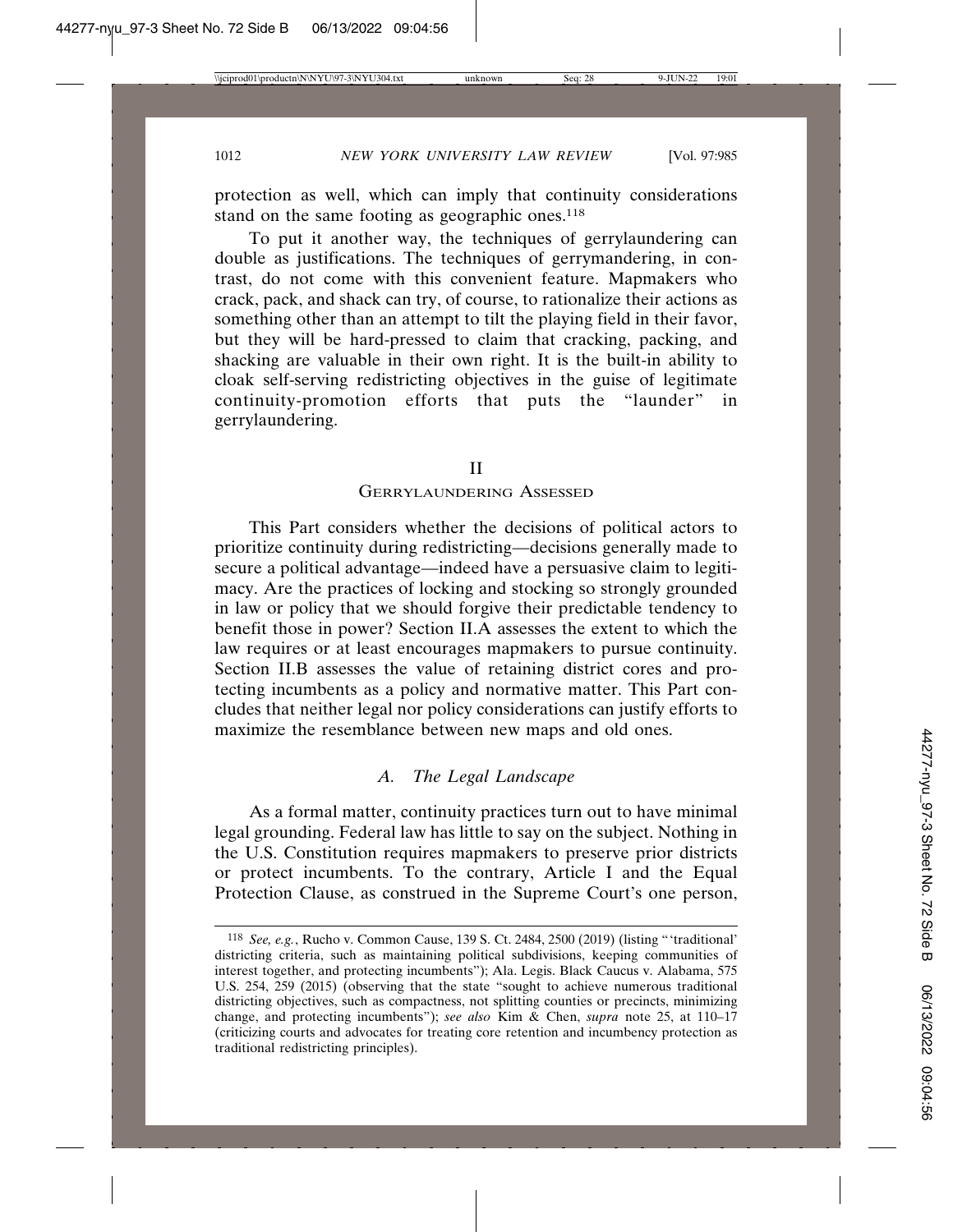one vote cases, constrain continuity by requiring periodic redistricting to ensure population equality.119

At one time, mapmakers might have had reason under the Voting Rights Act to preserve districts that provided electoral opportunities to protected minorities. Under the Act's section 5 preclearance requirement, covered jurisdictions (primarily in the South) were required to avoid "retrogression in respect to racial minorities' 'ability . . . to elect their preferred candidates of choice.'"120 To the extent an existing map included effective majority-minority districts, lawmakers often sought to carry those districts forward in an effort to ensure non-retrogression.121 But the Supreme Court rendered section 5 inoperative in its 2013 ruling in *Shelby County v. Holder*,<sup>122</sup> which means such districts need not be carried forward for the sake of obtaining preclearance.123 Additionally, it bears noting that mapmakers who wish to assure fair opportunities to minority groups are able to do so without preserving preexisting majority-minority districts. Even when section 5 was in effect, maintaining such districts was largely just a shortcut to achieve compliance.

Lawmakers in the past sometimes similarly sought to preserve existing majority-majority districts pursuant to section 2 of the Act, which bars districting arrangements that dilute the votes of politically cohesive minority communities.124 The Court, however, has stressed in recent years that mapmakers must undertake a "functional analysis" of minority voters' electoral opportunities to determine whether a majority-minority district is indeed required.125 If lawmakers merely attempt to replicate the past, they may find themselves on the wrong side of either a section 2 claim or a racial gerrymandering claim. Lawmakers, for instance, may violate section 2 if they carry forward existing district configurations despite demographic changes that call

<sup>119</sup> *See supra* notes 61–64 and accompanying text.

<sup>120</sup> *Ala. Legis. Black Caucus*, 575 U.S. at 259 (quoting 52 U.S.C. § 10304(b)).

<sup>121</sup> *See, e.g.*, Reno v. Bossier Par. Sch. Bd., 520 U.S. 471, 478 (1997) (explaining that, under section 5, "the jurisdiction's existing plan is the benchmark against which the 'effect' of voting changes is measured").

<sup>122</sup> 570 U.S. 529 (2013).

<sup>123</sup> *See* Pamela S. Karlan, *Reapportionment, Nonapportionment, and Recovering Some Lost History of One Person, One Vote*, 59 WM. & MARY L. REV. 1921, 1922 (2018) ("Mapmakers in the South and Southwest are free from the preclearance requirement and prohibition on racial retrogression that governed the last five redistricting cycles.").

<sup>124</sup> *See* 52 U.S.C. § 10301; *see also* Cooper v. Harris, 137 S. Ct. 1455, 1464, 1470 (2017) (discussing 52 U.S.C. § 10301 and Thornburg v. Gingles, 478 U.S. 30 (1986)).

<sup>125</sup> Bethune-Hill v. Va. State Bd. of Elections, 137 S. Ct. 788, 801 (2017) (discussing the need for "functional analysis" in the section 5 context); *see also Cooper*, 137 S. Ct. at 1471 ("[A] legislature undertaking a redistricting must assess whether the new districts it contemplates (not the old ones it sheds) conform to the VRA's requirements.").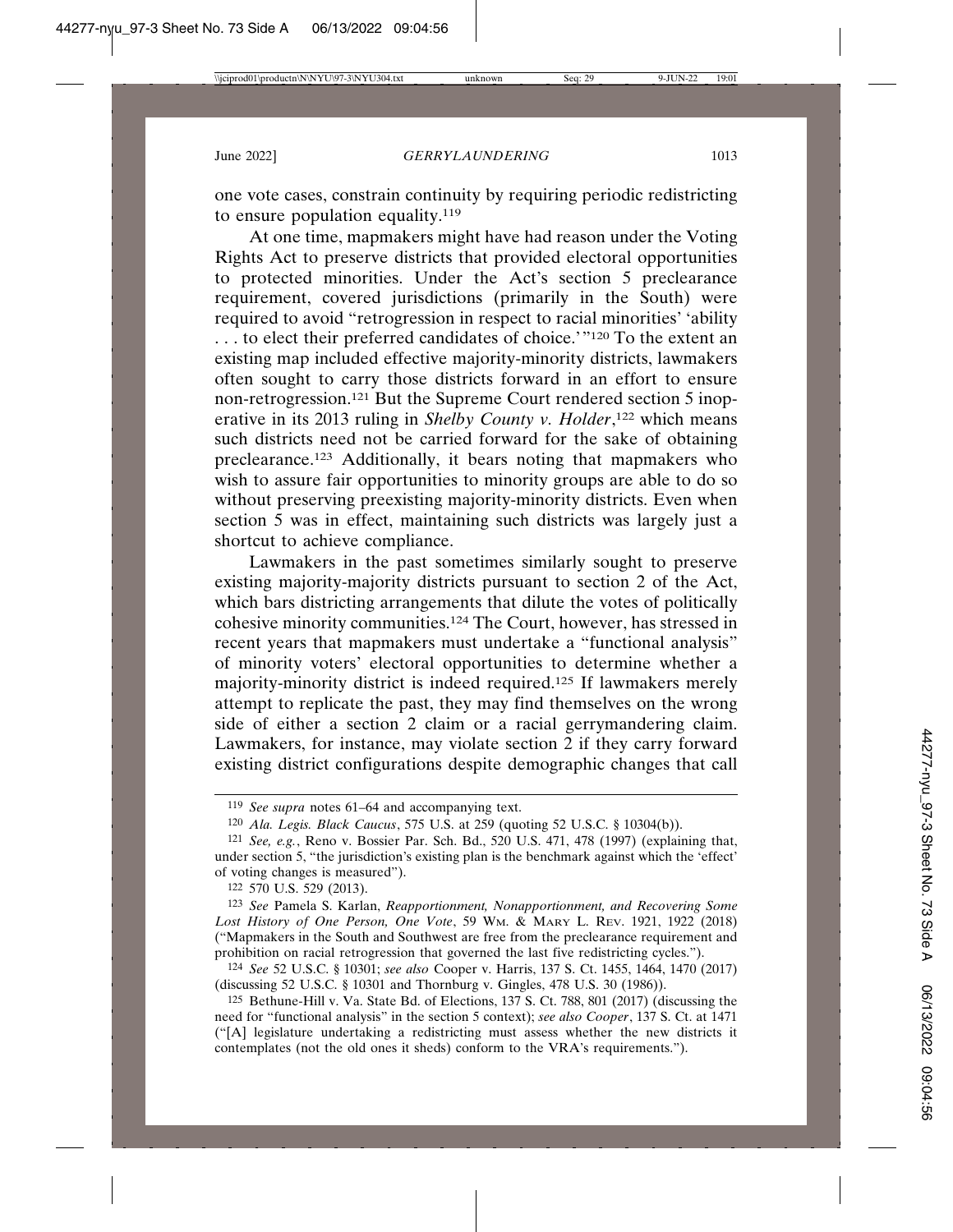for giving covered communities greater electoral opportunities.126 Alternatively, if they mechanically seek to maintain the demographic balance of existing districts, they may violate Fourteenth Amendment precedents barring overreliance on race.127

Beyond the federal safeguards that constrain population disparities and racial discrimination, redistricting processes and principles derive from state law. The applicable constitutional and statutory provisions commonly delineate mandatory geographic districting criteria.128 Virtually every state requires state legislative districts to be contiguous; about two-thirds of states expressly call for compactness and for the preservation of political subdivision boundaries; and about one-third expressly instruct line drawers to respect communities of interest.129 The law in many states applies these requirements to congressional districts as well.130 States also routinely impose population equality requirements that echo and amplify the federal constitutional standard.131 And a growing number of states have established political

128 *See, e.g.*, Nicholas O. Stephanopoulos, *Our Electoral Exceptionalism*, 80 U. CHI. L. REV. 769, 808 (2013) (explaining that states "impose many of their own criteria on how districts are drawn" through "constitutions, statutes, and even nonbinding guidelines").

129 *See, e.g.*, *Criteria for State Legislative Districts*, ALL ABOUT REDISTRICTING, https:// redistricting.lls.edu/redistricting-101/where-are-the-lines-drawn/criteria-for-state-

legislative-districts [https://perma.cc/TDU2-498G]; Stephen Ansolabehere & Maxwell Palmer, *A Two Hundred-Year Statistical History of the Gerrymander*, 77 OHIO ST. L.J. 741 (2016) (observing that "[m]ost states today have some form of compactness criterion, down to legislation of the use of specific formulas for assessing compactness"); Kim & Chen, *supra* note 25, at 181–85 (discussing the prevalence of state laws addressing contiguity, compactness, and preservation of political subdivision boundaries); Stephanopoulos, *supra* note 128, at 808 ("In rough order of popularity, [redistricting criteria set out in state constitutions, statutes, and nonbinding guidelines] include contiguity, respect for political subdivisions, compactness, respect for communities of interest, preservation of prior district cores, prohibitions on incumbent protection, prohibitions on partisan intent, and competitiveness.").

130 *See Criteria for State Legislative Districts*, *supra* note 129; Kim & Chen, *supra* note 25, at 181–85.

131 *See Criteria for State Legislative Districts*, *supra* note 129 (identifying constitutional or statutory provisions in thirty-five states that require population equality among districts); Kim & Chen, *supra* note 25, at 180–81.

<sup>126</sup> *See, e.g.*, Singleton v. Merrill, No. 21-CV-1291, 2022 WL 265001, at \*66 (N.D. Ala. Jan. 24, 2022) (explaining that it "would turn the law upside-down" to allow states to immunize themselves "from liability under Section Two so long as they have a longstanding, well-established map, even in the face of a significant demographic shift"), *cert. granted sub nom.* Merrill v. Milligan, 142 S. Ct. 879 (Feb. 7, 2022) (mem.).

<sup>127</sup> *See* Ala. Legis. Black Caucus v. Alabama, 575 U.S. 254, 277–78 (2015) (faulting Alabama for drawing majority-minority state legislative districts that maintained the same Black population percentages as their predecessor districts); *Cooper*, 137 S. Ct. at 1469–72 (holding that North Carolina's effort to preserve a majority-minority district amounted to a racial gerrymander).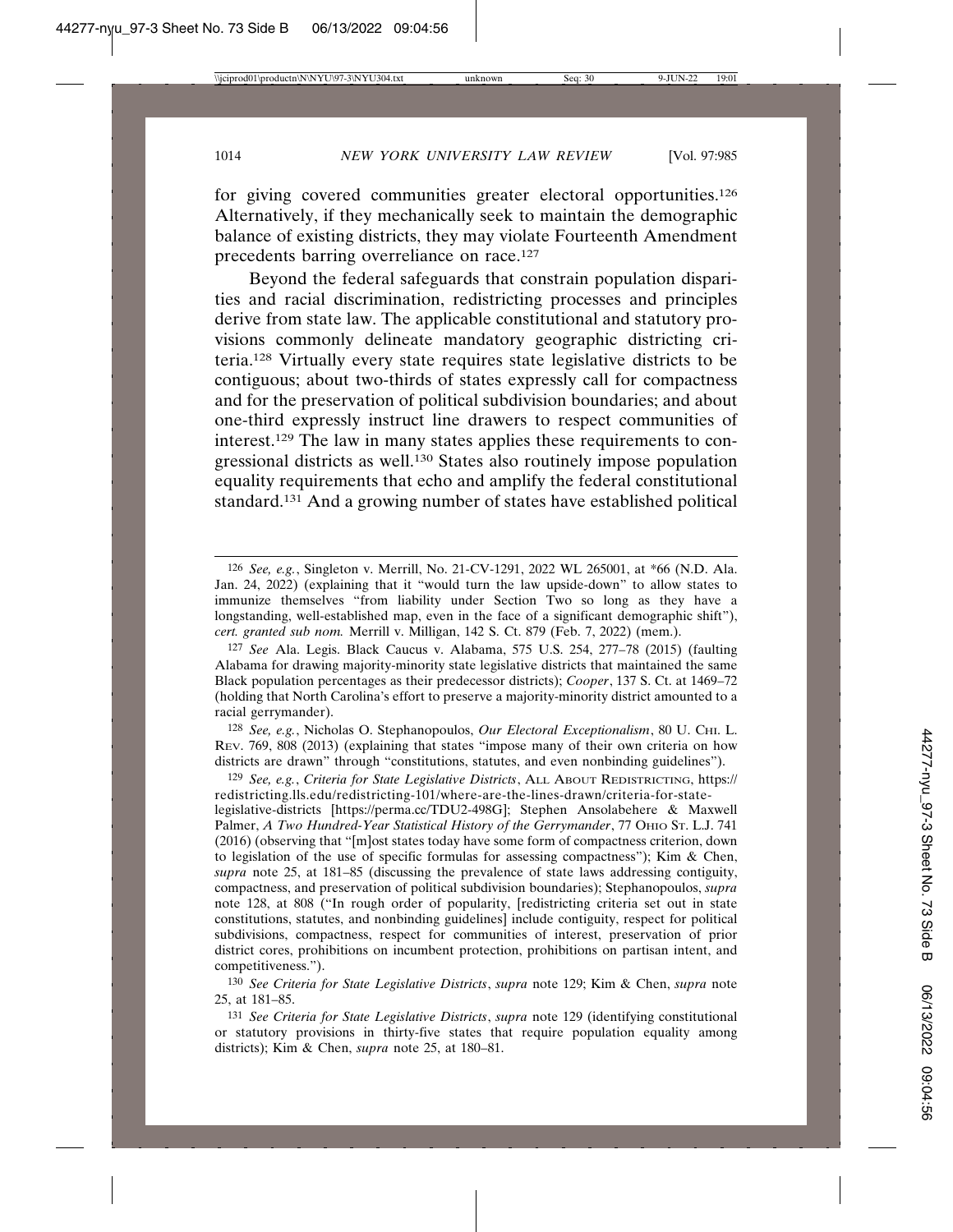fairness criteria for districting, such as promoting competitive elections and avoiding partisan bias.132

In contrast, state law hardly ever instructs mapmakers to retain prior district cores or protect incumbents—or even affirmatively identifies those continuity practices as permissible options. Until 2020, the Ohio Constitution did require mapmakers to carry forward prior congressional district boundaries, but the state's voters repealed that provision as part of a broader redistricting-related overhaul.133 Similarly, a Colorado statute formerly listed "[t]he minimization of disruption of prior district lines" among the factors that courts were permitted (but not required) to consider when reviewing and revising the state's congressional map, but that provision was likewise repealed in 2020.134

Today, only three states—New Mexico, New York, and Utah have constitutional or statutory provisions that even weakly endorse core retention, and no state redistricting law affirmatively licenses incumbency protection. In New Mexico, a state law adopted in early 2021 established an advisory citizen redistricting committee that is charged with developing districting plans in accordance with ten statutory criteria.135 The first nine criteria are all mandatory. The final criteria adds that, "to the extent feasible, the committee *may* seek to preserve the core of existing districts."136 This means, of course, that the committee may choose *not* to preserve district cores and, indeed, adherence to the first nine criteria might well preclude it from doing so. In similar fashion, the New York Constitution requires the state's redistricting commission to comply with federal law, apply several geographic criteria, and avoid incumbent or partisan bias, and then

<sup>132</sup> *See, e.g.*, ARIZ. CONST. art. 4, pt. 2,  $\S 1(14)(F)$  ("To the extent practicable, competitive districts should be favored where to do so would create no significant detriment to the other goals."); CAL. CONST. art. XXI, § 2(e) ("Districts shall not be drawn for the purpose of favoring or discriminating against an incumbent, political candidate, or political party."); COLO. CONST. art. V, § 48.1(3)(a) (providing that, after complying with federal law and applying geographic criteria, "the commission shall, to the extent possible, maximize the number of politically competitive districts"); *id.* §§ 48.1(4)–(a) ("No map may be approved by the commission or given effect by the supreme court if: (a) it has been drawn for the purpose of protecting one or more incumbent members, or one or more declared candidates, . . . or any political party[.]"); *cf.* Adam Cox, *Partisan Fairness and Redistricting Politics*, 79 N.Y.U. L. REV. 751, 756 (2004) (distinguishing between processbased, outcome-based, and institution-selecting redistricting regulations).

<sup>133</sup> *See* OHIO CONST. art. XI, § 7(D) (2020) ("In making a new [congressional] apportionment, district boundaries established by the preceding apportionment shall be adopted to the extent reasonably consistent with [population equality requirements]."), *repealed by* 2014 Ohio Laws 12.

<sup>134</sup> COLO. REV. STAT. ANN. § 2-1-102 (West 2010), *repealed by* S.B. 20-186 (July 11, 2020).

<sup>135</sup> *See* N.M. STAT. ANN. § 1-3A-7(A) (2021).

<sup>136</sup> *Id.* § 1-3A-7(A)(10) (emphasis added).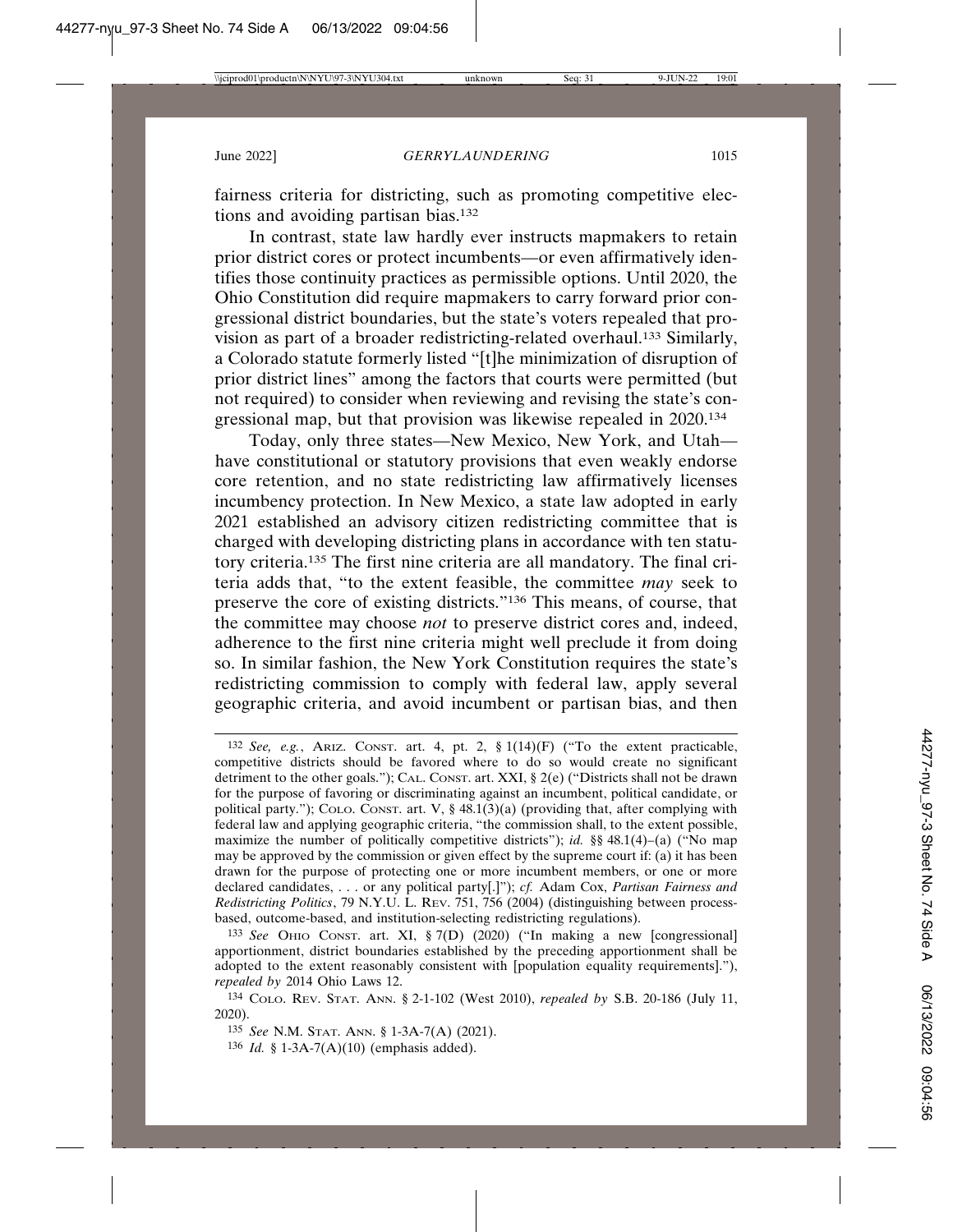instructs the commission to "*consider* the maintenance of cores of existing districts, of pre-existing political subdivisions, including counties, cities, and towns, and of communities of interest."137 This procedural requirement leaves the commission free, upon consideration, not to preserve district cores. Finally, after Utah citizens passed a ballot initiative in 2018 that stripped redistricting authority from the legislature, the legislature adopted a statute in 2020 to restore some of its power.138 The statute creates an advisory commission and requires that, "to the extent practicable," the commission create maps that comply with six enumerated criteria, one of which is "preserving cores of prior districts."139 Unlike the language in New Mexico and New York, this language is mandatory, but it still gives the commission substantial flexibility to determine how much core retention is indeed practicable given the need to respect other criteria as well.140

These few weak nods toward continuity stand alongside a larger number of state laws that explicitly or implicitly limit the ability of mapmakers to lock and stock. Such provisions have proliferated in recent years, with states commonly adopting them in conjunction with broader reforms that shift redistricting authority away from state legislatures. Arizona offers one of the clearest examples. Its constitution establishes a line-drawing protocol for the state's independent redis-

140 In a few more states, arguments could conceivably be made that state constitutional language invites mapmakers merely to adjust existing lines when they redistrict, although no court has ever interpreted such language to preclude line-drawers from making a fresh start. Georgia, for example, states that "[t]he apportionment of the Senate and of the House of Representatives shall be changed by the General Assembly *as necessary* after each United States decennial census." GA. CONST. art. III, § 2, para. II (emphasis added); *see also* W. VA. CONST. art. VI, § 4 (providing that, after each census, "the Legislature shall alter the senatorial districts, so far as may be necessary"). Meanwhile, North Carolina requires the General Assembly to "revise" state legislative districts after each census, which could conceivably be taken as an implicit suggestion to use the existing map as the starting point. N.C. CONST. art. II, §§ 3, 5; *see also* VT. CONST. ch. 2, § 73 (similarly instructing the General Assembly to "revise the boundaries of the legislative districts"). And the Oklahoma Constitution lists "historical precedents" among the criteria to be considered in apportioning the state senate. OKLA. CONST. art. V, § 9A.

<sup>137</sup> N.Y. CONST. art. 3,  $\S$  4(c)(5) (emphasis added).

<sup>138</sup> *See* Lee Davidson, *Anti-Gerrymandering Compromise Headed to Utah Governor*, SALT LAKE TRIBUNE (Mar. 11, 2020, 3:30 PM), https://www.sltrib.com/news/politics/2020/ 03/11/anti-gerrymandering [https://perma.cc/R3GM-PT4N].

<sup>139</sup> UTAH STAT. ANN. § 20A-20-302(5)(c) (West 2020). The other criteria are "preserving communities of interest"; "following natural, geographic, or man-made features, boundaries, or barriers"; "minimizing the division of municipalities and counties across multiple districts"; "achieving boundary agreement among different types of districts"; and "prohibiting the purposeful or undue favoring or disfavoring of: (i) an incumbent elected official; (ii) a candidate or prospective candidate for elected office; or (iii) a political party." *Id.* § 20A-20-302(5)(a)–(f). The commission is also allowed to "adopt a standard that prohibits [it] from using . . . residential addresses of incumbents, candidates, or prospective candidates." *Id.* § 20A-20-302(6)(e).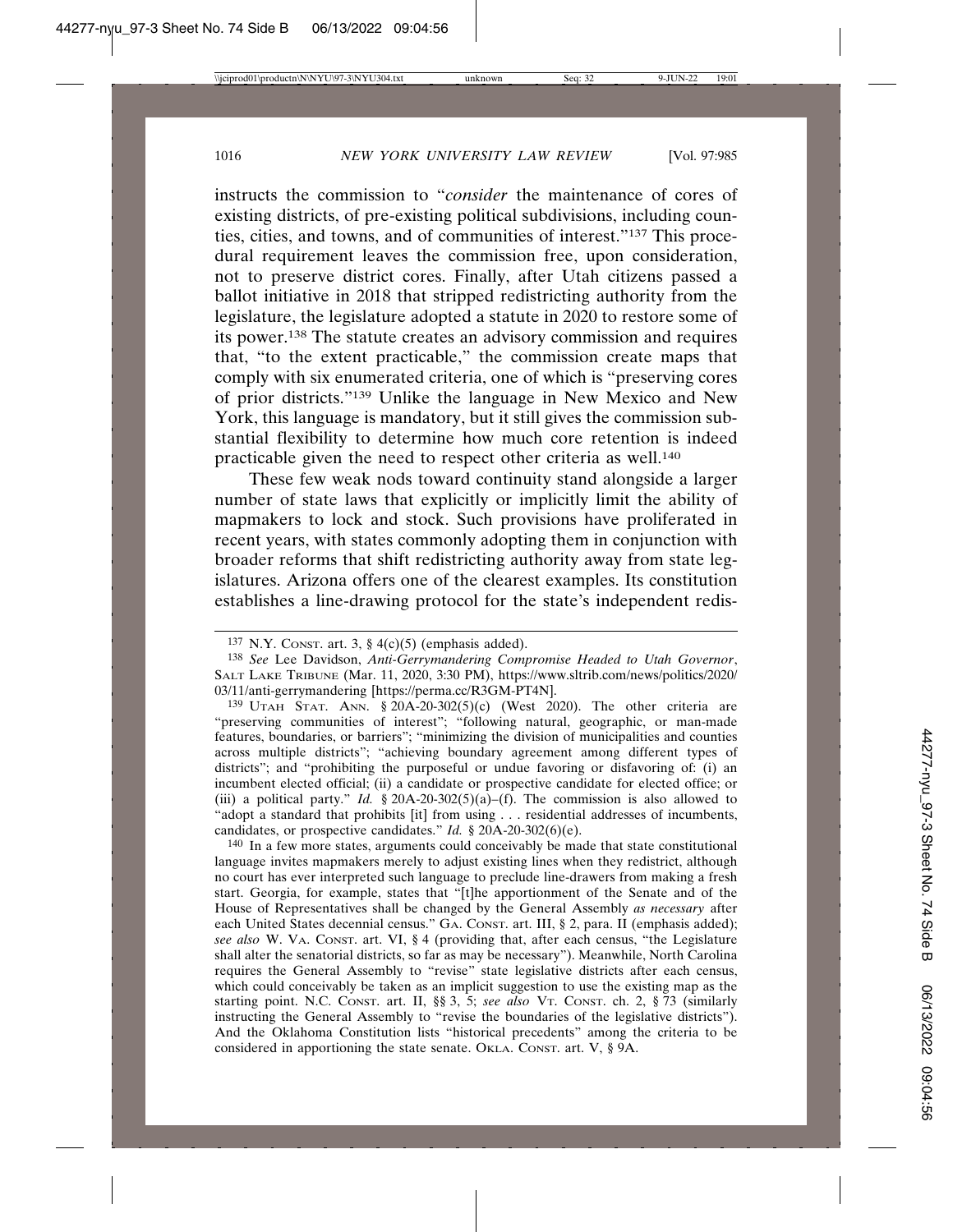tricting commission that seems to preclude efforts to preserve district cores.141 Rather than starting with the existing map, the commission must "commence[] . . . the mapping process" by creating "districts of equal population in a grid-like pattern across the state," which it can then adjust to comply with specified geographical and federal-law requirements.142

Arizona is also one of several states to bar mapmakers from considering where incumbents reside.<sup>143</sup> Without that information, mapmakers are largely unable to engage in stocking. At least eight more states have laws that prohibit mapmakers from drawing lines to favor incumbents.144 Such anti-favoritism provisions could well be understood to preclude locking as well as stocking given that preserving district cores so predictably advantages existing officeholders. At a minimum, these laws almost certainly prohibit mapmakers from selectively retaining cores in an effort to advantage some incumbents over others.

143 *See* ARIZ. CONST. art. IV, pt. 2, § 1(15) ("The places of residence of incumbents or candidates shall not be identified or considered."); CAL. CONST. art. XXI, § 2(e) ("The place of residence of any incumbent or political candidate shall not be considered in the creation of a map."); Iowa Cope §  $42.4(5)$  (2021) ("In establishing districts, no use shall be made of . . . [a]ddresses of incumbent legislators or members of Congress."); MONT. CODE ANN. § 5-1-115(3) (West 2021) (providing that "[a] district may not be drawn for the purposes of favoring a political party or an incumbent" and that the "addresses of incumbent legislators or members of congress" "may not be considered in the development of a plan").

144 *See* COLO. CONST. art. V, § 44.3(4) ("No map may be approved by the commission or given effect by the supreme court if: (a) It has been drawn for the purpose of protecting one or more incumbent members, or one or more declared candidates, of the United States house of representatives . . . ."); *id.* § 48.1(4)(a) (same for state legislative districts); FLA. CONST. art. III, § 20(a) ("No [congressional] apportionment plan or individual district shall be drawn with the intent to favor or disfavor a political party or an incumbent . . . ."); *id.* § 21(a) (same for state legislative districts); HAW. CONST. art. IV, § 6 ("No [state legislative] district shall be so drawn as to unduly favor a person or political faction."); MICH. CONST. art. IV,  $\S 6(13)(e)$  ("Districts shall not favor or disfavor an incumbent elected official or a candidate."); N.Y. CONST. art. 3,  $\S$  4(c)(5) ("Districts shall not be drawn to discourage competition or for the purpose of favoring or disfavoring incumbents or other particular candidates or political parties."); OHIO CONST. art. XIX,  $\S 1(C)(3)(a)$ (prohibiting the legislature, at least when it acts with only a simple majority vote, from "pass[ing] a plan that unduly favors or disfavors a political party or its incumbents"); DEL. CODE ANN. tit. 29, § 804 (West 2022) (providing that districts shall "[n]ot be created so as to unduly favor any person or political party"); IOWA CODE § 42.4(5) (2021) ("No district shall be drawn for the purpose of favoring a political party, incumbent legislator or member of Congress . . . ."); OR. REV. STAT. ANN. § 188.010 (West 2021) ("No district shall be drawn for the purpose of favoring any political party, incumbent legislator or other person.").

<sup>141</sup> *See* ARIZ. CONST. art. IV, pt. 2, § 1(14).

<sup>142</sup> *Id.*; *see also* Motion to Dismiss or Affirm at 7, Harris v. Ariz. Indep. Redistricting Comm'n, 578 U.S. 253 (2016) (No. 14-232) (explaining that, "[t]o create legislative districts, the Commission must start from a blank slate").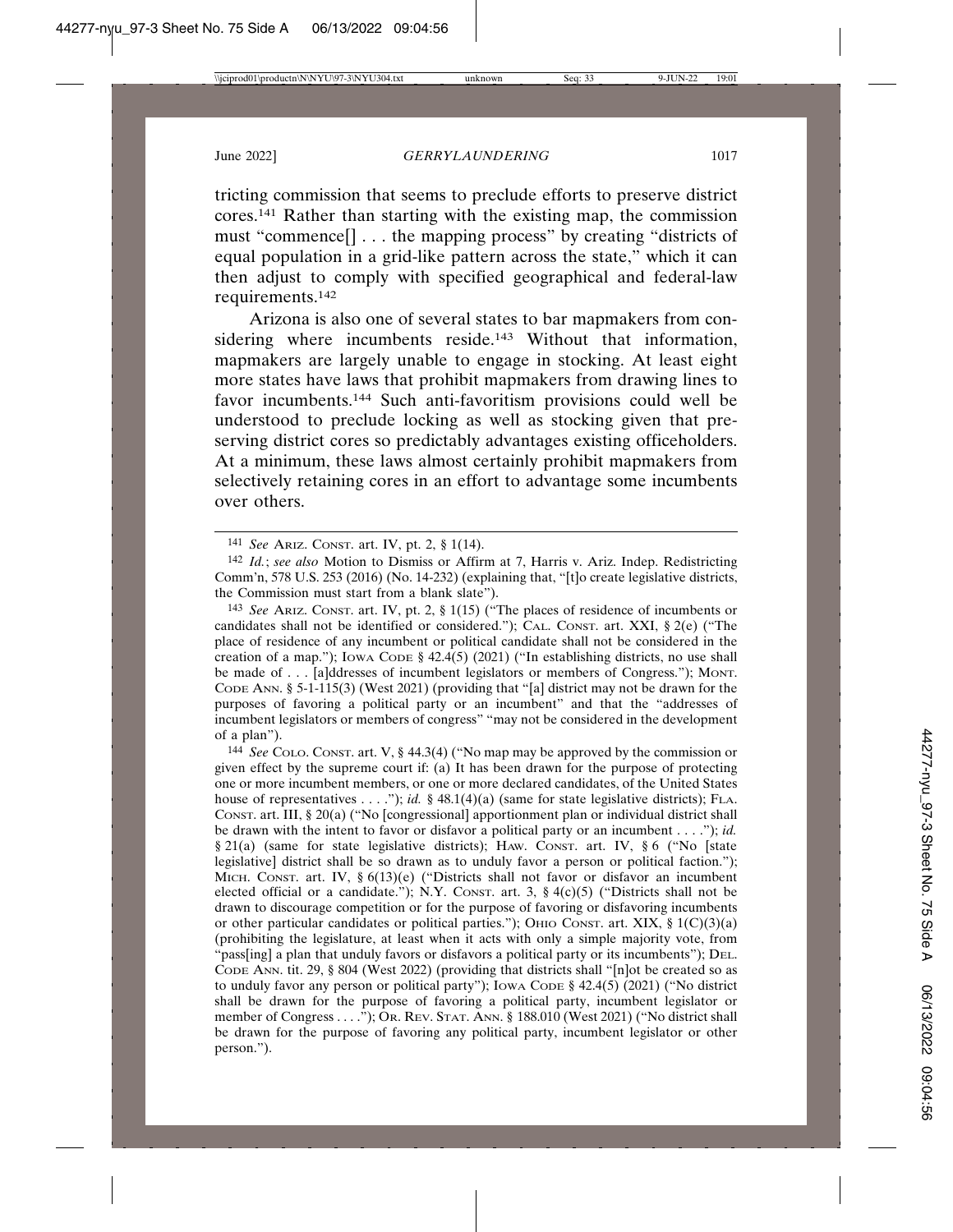Finally, laws in several other states provide lists of districting criteria that are phrased in exclusive terms. Because those lists do not include core retention or incumbency protection among the permissible considerations, these factors would appear to be off limits. Michigan, for example, requires its redistricting commission to "abide by [specified] criteria in proposing and adopting each plan," applying a particular "order of priority."145 The Ohio Constitution likewise delineates an "order of priority" for creating state legislative districts.<sup>146</sup>

In all, more than a dozen states have laws that, in one form or another, affirmatively limit mapmakers' efforts to privilege and perpetuate the status quo.147 Given that the law more often aims to curb continuity considerations rather than encourage them, it can hardly be claimed that core retention and incumbency protection stand on the same footing as geographic or political fairness criteria. No state seeks to prevent mapmakers from drawing districts that are contiguous or compact or mindful of political subdivision boundaries.148 These are uniformly accepted as legitimate considerations. The law is much more skeptical toward retaining cores and protecting incumbents. In short, when mapmakers lock and stock, they rarely have any legal justification for doing so; it is, at most, a discretionary choice.

## *B. Normative and Policy Considerations*

As the previous Section confirms, locking and stocking cannot be defended on grounds of legal necessity. They are extra-legal strategies that mapmakers opt to use, often in conjunction with gerrymandering techniques, to secure their hold on power. The next question, then, is whether these continuity practices nevertheless have normative or policy virtues that outweigh their vices. Should gerrylaundering be tolerated, or perhaps even encouraged, despite the inequities it can create? Efforts have been made to ground core retention and incumbency protection in the values of stability, accountability, and participation. This Section canvasses these arguments and finds them

<sup>145</sup> MICH. CONST. art. IV, § 6(13).

<sup>146</sup> OHIO CONST. art. XI, § 3; art. XIX, § 2(B); *see also* IDAHO CODE ANN. § 72-1506 (West 2022) (providing that the state redistricting commission's consideration of plans "shall be governed" by a list of specified criteria).

<sup>147</sup> Those states are Arizona, California, Colorado, Delaware, Florida, Hawaii, Idaho, Iowa, Michigan, Montana, New York, Ohio, and Oregon. *See supra* notes 141–46; *see also* Kim & Chen, *supra* note 25, at 179 (tallying fifteen states that "prohibit incumbency protection as a criterion" in state legislative redistricting and fourteen that prohibit it in congressional redistricting).

<sup>148</sup> *See* Kim & Chen, *supra* note 25, at 149–50.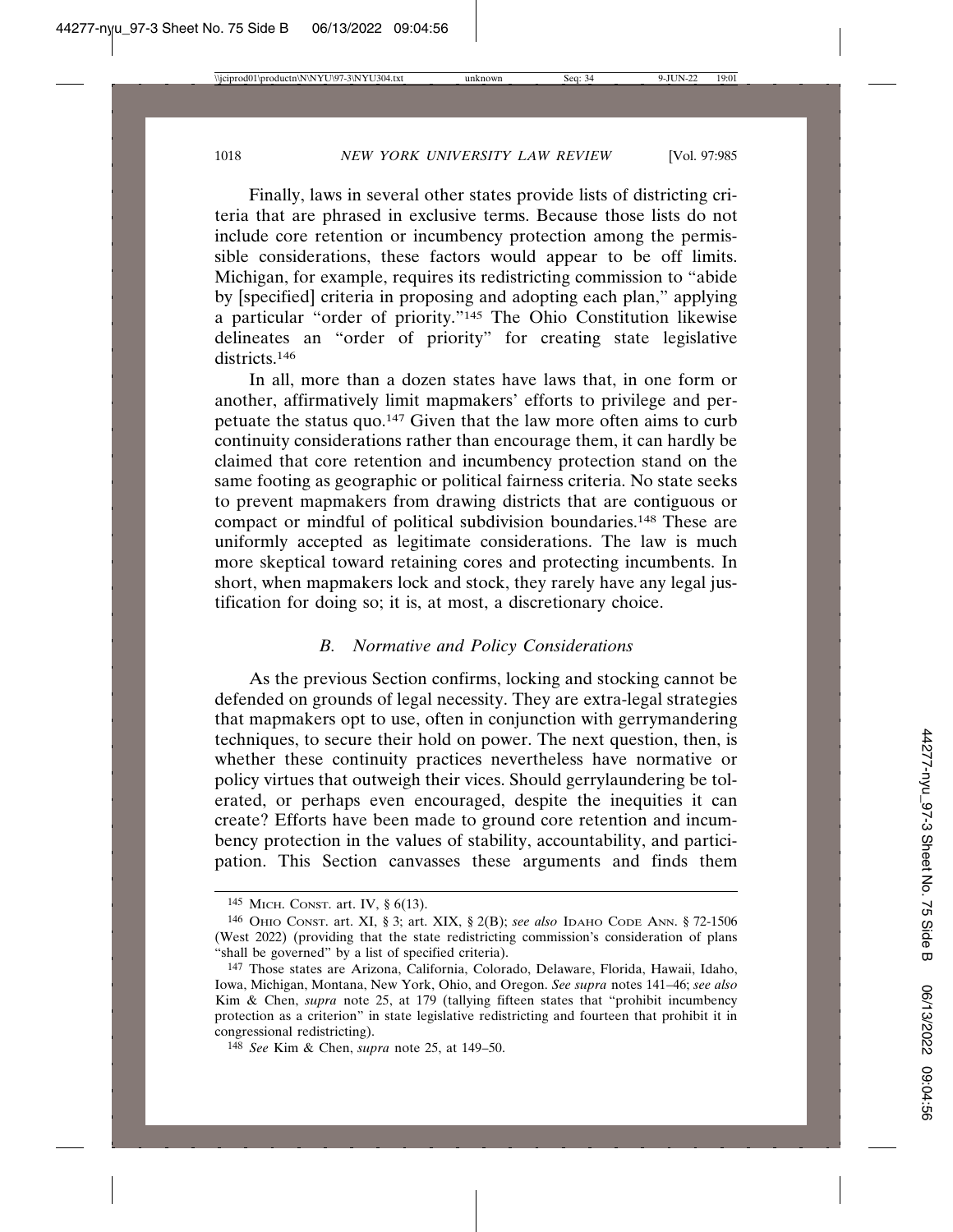wanting. On balance, gerrylaundering, like gerrymandering, is difficult to defend as a democratic good.

## *1. Stability Claims*

One cluster of arguments offered in defense of gerrylaundering rests on the supposed virtues of stability.149 Some of these claims center on the stability that comes when district configurations persist over time, while others focus more on officeholder tenure. As to the former, observers have sometimes pointed out that boundary changes disrupt relationships people have with their representatives and potentially confuse voters who might not even realize that they have been shifted.150 A redrawn map can also interfere with the reliance interests that can develop around districts. One qualified defense of "district stability," for instance, suggested that district residents can "develop over time a sense of loyalty and cohesion" and noted that investments in "district organizations, meetings, newsletters and the like" can be disrupted when lines are revamped.<sup>151</sup>

As for officeholder tenure, commentators sometimes find a silver lining in continuity practices that make it easier for incumbents to keep their jobs. Experienced representatives who develop long-term relationships with people and places might be especially knowledge-

<sup>149</sup> *See, e.g.*, Jon M. Anderson, *Politics and Purpose: Hide and Seek in the Gerrymandering Thicket After* Davis v. Bandemer, 136 U. PA. L. REV. 183, 234 (1987) ("Also known as 'least change redistricting,' the incremental change approach comports with the 'virtues in having some continuity in office for the sake of experience, stability, and relations with constituents.'" (quoting Robert G. Dixon, *Fair Criteria and Procedures for Establishing Legislative Districts*, *in* REPRESENTATION AND REDISTRICTING ISSUES 7, 17 (Bernard Grofman, Arend Lijphart, Robert B. McKay & Howard A. Scarrow eds., 1982))).

<sup>150</sup> *See, e.g.*, Hippert v. Ritchie, 813 N.W.2d 374, 381 (Minn. 2012) ("One benefit of a least-change strategy is that it minimizes voter confusion."); Pearson v. Koster, 367 S.W.3d 36, 50 n.12 (Mo. 2012) (en banc) ("Consideration of historical district boundaries allows residents of a district to continue any relationships such residents may have established with their elected representatives and to avoid the detriment to residents of having to reestablish relationships when district boundaries change."); Egolf v. Duran, No. D-101- CV-2011-02942, slip op. at 5 (N.M. Dist. Ct., Santa Fe Cnty. Dec. 29, 2011) (concluding that "[t]here is significant value in maintaining . . . present district lines" because changes can "disrupt the smooth and efficient administration" of the electoral process, "cause voter confusion," and require building relationships with "new constituencies"); STATE OF HAWAII 2011 REAPPORTIONMENT COMMISSION, FINAL REPORT AND REAPPORTIONMENT PLAN 13 (2011), https://elections.hawaii.gov/wp-content/uploads/2015/03/2011 ReapportionmentPlan\_ExecutiveSummaryandReport\_2011-12-29.pdf [https://perma.cc/ W66W-Z6GF] (asserting that "maintaining existing districts would create less confusion for voters who had grown used to their current districts").

<sup>151</sup> *See* Morrill, *supra* note 85, at 253.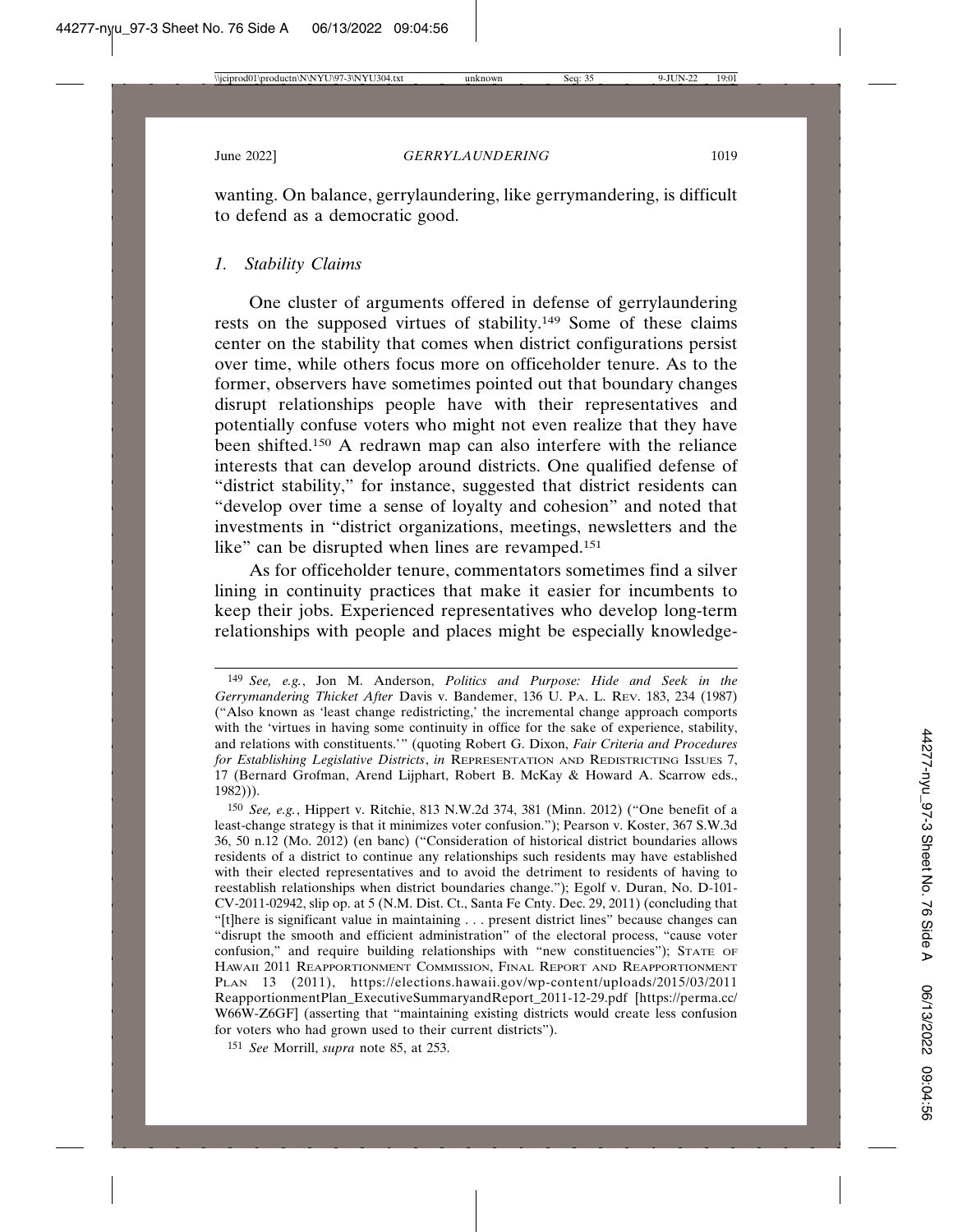able and effective advocates for their constituents.152 Seniority rules, moreover, mean that lawmakers tend to gain influence in legislative bodies as their time in office lengthens, and they can then wield that authority on behalf of their districts.153 As Nathaniel Persily once put it with respect to congressional elections, "a state that threatens its incumbents threatens its own interests."154 Of course, the notion that the seniority system justifies incumbent-preserving districting practices involves some highly questionable bootstrapping. In essence, it suggests that, since incumbents have themselves chosen to place a premium on long-term service, we ought to stack the electoral deck in favor of long-term service. It is hardly appropriate, however, to reward incumbents for creating rules that reward incumbency.

That said, the stability-oriented arguments for locking and stocking are not nothing. They may help to explain why it would be a bad idea to redistrict between every election, and why decennial redistricting has long been the legal standard.155 Even as it acted to rein in malapportionment through inaction and required states to redistrict as a matter of federal constitutional law, the Supreme Court did not insist upon "daily, monthly, annual or biennial reapportionment."156 Instead, the Court observed that "[l]imitations on the frequency of reapportionment are justified by the need for stability and continuity in the organization of the legislative system."157 Redistricting at tenyear intervals, the Court concluded, struck the constitutionally appropriate balance.158 Most state constitutions similarly embrace decennial redistricting, and some expressly prohibit further mid-decade remapping.159

<sup>152</sup> *See* Persily, *supra* note 75, at 671 (asserting that "novice representatives are likely to be systematically inferior to 'entrenched' representatives when it comes to the effective representation of their constituents' views").

<sup>153</sup> *See, e.g.*, Richard D. McKelvey & Raymond Riezman, *Seniority in Legislatures*, 86 AM. POL. SCI. REV. 951 (1992) (highlighting the connection between seniority systems and the incumbency advantage); Ortiz, *supra* note 35, at 682 ("[I]f the legislature allocates power among its members according to seniority, continued incumbency can bring distinct benefits to the representative's individual district."); Persily, *supra* note 75, at 671 ("[A]t least where congressional elections are concerned, a state has a truly compelling interest in sending the most senior delegation to Washington that it can" given that power "falls largely along lines of seniority.").

<sup>154</sup> Persily, *supra* note 75, at 671.

<sup>155</sup> *See* Cox, *supra* note 132, at 776–79 (describing the virtues of limiting the frequency of redistricting to the decennial cycle).

<sup>156</sup> Reynolds v. Sims, 377 U.S. 533, 583 (1964).

<sup>157</sup> *Id.*

<sup>158</sup> *See id.*

<sup>159</sup> *See* Justin Levitt & Michael P. McDonald, *Taking the "Re" Out of Redistricting: State Constitutional Provisions on Redistricting Timing*, 95 GEO. L.J. 1247, 1270–71 (2007).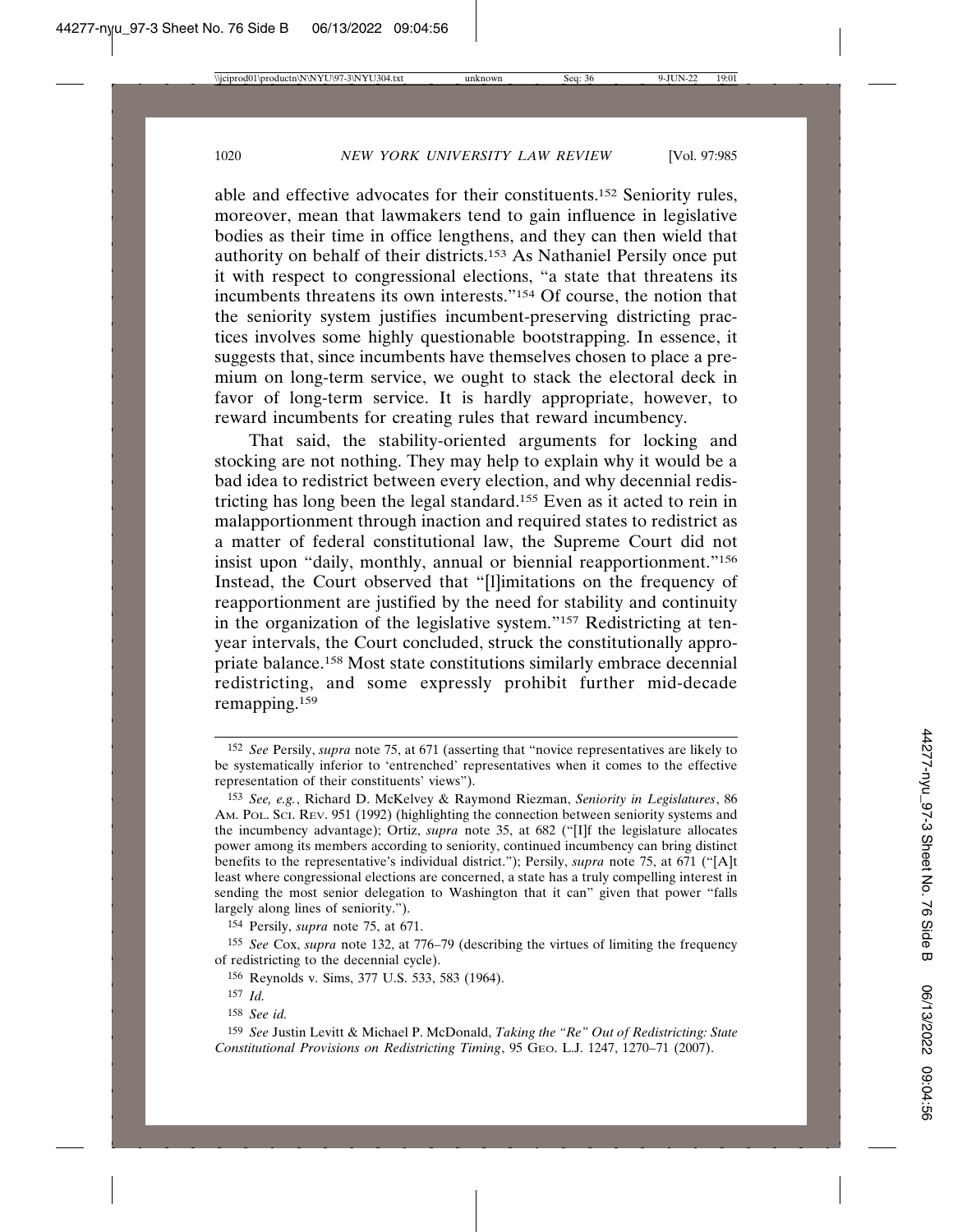The relevant question, however, is whether, beyond justifying limits on the frequency of redistricting, stability concerns further suggest that, when the time for redistricting does arrive, change minimization should be a priority. And here, the arguments for stability fall short for two overarching reasons. First, they have no logical stopping point. Instead, they rest on what we might call the fallacy of maximal stability—the idea that more continuity is necessarily better than less. Taken to the extreme, such arguments suggest that it would be better to never redistrict at all. Then voters would never be confused; reliance interests in districts would never be disturbed; and officeholders would be able to acquire expertise and experience with minimal disruption.<sup>160</sup>

Stability is a value to be optimized, not maximized. It serves important purposes in an electoral system, but it is not an unalloyed good. Dynamism is also vital, and it is necessary to strike a healthy balance. Excessive stability can "stifle new voices" and "trade[] away the possibility of a new diversity."161 More than that, it threatens the responsiveness that lies "at the heart of the democratic process" and "is key to the very concept of self-governance through elected officials."162

It thus does not suffice for proponents of gerrylaundering to praise locking and stocking as a source of stability unless the system would otherwise give incumbents too few advantages and provide too little representational continuity. That is likely a difficult case to make. A premise that animates the entire field of election law is that those in power are naturally inclined to write rules—and design maps—that help them retain power.163 Lawmakers are quick to offer up the need for stability as an ostensibly neutral reason for their anticompetitive conduct.164 The system thus skews toward entrench-

<sup>160</sup> Samuel Issacharoff made a similar point two decades ago in a widely cited exchange with Nathaniel Persily concerning incumbent-protecting gerrymanders. To Persily's defense of legislative entrenchment, Issacharoff retorted, "Why then hold legislative elections at all?" Samuel Issacharoff, *Why Elections?*, 116 HARV. L. REV. 684, 686 (2002).

<sup>161</sup> Ortiz, *supra* note 35, at 684.

<sup>162</sup> McCutcheon v. FEC, 572 U.S. 185, 227 (2014) (plurality).

<sup>163</sup> *See, e.g.*, Issacharoff, *supra* note 61, at 595 (identifying "the ability of insiders to gain unfair advantage over the disorganized mass of the electorate" as an enduring concern in election law); *cf.* McConnell v. FEC, 540 U.S. 93, 263 (2003) (Scalia, J., concurring in part and dissenting in part) ("Those in power, even giving them the benefit of the greatest good will, are inclined to believe that what is good for them is good for the country.").

<sup>164</sup> *See* Richard H. Pildes, *The Theory of Political Competition*, 85 VA. L. REV. 1605, 1610 (1999) ("States with one dominant party have often adopted rules—justified in public-regarding terms, of course, like avoiding the dreaded prospect of political instability—that in purpose and effect enshrine or accentuate that party's dominance.").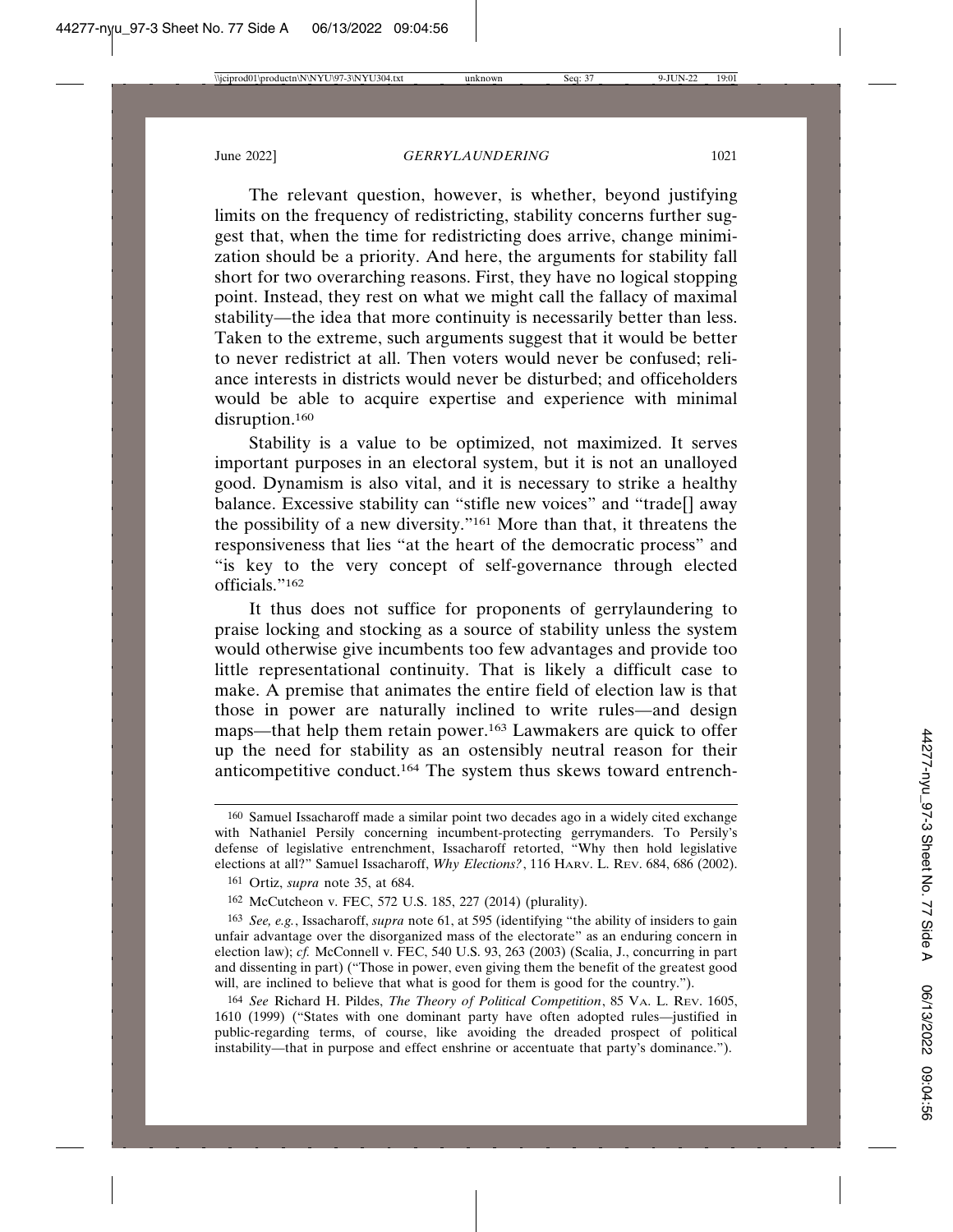ment. At the same time, measures to promote dynamism and responsiveness tend to be in short supply.<sup>165</sup>

The notion that gerrylaundering is needed to strike the right balance is especially dubious given that, in practice, there tends to be a fair degree of continuity between new maps and old ones even when mapmakers ignore prior district boundaries or incumbent residences. A natural byproduct of applying standard geographic districting criteria is that most individuals will still find themselves in the same districts as their neighbors, many neighborhoods and political subdivisions will also remain together, and many incumbents will remain with the bulk of their existing constituents.166 Data from the post-2010 redistricting cycle confirm that, even in states like Iowa and California, where district lines were drawn from scratch, new districts inherited substantial blocs of voters from prior districts.167

Consequently, locking and stocking almost certainly offer us more of something we simply do not need. Incumbent officeholders enjoy a panoply of advantages: experience, name recognition, campaign war chests and infrastructure, ready access to influential elites, the ability to claim credit for delivering legislative accomplishments and constituent services, and more. It is farfetched to think that, for the system to achieve optimal stability, it is also necessary to coddle them during the decennial redistricting process. Instead, optimal stability seems more likely to be achieved if, once every decade, incumbents face the prospect of persuading some new constituents that they deserve to remain in office, maybe even in a head-to-head contest with another incumbent (which simultaneously opens the door in another district for a fresh face to emerge).168

<sup>165</sup> *See* AREND LIJPHART, DEMOCRACIES: PATTERNS OF MAJORITARIAN AND CONSENSUS GOVERNMENT IN TWENTY-ONE COUNTRIES 52 (1984) (remarking that "one of the best-known generalizations about electoral systems is that they tend to be very stable and to resist change"); Pildes, *supra* note 164, at 1618 ("It is precisely because certain longstanding structural features of electoral politics are likely to be taken as settled, at least by courts, that it becomes all the more important to be concerned about the anticompetitive practices that are piled upon those fixed structures.").

<sup>166</sup> *See, e.g.*, *In re* Apportionment of State Legis. 1982, 321 N.W.2d 585, 606 (Mich. 1982) (Levin & Fitzgerald, J., concurring) (explaining that "continuity of representation . . . finds expression in the concept of preserving the autonomy of local political subdivisions" rather than in an independent commitment to preserving district cores).

<sup>167</sup> *See* Summary Core Retention Chart, *supra* note 36. During the post-2010 redistricting cycle, the state legislative and congressional maps adopted in every state had an average core retention rate of at least fifty percent. *Id.*

<sup>168</sup> *Cf.* Ortiz, *supra* note 35, at 683 ("The legislature needs a varying mixture of old hands and new blood to strike the right balance between change and continuity. There is no reason to believe that favoring incumbents strikes this balance better than not considering incumbency at all.").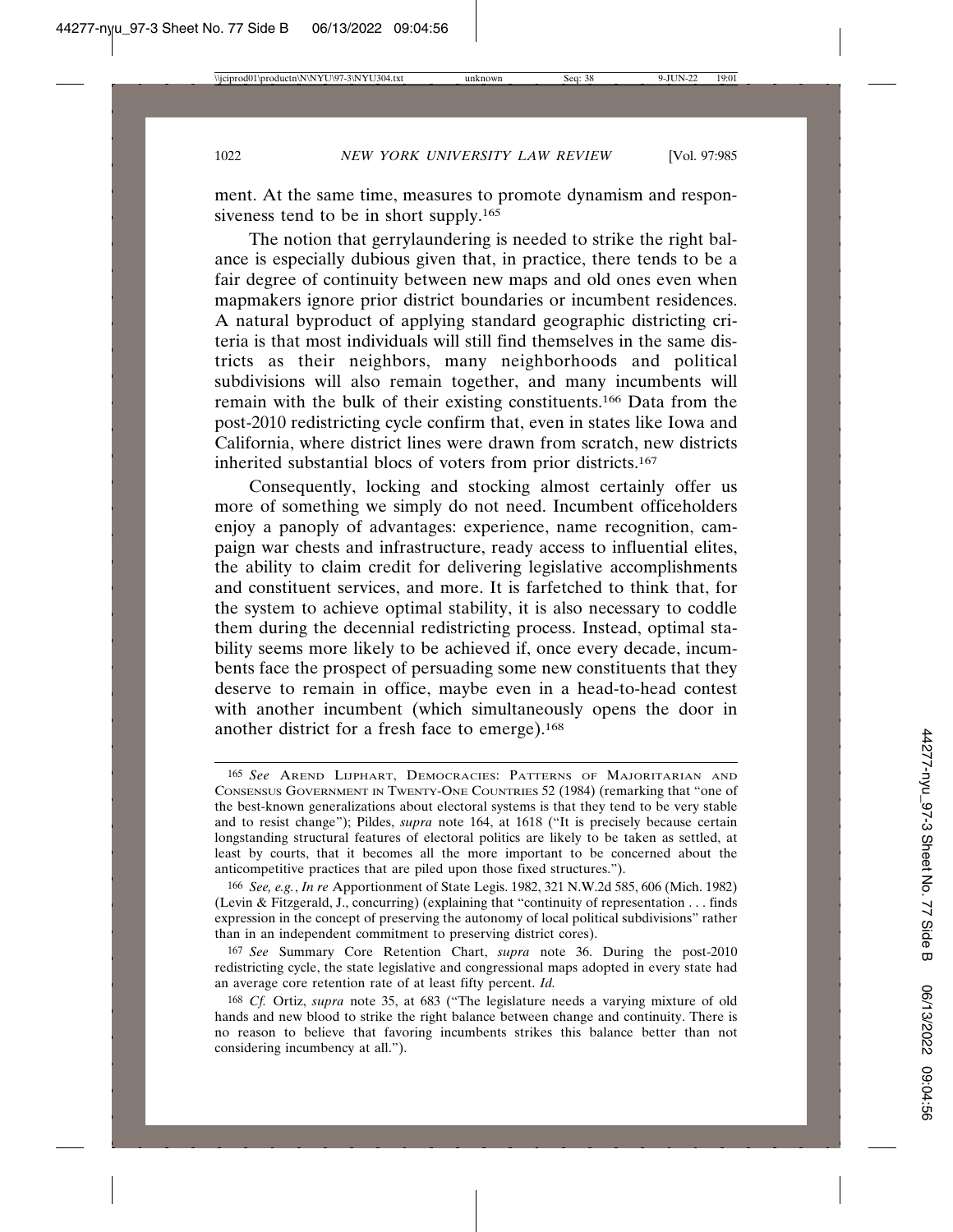The second big-picture shortcoming of the stability-oriented arguments for gerrylaundering is that they fail to grapple with the contingent value of stability. The appeal of stability depends in large part on what is being held stable. By way of illustration, consider two redistricting scenarios. In the first, the existing map was created a decade ago by partisan actors who, after narrowly winning control of a swing state, painstakingly reconfigured the state's legislative districts to maximize their party's advantage and succeeded spectacularly. In recent elections, their party has maintained a solid grip on the state's legislature despite consistently receiving a smaller overall vote share than the opposition.169 In other words, they have gerrymandered their way into durable minoritarian rule.170 It is now time to redistrict, and they conclude that this time there is no need for an overhaul. They choose instead to lock and stock, adjusting populations to restore equality but generally preserving the key features of the prior map, which they expect will allow them to perpetuate their dominance. This is gerrylaundering at its most egregious.<sup>171</sup> These lawmakers might try to defend their map on stability grounds, but they would be hard pressed to argue that this anti-democratic status quo is really one that ought to be preserved.172

In contrast, imagine a small state that consists of two equally sized cities and a sparsely populated rural area in between. The state has two congressional districts, each containing one city. It is now time to redistrict, and lawmakers reject a proposal to reconfigure the two districts so that each city is divided between the two districts. Instead, they opt to shift some rural residents from one district to the other to restore population equality while otherwise retaining the existing district configurations. This decision may well work to the advantage of the incumbent representatives, but the mapmakers in this case have a

170 *Cf.* Seifter, *supra* note 169 (discussing the phenomenon of state legislatures controlled by a party that lacks majority support).

<sup>169</sup> The situation in Wisconsin closely resembles this scenario. After adopting highly skewed maps in 2011, Republican lawmakers maintained their legislative majorities for the rest of the decade even as their Democratic opponents often received more votes on a statewide basis. *See, e.g.*, Miriam Seifter, *Countermajoritarian Legislatures*, 121 COLUM. L. REV. 1733, 1784 (2021); Mitchell Schmidt, *2020 Election Again Shows Lopsided Republican Legislative Maps*, WIS. STATE J. (Nov. 12, 2020), https://madison.com/wsj/news/local/govtand-politics/2020-election-again-shows-lopsided-republican-legislative-maps/article\_ d0c11425-df16-5d0b-a3e8-4954e7897652.html [https://perma.cc/6U5K-HJAD].

<sup>171</sup> Again, the situation in Wisconsin offers an apt illustration. During the post-2020 cycle, lawmakers sought to carry forward the districts they had gerrymandered into existence in 2011. *See supra* notes 55–60 and accompanying text.

<sup>172</sup> *Cf.* Issacharoff, *supra* note 61, at 645 ("Even the claim of stability cannot dispel the lingering notion that a deep corruption threatens the core democratic enterprise when elections are formally channeled to yield predetermined outcomes.").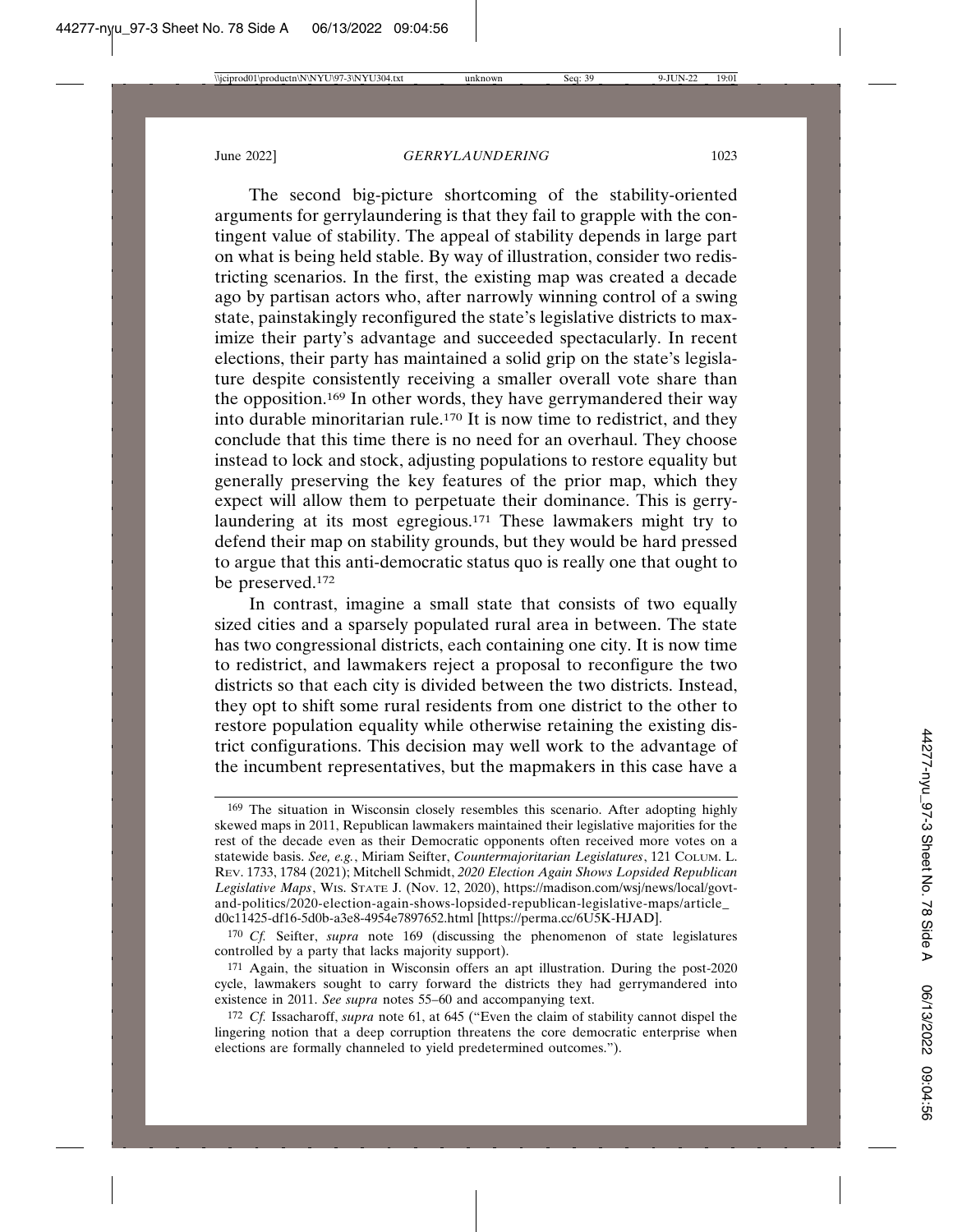reasonable claim that they are preserving something of value. The old districts honored a well-established districting principle (respect for political subdivision boundaries) in perhaps the only way possible given the state's geography. It makes sense for the new districts to do the same. It is important to note, however, that the value of stability is not doing the real work here. What justifies the continuation of the prior districts in this example is the propriety of respecting political subdivision boundaries, not the pursuit of stability for its own sake.

What about situations that fall between these two extremes? Suppose that the existing map is neither a blatant gerrymander, as in the first scenario, nor a singularly correct application of traditional districting principles, as in the second scenario. In the real world, the second scenario is uncommon (probably more uncommon, unfortunately, than the first scenario) because traditional districting principles rarely point decisively to one "ideal" map. Different mapmakers, all applying the same set of districting criteria and acting with the utmost good faith, may produce very different maps depending on the nuances of their process and the particular balances they strike.<sup>173</sup> They may choose to divide different political subdivisions, or join different communities of interest, or prioritize district compactness in different areas. Even the mapmakers' decisions about where to begin their line-drawing work will have an impact, since districts formed near the end of the process tend to be "less compact and have a less regular appearance than the others"—a phenomenon dubbed the "final districts" effect.<sup>174</sup> Most of these judgments will not be definitively right or wrong, and the map ultimately adopted will typically be just one of many reasonable options.

The upshot is that most district maps are not uniquely worth preserving, and extending their lifespan in the name of stability may unfairly lock in idiosyncrasies and biases that have no good claim to longevity. Bear in mind that even the most scrupulously evenhanded districting plan inevitably produces winners and losers.175 Political scientists have shown, for example, that voters are materially disadvantaged when their political subdivisions are divided between electoral districts.176 The same goes for residing in noncompact districts—

<sup>173</sup> *See* Persily, *supra* note 75, at 1157 (explaining that, generally speaking, "a mapmaker can draw a near-infinite number of plans that comply with [traditional districting] principles").

<sup>174</sup> *See* LaComb v. Growe, 541 F. Supp. 160, 165 (D. Minn. 1982).

<sup>175</sup> *Cf.* Hall v. Moreno, 270 P.3d 961, 966 (Colo. 2012) ("[R]edrawing any district lines necessarily means disappointing citizens and interest groups, no matter how the lines are drawn.").

<sup>176</sup> *See, e.g.*, Daniel C. Bowen, *Boundaries, Redistricting Criteria, and Representation in the U.S. House of Representatives*, 42 AM. POL. RSCH. 856, 867 (2014).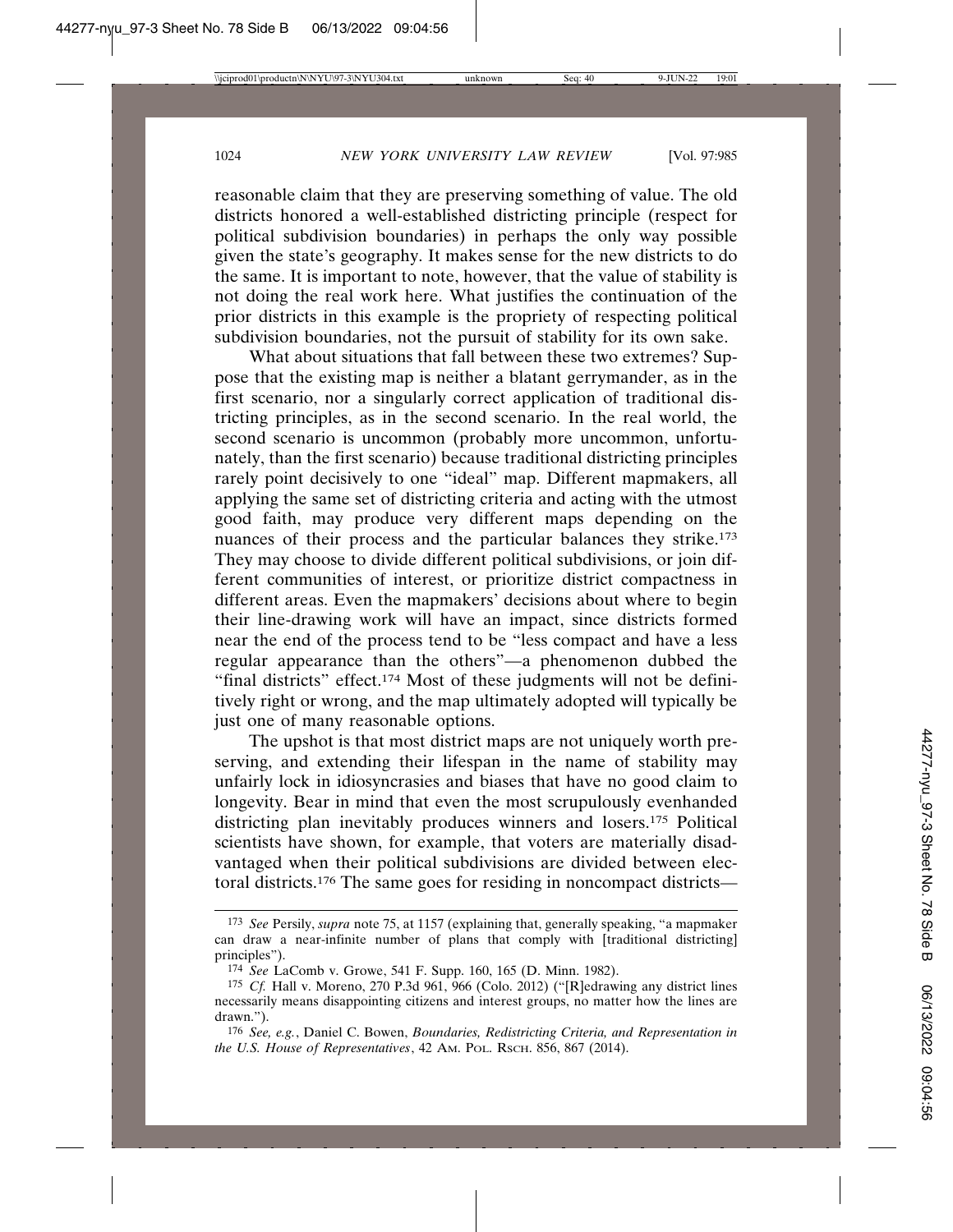that is, districts that are irregularly or bizarrely shaped.177 When mapmakers retain existing subdivision splits or meandering boundaries just because the map happened to be drawn that way in a prior decade, they can leave some voters and communities perpetually and unjustifiably burdened (and others perpetually and unjustifiably benefited). Along similar lines, political scientists have shown that maps randomly generated with equal attention to prescribed traditional redistricting criteria can produce a range of electoral outcomes.178 Some maps will favor one party, and some will favor the other.179 In a closely divided state, the choice between two apparently neutral maps can (sometimes quite unintentionally) make a decisive difference in determining which party will control the legislature for the coming decade. Carrying forward a map from one decade to the next may thus operate to entrench an arbitrary political skew. This is not a democratically healthy form of stability.

One caveat is in order: In choosing between continuity and change, it is necessary to consider not only the value of the existing arrangement, but also the nature of the potential alternative. The above discussion suggests that most maps—even ones that were drawn as evenhandedly as possible—are not worth preserving. If the choice is between a map that largely replicates its predecessor and a map drawn from a blank slate in accordance with traditional, noninvidious districting principles, then there is good reason to prefer the latter. But if the choice is between a map that carries forward an evenhandedly drawn prior map and a map that disregards existing boundaries to effectuate a blatant gerrymander, then the former is plainly the

178 *See, e.g.*, Jowei Chen & Jonathan Rodden, *Unintentional Gerrymandering: Political Geography and Electoral Bias in Legislatures*, 8 Q.J. POL. SCI. 239, 252–54 (2013) (identifying the range of outcomes produced by simulated maps relying on neutral geographic criteria).

<sup>177</sup> *See, e.g.*, Richard N. Engstrom, *Electoral District Compactness and Voters*, 21 AM. REV. POL. 383 (2000) (concluding that noncompact districts are associated with a lower voter turnout than compact districts); Richard G. Niemi, Lynda W. Powell & Patricia L. Bicknell, *The Effects of Congruity Between Community and District on Salience of U.S. House Candidates*, 11 LEG. STUD. Q. 187 (1986); Jonathan Winburn & Michael W. Wagner, *Carving Voters Out: Redistricting's Influence on Political Information, Turnout, and Voting Behavior*, 63 POL. RSCH. Q. 373 (2010).

<sup>179</sup> *See, e.g.*, League of Women Voters v. Commonwealth, 178 A.3d 737, 818 (Pa. 2018) (discussing a computer simulation that generated a range of Pennsylvania redistricting plans based on traditional redistricting criteria and concluding that state mapmakers had subordinated such critieria "in the service of partisan advantage"); Robert G. Dixon, Jr., *Fair Criteria and Procedures for Establishing Legislative Districts*, *in* REPRESENTATION AND REDISTRICTING ISSUES 7, 7–8 (Bernard Grofman, Arend Lijphart, Robert B. McKay & Howard A. Scarrow eds., 1982) ("[T]here are no neutral lines for legislative districts. . . . [E]very line drawn aligns partisans and interest blocs in a particular way different from the alignment that would result from putting the line in some other place.").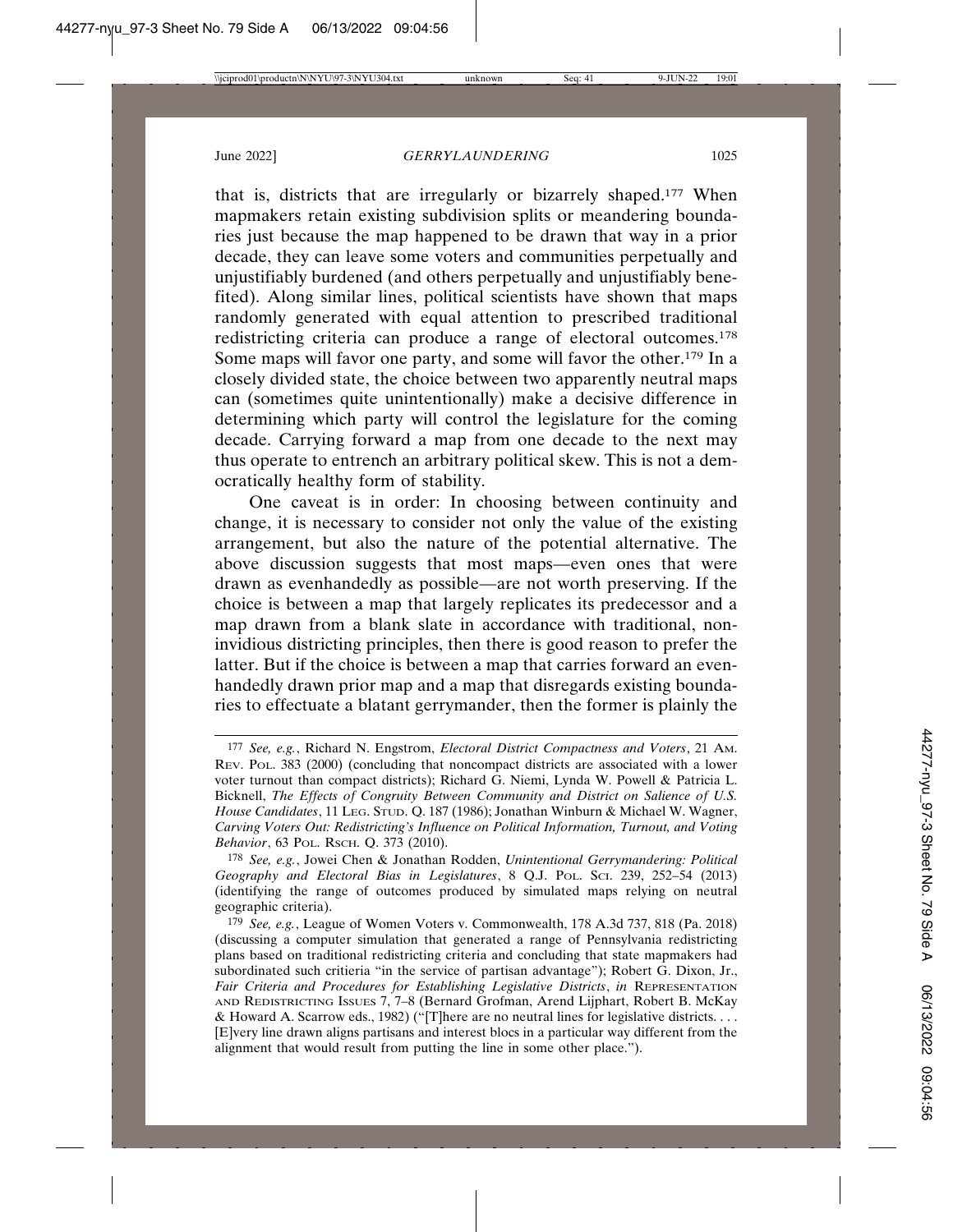lesser evil.180 Just as we should not reflexively embrace the past for the sake of stability, we also should not reflexively embrace change above all else.

## *2. Accountability Claims*

Gerrylaundering is no more defensible on accountability grounds than it is on stability grounds. The claim that locking and stocking foster electoral accountability is straightforward enough: Because efforts to preserve district cores and avoid incumbent pairings help to keep representatives together with their original constituents, they are said to ensure that those representatives remain answerable to the people who elected them.181 Conversely, when mapmakers overhaul the prior map, they "sever representational ties," which "hinders retrospective voting as an accountability tool."182 On balance, however, gerrylaundering is more likely to threaten accountability than to enhance it.

The central problem is that meaningful electoral accountability requires meaningful competition, and gerrylaundering, like gerryman-

181 *See, e.g.*, Levitt, *supra* note 61, at 2026 ("Maintaining the cores of existing districts and avoiding unnecessary contests between incumbents may allow a more consistent base of constituents to appraise their representative's performance over time . . . ."); Barry Edwards, Michael Crespin, Ryan D. Williamson & Maxwell Palmer, *Institutional Control of Redistricting and the Geography of Representation*, 79 J. POL. 722, 723 n.3 (2017) ("Preserving the population cores of old districts is a way to honor the results of prior elections and to preserve the relationships cultivated between representatives and their constituents."); Persily, *supra* note 75, at 1161 ("By respecting the current district cores or configurations, a [redistricting] plan maintains the identity of the district and usually preserves continuity of representation for voters and their representatives."). As a federal district court in South Carolina put it, "[i]ncumbents know their constituents in the old districts, and many of those constituents will know their congressman as 'my congressman.' Many of the constituents would have been served by the congressman in ways calculated to obtain and enhance loyal support." S.C. State Conf. of Branches of NAACP, Inc. v. Riley, 533 F. Supp. 1178, 1181 (D.S.C. 1982), *aff'd sub nom.* Stevenson v. S.C. State Conf. of Branches of NAACP, Inc., 459 U.S. 1025 (1982). According to the court, "[s]uch voters ought not to be deprived of the opportunity to vote for a candidate that has served them well in the past and to enjoy his continued representation of them. Supporters and opponents, alike, have a basis for judging him." *Id.*

182 Yoshinaka & Murphy, *supra* note 89, at 435, 436; *see also* Stenger v. Kellett, No. 11CV2230, 2012 WL 601017, at \*3–4 (E.D. Mo. Feb. 23, 2012) (explaining that, "because it maintains the continuity in representation for each district," a "'least-change' model . . . allow[s] the voters to decide whether they desire[] to keep the same representative or reject him or her by electing someone else").

<sup>180</sup> *Cf.* Brandon L. Boese, Note, *The Controversy of Redistricting in Minnesota*, 39 WM. MITCHELL L. REV. 1333, 1357–58 (2013) (observing that a "least-change strategy" can make it more difficult "to redraw district boundaries for a specific benefit," whereas "[s]tarting from scratch places no limits on how legislators can draw a new map and opens the door to be able to politically gerrymander the state to a particular party's advantage").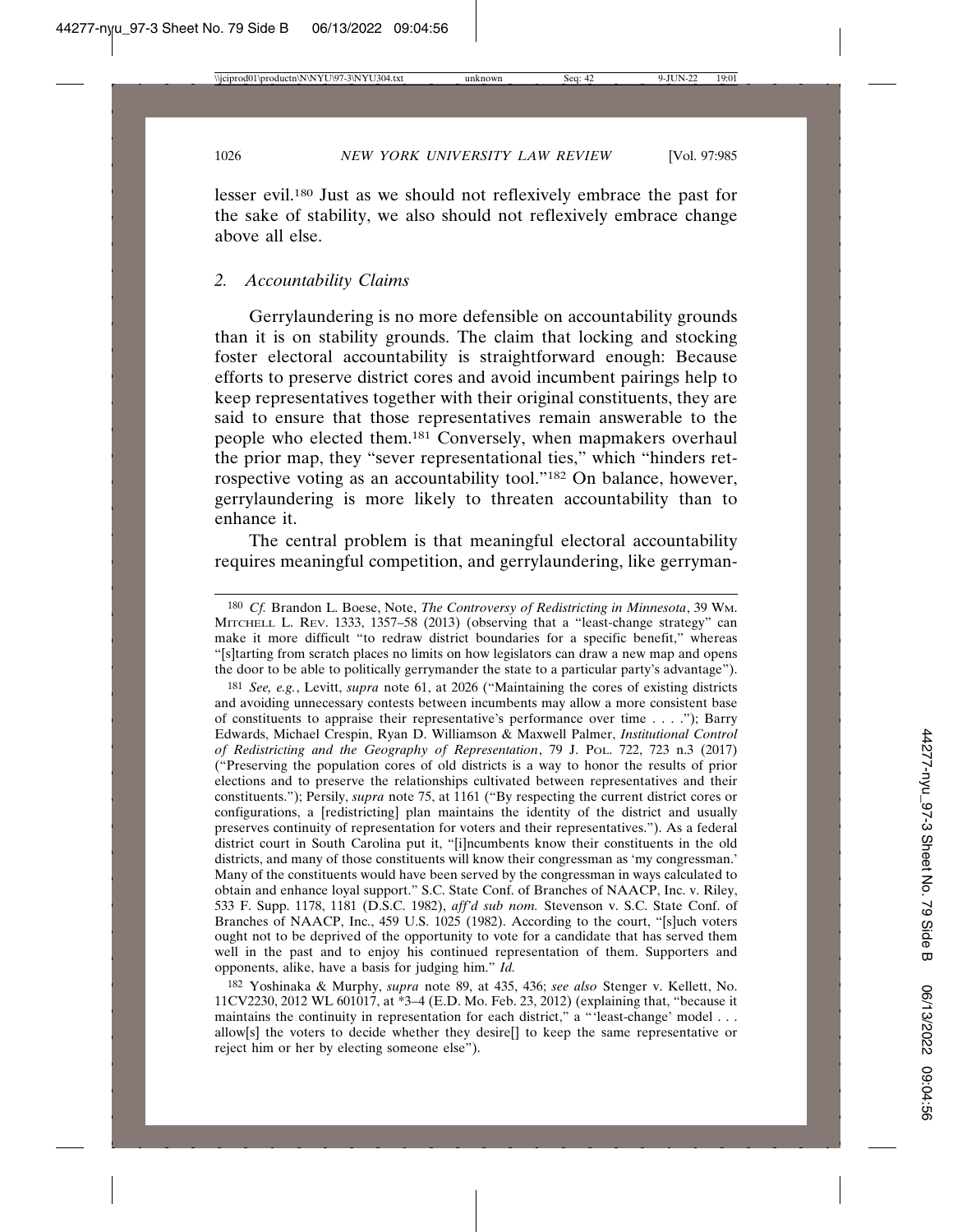dering, is typically anti-competitive.183 Those who encourage locking and stocking for the sake of stability essentially concede this point.<sup>184</sup> Indeed, the stability and accountability arguments made in support of gerrylaundering are difficult to reconcile. To the extent gerrylaundering promotes stability by insulating incumbents or candidates from a favored party from competition, it renders those individuals less accountable to voters. Lawmakers understand this. When they choose to lock and stock, they are not trying to hold their own feet to the fire; they are trying to give themselves and their allies an electoral edge.

The political science evidence bears this out. Researchers have found that higher levels of district continuity are "negatively related to competitiveness: the more continuous a district, the less likely it is that the election will be competitive."185 Maintaining existing boundaries allows the advantages of incumbency to operate in full force. And competition may be scarce in gerrylaundered districts even when no incumbent is on the ballot. To the extent mapmakers preserved prior district configurations in an effort to perpetuate a partisan advantage, those districts are unlikely to be closely contested, at least at the general election stage.

In contrast, when districts are more substantially reconfigured, the advantages of incumbency are somewhat blunted in ways that foster competition. Precisely because some voters in the redrawn district will not yet be acquainted with the incumbent, the incumbent will stand on more equal footing with potential challengers.186 This can encourage higher quality challengers to take on the incumbent and trigger closer scrutiny of the incumbent's record.187 When multiple incumbents are redrawn into the same district and face off against one another, each candidate is especially likely to have the wherewithal to

<sup>183</sup> *See* Issacharoff, *supra* note 61, at 623 ("Allowing partisan actors to control redistricting so as to diminish competition runs solidly counter to the core concern of accountability.") (emphasis omitted).

<sup>184</sup> *See supra* notes 152–54 and accompanying text.

<sup>185</sup> Yoshinaka & Murphy, *supra* note 89, at 443; *see* Morrill, *supra* note 85, at 253 (observing that minimizing district change "has the effect of protecting incumbents" and potentially "decreasing the number of competitive seats").

<sup>186</sup> *See, e.g.*, McKee, *supra* note 89, at 624 (discussing how the incumbency advantage is discounted in redrawn districts where incumbents have not yet worked for new constituents); Scott W. Desposato & John R. Petrocik, *Redistricting and Incumbency: The New Voter Effect*, *in* REDISTRICTING IN THE NEW MILLENNIUM 36 (Peter F. Galderisi ed., 2005).

<sup>187</sup> *See* Marc J. Hetherington, Bruce Larson & Suzanne Globetti, *The Redistricting Cycle and Strategic Candidate Decisions in U.S. House Races*, 65 J. POL. 1221 (2003) (observing that stronger challengers sometimes emerge immediately after redistricting when the presence of redrawn voters diminishes the advantages of incumbency).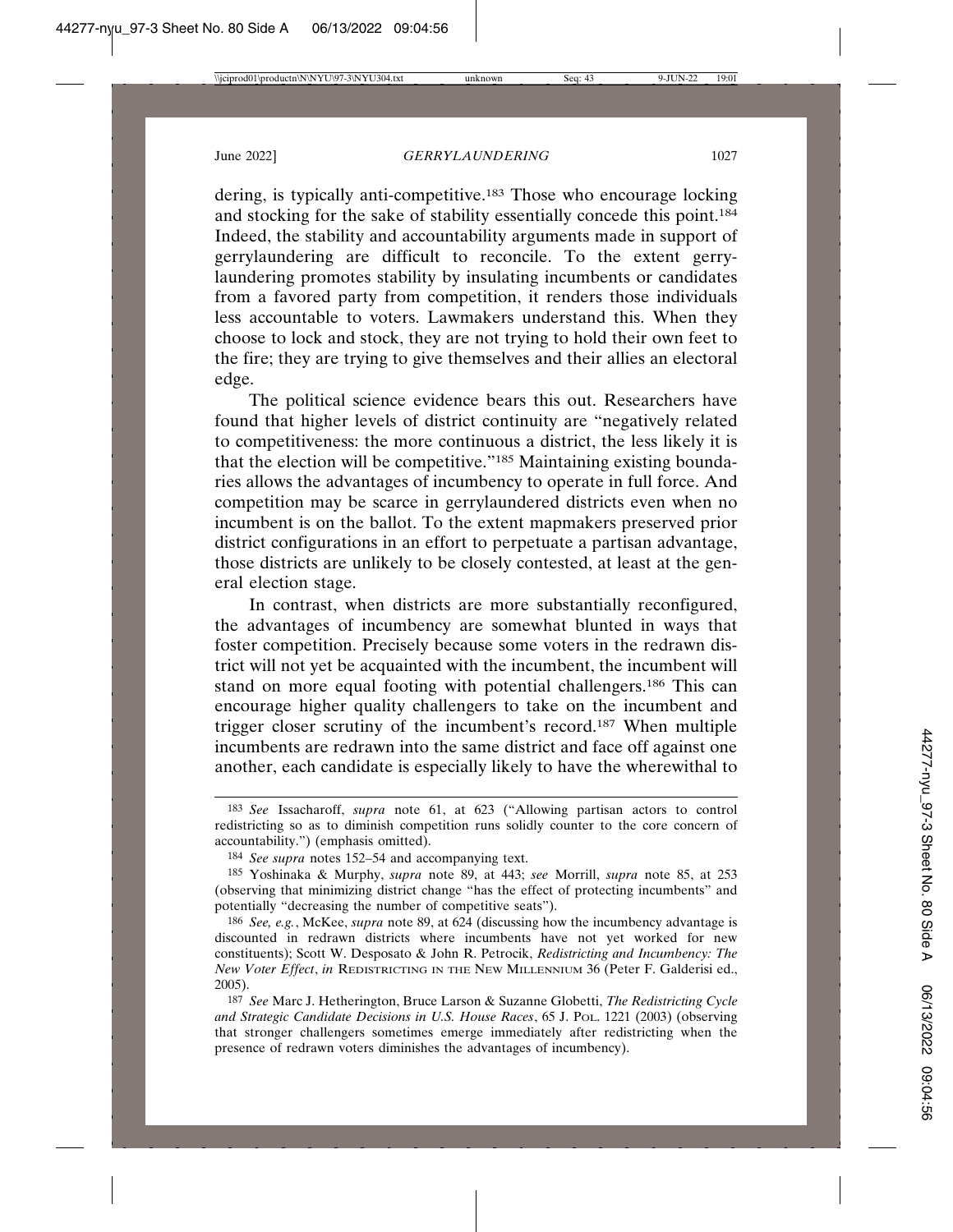put the other to the test. And when seats in overhauled districts are open, there is at least the potential for spirited general election competition.

Meanwhile, the mere fact that boundary changes separate some fraction of voters from their existing representatives does not somehow incentivize those representatives to run amok. Even if incumbents know that an overhaul is coming, they won't know how the map will change and which subset of constituents they will lose until the lines are actually drawn. It therefore remains in their interest to serve all of their existing constituents faithfully. Once the new map is adopted, it is true that representatives may begin to turn their attention to their new constituents, even as they formally continue to represent their old districts until the next election.188 And to the extent the new map pairs incumbents, it will create some open districts in which no incumbent will be running for reelection. But the situation facing the residents of those new open districts is neither unusual nor particularly troubling. It is commonplace for incumbents to represent individuals whose electoral approval they will no longer need, whether because they are retiring, pursuing another office, or facing a term limit.189 Neither citizens nor commentators generally regard such occurrences as serious threats to accountability (although term limits are no doubt controversial). Instead, turnover can generate new and healthy opportunities for voters to elect like-minded representatives.190

Gerrylaundering also detracts from a valuable form of systemlevel accountability that mapmakers can foster when they redistrict from scratch. District-based electoral systems allow voters to select geographically proximate representatives who are sensitive to local interests. These representatives, however, have jurisdiction-wide gov-

<sup>188</sup> Sometimes, however, representatives who are separated from the bulk of their existing constituents can choose to relocate or (depending on state law) simply run in a district in which they do not reside. *See* Magistrate Judge's Report & Recommendation, Favors v. Cuomo, No. 11-CV-5632, 2012 WL 928216, at \*18 (Mar. 12, 2012), *adopted as modified*, No. 11-CV-5632, 2012 WL 928223 (E.D.N.Y. Mar. 19, 2012) ("The only residency requirement for [New York] congressional candidates is that they reside [in] state . . . . Consequently, when, as a result of redistricting, an incumbent finds herself outside her old district and 'paired' with another incumbent . . . [she] may nevertheless run for re-election in her former district.").

<sup>189</sup> During the nineteenth century, a substantial fraction of congressional incumbents sometimes forty percent or more—did not seek reelection, and the rate today remains above ten percent. *See* CONG. RSCH. SERV., R41545, CONGRESSIONAL CAREERS: SERVICE TENURE AND PATTERNS OF MEMBER SERVICE, 1789-2021, at 5 (updated Jan. 5, 2021).

<sup>190</sup> *See, e.g.*, Samuel Issacharoff & Richard H. Pildes, *Politics as Markets: Partisan Lockups of the Democratic Process*, 50 STAN. L. REV. 643, 649 (1998) (discussing the need to "destabilize political lockups in order to protect the competitive vitality of the electoral process and facilitate more responsive representation").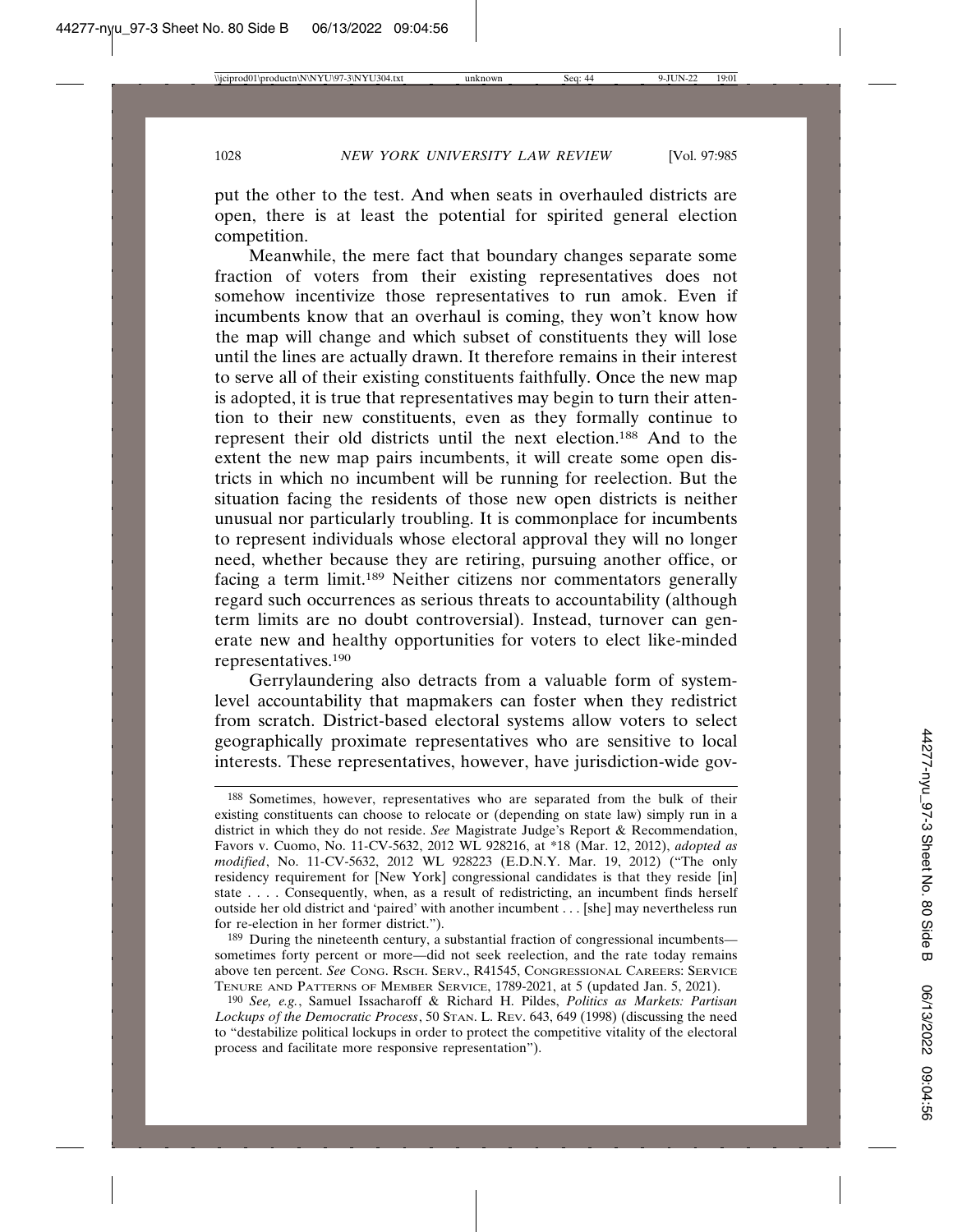ernance responsibilities. When their orientation becomes too parochial, it can hamper the ability of the legislative body to respond appropriately to the views and needs of the polity as a whole.191 By perpetuating district configurations from one decade to the next, gerrylaundering can contribute to discordant parochialism. The prospect of a reshuffle, in contrast, creates a form of constructive uncertainty.192 It encourages representatives to think beyond the bounds of their districts even as they seek to serve their current constituents. Lawmakers in highly conservative or highly liberal districts, for example, have at least some incentive to moderate their views if they know they might be redrawn into a less ideologically extreme district in the years ahead. There is evidence that representatives are indeed sensitive to such redistricting effects.<sup>193</sup> Compared to gerrylaundering, blank-slate redistricting may thus have a moderating influence that better balances representational responsiveness at the district and jurisdiction levels.

Blank-slate redistricting is likely to have especially pronounced accountability advantages over gerrylaundering when the existing map departs from traditional geographic redistricting principles. Political science research indicates that representational responsiveness can suffer when districts are noncompact, needlessly divide political subdivisions, or disregard communities of interest.194 Conversely, districting in accordance with geographic criteria "enhances the connection between citizens and their elected representatives" and can help constituents "hold their representatives accountable for representing

<sup>191</sup> *See, e.g.*, Jonathan S. Gould, *The Law of Legislative Representation*, 107 VA. L. REV. 765, 836 (2021) ("If legislators are encouraged to take an overly constituency-centered approach to legislation, bills that are national in scope may be jeopardized by parochial demands."); Eric M. Patashnik & Justin Peck, *Can Congress Do Policy Analysis?: The Politics of Problem Solving on Capitol Hill*, *in* DOES POLICY ANALYSIS MATTER?: EXPLORING ITS EFFECTIVENESS IN THEORY AND PRACTICE 85, 86 (Lee S. Friedman ed., 2017) ("Members of Congress are parochial; geographical representation and singlemember districts compel lawmakers to respond to local pressures and undermine incentives to legislate in the national interest." (citation omitted)).

<sup>192</sup> *See* Bertelli & Carson, *supra* note 35, at 202 (noting that redistricting "can create uncertainty for an incumbent legislator").

<sup>193</sup> *See id.* at 203 (discussing studies indicating "that politicians adapt their voting behavior in response to changes in their district" and "that legislators are responsive to constituency changes stemming from redistricting"); *see also* Thomas Stratmann, *Congressional Voting Over Legislative Careers: Shifting Positions and Changing Constraints*, 94 AM. POL. SCI. REV. 665 (2000) (conducting analysis indicating that legislators subject to redistricting adjust voting behavior to align with new constituency preferences); Amihai Glazer & Marc Robbins, *Congressional Responsiveness to Constituency Change*, 29 AM. J. POL. SCI. 259 (1985) (indicating members of Congress are appreciably responsive when the prevailing opinion in their districts changes).

<sup>194</sup> *See, e.g.*, Bowen, *supra* note 176 (demonstrating that traditional geographic districting principles can improve legislative responsiveness).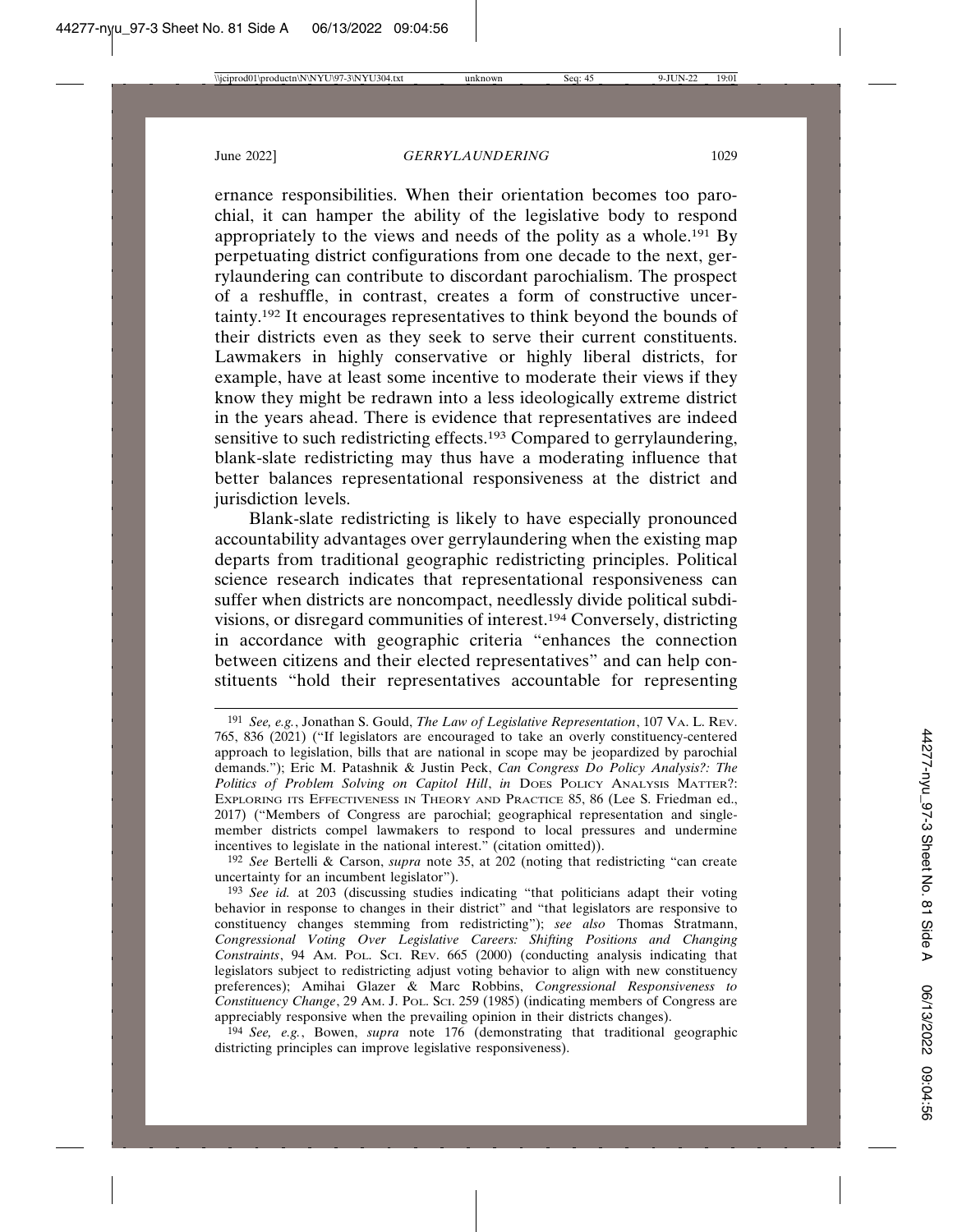[their] shared interests."<sup>195</sup> To carry forward a map that prioritized political advantage over geographic cogency, or one that simply reflects outdated geographic judgments, is thus to lock in districts that produce suboptimal levels of democratic accountability.

#### *3. Participation Claims*

Assertions that locking and stocking can facilitate political participation suffer from some of the same shortcomings as the stabilityand accountability-oriented arguments addressed above. The participation-oriented case for gerrylaundering is that district overhauls increase the informational costs associated with voting and other forms of political association in ways that could deter individuals from participating.196 Residents who are paired with a new incumbent or who find themselves in a district with an open seat may need to spend more time and energy in educating themselves about their options and may be more likely to sit out an election if they cannot make that investment.197 Such concerns, however, lose sight of the big picture. People have little reason to engage in the political process if elections are not competitive and they do not have real choices.198 Because ger-

197 *See* McKee, *supra* note 89, at 626 (discussing the reduced likelihood that redrawn constituents will vote for the incumbent); *see* Danny Hayes & Seth C. McKee, *The Participatory Effects of Redistricting*, 53 AM. J. POL. SCI. 1006 (2009) (explaining that redrawn voters tend to abstain at higher levels than non-redrawn voters in the wake of redistricting).

<sup>195</sup> *Id.* at 867, 883; *see also* Altman & McDonald, *supra* note 64, at 1189 (noting that traditional redistricting criteria "are claimed to foster better constituent-representative linkages by aligning community and district boundaries").

<sup>196</sup> As James Gardner has written, "an individual's political participation is more likely to be effective when he or she has the opportunity to learn from experience and thereby develop sound political judgment and strong political skills," which happens more readily "when the local political community is also stable and relatively permanent." James A. Gardner, *One Person, One Vote and the Possibility of Political Community*, 80 N.C. L. REV. 1237, 1248 (2002). Conversely, he contends, where a "community's boundaries or populace change too often or too dramatically, not only will the relevant cast of political characters change, but its problems will change as well. These kinds of changes, at least when they are significant, impair citizens' political learning and complicate their acquisition of political judgment." *Id.*

<sup>198</sup> *See, e.g.*, Lee Drutman, *Elections, Political Parties, and Multiracial, Multiethnic Democracy: How the United States Gets It Wrong*, 96 N.Y.U. L. REV. 985, 1009 (2021) ("When elections are not competitive, citizens, especially lower-income citizens, frequently do not vote. More competitive elections lead to more participation and higher levels of citizen engagement and policy efficacy. . . . Citizens who live in competitive electoral areas are also more likely to volunteer and be involved in community activity."); Richard H. Pildes, *The Constitution and Political Competition*, 30 NOVA L. REV. 253, 260 (2006) ("[I]t is well documented that competitive elections encourage the appearance of strong challengers to incumbents and increase voter turnout and party mobilization."); Bertrall Ross, *Partisan Gerrymandering, the First Amendment, and the Political Outsider*, 118 COLUM. L. REV. 2187, 2214–15 (2018) (explaining that "competition contributes to higher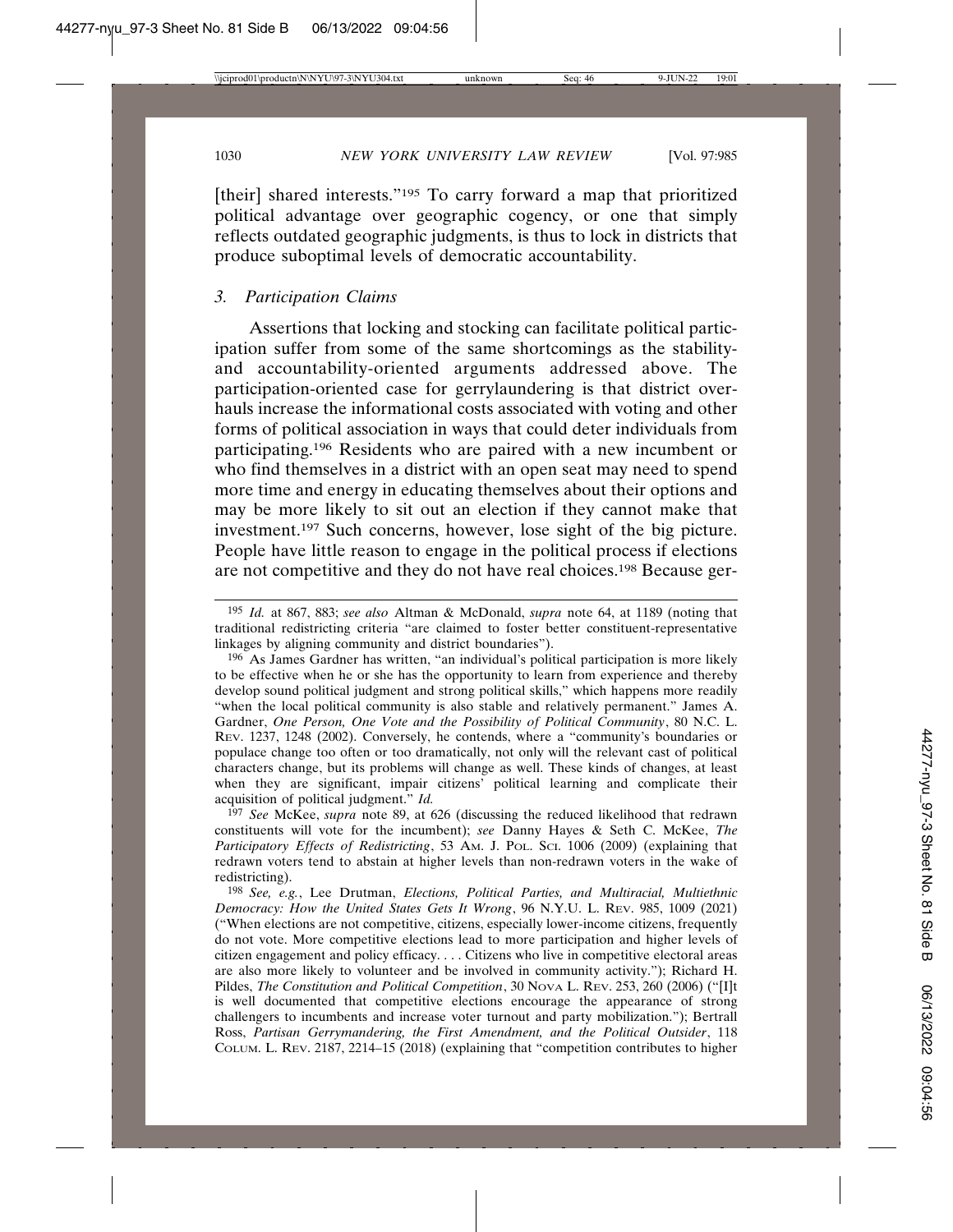rylaundering serves to entrench incumbents and calcify existing partisan power balances, it gives people fewer participatory incentives and opportunities, not more, especially at the general election stage.

The notion that a gerrylaunder would inhibit rather than enhance participation should hardly be surprising. In the closely related context of gerrymandering, scholars have long observed that participatory harms arise when a districting plan operates to entrench certain favored actors.<sup>199</sup> Placing such concerns in doctrinal terms, scholars and advocates have described gerrymandering as a threat to associational rights.200 This was, in fact, one of the central claims made in the most recent round of federal partisan gerrymandering litigation. The plaintiffs in those cases contended, among other things, that districts designed for one party's benefit precluded the other party and its supporters from effectively participating in the electoral process.201 The plaintiffs offered evidence—accepted by federal district courts—that these gerrymanders had a "chilling effect on speech and associational activities" in multiple ways: With districts drawn to give one party a decisive edge, supporters of the disadvantaged party saw less reason to vote or participate in campaigns; the disadvantaged party had more difficulty recruiting candidates to run; civic organizations had greater difficulty engaging and educating the public; and favored candidates made less effort to interact with their constituents.202 Concurring in *Gill v. Whitford*, 203 Justice Kagan recognized this reality. Members of the party disfavored by a partisan gerrymander, she explained, "may face difficulties fundraising, registering voters, attracting volunteers, generating support from independents, and recruiting candidates to run for office . . . . And what is true for party members may be doubly

201 *See* Rucho v. Common Cause, 139 S. Ct. 2484, 2504 (2019) (describing plaintiffs' claims that challenged districting plans made it difficult to raise money or enthusiasm and caused a sense of disenfranchisement).

turnout," in part because "candidates tend to expend more money and effort," including on "mobilization activities," when "electoral contests . . . are anticipated to be close").

<sup>199</sup> *See, e.g.*, LANI GUINIER, THE TYRANNY OF THE MAJORITY 85 (1994) (explaining that incumbents' efforts at "self-perpetuation through gerrymandering . . . often promote noncompetitive election contests, which further reduce voter participation and interest").

<sup>200</sup> *See, e.g.*, Ross, *supra* note 198 (stressing the participation harms experienced by political outsiders); Daniel P. Tokaji, *Gerrymandering and Association*, 59 WM. & MARY L. REV. 2159 (2018) (arguing that the First Amendment expressive right of association prohibits excessive partisan gerrymanders).

<sup>202</sup> Common Cause v. Rucho, 318 F. Supp. 3d 777, 931–32 (M.D.N.C. 2018), *vacated and remanded*, 139 S. Ct. 2484 (2019); *see also* Benisek v. Lamone, 348 F. Supp. 3d 493, 523 (D. Md. 2018), *vacated and remanded sub nom.* Rucho v. Common Cause, 139 S. Ct. 2484 (2019) ("[T]estimony provided by several of the plaintiffs revealed a lack of enthusiasm, indifference to voting, a sense of disenfranchisement, a sense of disconnection, and confusion after the 2011 redistricting by voters . . . .").

<sup>203</sup> 138 S. Ct. 1916 (2018).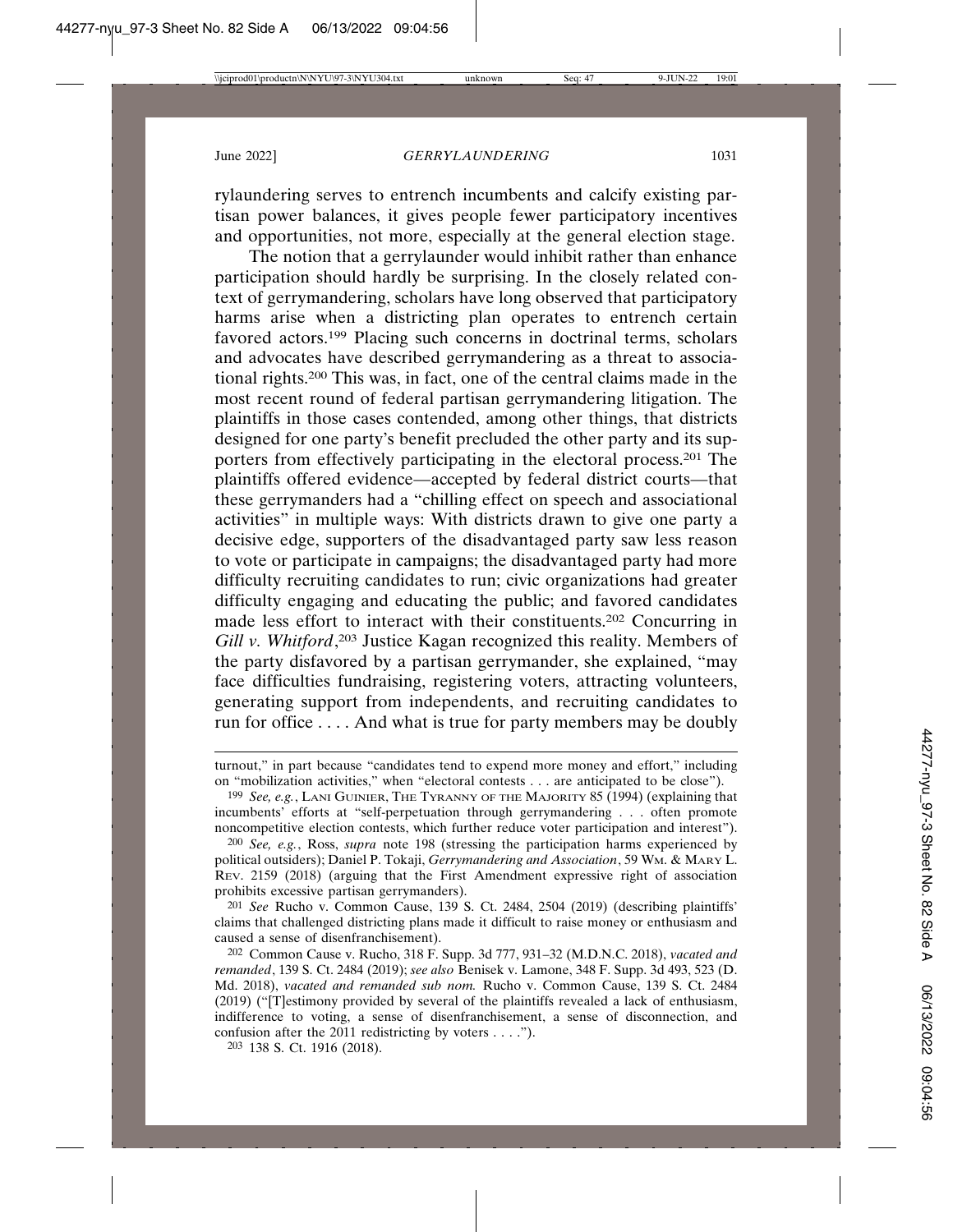true for party officials and triply true for the party itself (or for related organizations)."204 Although the Supreme Court later deemed partisan gerrymandering claims nonjusticiable, it did not deny that gerrymandering can cause participation-related harms.205 Gerrylaunders can equally discourage participation.

In contrast, redistricting from a blank slate can encourage participation in multiple ways. First, by making incumbents more vulnerable and creating more open seats, it will tend to produce a greater number of meaningfully contested elections both at the primary and general election stages.206 Candidates in these races have every reason to persuade and mobilize as many voters as they can. Second, and at least as significant, boundary reconfigurations create new participatory possibilities for individuals and groups who might otherwise be marginalized.207 The reason is that district configurations inevitably place some individuals and groups in a better position than others. People may find themselves, for instance, in a district in which their political party (or their wing of the party) is at a clear numerical disadvantage. For a decade, those individuals are likely to lose again and again. If their district is largely preserved during redistricting, they may find themselves perpetually sidelined, leaving them disenchanted and disengaged. If new districts are instead drawn from scratch, such individuals may have opportunities to find new allies and potentially build winning coalitions. Over time, such an approach to redistricting is likely to give more people more chances to participate more actively than they would have under a gerrylaundered map.208

One specific participation-related issue does warrant a brief mention. In many states, elections to the upper house of the state legislature are staggered.209 Lawmakers serve four-year terms, with half of

<sup>204</sup> *Id.* at 1938 (2018) (Kagan, J., concurring).

<sup>205</sup> The Supreme Court did downplay the plaintiffs' specific evidence as "anecdotal." *Rucho*, 139 S. Ct. at 2504–05.

<sup>206</sup> *See, e.g.*, RONALD KEITH GADDIE & CHARLES S. BULLOCK, III, ELECTIONS TO OPEN SEATS IN THE U.S. HOUSE: WHERE THE ACTION IS (2000) (arguing that open seats provide the most promising path for a candidate seeking House election); Stephanopoulos, *supra* note 128, at 823–25 (discussing the participation-related benefits associated with crafting districts in accordance with traditional geographic principles rather than for political advantage).

<sup>207</sup> *See* Ross, *supra* note 198, at 2192 (discussing how individuals, and in particular political outsiders, are unable "to participate effectively in gerrymandered districts").

<sup>208</sup> *Cf.* Richard H. Pildes & Elizabeth S. Anderson, *Slinging Arrows at Democracy: Social Choice Theory, Value Pluralism, and Democratic Politics*, 90 COLUM. L. REV. 2121, 2204 (1990) (explaining that democratic legitimacy suffers when electoral practices "systematically deprive groups of the power to participate meaningfully in deliberative politics").

<sup>209</sup> *See* Margaret B. Weston, Comment, *One Person, No Vote: Staggered Elections, Redistricting, and Disenfranchisement*, 121 YALE L.J. 2013, 2014 & n.4 (2012) (identifying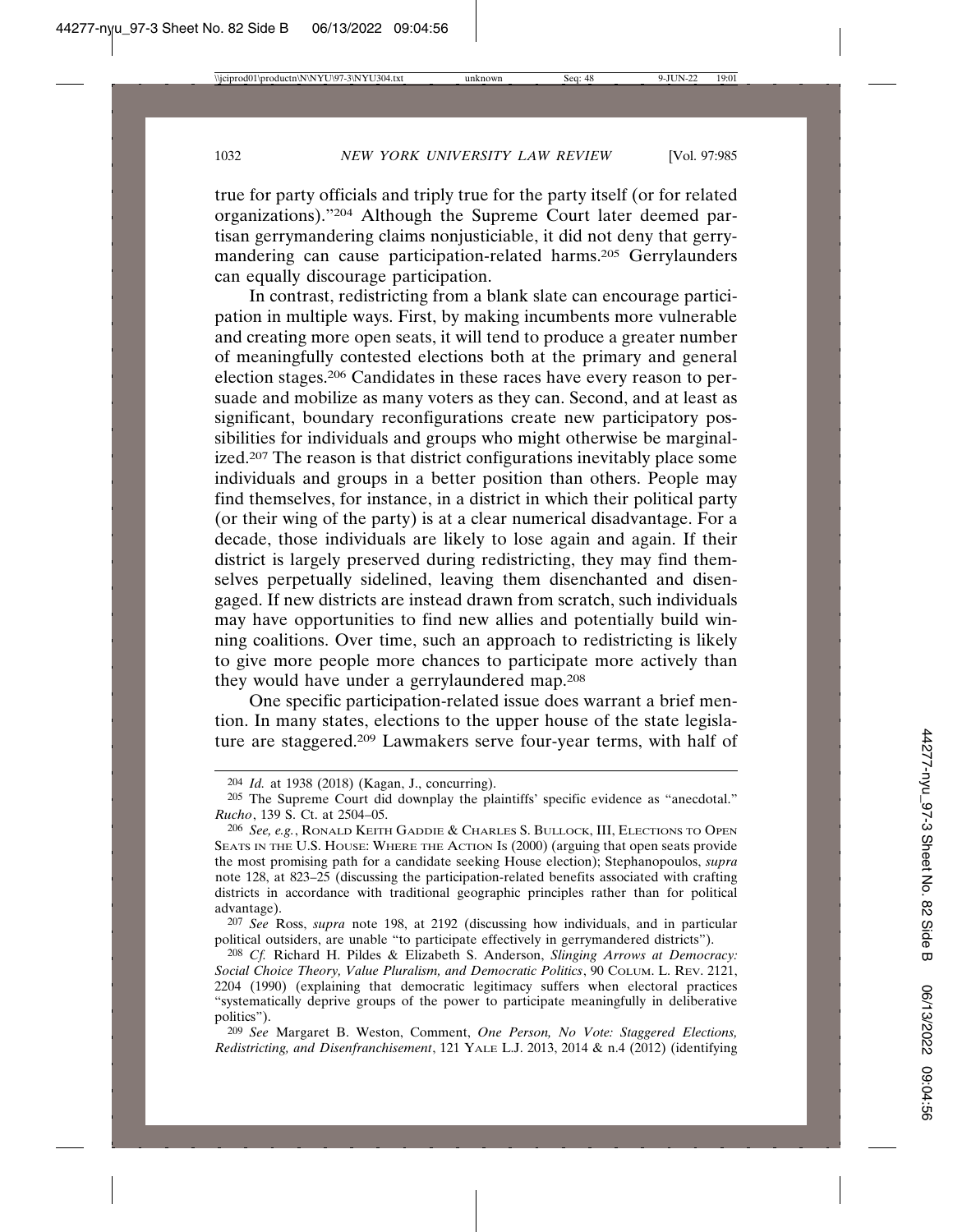the seats on the ballot every two years (e.g., odd-numbered districts may be up during one biennial election and even-numbered districts the next).210 When district boundaries change, some residents may end up having an opportunity to participate in an upper house election two years sooner than expected while other residents may have to wait two years more than expected.<sup>211</sup> To illustrate concretely, suppose an individual lives in a state senate district that held an election in 2018. Absent redistricting, the next election would be in 2022. But redistricting could shift that person to a district where the next election is not scheduled until 2024, resulting in a six-year gap. Retaining existing district configurations can minimize the number of individuals who experience such a delay. But this fairly minor quirk scarcely seems like a sufficient justification to lock and stock given the serious downsides of those practices. Courts have not held that such delays pose constitutional problems, nor indicated that minimizing delays should trump other districting principles.212 Perhaps this is because mitigating strategies are available that do not require the tail to wag the dog. Mapmakers, for instance, can redistrict without locking and stocking but then, at the end of the process, number the new districts in the manner most consistent with the numbering convention of the old map.213 States also can establish correctives outside of the mapmaking process if they so choose, such as truncating the terms of

"twenty-eight states [that] elect one or both houses of their legislature by staggered terms").

210 *See id.* at 2013–14.

211 *See, e.g.*, Baumgart v. Wendelberger, Nos. 01–C–0121, 02–C–0366, 2002 WL 34127471, at \*3 (E.D. Wis. May 30, 2002) (discussing how in midterm legislative election years, Wisconsin voters, if they are shifted from odd-numbered to even-numbered senate districts, may face a two-year delay in voting for state senators); Prosser v. Elections Bd., 793 F. Supp. 859, 864 (W.D. Wis. 1992) (discussing the effect of redistricting a legislative body whose members have staggered terms on voters' ability to vote); *see also* Weston, *supra* note 209, at 2013–14.

212 *See Prosser*, 793 F. Supp. at 866 (quoting Republican Party of Or. v. Keisling, 959 F.2d 144, 145–46 (9th Cir. 1992) (per curiam)). The *Prosser* court described such delays as "an inevitable concomitant of redistricting," though "not something to be encouraged." *Id.*; *see also* Baldus v. Members of the Wis. Gov't Accountability Bd., 849 F. Supp. 2d 840, 850 (E.D. Wis. 2012) (explaining that "[s]ome degree of temporary disenfranchisement in the wake of redistricting is seen as inevitable, and thus as presumptively constitutional, so long as no particular group is uniquely burdened").

213 *See, e.g.*, Wis. State AFL-CIO v. Elections Bd., 543 F. Supp. 630, 638 (E.D. Wis. 1982) ("To minimize the number of people affected by our plan as it relates to Senate districts, we have tried . . . to use even numbers for the Senate districts in our plan that roughly correspond to areas assigned to even numbered districts in the 1972 act."); *see also* Weston, *supra* note 209, at 2015 (noting that, while redistricting after the 2010 census, California's redistricting commission "worked to minimize the number of deferred (oddto-even) voters by determining which districts had the greatest proportion of formerly-odd voters and assigning those districts odd numbers"). Alternatively, depending on the nuances of state law, mapmakers could potentially renumber the districts such that no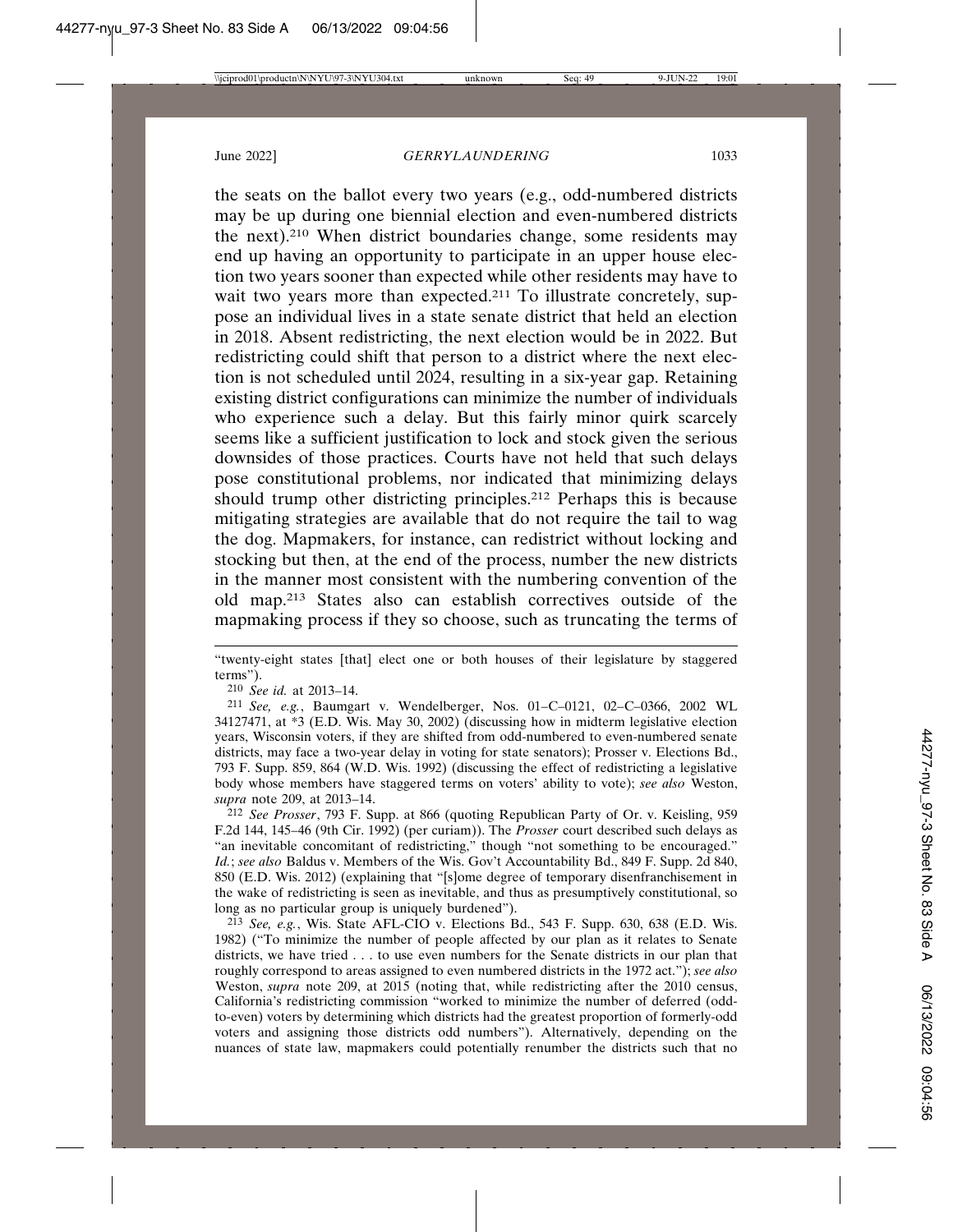state senators elected at the end of the decade and holding contests in all newly drawn state senate districts during the first election following redistricting.214

#### III

#### IMPLICATIONS AND PRESCRIPTIONS

# *A. Lessons for Courts*

By and large, courts have addressed the phenomenon of gerrylaundering only sporadically and obliquely. They have yet to grapple fully with how the realities of gerrylaundering—its prevalence, its tenuous legal basis, and its ill effects—ought to affect redistricting doctrine. This Section identifies two overarching contexts in which gerrylaundering can rear its head and suggests lessons for courts (and litigants) in each type of case. First, there are cases in which courts are called upon to review the legality of redistricting plans adopted by legislators and other mapmakers. Litigants in such cases may raise a variety of challenges under federal and state law, from one person, one vote claims, to racial vote dilution or racial gerrymandering claims, to claims involving state-specific districting criteria. Second, there are cases in which courts are called upon to step in and establish a map themselves because legislators or other primary mapmakers failed to fulfill their duty to adopt a new district plan following a decennial census.215

## *1. Reviewing Maps*

Every redistricting cycle brings a wave of legal challenges to the newly drawn maps. To date, these challenges have not included direct attacks on gerrylaundering,216 and the Supreme Court has indicated that the use of continuity criteria "does not in and of itself" pose con-

district continues to have an incumbent senator, which would prompt special elections and thus avoid any electoral delay.

<sup>214</sup> *See, e.g.*, ARK. CONST. art. 5, § 3 (implementing truncated term for first Senate class); FLA. CONST. art. III, § 15(a) (similar); ILL. CONST. art. 4, § 2(a) (staggering truncated terms among three groups of senators over three years following each decennial redistricting); Iowa Const. art. 3, § 35 (providing for truncating terms "where necessary"); TEX. CONST. art. 3, § 3 (requiring one of two classes of senators to have a truncated term following apportionment); IOWA CODE § 42.4(8) (providing for truncated terms); *see also* Weston, *supra* note 209, at 2014 (endorsing the truncation approach).

<sup>215</sup> *See, e.g.*, Connor v. Finch, 431 U.S. 407, 414 (1977) (acknowledging that courts are sometimes "confronted with the need to devise a legislative reapportionment plan when the state legislature" or other state actor has failed).

<sup>216</sup> *See* Grofman, *supra* note 20, at 106 ("It is permissible [under existing case law] for legislatures to seek to minimize contests between incumbents, and it is also permissible for districting plans to follow existing district lines to the extent practicable.").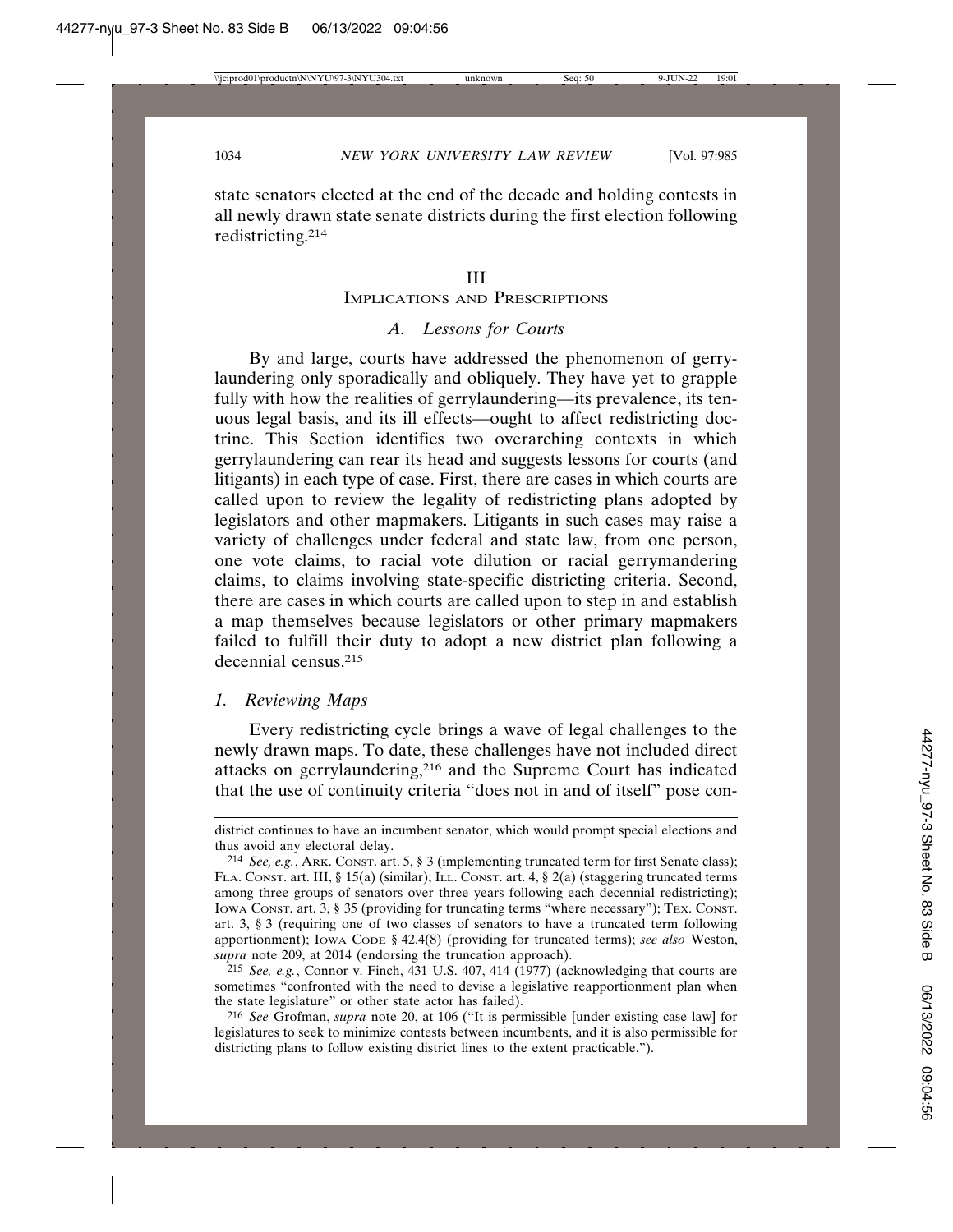stitutional problems.217 Given the Court's refusal to rein in even blatant partisan gerrymanders,218 the Court is unlikely to constrain gerrylaundering as a matter of federal constitutional law anytime soon. More realistically, courts and litigants can refine how they handle gerrylaundering when addressing two other recurring federal causes of action—one person, one vote claims and racial gerrymandering claims. Perhaps more significantly, state constitutions and state courts might offer their own pathways for curbing gerrylaundering.

Instead of condemning gerrylaundering, current federal doctrine at least modestly contributes to the practice's veneer of legitimacy. In both one person, one vote and racial gerrymandering cases, courts have allowed litigants to invoke gerrylaundering as a potential defense to claims that newly drawn districts contain impermissibly large population deviations or that lines were unlawfully drawn with a predominant focus on race. This Article suggests that courts should approach such defenses with a skeptical eye.

Consider first the role of gerrylaundering in one person, one vote cases. The doctrine allows mapmakers to deviate at least slightly from perfect population equality among districts in order to advance legitimate redistricting objectives.<sup>219</sup> When identifying these permissible objectives, the Supreme Court has most often focused on geographic districting principles: promoting compactness, preserving political subdivision boundaries, and respecting geographic communities of interest.220 But the Court also has indicated, without meaningful discussion, that a state's interests in maintaining the cores of prior dis-

<sup>217</sup> *See* White v. Weiser, 412 U.S. 783, 791 (1973) (quoting Burns v. Richardson, 384 U.S. 73, 89 n.16 (1966)); *see also* LULAC v. Perry, 548 U.S. 399, 440–41 (2006) (accepting that "incumbency protection can be a legitimate factor in districting" if "the justification . . . is to keep the constituency intact so the officeholder is accountable for promises made or broken").

<sup>218</sup> *See* Rucho v. Common Cause, 139 S. Ct. 2484 (2019) (holding that partisan gerrymandering claims are political questions beyond the reach of the federal courts).

<sup>219</sup> Courts have generally regarded deviations of up to ten percent as presumptively permissible when mapmakers construct state legislative districts (or districts for local government units). *See, e.g.*, Brown v. Thomson, 462 U.S. 835, 842 (1983); Stephanie Cirkovich, Note, *Abandoning the Ten Percent Rule and Reclaiming One Person, One Vote*, 31 CARDOZO L. REV. 1823, 1833–37 (2010) (discussing and critiquing the ten percent rule). For congressional districts, more precision is demanded. *See, e.g.*, Karcher v. Daggett, 462 U.S. 725 (1983) (holding that even small population deviations among congressional districts may be unconstitutional if they are not the result of a good-faith effort to achieve population equality).

<sup>220</sup> *See, e.g*., Evenwel v. Abbott, 578 U.S. 54, 59 (2016) ("[W]hen drawing state and local legislative districts, jurisdictions are permitted to deviate somewhat from perfect population equality to accommodate traditional districting objectives, among them, preserving the integrity of political subdivisions, maintaining communities of interest, and creating geographic compactness.").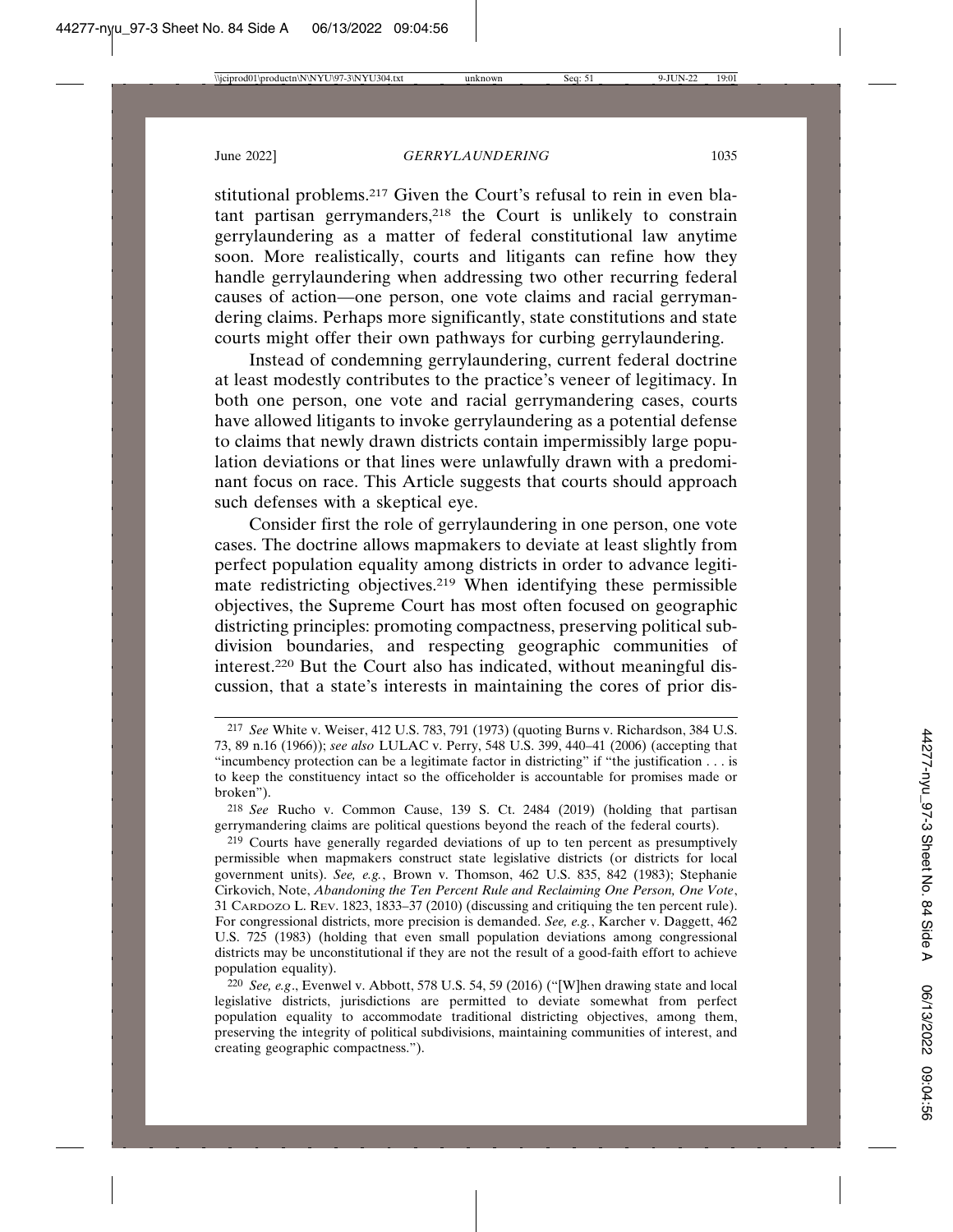tricts and in avoiding matchups between multiple incumbents might likewise justify minor population disparities.221 Mapmakers, in other words, can attempt to invoke their efforts to lock and stock to defend against alleged one person, one vote violations.222

The propriety of such a locking and stocking defense is questionable.223 Given that locking and stocking lack the same legal and normative grounding as traditional geographic districting criteria,<sup>224</sup> it is a mistake to treat them as having the same legitimating force.<sup>225</sup> Instead, they are more akin to suspect practices like cracking and packing.226 Mapmakers, of course, would not get very far defending population disparities as part of an effort to crack and pack disfavored voters.227 They should do no better when they disregard the equal population principle while seeking to perpetuate an advantage through locking and stocking.

The good news is that the Court's language in these one person, one vote cases need not—and should not—be understood to create a broad safe harbor whenever mapmakers defend population disparities

222 *See, e.g.*, *White*, 412 U.S. at 791 (describing Texas's claim that population variances in its congressional districts "represent[ed] good-faith efforts by the State to promote 'constituency-representative relations,'" and asserting that its policy is "frankly aimed at maintaining existing relationships between incumbent congressmen and their constituents and preserving the seniority the members of the State's [congressional] delegation have achieved"). The Court in *White* "d[id] not disparage" the state's purported interest in incumbency protection, but it concluded that the population disparities in the state's plan "were not necessary to achieve the asserted state goal." *Id.* at 791-92.

223 *See* Kim & Chen, *supra* note 25, at 175 (suggesting that to allow core preservation as a justification for population deviations "would defeat the very purpose of redistricting: to redraw electoral districts in response to population changes").

224 *See supra* Part II.

225 Vividly illustrating the unfortunate tendency to lump together continuity criteria and traditional geographic criteria, the Supreme Court in *Tennant v. Jefferson County Commission* declared that "our cases leave little doubt that avoiding contests between incumbents and not splitting political subdivisions are valid, neutral state districting policies." *Tennant*, 567 U.S. at 764.

226 Writing in a different context, the Pennsylvania Supreme Court properly considered "the preservation of prior district lines [and] protection of incumbents . . . to be wholly subordinate to the neutral criteria of compactness, contiguity, minimization of the division of political subdivisions, and maintenance of population equality." League of Women Voters v. Commonwealth, 178 A.3d 737, 817 (Pa. 2018).

227 *Cf.* Larios v. Cox, 300 F. Supp. 2d 1320 (N.D. Ga.), *aff'd*, 542 U.S. 947 (2004) (holding that a reapportionment plan that deviated from population equality by almost ten percent violated one person, one vote principles since no legitimate state interest justified the deviation).

<sup>221</sup> *See, e.g.*, Tennant v. Jefferson Cnty. Comm'n, 567 U.S. 758, 764 (2012) ("The desire to minimize population shifts between districts is clearly a valid, neutral state policy."); *Karcher*, 462 U.S. at 740 ("Any number of consistently applied legislative policies might justify some variance, including, for instance, making districts compact, respecting municipal boundaries, preserving the cores of prior districts, and avoiding contests between incumbent Representatives.").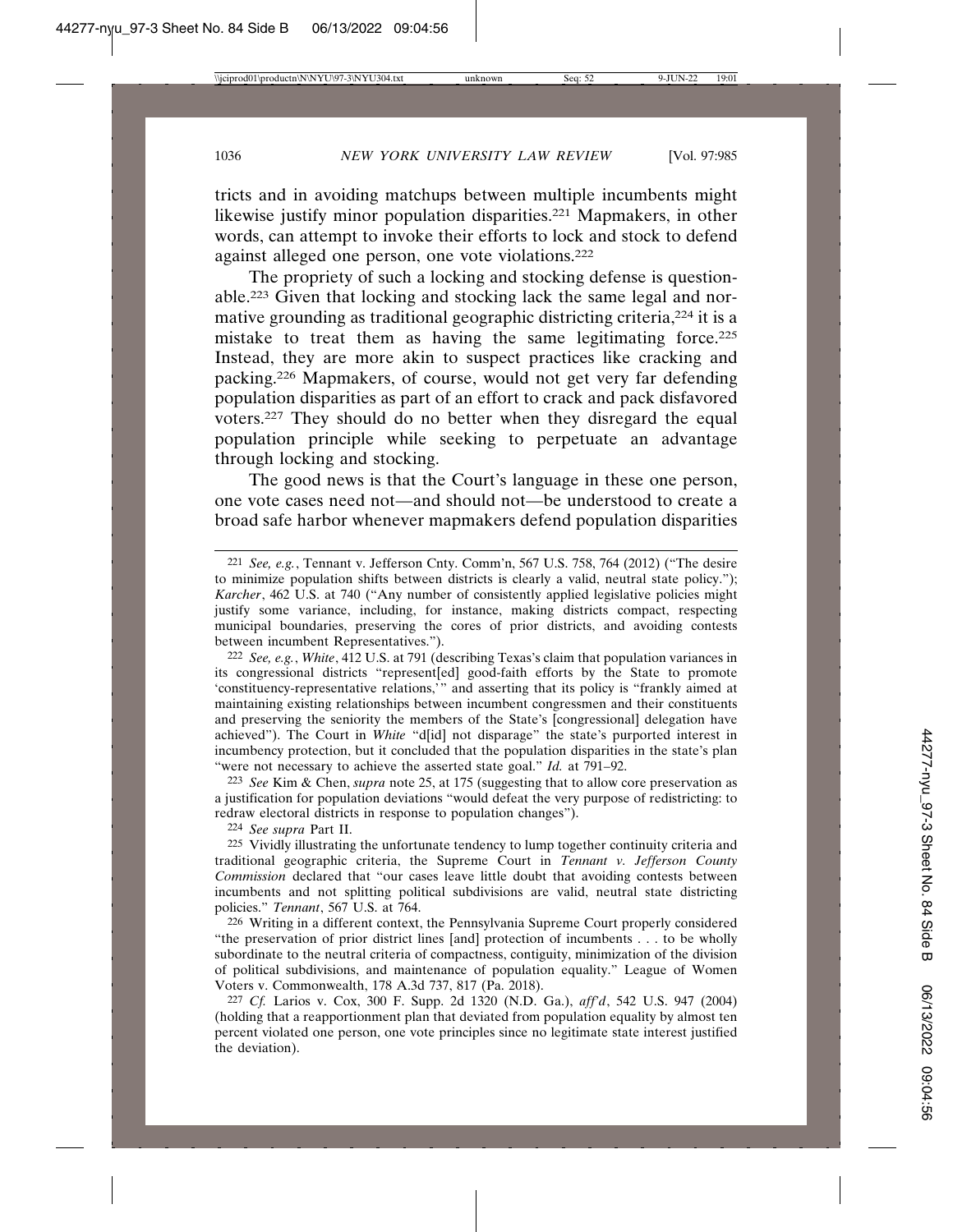as the byproduct of locking and stocking. In *Karcher v. Daggett*, 228 the Court indicated mapmakers do not have carte blanche to subordinate population equality to other redistricting objectives. Instead, mapmakers must make two showings about the objectives they are purporting to advance at the expense of the equality principle. First, the objectives must reflect "consistently applied legislative policies."229 And second, they must be "nondiscriminatory."230 Mapmakers will often have difficulty meeting these requirements when they claim to have prioritized core retention and the avoidance of incumbent pairings over population equality.

Partly because continuity criteria (unlike geographic criteria) are hardly ever mandatory, mapmakers often apply them inconsistently and discriminatorily across redistricting cycles and across any given map depending upon the mapmakers' underlying political goals.231 A state's purported desire to maintain continuity should carry little weight as a "legitimate objective[]" capable of justifying population disparities if, a decade prior, the state adopted a continuity-flouting gerrymander.232 The same should be true when a map selectively preserves district cores and avoids incumbent pairings to benefit one party over another or certain officeholders over others.233 *Larios v. Cox*, 234 a district court ruling summarily affirmed by the Supreme Court, well illustrates that mapmakers cannot opportunistically use continuity criteria to bypass population equality requirements.235 Rejecting Georgia's effort to justify population variances on continuity grounds, the district court observed that "the policy of pro-

232 *Karcher*, 462 U.S. at 740.

233 Of course, many state constitutions have their own population equality protections, and state courts remain free to hold more categorically that the desire to preserve district cores and avoid contests between incumbents cannot justify population disparities between districts. For a broad survey of the "democracy principles" embedded in state constitutions, see generally Jessica Bulman-Pozen & Miriam Seifter, *The Democracy Principle in State Constitutions*, 119 MICH. L. REV. 859 (2021).

234 300 F. Supp. 2d 1320, 1347 (N.D. Ga.), *aff'd*, 542 U.S. 947 (2004) (finding that incumbency protection was not a legitimate state policy justifying population deviations in this instance, in part because the policy of protecting incumbents was not consistently and neutrally applied).

235 *See* Michael S. Kang, *Gerrymandering and the Constitutional Norm Against Government Partisanship*, 116 MICH. L. REV. 351, 408–09 (2017) (discussing the *Larios* court's conclusion that the state's supposed interests in incumbency protection and core retention were "pretextual" since they had been applied "inconsistently, to the exclusive advantage of only one party").

<sup>228</sup> 462 U.S. 725 (1983).

<sup>229</sup> *Id.* at 740.

<sup>230</sup> *Id.*

<sup>231</sup> *See supra* notes 47–60 and accompanying text (describing the differential treatment of continuity in Maryland and Wisconsin during the post-2010 and post-2020 redistricting cycles).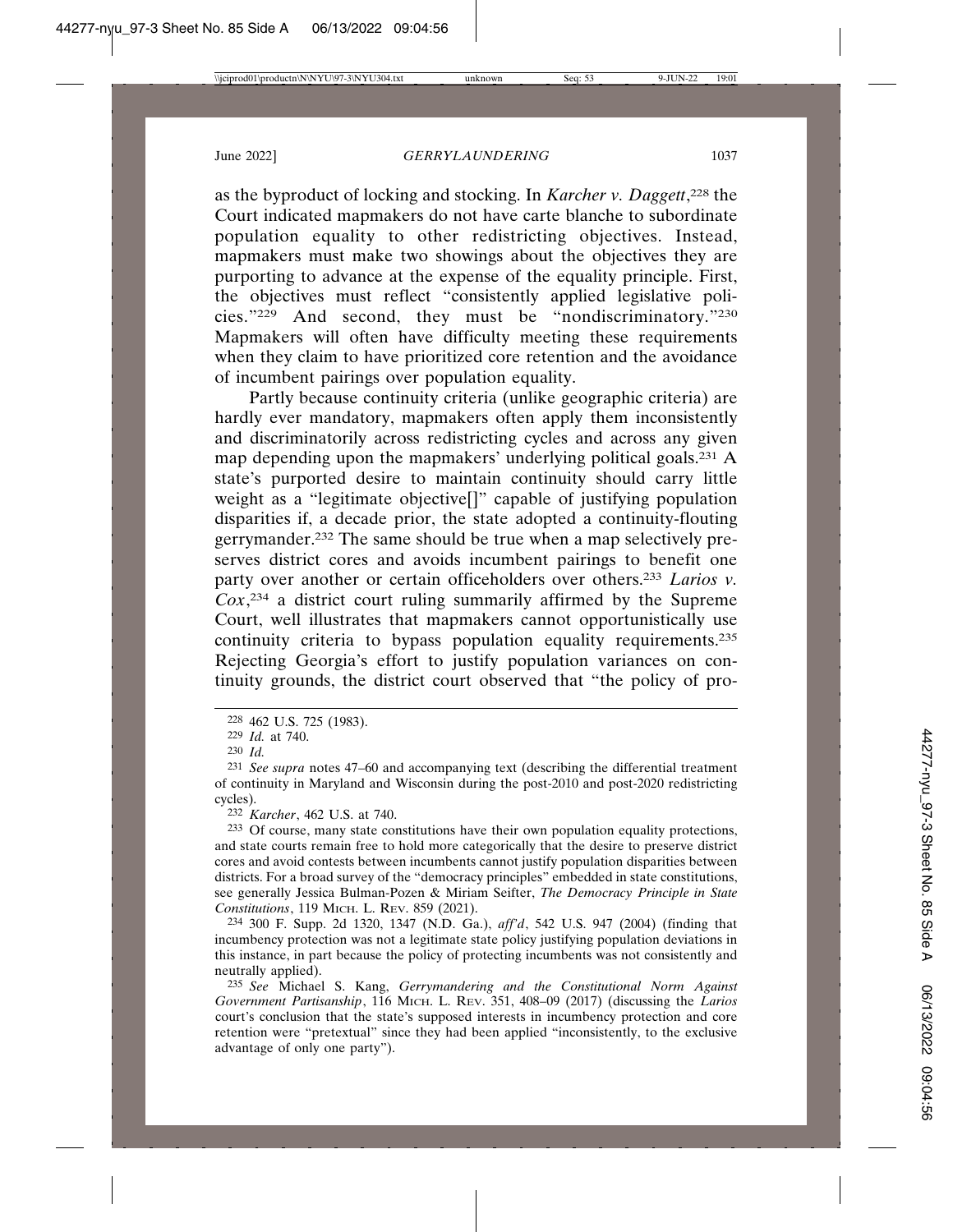tecting incumbents was not applied in a consistent and neutral way," but rather "in a blatantly partisan and discriminatory manner."236

Gerrylaundering has similarly cropped up as a defense to claims of racial gerrymandering. Courts in such cases must assess whether racial considerations improperly predominated over other factors as mapmakers configured districts.237 To avoid liability, defendants typically try to offer race-neutral reasons for the disputed line-drawing decisions. These reasons sometimes include the desire to preserve district cores or to avoid incumbent pairings.238 To some extent, the defensive use of core retention and incumbent protection here is less objectionable than in the one person, one vote context. In one person, one vote cases, courts are making implicit normative judgments about which reasons are good enough to justify population deviations.<sup>239</sup> In racial gerrymandering cases, courts are making a purely descriptive determination about whether racial or nonracial motives drove mapmakers' decisions.240 Thus, even blatantly partisan rationales can serve as valid defenses to a racial gerrymandering claim.241 But courts

237 *See, e.g.*, Cooper v. Harris, 137 S. Ct. 1455, 1463–64 (2017).

238 *See, e.g.*, Ala. Legis. Black Caucus v. Alabama, 575 U.S. 254, 272 (2015) (listing "incumbency protection" as one of the traditional districting principles that can weigh against a finding of racial predominance); Easley v. Cromartie, 532 U.S. 234, 240 (2001) (describing legislature's policies of incumbency protection and district core preservation); Persily, *supra* note 75, at 653 (explaining that, "when confronted with the charge that race motivated the creation of a district, a jurisdiction can defend itself by saying that zealous attention to partisanship and incumbent protection, rather than race, was the real cause of the district's shape").

239 *See, e.g.*, Harris v. Ariz. Indep. Redistricting Comm'n, 578 U.S. 253, 258–59 (2016) (explaining that, for state legislative districts, some deviation from perfect population equality is permissible "when it is justified by 'legitimate considerations incident to the effectuation of a rational state policy,'" and that when deviations are less than ten percent, challengers "must show that it is more probable than not that a deviation . . . reflects the predominance of illegitimate reapportionment factors rather than . . . 'legitimate considerations'" (quoting Reynolds v. Sims, 377 U.S. 533, 579 (1964))); *Larios*, 300 F. Supp. 2d at 1352–53 (concluding that population deviations in the challenged plans were "not supported by *any* legitimate, consistently-applied state interests").

240 *See, e.g.*, Bush v. Vera, 517 U.S. 952, 968 (1996) (indicating that race does not predominate in the drawing of district lines when a state primarily pursues "otherwise constitutional political gerrymandering").

241 *See Cooper*, 137 S. Ct. at 1464 (describing how race-based mapmaking must withstand strict scrutiny).

<sup>236</sup> *Larios*, 300 F. Supp. 2d at 1347. The court explained that the plans under review "pitted numerous Republican incumbents against one another, while generally protecting their Democratic colleagues." *Id.* The court also explained that, although the Supreme Court had accepted that "an interest in avoiding contests between incumbents may justify deviations from exact population equality," it had not endorsed the idea "that general protection of incumbents may also justify deviations." *Id.* at 1348; *see id.* ("In general, the lower courts have similarly listed *only* the prevention of contests between incumbents, rather than some broader notion of incumbency protection, as a legitimate state goal supporting population deviations.").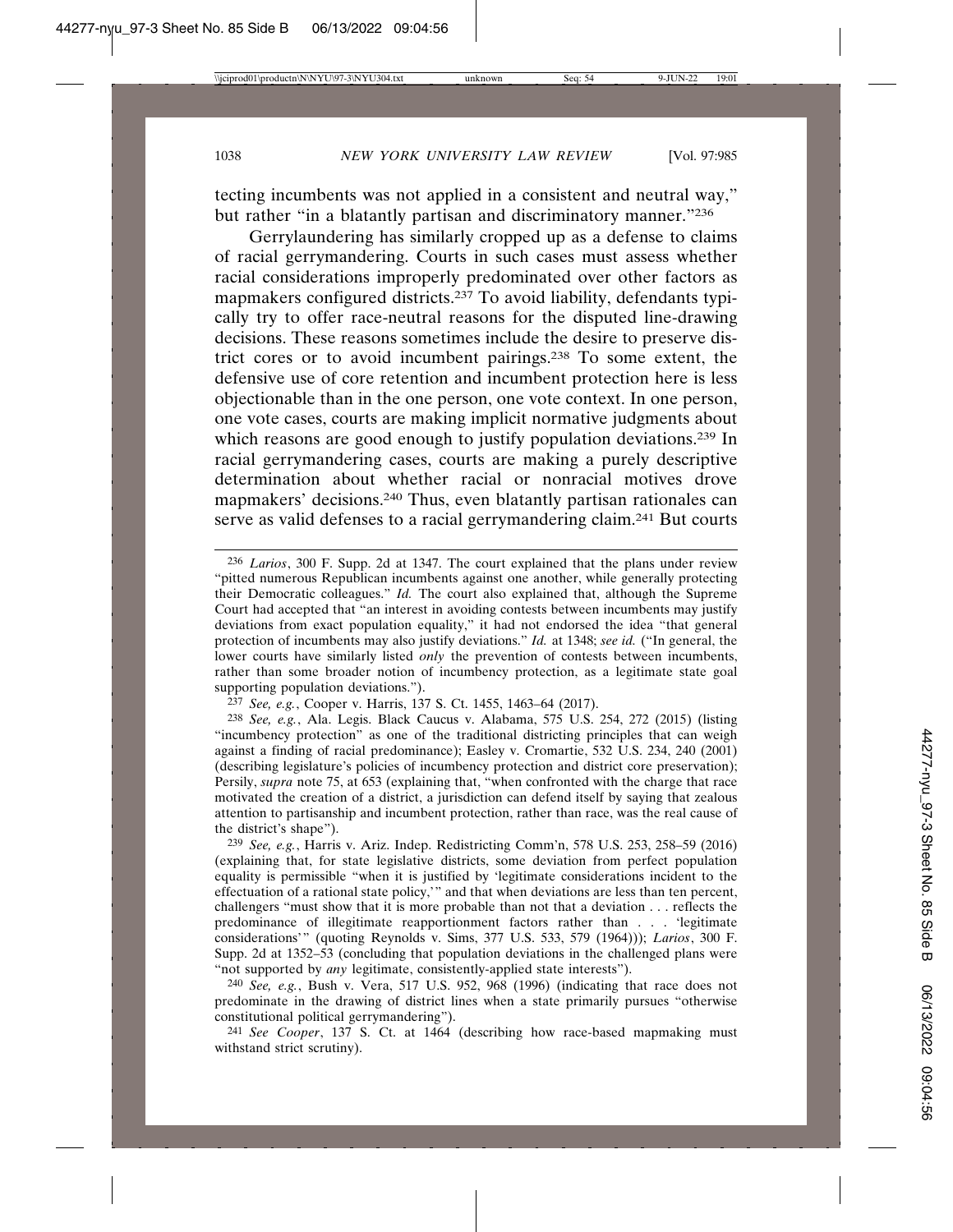should still be wary of efforts to portray line-drawing decisions as being driven by continuity rather than race. Just as lawmakers commonly speak of retaining district cores and avoiding incumbent pairings to mask their political goals, they can similarly use those concepts to disguise racial motives. If mapmakers know of a prior district's racial composition and choose to preserve it because of its demography, that would seem to be a predominantly race-based decision even if cast in the more neutral language of continuity.242 A federal district court in North Carolina recently made a point along these lines, explaining that "efforts to protect incumbents by seeking to preserve the 'cores' of unconstitutional districts . . . have the potential to embed, rather than remedy, the effects of an unconstitutional racial gerrymander."243

It would be a welcome development for courts to approach gerrylaundering defenses more skeptically when assessing federal one person, one vote and racial gerrymandering claims. State law, however, probably offers more fruitful avenues for curbing gerrylaundering. Litigants and state courts have several possible paths forward.

First, it bears noting that most state constitutions contain their own population equality requirements.244 To the extent federal courts do dilute the federal equal population guarantee by allowing mapmakers to use core retention and incumbency protection to justify population variances, state courts remain free to apply their own constitutional standards more vigorously.245 And, in fact, some state courts have already done so.246

<sup>242</sup> *Cf. Easley*, 532 U.S. at 262 n.3 (Thomas, J., dissenting) (asserting that the notion that incumbents may legitimately be protected "even where, as here, individuals are incumbents by virtue of their election in an unconstitutional racially gerrymandered district . . . is a questionable proposition").

<sup>243</sup> Covington v. North Carolina, 283 F. Supp. 3d 410, 431 (M.D.N.C.), *aff'd in part, rev'd in part*, 138 S. Ct. 2548 (2018).

<sup>244</sup> *See* Kim & Chen, *supra* note 25, at 180–81 (noting that forty-nine states require population equality in state redistricting and twenty-nine states require population equality in federal redistricting).

<sup>245</sup> *Cf.* Bulman-Pozen & Seifter, *supra* note 233 (surveying the democratic guarantees embedded in state constitutions).

<sup>246</sup> *See, e.g.*, *In re* Legis. Districting of Gen. Assembly, 175 N.W.2d 20, 26 (Iowa 1970) ("[T]here are instances of districts being created to facilitate keeping present members in office and . . . avoid[ing] having present members contest with each other . . . . When such factors enter into reapportionment it cannot be said that 'a good-faith effort to establish districts substantially equal in population has been made'. [sic]" (quoting League of Neb. Municipalities v. Marsh, 232 F. Supp. 357, 360–61 (1964))); Jackman v. Bodine, 231 A.2d 193, 200 (N.J. 1967) (stating that "residence of incumbents . . . cannot support [population] deviations of any kind").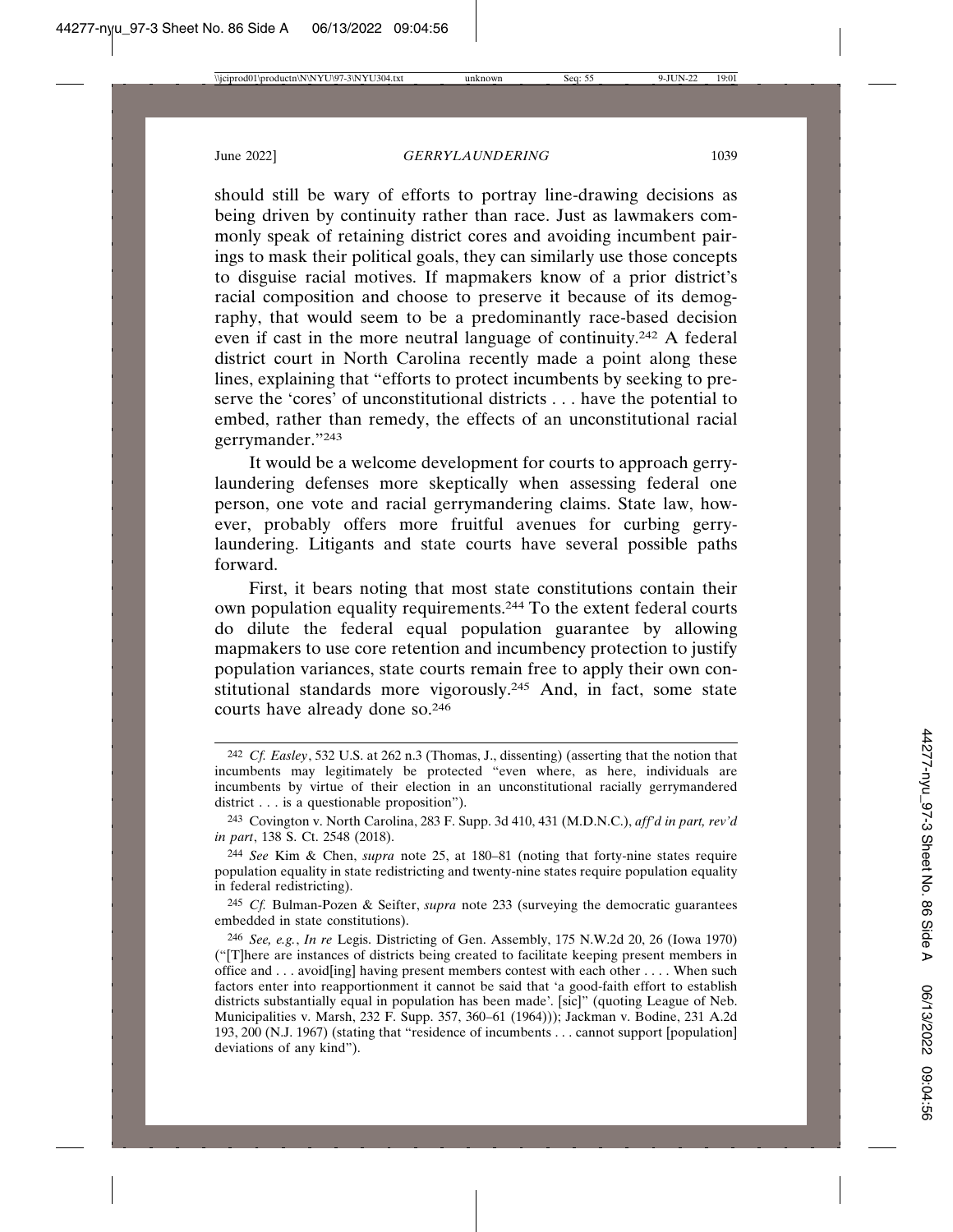Second, as noted in Section II.A, most states have constitutional or statutory provisions that require mapmakers to apply particular geographic districting criteria, such as assuring compactness and preserving political subdivision boundaries.<sup>247</sup> Conversely, most states do not have laws that require mapmakers to attempt to preserve prior districts or avoid contests between incumbents. When mapmakers prioritize those discretionary criteria over legally delineated geographic criteria, that would appear to invite a claim that the geographic criteria have been impermissibly neglected.248 Take Wisconsin as an example. Its constitution requires the legislature to "apportion and district anew" after a census, requiring the use of contiguous singlemember districts that are "bounded by county, precinct, town or ward lines" and are "in as compact form as practical."<sup>249</sup> Nothing in these provisions licenses the legislature to adopt a map that subordinates these criteria to an extra-legal preference for core retention or the avoidance of incumbent pairings. If lawmakers had practical options for splitting fewer subdivisions and improving compactness, they were presumably obliged to take them.

Some state courts have been reluctant to enforce their legally announced geographic criteria on the ground that mapmakers must have discretion to balance competing objectives.250 Such reticence may be warranted when the dispute is about whether mapmakers should have given more weight to one legally required criterion (such as compactness) instead of another (such as keeping political subdivisions intact). But when the law mandates the application of one set of criteria and mapmakers instead focus on a different set of extra-legal criteria, the case for deference largely evaporates. As a simple matter of interpretation, it would be strange to allow unwritten preferences to trump plain text. The Florida Supreme Court recognized as much in

<sup>247</sup> *Supra* Section II.A.

<sup>248</sup> *Cf. In re* Legis. Districting of State, 805 A.2d 292, 297 (Md. 2002) (explaining lawmakers may consider factors that the law does not expressly delineate but that such "non-constitutional criteria cannot override the constitutional ones").

<sup>249</sup> WIS. CONST. art. IV, §§ 3–4.

<sup>250</sup> *See, e.g.*, Pearson v. Koster, 367 S.W.3d 36, 50 (Mo. 2012) (en banc) (indicating, in response to a claim that the state's congressional districts were not sufficiently compact, that the state constitution "implicitly permit[ted] consideration" of such factors as "the historical boundary lines of prior redistricting maps"); Wilkins v. West, 571 S.E.2d 100, 109 (Va. 2002) ("[T]he General Assembly must balance a number of competing constitutional and statutory factors when designing electoral districts. In addition, traditional redistricting elements not contained in the statute, such as preservation of existing districts, incumbency, voting behavior, and communities of interest, are also legitimate legislative considerations.").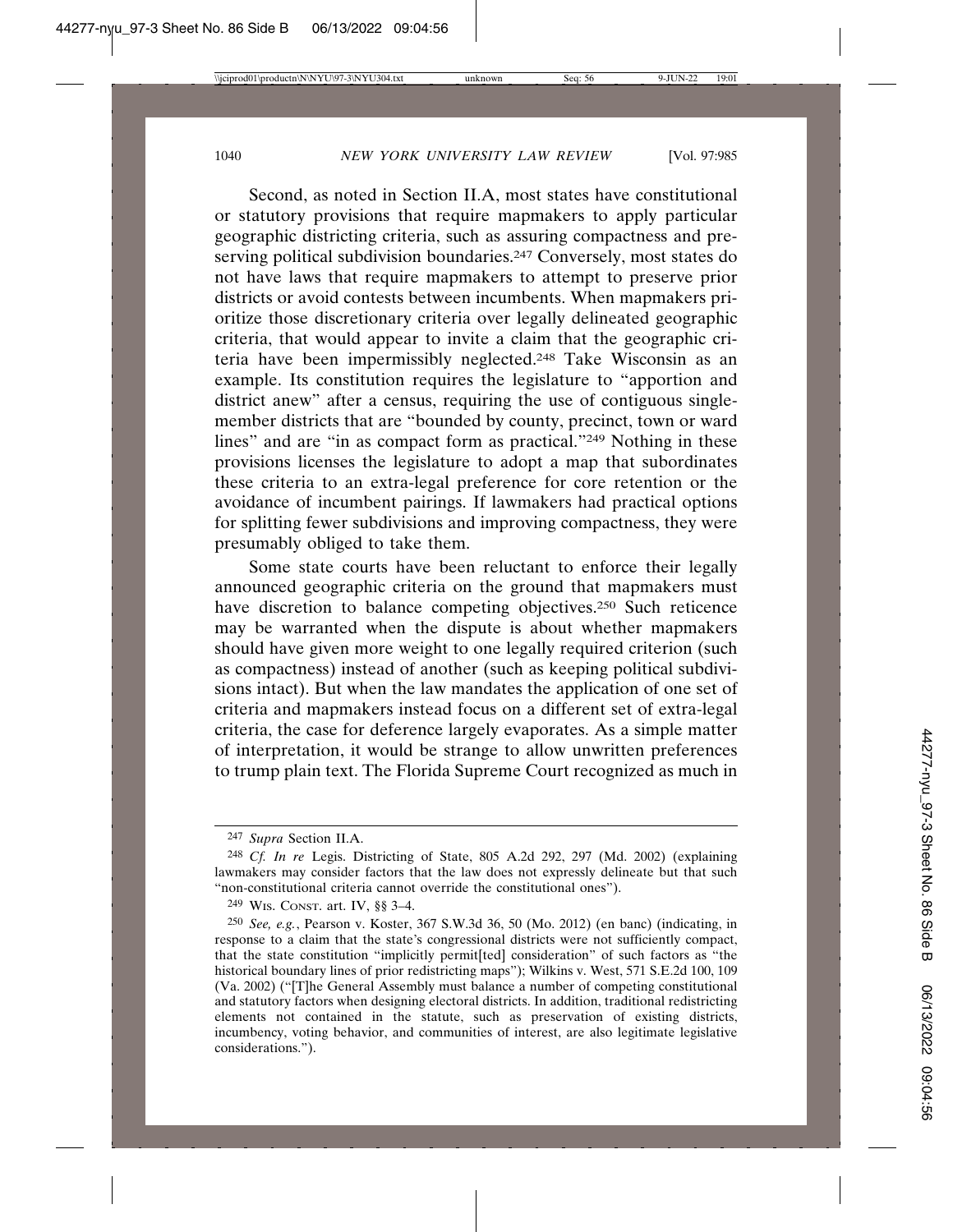an instructive ruling following the 2010 redistricting cycle.251 The court faulted the state legislature for prioritizing fidelity to the "admittedly gerrymandered" prior state legislative map over compliance with the state's constitutionally articulated requirements of compactness and subdivision intactness.252 Similarly, the Pennsylvania Supreme Court has explained that state constitutional requirements "regarding population equality, contiguity, compactness, and respect for the integrity of political subdivisions . . . necessarily trump mere political factors" including preserving district cores and protecting incumbents—"that might color or corrupt the constitutional reapportionment process."253

Third, an additional type of state-law challenge to gerrylaundering is available in those states that have adopted political fairness criteria for districting. Florida, for instance, prohibits drawing districts "with the intent to favor or disfavor a political party or an incumbent,"254 while Hawaii provides that districts "shall [not] be so drawn as to unduly favor a person or political faction,"255 and Michigan bars districts that "favor or disfavor an incumbent elected official or candidate."256 Some of the states with laws like these are the same ones that have placed redistricting in the hands of politically insulated commissions, so they may be less likely to adopt gerrylaundered maps in the first place. But if mapmakers in these states do engage in locking and stocking, these laws appear to provide a ready response. Preserving district cores reliably serves to advantage incumbents, and mapmakers know it. Avoiding contests between incumbents is an even more blatant form of favoritism. Courts in these states might justifiably declare locking and stocking to be categorically off limits.

<sup>251</sup> *In re* Senate Joint Resol. of Legis. Apportionment 1176, 83 So. 3d 597, 654 (Fla. 2012).

<sup>252</sup> *Id.* at 654, 678 ("[T]he Senate violated the compactness requirement by simply keeping the cores of the previously existing districts without performing a functional analysis and endeavoring to draw compact districts that also adhere to Florida's minority voting protection provision.").

<sup>253</sup> Holt v. 2011 Legis. Reapportionment Comm'n, 67 A.3d 1211, 1235 (Pa. 2013); *id.* at 1234 ("[T]he notion that the [Pennsylvania] Constitution independently, and tacitly, commands special respect for prior districting plans or incumbencies can be a mischievous one."). The Pennsylvania Supreme Court invalidated the state legislative plan adopted by the state's Legislative Reapportionment Commission following the 2010 census, concluding that it did not comply with the geographic redistricting principles set forth in the Pennsylvania Constitution. Holt v. 2011 Legis. Redistricting Comm'n, 38 A.2d 711 (Pa. 2011). The Commission then drew a new map, which the court upheld. *See Holt*, 67 A.3d at 1242–43 (finding the revised redistricting plan compliant with the Pennsylvania Constitution).

<sup>254</sup> FLA. CONST. art. III, §§ 20(a), 21(a).

<sup>255</sup> HAW. CONST. art. IV, § 6.

<sup>256</sup> MICH. CONST. art. IV, § 6(13).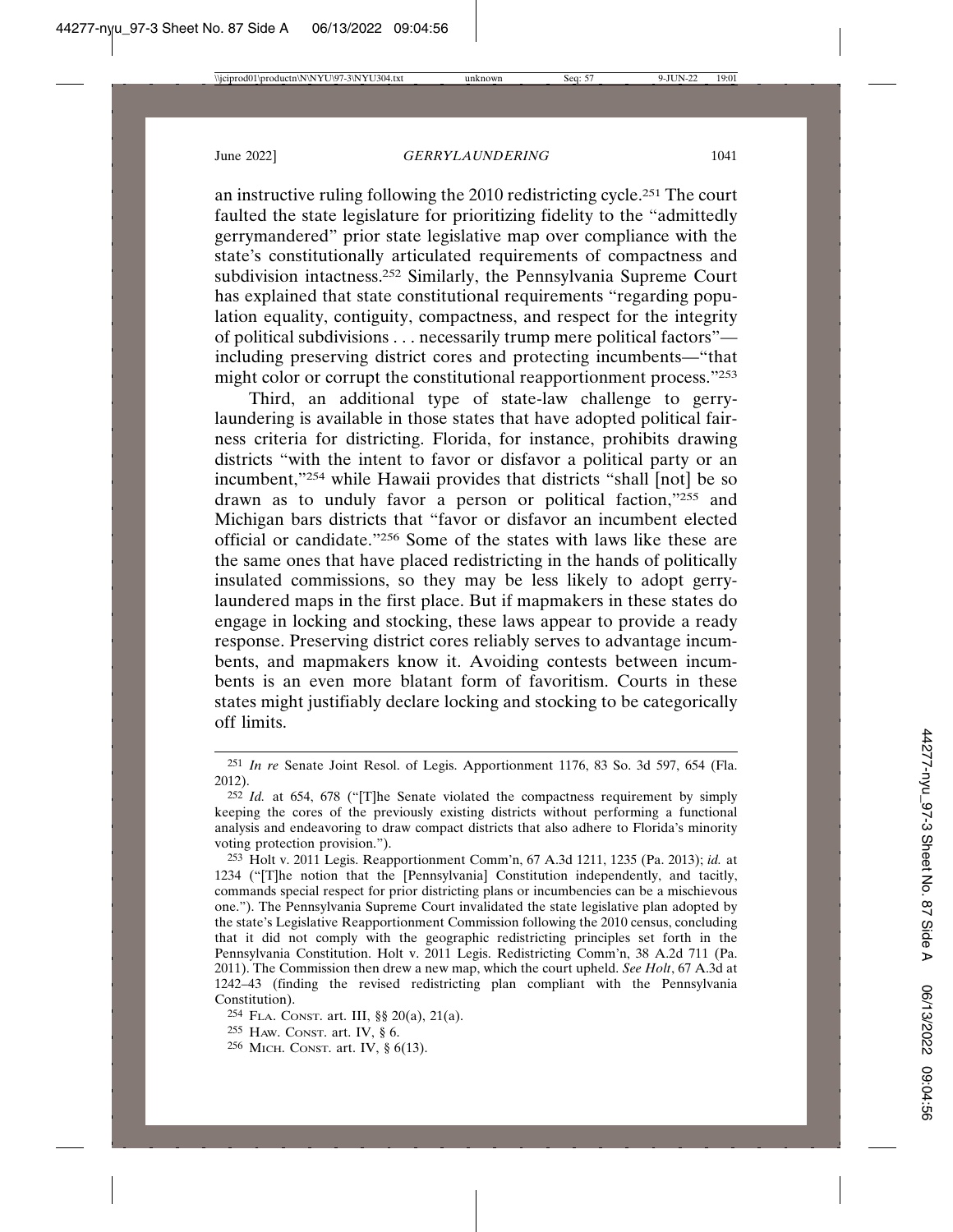Finally, unlike their federal counterparts, some state courts have recognized causes of action for partisan gerrymandering.257 The legal provisions and reasoning that underlie these rulings would seem to encompass gerrylaundering as well. The Pennsylvania Supreme Court, for instance, grounded its decision to invalidate Pennsylvania's post-2010 congressional map in a constitutional provision guaranteeing that "[e]lections shall be free and equal."258 This clause, the court explained, embodies a "commitment to neutralizing factors which unfairly impede or dilute individuals' rights to select their representatives . . . ."259 It thus "guards against the risk of . . . artificially entrenching representative power, and discouraging voters from participating in the electoral process because they have come to believe that the power of their individual vote has been diminished to the point that it 'does not count.'"260 Given that gerrylaundering, like active gerrymandering, operates to give those in power "a lasting electoral advantage," it would seem to come squarely within the clause's "broad and wide sweep."261 The North Carolina Supreme Court embraced an analogous reading of the North Carolina Constitution's Declaration of Rights, which includes a guarantee that "[a]ll elections shall be free."262 According to the court, mapmakers engage in unconstitutional partisan gerrymandering when they "choke[] off the channels of political change on an unequal basis" or "systematically make[] it harder for individuals because of their party affiliation to elect a governing majority than individuals in a favored party of equal size."<sup>263</sup> Again, if these are the constitutionally proscribed harms, gerrylaundering would seem to be a prime offender.264

<sup>257</sup> *See, e.g.*, Harper v. Hall, 868 S.E.2d 499 (N.C. 2022); Adams v. DeWine, No. 2021- 1428, 2022 WL 129092 (Ohio Jan. 14, 2022); League of Women Voters of Ohio v. Ohio Redistricting Comm'n, No. 2021-1193, 2022 WL 110261 (Ohio Jan. 12, 2022); League of Women Voters v. Commonwealth, 178 A.3d 737 (Pa. 2018); Harkenrider v. Hochul, No. 60, 2022 WL 1236822 (N.Y. Apr. 27, 2022); Common Cause v. Lewis, No. 18 CVS 014001, 2019 WL 4569584 (N.C. Super. Ct. Sept. 3, 2019); Memorandum Opinion and Order at 88, Szeliga v. Lamone, No. C-02-CV-21-001816 (Md. Cir. Ct. Mar. 25, 2022); *see also* Bulman-Pozen & Seifter, *supra* note 233 (discussing recent state-court partisan gerrymandering rulings).

<sup>258</sup> PA. CONST. art. I, § 5; *see also League of Women Voters*, 178 A.3d at 808–09.

<sup>259</sup> *League of Women Voters*, 178 A.3d at 814.

<sup>260</sup> *Id.*

<sup>261</sup> *Id.* at 809, 814.

<sup>262</sup> N.C. CONST. art. I, § 10; Common Cause v. Lewis, No. 18 CVS 014001, 2019 WL 4569584, at \*9 (N.C. Super. Ct. Sept. 3, 2019).

<sup>263</sup> Harper v. Hall, 868 S.E.2d 449, 546 (N.C. 2022).

<sup>264</sup> Indeed, the North Carolina Supreme Court concluded that "incumbency protection is not a compelling governmental interest that justifies the denial to a voter of the fundamental right to substantially equal voting power under the North Carolina Constitution." *Id.* at 550.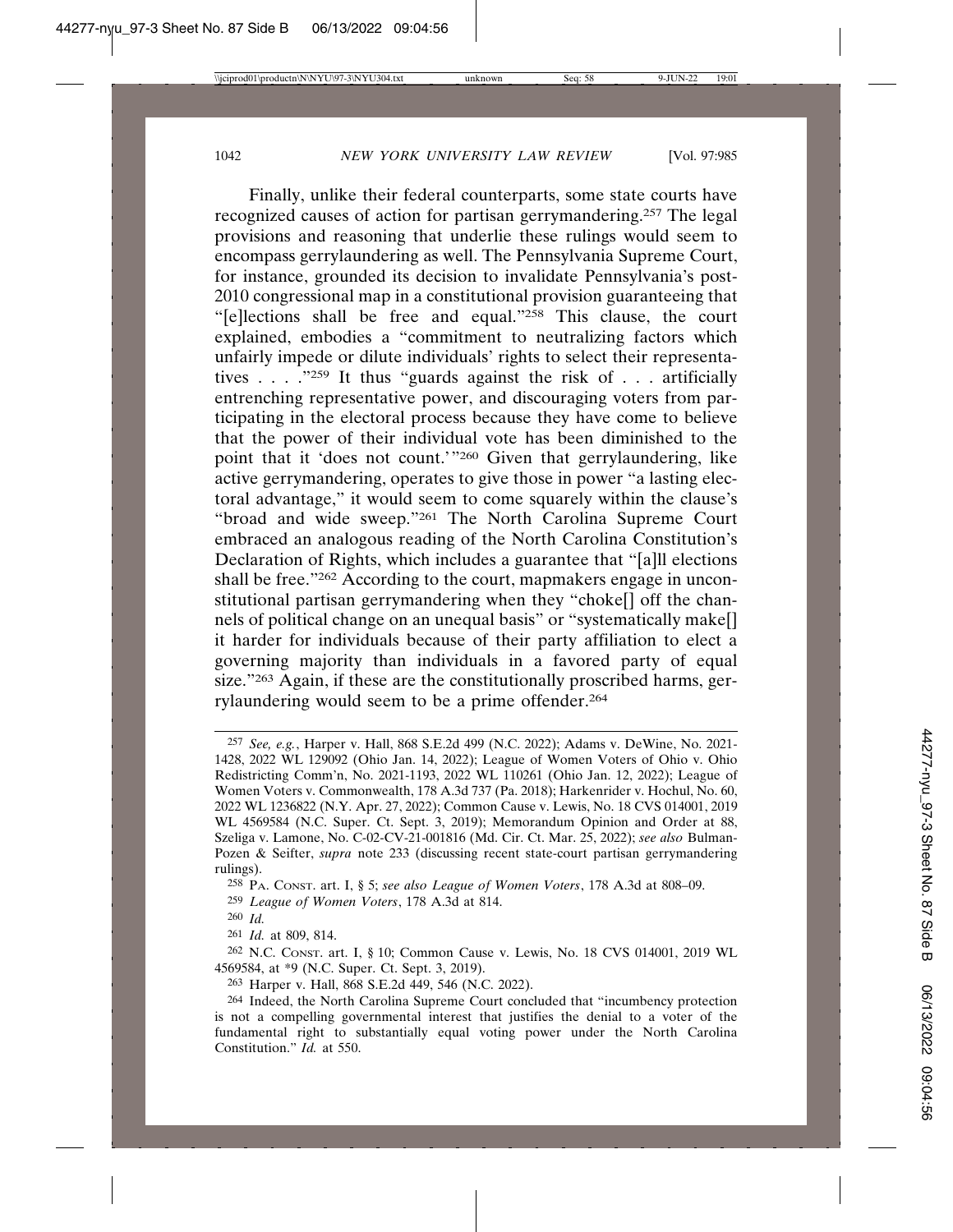# *2. Drawing Maps*

Perhaps the clearest takeaways for courts and litigants involve judicial mapmaking. When lawmakers or others with primary authority to redistrict fail to act (usually in the wake of a census), responsibility for devising a new plan falls to courts. Mapmaking litigation tends to be a complex and contentious whirlwind, and courts do not relish the task.265 But it is a job courts perform with regularity. Following the 2010 census, state and federal courts around the country crafted about a dozen congressional and state legislative maps.266 During the unfolding post-2020 redistricting cycle, courts have again stepped in to produce maps in several states where ordinary mapmaking processes failed.267

As courts proceed, they must identify the guiding principles they will use to evaluate competing litigant-proposed maps or to instruct court-appointed drafting specialists.268 Among other things, this means making highly consequential decisions about what weight, if any, to give to the prior map. Should the new map seek to preserve existing district cores and/or minimize incumbent pairings? Or should it instead embody a forward-looking effort to implement redistricting criteria set forth in federal and state law (perhaps supplemented by prudential considerations and equitable precepts)? Although questions about whether and how to use the prior map indelibly impact the configuration of the new one, litigants often give them short shrift,

268 *See* Persily, *supra* note 24, at 1148 (describing how courts often appoint special masters to supervise court-drawn plans).

<sup>265</sup> *See, e.g.*, Wise v. Lipscomb, 437 U.S. 535, 540–41 (1978) (quoting Connor v. Finch, 431 U.S. 407, 415 (1977)) (describing judicial mapmaking as an "unwelcome obligation").

<sup>266</sup> *See National Summary, Who Draws the Lines?*, ALL ABOUT REDISTRICTING, https:// redistricting.lls.edu/national-overview/?colorby=COurt%20Action&level=State% 20Lower&cycle=2010 [https://perma.cc/DYY6-XZCA] (providing a state-by-state breakdown on who draws legislative maps).

<sup>267</sup> Connecticut, Minnesota, Pennsylvania, Virginia, and Wisconsin are among the states where courts have adopted new state legislative and/or congressional maps. *See In re* Petition of Reapportionment Comm'n, 268 A.3d 1185 (Conn. 2022) (mem.) (per curiam) (congressional districts); Wattson v. Simon, 970 N.W.2d 42 (Minn. Spec. Redistricting Panel 2022) (state legislative districts); Wattson v. Simon, 970 N.W.2d 56 (Minn. Spec. Redistricting Panel 2022) (congressional districts); Carter v. Chapman, 270 A.3d 444 (Pa. 2022) (congressional districts); Final Order Establishing Voting Districts for the Senate of Virginia, the House of Delegates of Virginia, and Virginia's Representatives to the United States House of Representatives, *In re* Decennial Redistricting Pursuant to the Const. of Va., art. II, §§ 6 to 6-A, and Va. Code § 30-399 (Va. Dec. 28, 2021), https:// www.vacourts.gov/courts/scv/districting/redistricting\_final.pdf [https://perma.cc/JZH7- 9XVS]; Johnson v. Wis. Elections Comm'n, No. 2021AP1450-OA, 2022 WL 1125401 (Wis. Apr. 15, 2022) (state legislative districts); Johnson v. Wis. Elections Comm'n, 400 Wis. 2d 626 (2022), *rev'd in part*, 142 S. Ct. 1245 (2022) (congressional districts).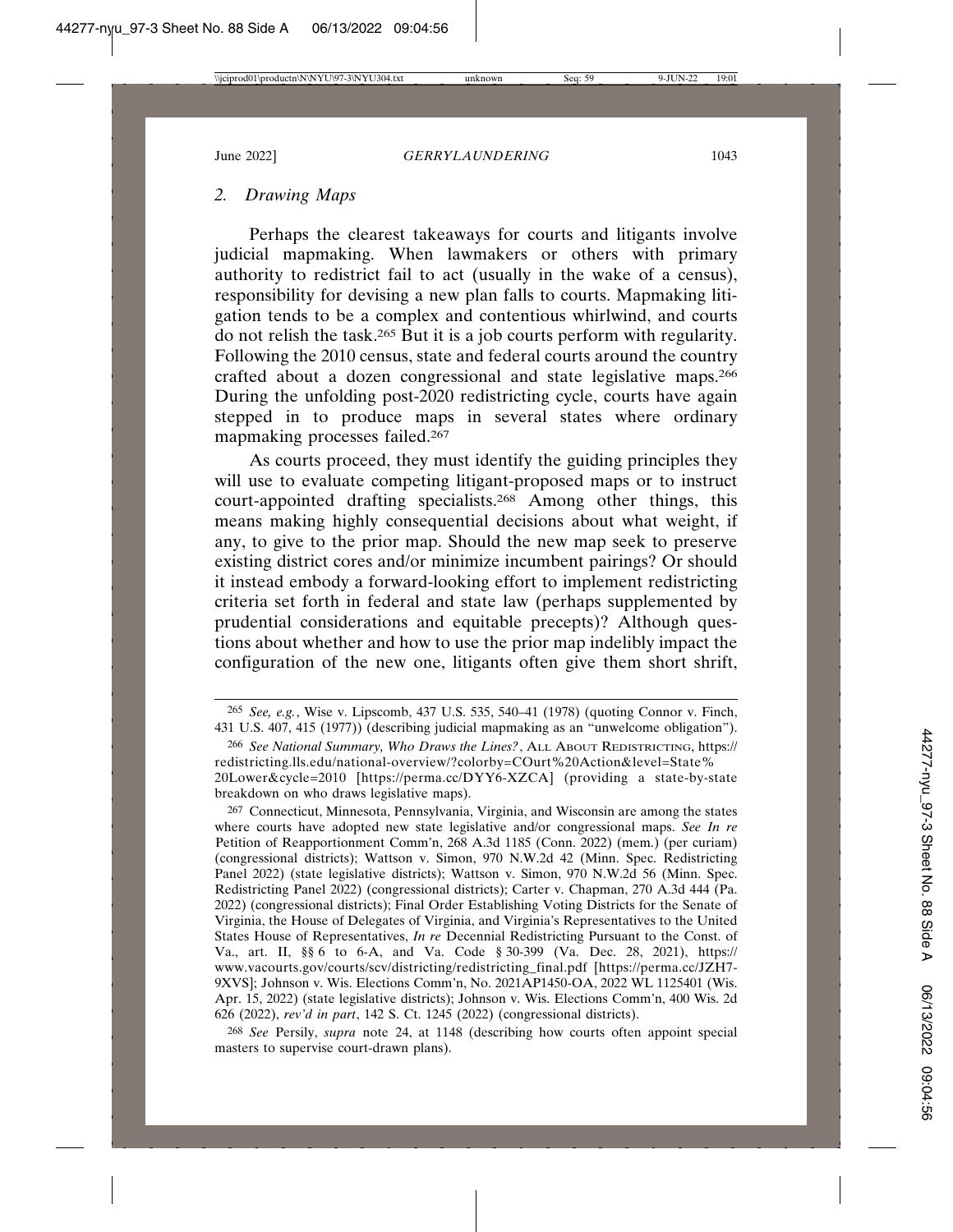and courts commonly gloss over them with surprisingly little discussion.

Existing decisions run the gamut. As Nathaniel Persily has written, "courts will vary considerably in the degree of attention they will pay to maintaining the cores of districts or protecting incumbents."269 This dissensus likely derives not only from inattention, but also from the vagaries of litigation and from a lack of binding precedent, since the relevant rulings are often made in trial courts, are unpublished, and/or do not purport to establish generally applicable rules.270

At one end of the spectrum, courts have sometimes embraced socalled "least-change" plans.271 During the post-2010 redistricting cycle, for example, it fell to the Connecticut Supreme Court to remap the state's five congressional districts.272 The court instructed its special master to "modify the existing congressional districts only to the extent reasonably required to" equalize their populations and comply with the Voting Rights Act.<sup>273</sup> Congressional redistricting again fell to the Connecticut Supreme Court during the post-2020 cycle, and the court proceeded similarly.274 Along similar lines, a specially consti-

271 Persily, *supra* note 24, at 1135; *see, e.g.*, Below v. Gardner, 963 A.2d 785, 795 (N.H. 2002) ("[T]he court's [state senate] plan imposes the least change for New Hampshire citizens[.]"); Colleton Cnty. Council v. McConnell, 201 F. Supp. 2d 618, 647–49 (D.S.C. 2002) (describing core retention and incumbency protection as "traditional redistricting principles in South Carolina" and adopting a plan that "maintain[s] the core of those districts present in the malapportioned plan").

272 Order Directing Special Master, *In re* Petition of Reapportionment Comm'n *ex rel.*, No. SC 18907 (Conn. Jan. 3, 2012), https://cga.ct.gov/red2011/documents/final/ SC18907\_010312.pdf [https://perma.cc/FU4R-8SBS].

273 *Id.* Nathaniel Persily happened to serve as the court's special master. He reported that he "set out to construct a 'least-change' plan within the constraints described [by the court]." Draft Report & Plan of the Special Master, *In re* Petition of Reapportionment Comm'n *ex rel.*, No. SC 18907, at 19 (Conn. Jan. 13, 2012), https://cga.ct.gov/red2011/ documents/special\_master/Merged%20Draft%20Report%20with%20Exhibits.pdf [https:// perma.cc/L68Z-WGX9].

274 *See* Order Appointing & Directing Special Master, *In re* Petition of Reapportionment Comm'n *ex rel.*, No. SC 20661, (Conn. Dec. 23, 2021), https:// redistricting.lls.edu/wp-content/uploads/CT-apportionment-comm.-20211223-orderappointing-special-master.pdf [https://perma.cc/D8TQ-NWPT] (instructing the special master to "modify the existing congressional districts only to the extent reasonably required to comply with" specified legal requirements). The court again appointed Nathaniel Persily as its special master. *Id.*

<sup>269</sup> *Id.* at 1157; *see also* Ortiz, *supra* note 35, at 668–69 (noting that courts "sometimes" sought to "preserve . . . the core of existing districts," but that the practice was not "uniform[]").

<sup>270</sup> Following the 2010 census, for example, a Mississippi federal court largely carried forward prior congressional district boundaries after all parties in the litigation apparently consented to that approach. *See* Smith v. Hosemann, 852 F. Supp. 2d 757, 764 (S.D. Miss. 2011).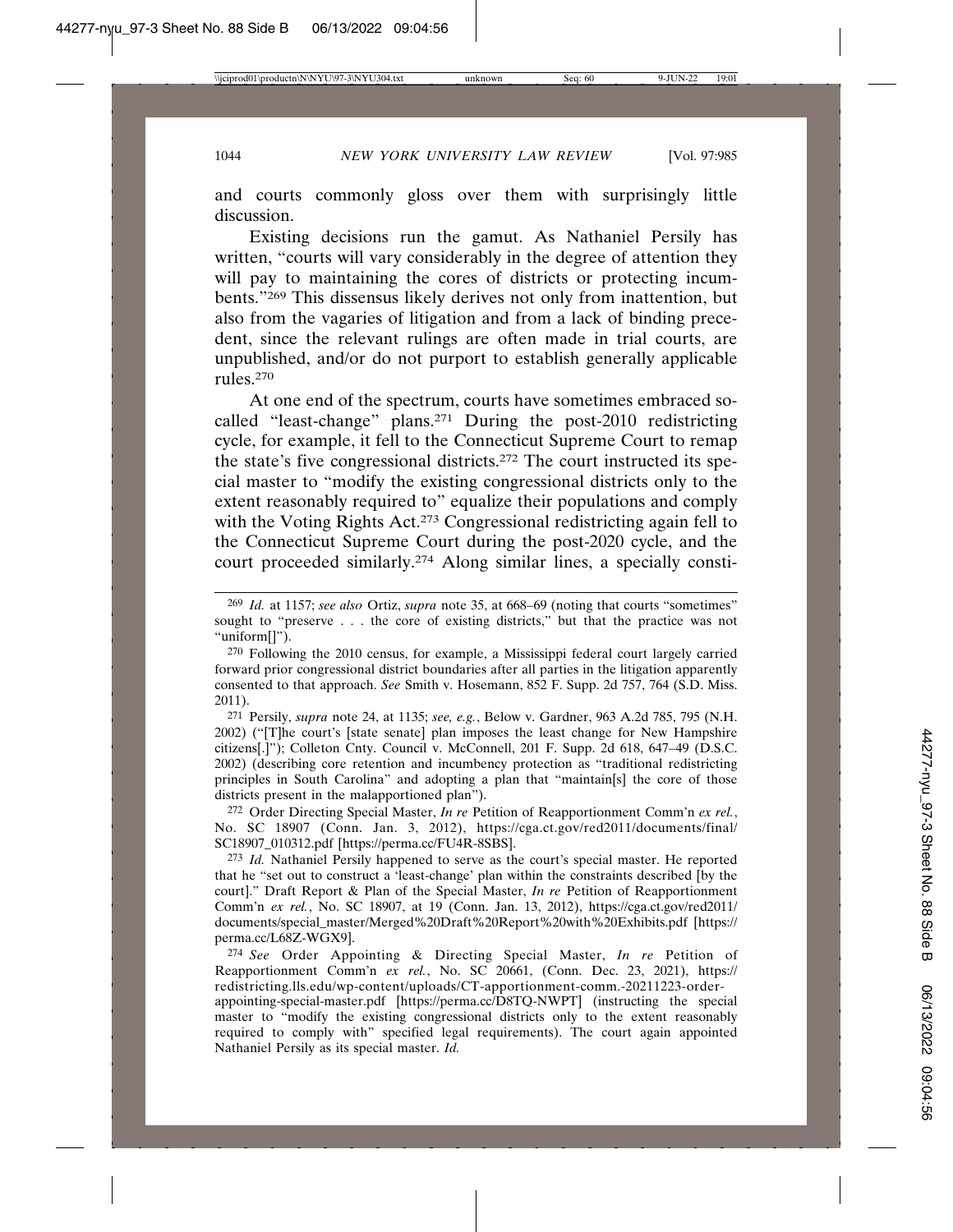tuted Minnesota state-court redistricting panel adopted what it described as "a least-change congressional plan" during the post-2010 cycle that "made minimal adjustments to the [state's eight] congressional district boundaries rather than completely reconfiguring them."275

In a recent ruling during the post-2020 cycle, a divided Wisconsin Supreme Court endorsed a "least change" approach and offered a relatively lengthy explanation for its decision.276 In particular, the court portrayed the approach as a way to "confine[] [the court's] role to its proper adjudicative function," respect the "constitutional prerogatives of the political branches," and "safeguard[] [the court's] long-term institutional legitimacy."277 On the court's telling, remedying the malapportionment of Wisconsin's congressional and state legislative districts while preserving to the extent possible the design choices of the lawmakers who created those districts a decade earlier served to minimize judicial policymaking.278 The court expressed concern that "opt[ing] to draw maps from scratch" would require it to "act as a 'super-legislature'" and potentially "alter[] Wisconsin's political landscape" in a manner "profoundly incompatible with Wisconsin's commitment to a nonpartisan judiciary."279

Meanwhile, at the other end of the spectrum, other courts have declined to consider prior district configurations or incumbency information at all. In Michigan, for example, a three-judge federal district court panel and the state supreme court both avoided continuity criteria when constructing congressional and state legislative maps, respectively, following the 1990 census.280 The federal panel directed its appointed expert to proceed without regard to "the preservation of

<sup>275</sup> Hippert v. Ritchie, 813 N.W.2d 391, 397–98 (Minn. 2012). For state legislative districts, the panel used "a least-change strategy" for a subset of districts, but it concluded that substantial population shifts in certain regions required more dramatic reconfigurations. *Id.* at 392.

<sup>276</sup> Johnson v. Wis. Elections Comm'n, 967 N.W.2d 469, 491 (Wis. 2021).

<sup>277</sup> *Id.* at 488, 490, 492.

<sup>278</sup> *See id.* at 490 ("A least-change approach is nothing more than a convenient way to describe the judiciary's properly limited role in redistricting.").

<sup>279</sup> *Id.* at 489, 491; *see also id.* at 489 n.7 (asserting that "[t]he judiciary lacks the institutional competency to make the kind of factual determinations necessary to properly consider various extra-legal factors"). The court added that the least-change approach had achieved "general acceptance among reasonable jurists," *id.* at 490, but as the discussion below indicates, that is incorrect.

<sup>280</sup> Good v. Austin, 800 F. Supp. 557, 560–61 (E.D. & W.D. Mich. 1992); *In re* Apportionment of State Legislature 1992, 486 N.W.2d 639, 656 n.73 (Mich. 1992). A decade earlier, the Michigan Supreme Court similarly focused on the state constitution's "dominant commitments" to contiguity and preserving political subdivision lines. *In re* Apportionment of State Legislature 1982, 321 N.W.2d 565, 583 (Mich. 1982). The court rejected calls to amend its criteria to include "preservation of existing legislative districts."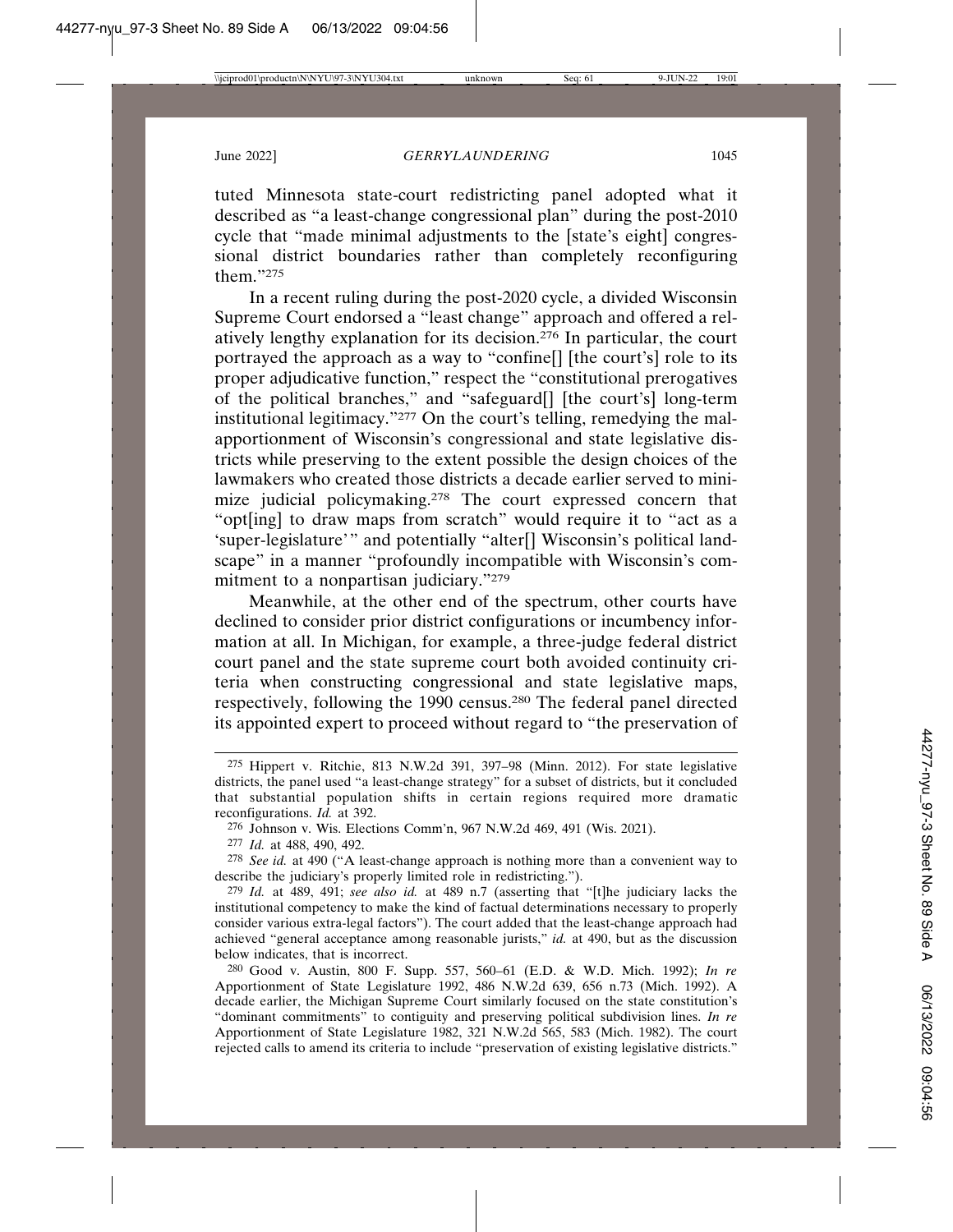'population and geographic core areas'" of prior districts.281 Drawing state legislative district lines after the 2000 census, the Maryland Supreme Court likewise had its consultants focus exclusively on federal and state constitutional and statutory requirements and directed them to "remove even from view where any incumbents lived."282 According to the court, to "use an existing plan as a constraint, especially if that constraint were allowed to override constitutional requirements, is to dictate a continuation of the deficiencies in the old plan."283

More recently, courts in Minnesota and Virginia eschewed continuity considerations during the post-2020 redistricting cycle. In a shift from the state's approach a decade earlier, Minnesota's special redistricting panel adopted nine "redistricting principles" to guide its decision-making process, none of which involved preserving prior district configurations.284 To the contrary, one of the court's principles was that "[d]istricts must not be drawn with the purpose of protecting, promoting, or defeating any incumbent, candidate, or political party," and the court declared that it would "not draw districts based on the residence of incumbent officeholders."285

282 *In re* Legis. Districting of State, 805 A.2d 292, 298 (Md. 2002); *id.* at 328 (holding "that the goals of avoiding the loss of experienced legislators and reducing incumbent contests, though rational, do not override the constitutional requirement that due regard be given the subdivision boundaries"); *id.* at 323–24 (faulting the special master for seeking to preserve district cores at the expense of constitutionally mandated criteria).

283 *Id.* at 328; *id.* ("By incorporating this goal in a districting plan, subdivision crossings already in existence will likely continue, or in the case of compactness, non-compactness may be inevitable."). Embracing similar reasoning, the Indiana Supreme Court established city-county council districts for Indianapolis and Marion County based only on "factors required by applicable federal and State law," using a computer program that relied "solely on the identified criteria," with no consideration of "party affiliation or incumbency." Peterson v. Borst, 786 N.E.2d 668, 669, 677 (Ind. 2003).

284 Order Stating Preliminary Conclusions, Redistricting Principles & Requirements for Plan Submissions, Wattson v. Simon, Nos. A21-0243, A21-0546, at 5–8 (Nov. 18, 2021), https://redistricting.lls.edu/wp-content/uploads/MN-wattson-20211118-Order.pdf [https:// perma.cc/K75X-GAE6]. The court invited parties to propose plans and directed them to include data on such matters as population deviations, compactness, and political subdivision splits, but it did not seek core retention data or other continuity-related information. *Id.* at 10–11.

285 *Id.* at 8; *see also* Wattson v. Simon, 970 N.W.2d 42, 46, 51 (Minn. Special Redistricting Panel 2022) (reiterating these criteria with respect to state legislative districts and noting that "election districts do not exist for the benefit of any particular legislator or political party"); Wattson v. Simon, 970 N.W.2d 56, 59–60 (Minn. Special Redistricting Panel 2022) (same for congressional districts).

*In re* Apportionment of State Legislature 1982, 321 N.W.2d 585, 605 (Mich. 1982) (Levin & Fitzgerald, J., concurring).

<sup>281</sup> *Good*, 800 F. Supp. at 564.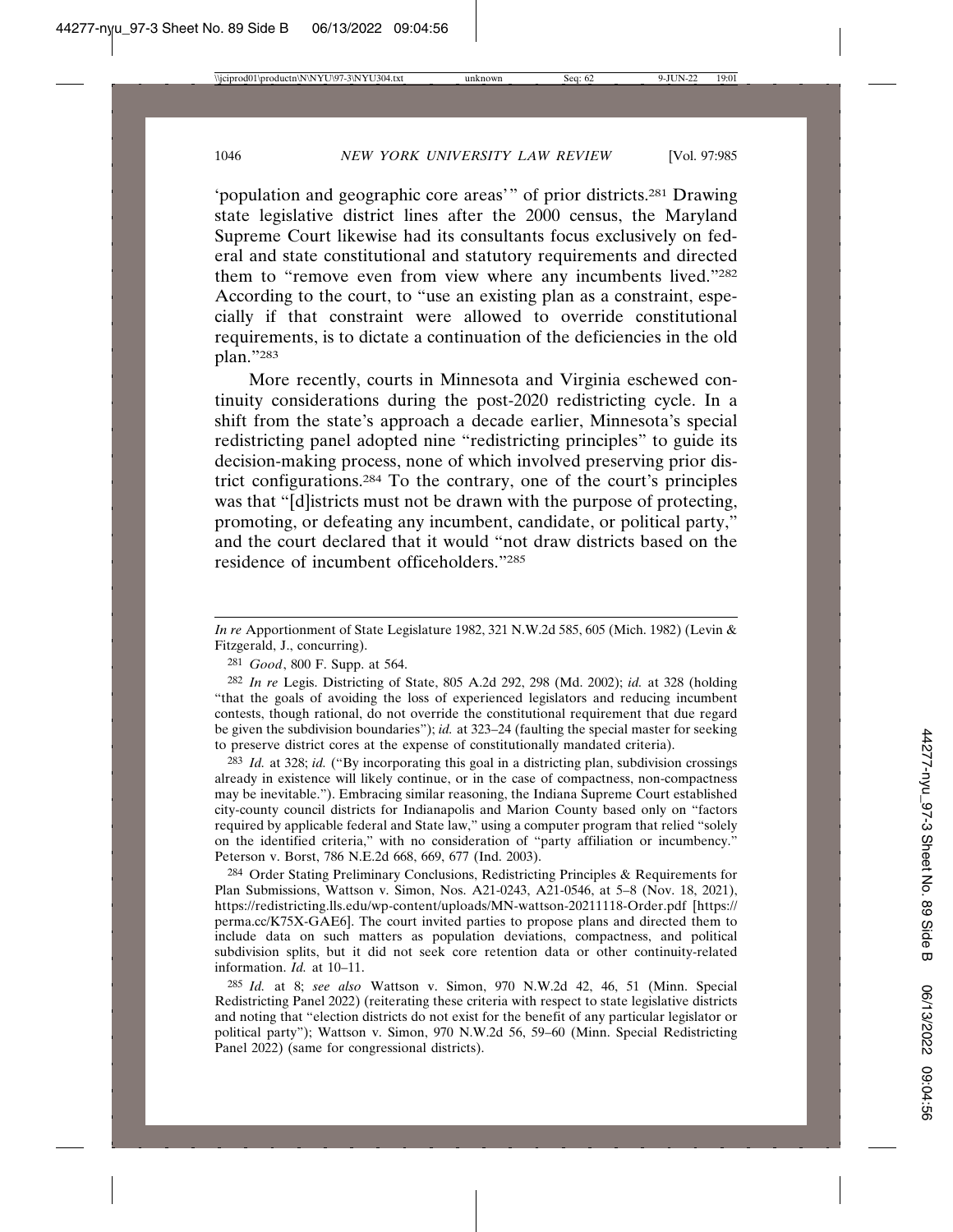In Virginia, the state supreme court had to step in after the state's newly created bipartisan redistricting commission deadlocked.286 By law, the court was required to appoint two special masters (one chosen from nominees of each major party) to develop plans for the court's consideration.287 The court instructed them to propose maps that complied with an enumerated list of federal and state legal requirements in a specific "order of precedence" and to act "in an apolitical and nonpartisan manner."288 The court made no mention of core retention or incumbency protection, and the special masters declined to preserve the status quo despite calls from some "speakers and commentators . . . for a 'minimal changes' map."289 They explained that "a minimal changes map based upon districts drawn with heavy political considerations would, in our view, bless those districts and contravene the intent of the voters when they passed the Virginia Redistricting Amendment [which established the state's bipartisan redistricting commission]."290 Instead, the special masters prioritized legally enunciated districting criteria, which resulted in substantial "geographic consolidation" compared to the prior "convoluted" lines.291 Noting that the law "make[s] no mention of protecting incumbents," they also "maintained ignorance" about incumbent residences.292 Their maps ended up pairing a substantial number of incumbents, which they regarded not as a shortcoming, but rather as "an example of the redistricting process working as intended."293

287 VA. CODE § 30-399(F) (2020).

288 Redistricting Appointment Order, *In re* Decennial Redistricting Pursuant to the Const. of Va., art. II, §§ 6 to 6-A, and Virginia Code § 30-399, at 2–3 (Va. Nov. 19, 2021).

289 Memorandum from Bernard Grofman and Sean Trende to the Chief Justice and Justices of the Supreme Court of Virginia re: Redistricting Maps, at 5 (Dec. 27, 2021), https://www.vacourts.gov/courts/scv/districting/2021\_virginia\_redistricting\_memo.pdf [https://perma.cc/YH88-92DN] [hereinafter Dec. 27 Grofman & Trende Memo].

290 *Id.*

291 *Id.* at 3.

292 Memorandum from Bernard Grofman and Sean Trende to the Chief Justice and Justices of the Supreme Court of Virginia re: Redistricting Maps, at 10 (Dec. 7, 2021), https://www.vacourts.gov/courts/scv/districting/memorandum\_re\_va\_redistricting\_2021.pdf [https://perma.cc/WM3E-2T97].

293 Dec. 27 Grofman & Trende Memo, *supra* note 289, at 3. The special masters did note that, because their maps eliminated many glaring geographic peculiarities of the prior plans, "future remaps should not involve the same amount of disruption." *Id.* at 5; *see also* Final Order Establishing Voting Districts for the Senate of Virginia, the House of Delegates of Virginia, and Virginia's Representatives to the United States House of Representatives, *In re* Decennial Redistricting Pursuant to the Const. of Va., art. II, §§ 6 to 6-A, and Va. Code § 30-399 (Va. Dec. 28, 2021), https://www.vacourts.gov/courts/scv/ districting/redistricting\_final.pdf [https://perma.cc/JZH7-9XVS]; Editorial Board, *New*

<sup>286</sup> *See* Meagan Flynn, *Virginia's Redistricting Commission's Failure to Transcend Partisanship Has Lessons for Other States, Critics Say*, WASH. POST, Oct. 25, 2021; VA. CONST. art. II, § 6-A (establishing the Virginia Redistricting Commission).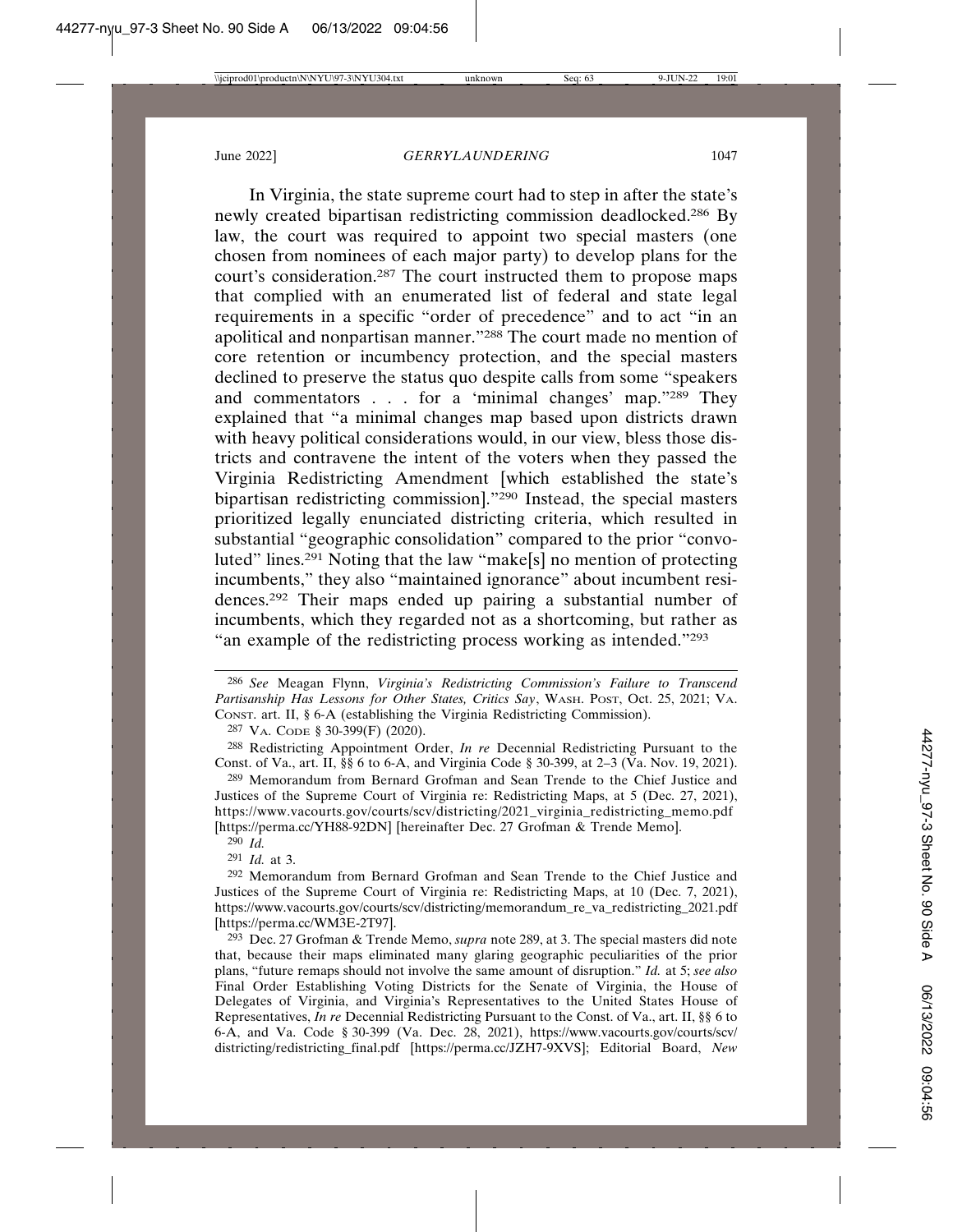Still other courts have adopted a range of intermediate positions. Gesturing toward the least-change approach, a few courts have invoked higher core retention levels and fewer incumbent pairings as important reasons to choose one litigant-proposed plan over another.294 Other courts have folded continuity considerations into their broader analysis, weighing them alongside geographic criteria and other factors but without giving them any special weight.295 The plans these courts have adopted often make substantial changes from the status quo.296 Finally, gesturing toward an entirely forward-

294 Presented with three party-submitted congressional district plans following the 2010 census, a New Mexico court chose the one that shifted the fewest people between districts, explaining that "[p]reserving the core of existing districts is an important consideration in redistricting." Egolf v. Duran, No. D-101-CV-2011-02942, at 4 (N.M. Dist. Dec. 29, 2011); *see also* Wesch v. Hunt, 785 F. Supp. 1491, 1496–97 (S.D. Ala. 1992) (choosing a plan that "maintain[ed] the cores of existing districts to a much greater extent than" the chief alternative option), *aff'd mem. sub nom.* Camp v. Wesch, 504 U.S. 902 (1992) and *aff'd mem. sub nom.* Figures v. Hunt, 507 U.S. 901 (1993); Wells v. White, 623 S.W.2d 187, 189 (Ark. 1981) ("[I]t is proper [for a court-ordered redistricting plan] to consider existing legislative districts, communities of interest, natural boundaries, incumbency and geographic interests."); *In re* 2003 Apportionment of the State Senate & U.S. Cong. Dists., 827 A.2d 844, 849 (Me. 2003) (noting that its preferred plan "move[d] fewer communities into different districts" than the alternatives).

295 *See, e.g.*, Essex v. Kobach, 874 F. Supp. 2d 1069, 1094 (D. Kan. 2012) (accepting core preservation as a valid policy but declining to adopt least-change congressional and state legislative maps and explaining that it instead "push[ed] a re-set button" by attempting "to restore compact contiguous districts where possible"); LaComb v. Growe, 541 F. Supp. 145, 151 (D. Minn. 1982), *aff'd sub nom.* Orwoll v. LaComb, 456 U.S. 966 (1982) (taking the prior congressional map "as the starting point" but applying "the enduring, articulated policies of the State . . . affirmatively and positively"). The new Texas congressional plan adopted by a federal district court after the 2000 census, and discussed by the U.S. Supreme Court in *League of United Latin American Citizens v. Perry*, 548 U.S. 399 (2006), may fall into this category. The district court did not purport to adopt a least-change plan. It did seek to preserve the state's existing majority-minority districts and to "avoid[] the pairing of incumbents," which it regarded as one of the state's established redistricting principles. *Id.* at 412. Together, these choices preserved significant features of the prior map. But the court also created two new congressional districts because Texas had gained two seats in the census, and it sought to apply the state's rules for following county lines and avoiding splits of voting precincts. *Id.*; *see also* Henderson v. Perry, 399 F. Supp. 2d 756, 768 (E.D. Tex. 2005), *aff'd in part, vacated in part, rev'd in part sub nom.* League of United Latin Am. Citizens v. Perry, 548 U.S. 399 (2006).

296 *See, e.g.*, *Essex*, 874 F. Supp. 2d at 1094 (observing that the court ultimately produced maps that "look different from those now in place").

*Voting Maps, and a New Day, for Virginia*, WASH. POST (Jan. 2, 2022), https:// www.washingtonpost.com/opinions/2022/01/02/virginia-redistricting-voting-mapsgerrymander [https://perma.cc/B72A-MD59] (noting that the new maps "doubled or tripled up" "[n]early half of sitting state senators and delegates" and drew three congressional incumbents out of their current districts while subjecting others to more "electorally perilous configurations").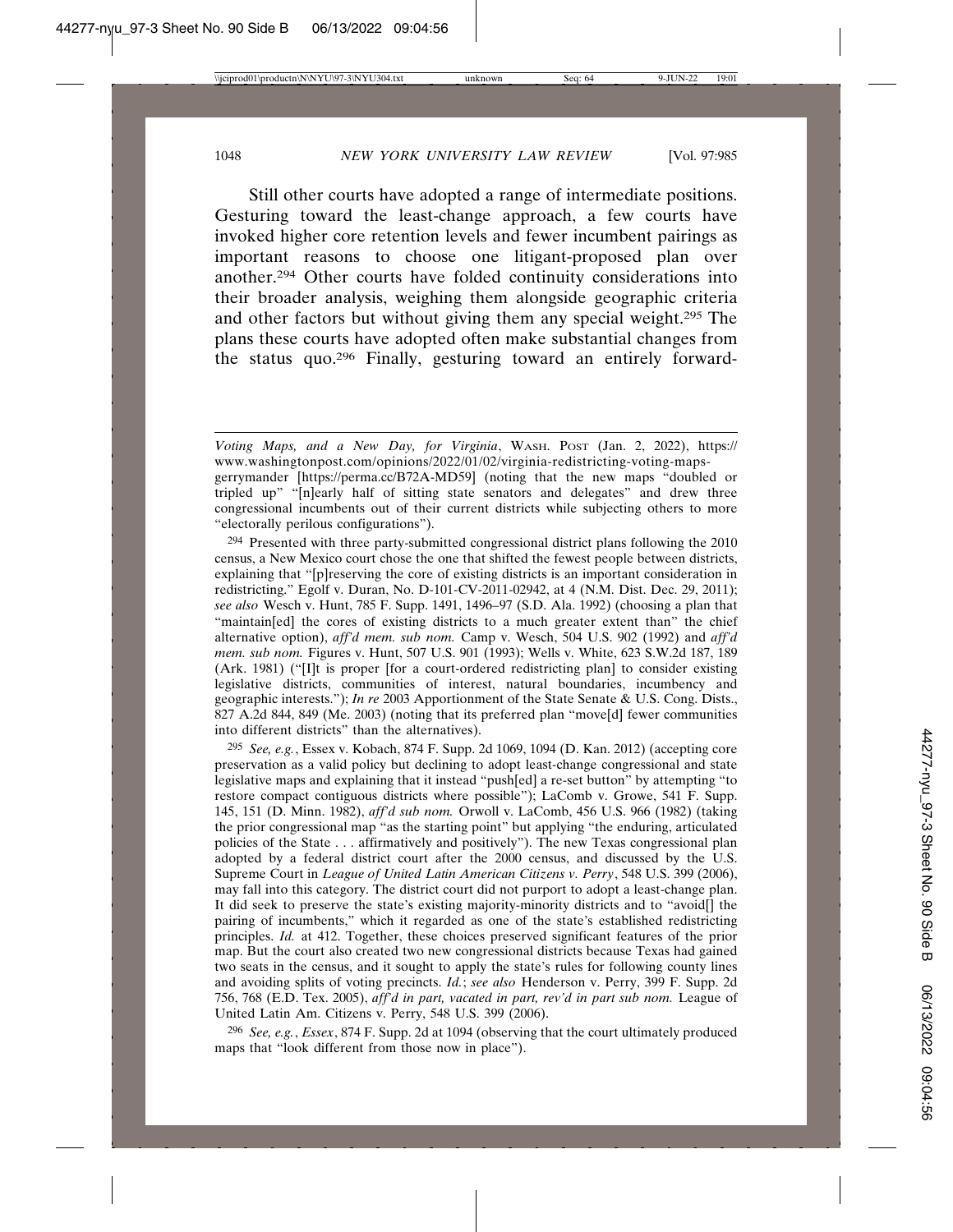looking approach, some courts have considered continuity factors but explicitly subordinated them to other redistricting criteria.<sup>297</sup>

*Favors v. Cuomo*, a federal case from New York during the post-2010 redistricting cycle, falls into this last category, and the court's unusually detailed decision to give only minimal weight to continuity considerations is instructive.298 As part of its effort to establish a new congressional map for the state, the three-judge district court panel in *Favors* instructed a magistrate judge to apply "four traditional redistricting factors"—"(1) district compactness, (2) contiguity, (3) respect for political subdivisions, and (4) preservation of communities of interest."299 The panel also gave the magistrate judge discretion to consider other factors that parties might offer, and some litigants, in turn, urged the magistrate judge and the panel to protect incumbents and retain district cores.300 In an effort to "insulate [the plan] from any complaint of actual or apparent partisan bias," the magistrate judge and panel "assign[ed] no weight to incumbency protection."301 The magistrate judge described incumbency protection as a factor that may be "permissible" for lawmakers to consider when redistricting, but one that "ha[d] no place in a plan formulated by the courts."<sup>302</sup>

As for core retention, the magistrate judge and the panel observed that New York law did not "mandate that new districts maintain the cores of prior districts," and they were "not persuaded

298 Favors v. Cuomo, No. 11-CV-5632, 2012 WL 928223 (E.D.N.Y. Mar. 19, 2012); *see also* Magistrate Judge's Report & Recommendation, Favors v. Cuomo, No. 11-CV-5632, 2012 WL 928216 (E.D.N.Y Mar. 12, 2012).

299 *Favors*, 2012 WL 928223, at \*4–5; *see also* Magistrate Judge's Report & Recommendation, *Favors*, 2012 WL 928216, at \*10 (noting the district court's instruction "to create districts that, to the extent possible, are compact, contiguous, respect political subdivisions, and preserve communities of interest") (internal quotation marks omitted). The magistrate judge acted "with the assistance of its redistricting consultant, Dr. Nathaniel Persily." *Id.* at \*1.

300 *Favors*, 2012 WL 928223, at \*4–5; *see also* Magistrate Judge's Report & Recommendation, *Favors*, 2012 WL 928216, at \*13.

301 *Favors*, 2012 WL 928223, at \*7; *see also* Magistrate Judge's Report & Recommendation, *Favors*, 2012 WL 928216, at \*16 (noting that the court "did not obtain . . . the addresses of any incumbents' residences" and that the plan was "created without regard to incumbency"). The plan ultimately paired several incumbents and made no effort to accommodate incumbents who resided "near the fringes" of their prior district. *Id.* at \*16 n.18.

302 Magistrate Judge's Report & Recommendation, *Favors*, 2012 WL 928216, at \*17 (quoting Wyche v. Madison Par. Police Jury, 769 F.2d 265, 268 (5th Cir. 1985)).

<sup>297</sup> *See, e.g.*, Carter v. Chapman, 270 A.3d 444, 457 (Pa. 2022) (accepting core retention as a factor that had "historically played a role in the creation of legislative districts" in Pennsylvania, but describing it as "wholly subordinate" to traditional redistricting criteria, such as compactness and minimizing political subdivision splits); Smith v. Clark, 189 F. Supp. 2d 512, 526 (S.D. Miss.), *aff'd sub nom.* Branch v. Smith, 538 U.S. 254 (2003) (ranking prior boundaries and incumbency among the court's lowest priority factors when drawing congressional districts in Mississippi).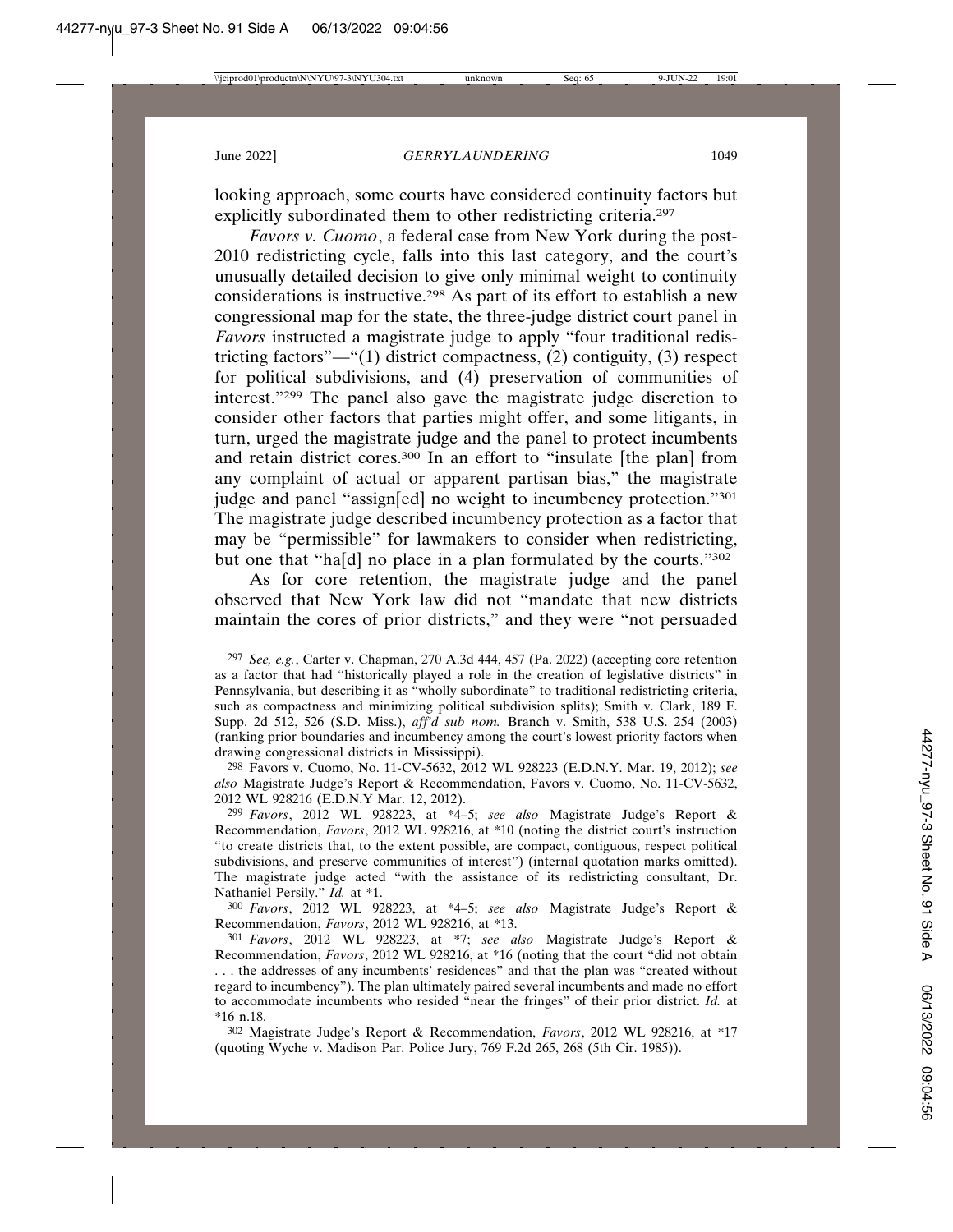that there is in fact a consistent state legislative policy of maintaining district cores."303 As the magistrate judge saw it, to the extent district cores had been preserved in the past, it was "more likely the product of political deal-making—an activity for which courts are ill[-]suited than a conscious attempt to advance 'core preservation' as a legislative policy."304 The panel added that, as a practical matter, it was "not easy to distinguish core preservation from incumbent protection in this case"; the parties advocating core retention were doing so largely to advance their incumbent-protecting aims.305 Ultimately, the magistrate judge and panel did not categorically reject the relevance of core retention, but they accounted for it only "to the extent that doing so did not conflict with the [geographic] factors specifically enumerated by the [court] and afforded greater weight in the caselaw."306

This Article's bottom-line conclusion is that mapmaking courts should generally give core retention and incumbency protection less weight rather than more. Decisions like *Favors* are on the right track, as are the approaches taken in Minnesota and Virginia during the post-2020 cycle. If anything, the *Favors* court should have gone slightly further and fully aligned itself with the courts that have eschewed core retention entirely.307 In contrast, a least-change approach misses the mark. Courts that have embraced least-change plans tend to rely in part on assumptions about the legal status of continuity criteria and on claims about stability and accountability

307 The court may have felt constrained by precedents in the Second Circuit that had "recognized core preservation as a traditional redistricting principle." Magistrate Judge's Report & Recommendation, *Favors*, 2012 WL 928216, at \*15.

<sup>303</sup> *Id.* at \*15; *see also Favors*, 2012 WL 928223, at \*5.

<sup>304</sup> Magistrate Judge's Report & Recommendation, *Favors*, 2012 WL 928216, at \*15.

<sup>305</sup> *Favors*, 2012 WL 928223, at \*8 n.21.

<sup>306</sup> Magistrate Judge's Report & Recommendation, *Favors*, 2012 WL 928216, at \*16 n.18; *see also Favors*, 2012 WL 928223, at \*8 (declining to "give core preservation greater weight" than the magistrate judge had). The panel observed that, in the end, "nearly half (13) of the new districts contain[ed] at least 70% of a prior district's population." *Id.* at \*8 n.19. The Pennsylvania Supreme Court articulated a somewhat similar view when it imposed a new congressional map during the post-2020 redistricting cycle. After reviewing litigant-proposed maps, the court selected one that largely carried forward the existing map—a map that the court itself had adopted in 2018 after holding that the post-2010 legislatively enacted map was an unlawful partisan gerrymander. Carter v. Chapman, 270 A.3d 444, 463 (Pa. 2022). The court regarded the prior map as "a reasonable starting point" given that it "was adopted only four years ago and in strict conformity with the traditional [redistricting] criteria." *Id.* at 464. The court clarified, however, that its decision did not rest on the proposed map's "starting point, but rather its end point." *Id.* In other words, the court did not embrace continuity for its own sake; instead, it concluded that "the least change approach worked in this case to produce a map" that excelled on both traditional geographic criteria and partisan fairness. *Id.* Two concurring justices placed somewhat more weight on continuity as a virtue of the court's chosen map. *See id.* at 477–78 (Dougherty, J., concurring); 486–90 (Wecht, J., concurring).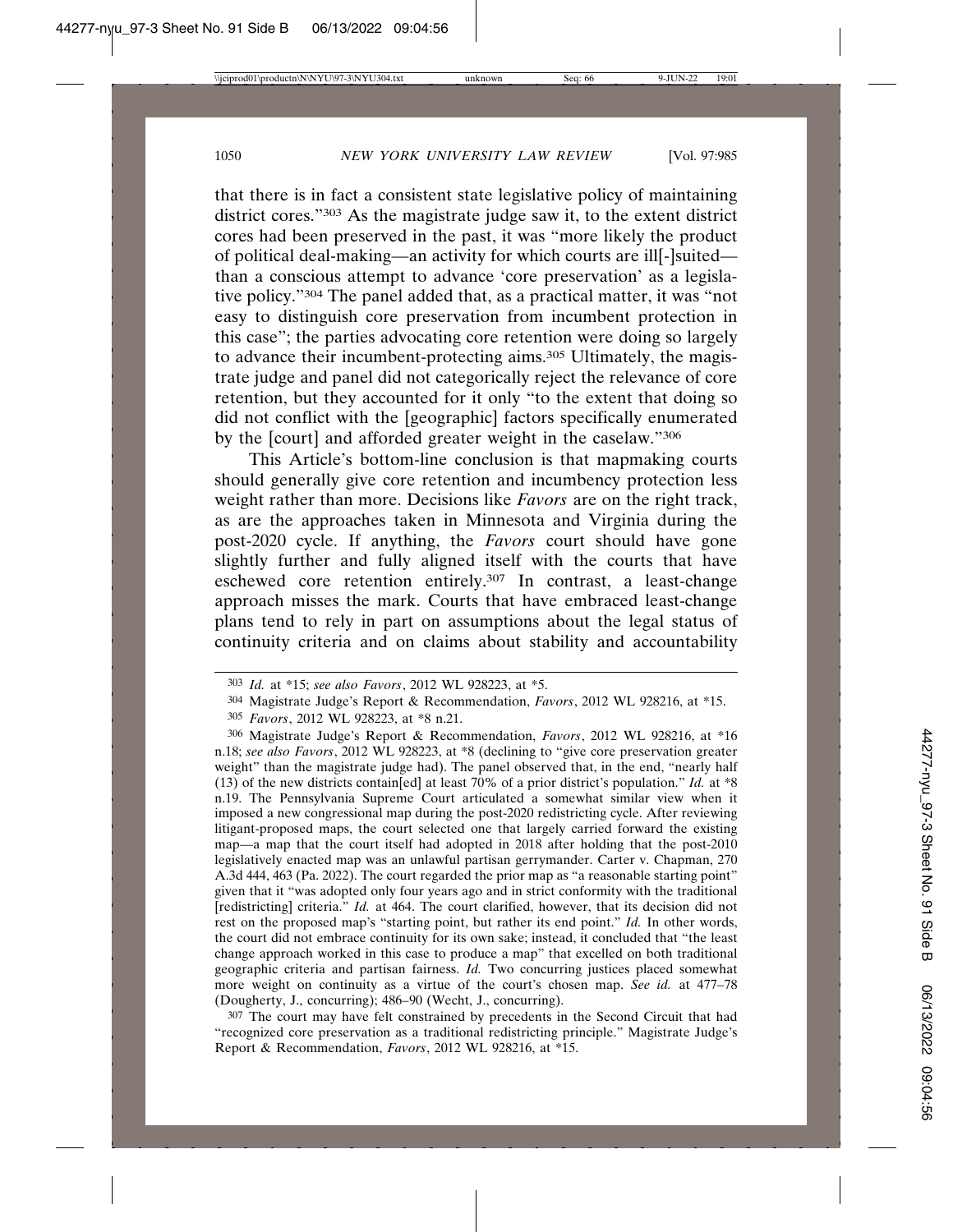that Part II of this Article calls into doubt.308 Given that locking and stocking have little legal grounding and weak policy justifications, courts should be extremely wary of adopting maps that may operate as judicially created gerrylaunders.

Institutional concerns about the judiciary's proper role do not shift the calculus in favor of a least-change approach. Contrary to the suggestion of some courts, including the Wisconsin Supreme Court, embracing continuity does not enable adjudicators to avoid making politically consequential policy judgments.309 For starters, because change minimization is hardly ever required under federal or state law,310 a court's very decision to prioritize it is itself a policy choice that can have significant political ramifications.311 Moreover, any attempt to operationalize a least-change approach requires a court to make an array of subjective follow-on judgments about how to measure conformity with the prior map and how to balance the pursuit of continuity with other legally required and prudential redistricting criteria.312

A least-change approach also makes little sense as a way to respect the intent of the lawmakers who drafted the prior decade's now-unusable maps (assuming those prior maps were indeed legislatively adopted). The judgments embodied in those maps were invariably context-specific, rooted in the previous decade's particular

309 *See supra* notes 276–79 and accompanying text; *see also* Hippert v. Ritchie, 813 N.W.2d 374, 380 (Minn. 2012) ("Because courts engaged in redistricting lack the authority to make the political decisions that the Legislature and the Governor can make through their enactment of redistricting legislation, the panel utilizes a least-change strategy where feasible."); Below v. Gardner, 963 A.2d 785, 794 (N.H. 2002) (taking the existing state senate map as its "benchmark" because that map "is the last validly enacted plan and is the 'clearest expression of the legislature's intent'" (quoting Colleton Cnty. Council v. McConnell, 201 F. Supp. 2d 618, 649 (D.S.C. 2002))).

310 *See supra* Section II.A.

311 *See Favors*, 2012 WL 928223, at \*6 (explaining that efforts to preserve district cores and protect incumbents "risk drawing the courts into political disputes" and "frequently require[] political tradeoffs").

312 *See, e.g.*, *id.* at \*8 ("[D]eciding how much of a 'core' to preserve, as against other redistricting considerations, is itself a highly subjective—and potentially partisan endeavor. As with protecting incumbents, . . . judicial competence and neutrality signal caution in assigning considerable weight to factors best resolved by the political branches."); Brief of Legal Scholars in Support of No Party as Amici Curiae, Johnson v. Wis. Elections Comm'n, No. 2021AP1450-OA, at 7–12 (Wis. Jan. 5, 2022), https:// acefiling.wicourts.gov/document/uploaded/2021AP001450/470570 [https://perma.cc/R7HS-X5PZ] (describing the array of textually unmoored judgments that implementation of a least-change approach requires).

<sup>308</sup> *See, e.g.*, S.C. State Conf. of Branches of NAACP v. Riley, 533 F. Supp. 1178, 1180–81 (D.S.C. 1982), *aff'd sub nom*. Stevenson v. S.C. State Conf. of Branches of NAACP, 459 U.S. 1025 (1982) (contending that the value of "continued representation" meant that "great alterations of the old districts should not be undertaken if lesser change will achieve the desired result").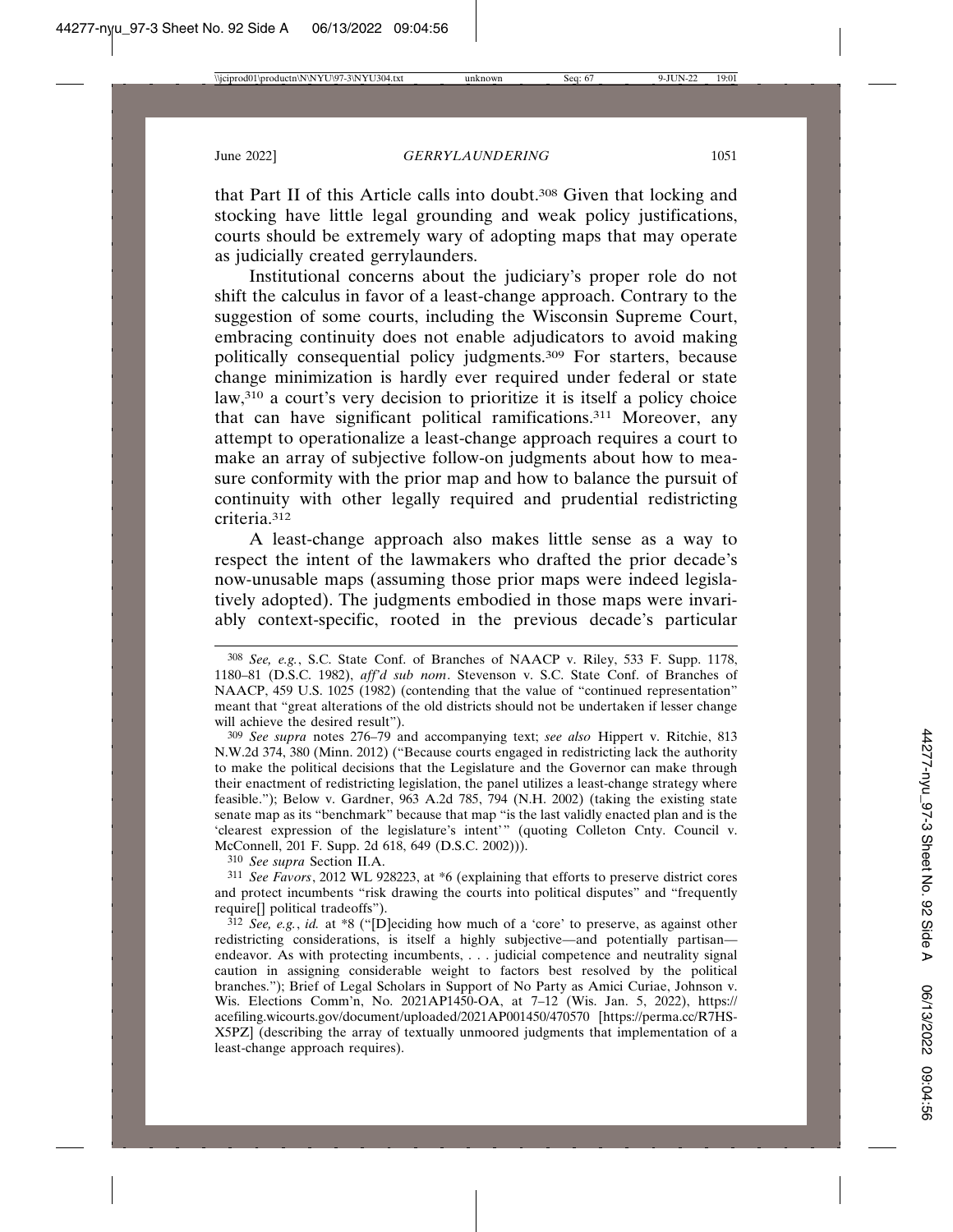population distributions, demographics, and circumstances. It is pure speculation to suppose that those lawmakers would have drafted similarly configured maps had they been presented with the new decade's distinct population distributions, demographics, and circumstances. Under a different set of conditions, they may well have produced very different districts. A court that extends the shelf life of old legislative maps thus makes a choice that the creators of those maps likely did not intend. The U.S. Supreme Court has at least implicitly recognized this reality. It has held that, when a federal court must draft a remedial map because a state's "recently enacted plan" has a legal defect that renders it partly or wholly unusable, the court must "take guidance" from that recent plan in an effort to honor lawful state policy choices.313 In contrast, when there is no recently enacted plan because lawmakers failed to fulfill their decennial responsibility to redistrict, the Court has not called for fidelity to the prior decade's stale maps. The deference owed to recent plans simply does not extend "to the outdated policy judgments of a now unconstitutional plan."314 To fixate on continuity in such circumstances "is fundamentally at odds with the multidimensional task confronting the court."315

It is especially problematic for courts to pursue a least-change approach when doing so would perpetuate a previous gerrymander. This is precisely what the Wisconsin Supreme Court did during the post-2020 cycle when it chose to carry forward the flagrantly skewed

315 Hall v. Moreno, 270 P.3d 961, 966 (Colo. 2012) (internal quotation marks omitted). When the Colorado Supreme Court drew a new congressional map for the state after the 2010 census, Colorado was among the few states to affirmatively authorize consideration of prior lines. *See* COLO. REV. STAT. ANN. § 2-1-102 (West 2010) (repealed 2020). Even so, the court understood that it should not simply adopt a "minimum disruption" map, but instead seek "to ensure that the present needs and demands of Coloradoans are met by representatives that are responsive and accountable." *Moreno*, 270 P.3d at 966, 972; *see also id.* ("[T]he preservation of existing districts should not be weighed so heavily as to subsume the General Assembly's recognition of the importance of unified communities of interest, other than those that have solidified around historic districts, to representative democracy.").

<sup>313</sup> Perry v. Perez, 565 U.S. 388, 393 (2012); *see also* Upham v. Seamon, 456 U.S. 37, 43 (1982) (per curiam) (holding that, absent violations of the Constitution or the Voting Rights Act, the District Court should take into account the Legislature's political goals); White v. Weiser, 412 U.S. 783, 795 (1973) (same).

<sup>314</sup> *Favors*, 2012 WL 928223, at \*6; *see also* Prosser v. Elections Bd., 793 F. Supp. 859, 865 (W.D. Wis. 1992) (explaining that when lawmakers fail to adopt a map, the relevant question is "not, Is some enacted plan constitutional? But, What plan shall we as a court of equity promulgate in order to rectify the admitted constitutional violation? What is the best plan?"); LaComb v. Growe, 541 F. Supp. 145, 150–51 (D. Minn. 1982), *aff'd sub nom.* Orwoll v. LaComb, 456 U.S. 966 (1982) (observing that the court did "not have a current expression of the State's political preferences regarding the complicated redistricting process" and thus faced a situation unlike one where "a contemporaneous decision by the State . . . resolves the competing political demands of incumbents and political parties").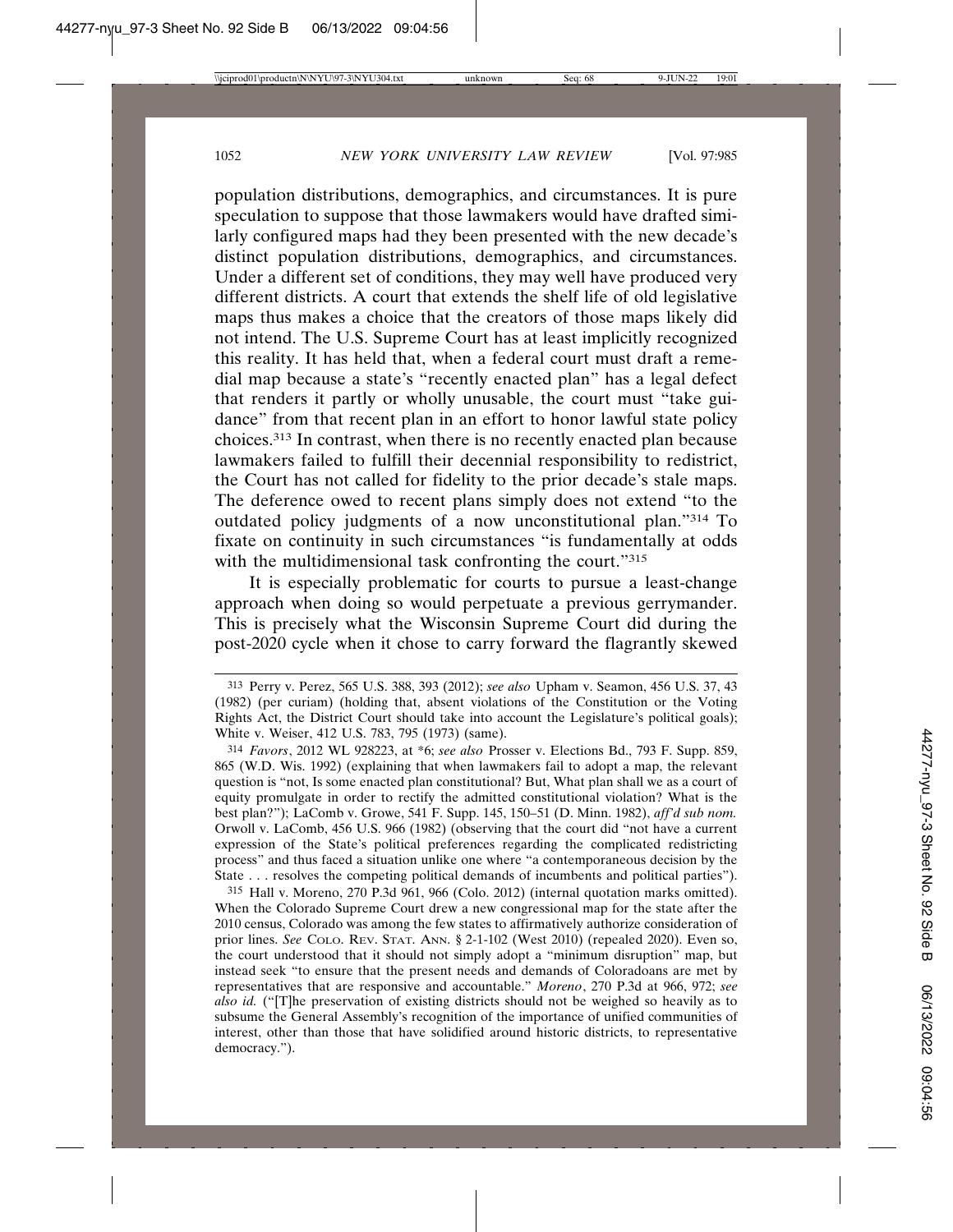maps that the state's Republican-controlled legislature enacted in 2011.316 Encouragingly, the Wisconsin Supreme Court's ruling is an outlier.317 It is highly unusual for courts to prioritize continuity in the face of credible claims that the existing map is politically biased. For the most part, the courts that have adopted least-change plans have done so only after assuring themselves that their updated map will not create or perpetuate a partisan inequity. For example, the Minnesota redistricting panel that adopted a least-change congressional plan during the post-2010 cycle took pains to emphasize the importance of adopting a "politically neutral" map that would "advance the interests of the collective public good and preserve the public's confidence and perception of fairness in the redistricting process."318 Significantly, the map that the court carried forward was itself a court-drawn plan rather than one established by political actors. Similarly, a three-judge federal district court in Wisconsin chose to use the existing state legislative map "as a template" when it redistricted during the post-2000 cycle, but only after rejecting all litigant-submitted proposals as "unredeemable," in part because their "partisan origins . . . [we]re evident."319 The court stressed its obligation to "avoid[] the creation of partisan advantage," and its comfort with the prior map appeared to hinge on that map's neutral origins, having been created by a federal court a decade earlier.320 Indeed, when courts prioritize continuity, they are commonly carrying forward court-drawn maps rather than legislatively-drawn ones.321

318 Hippert v. Ritchie, 813 N.W.2d 374, 379 (Minn. 2012).

319 Baumgart v. Wendelberger, Nos. 01–C–0121, 02–C–0366, 2002 WL 34127471, at \*4, \*6, \*7 (E.D. Wis. May 30, 2002).

320 *Id.* at \*3; *see also* Prosser v. Elections Bd., 793 F. Supp. 859, 865 (W.D. Wis. 1992) (establishing a state legislative plan that the court believed "combines the best features of the two best plans" submitted by the litigants).

<sup>316</sup> *See supra* notes 55–60, 276–79.

<sup>317</sup> Based on standard partisan fairness metrics, the Wisconsin Supreme Court's chosen Assembly and Senate maps appear to be by far the most politically skewed state legislative maps adopted by a court anywhere in the country over at least the past three decennial redistricting cycles. *See* Rob Yablon, *Explainer: Wisconsin's New State Legislative Maps Compare Unfavorably to Other Court-Adopted Maps on Partisan Equity*, STATE DEMOCRACY RSCH. INITIATIVE (Apr. 18, 2022), https://statedemocracy.law.wisc.edu/ featured/2022/explainer-wisconsins-new-state-legislative-maps-compare-unfavorably-toother-court-adopted-maps-on-partisan-equity [https://perma.cc/ZZ8H-6DPW].

<sup>321</sup> The post-2000 New Mexico congressional map that the state court partly carried forward during the 2010 cycle was court drawn. Maestas v. Hall, 274 P.3d 66, 71 (N.M. 2012). In Connecticut, the map carried forward during the 2010 cycle was drawn after the 2000 census by a bipartisan backup commission rather than the legislature. *See generally All About Redistricting: Connecticut*, LOYOLA L. SCH., https://redistricting.lls.edu/state/ connecticut [https://perma.cc/NA72-B4UP].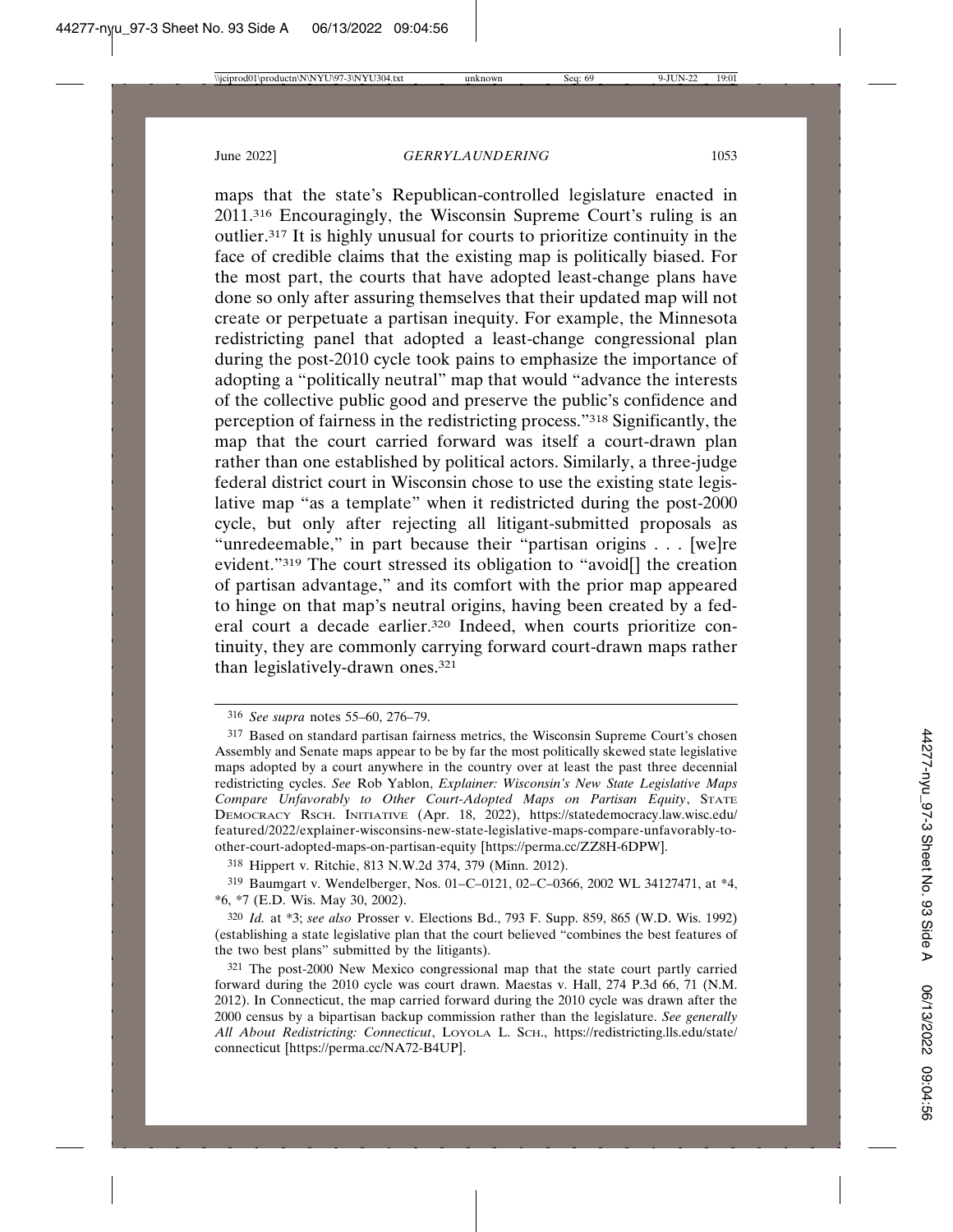The prevailing refusal of courts to adopt politically tainted maps as their own accords with the judiciary's distinctive institutional role. The notion that "the role of judges differs from the role of politicians" is not limited to the redistricting context; nor is the foundational tenet that judges are duty-bound to exercise "strict neutrality and independence."322 But these ideas have special purchase when it comes to judicial mapmaking given that the enterprise is so politically fraught. The Wisconsin Supreme Court essentially took the position that the best way to be "apolitical and neutral" was simply to ignore the partisan implications of preserving the prior decade's maps.323 The reality, however, is that a court cannot credibly claim to be acting apolitically and neutrally when it knowingly "carr[ies] forward maps with highly political origins that have produced egregiously nonneutral results."324 In contrast to the Wisconsin Supreme Court, courts generally have been clear-eyed about the partisan nature of many litigant-proposed maps, which is one reason they often end up drafting their own. Time and again, courts have stressed that they must avoid the appearance or reality of political favoritism when they draw lines.325 Judges, they have written, "are forbidden to be partisan politicians" and "should not select a plan that seeks partisan advantage."326

324 Robert Yablon, Opinion, *Wisconsin Supreme Court Is Wrong to Preserve Gerrymandered Electoral Maps*, MILWAUKEE J.-SENTINEL (Dec. 20, 2021), https:// www.jsonline.com/story/opinion/2021/12/20/wisconsin-supreme-court-wrong-preservegerrymandered-electoral-maps/8895483002 [https://perma.cc/RT4D-Q9AP].

325 *See, e.g.*, *In re* Legis. Districting of State, 805 A.2d 292, 298 (Md. 2002) ("When the Court drafts the plan, it may not take into account the same political considerations as the Governor and the Legislature."); Burling v. Chandler, 804 A.2d 471, 483 (N.H. 2002) ("While political considerations are tolerated in legislatively-implemented redistricting plans, they have no place in a court-ordered plan."); *Maestas*, 274 P.3d at 76 ("Because the redistricting process is embroiled in partisan politics, when called upon to draw a redistricting map, a court must do so with both the appearance and fact of scrupulous neutrality." (internal quotation marks omitted)); *id.* ("A court's adoption of a plan that represents one political party's idea of how district boundaries should be drawn does not conform to the principle of judicial independence and neutrality.").

326 *In re Legis. Districting of State*, 805 A.2d at 298; *Prosser*, 793 F. Supp. at 867; *see also* Peterson v. Borst, 786 N.E.2d 668, 672–73 (Ind. 2003) ("Based on the unchallenged principle of judicial independence and neutrality, we hold that in resolving partisan redistricting disputes, Indiana judges must consider only the factors required by applicable

<sup>322</sup> Williams-Yulee v. Fla. Bar, 575 U.S. 433, 445, 446 (2015).

<sup>323</sup> Johnson v. Wis. Elections Comm'n, 967 N.W.2d 469, 490 (Wis. 2021). The court explained that "[b]ecause partisan fairness presents a purely political question, we will not consider it." *Id.* at 482. The court relied heavily on the U.S. Supreme Court's holding in *Rucho v. Common Cause*, 139 S. Ct. 2484 (2019), that partisan gerrymandering claims are nonjusticiable in federal court, but that decision provides little basis for ignoring partisan bias when adopting a judicially drawn plan. As other courts have recognized, even if they "pay little heed to cries of gerrymandering" when reviewing legislatively drawn maps, courts are dutybound to guard against political bias when they produce their own remedial maps. *Prosser*, 793 F. Supp. at 867 (W.D. Wis. 1992).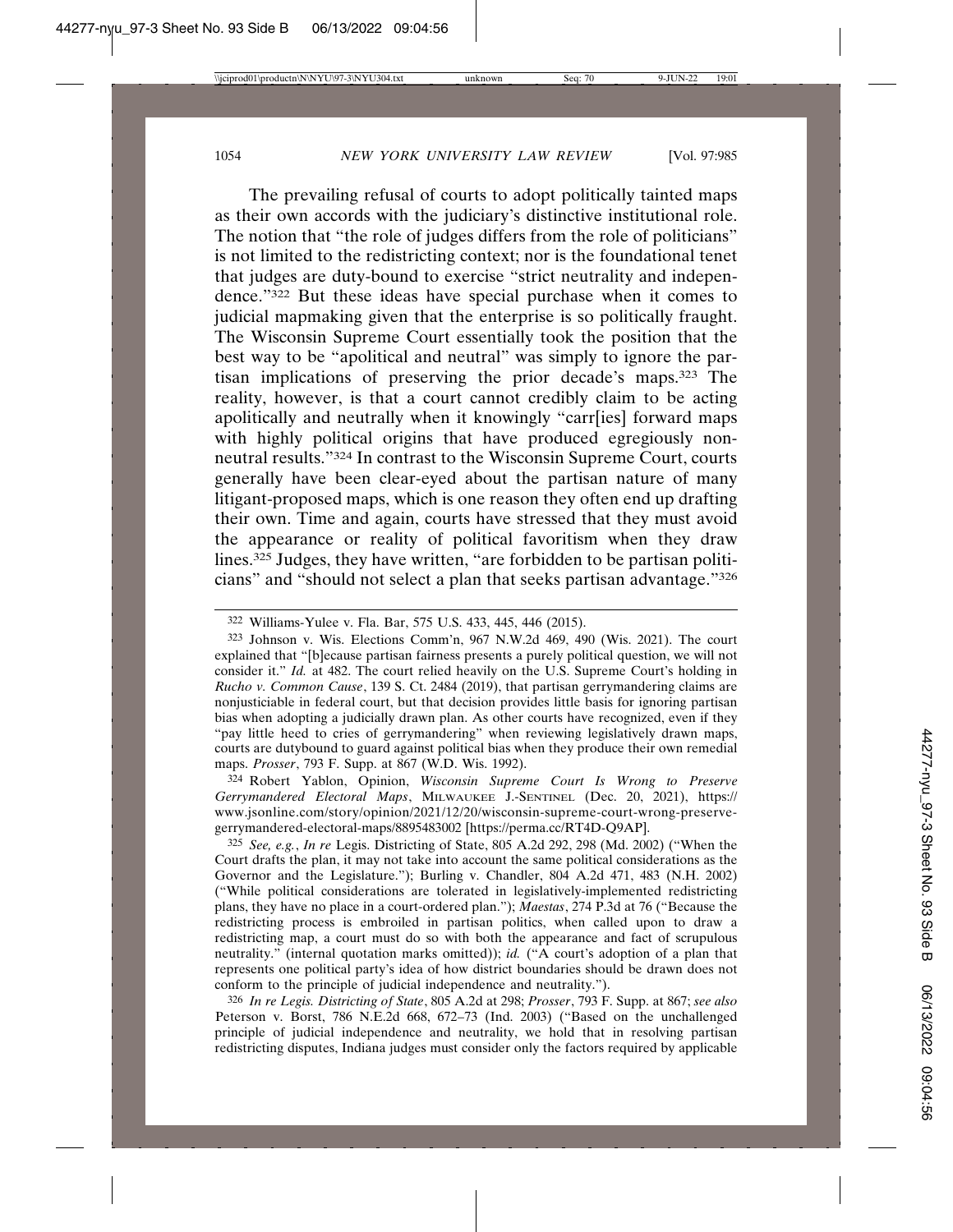These courts correctly sense that putting their imprimatur on a map that creates or perpetuates a partisan advantage would flout their obligation to redistrict "in a manner free from any taint of arbitrariness or discrimination."327 It would also threaten "public confidence in the integrity of [the] judiciary"—"a state interest of the highest order."328

Along similar lines, it is notable that most courts to have adopted what they describe as "least-change" maps (and, again, that is a minority of courts) have focused on retaining district cores and not on protecting incumbents. In other words, unlike legislative mapmakers, who are often preoccupied with how redistricting will affect existing officeholders, courts tend to do more locking than stocking.329 For example, when the Connecticut and Minnesota courts adopted leastchange congressional maps during the post-2010 cycle (and in Connecticut's case, during the post-2020 cycle as well), they both declined to design districts around existing officeholders. The Connecticut court directed the special master not to consider "the residency of incumbents or potential candidates."330 The Minnesota court declared that "election districts do not exist for the benefit of

federal and State law . . . [and] not the partisan political consequences of redistricting plans . . . .").

327 Wise v. Lipscomb, 437 U.S. 535, 541 (1982) (internal quotations omitted). This is not to say that courts always manage to extirpate the effects of a prior gerrymander. In *League of United Latin American Citizens v. Perry*, the district court created a new congressional plan for Texas based on what it regarded as the applicable districting principles, including maintaining existing majority-minority districts and avoiding incumbent pairings. 548 U.S. 399, 412 (2006). Texas's prior map had been a Democratic gerrymander, and although the "court's plan did ameliorate the gerrymander," it also "perpetuated much of [it]." Henderson v. Perry, 399 F. Supp. 2d 756, 768 (E.D. Tex. 2005), *aff'd in part, vacated in part, rev'd in part sub nom.* League of United Latin Am. Citizens v. Perry, 548 U.S. 399 (2006). Having produced a map that "followed neutral principles typically used in Texas" without "partisan motive," the court concluded that it was unable to do more to achieve partisan fairness. *See Henderson*, 399 F. Supp. 2d at 768.

328 Williams-Yulee v. Fla. Bar, 575 U.S. 443, 446 (2015) (quoting Caperton v. A.T. Massey Coal Co., 556 U.S. 868, 889 (2009)).

329 Writing in the late 1980s, Daniel Ortiz identified only "a very few cases" in which courts had "tried to avoid pitting incumbents against one another." Ortiz, *supra* note 35, at 669. An older New Jersey case, for instance, sought to minimize contests between incumbents and declared that "protection of incumbents serves a valid purpose and is a relevant factor to be taken into account in creating a legislative district plan." Davenport v. Apportionment Comm'n, 319 A.2d 718, 722–23 (N.J. 1974).

330 Order Directing Special Master, *In re* Petition of Reapportionment Comm'n *ex rel.*, No. SC 18907, at 1 (Conn. Jan. 3, 2012), https://cga.ct.gov/red2011/documents/final/ SC18907\_010312.pdf [https://perma.cc/HFZ3-K9QQ]; *see also* Order Appointing and Directing Special Master, *In re* Petition of Reapportionment Comm'n *ex rel.*, No. SC 20661, at 1 (Dec. 23, 2021), https://redistricting.lls.edu/wp-content/uploads/CTapportionment-comm.-20211223-order-appointing-special-master.pdf [https://perma.cc/ VY5Y-UP82].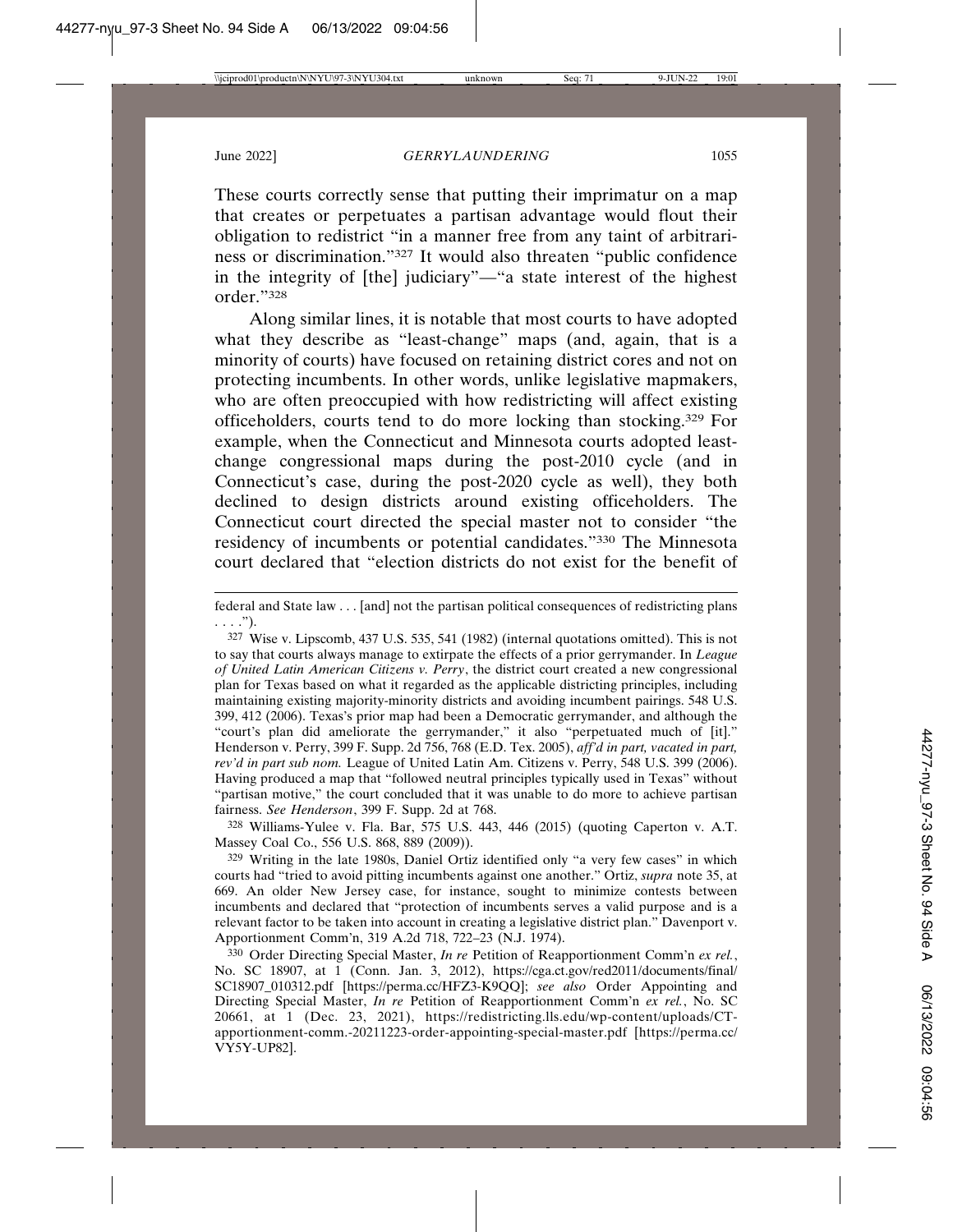any particular legislator" and treated the interests of incumbents as "a factor subordinate to all [other] redistricting criteria."331 Other courts have similarly refused to tailor boundaries "to promote the reelection of incumbents."332

Even least-change courts thus appear to accept the premise that judicially created maps should not stack the deck in favor of the representational status quo. They simply have not taken that insight far enough. They appear to assume—mistakenly—that core retention and incumbency protection can be neatly separated, allowing them to create a map that delivers the benefits of continuity without the drawbacks of entrenchment. It is true that a map that preserves district cores without any reference to incumbent residency may not advantage incumbents quite as systematically as a map that both locks and stocks. A few more incumbents might find themselves paired. But as the courts that have deemphasized core retention have correctly understood, preserving cores is inherently "a criterion designed primarily to protect incumbents" or, more broadly, to preserve the advantage of whatever individuals and groups happen to do well under the status quo.333 Core retention, like incumbency protection, is a factor "so laden with political considerations" that it cannot properly drive judicial mapmaking.334 Rather than building on outdated

332 Wilson v. Eu, 823 P.2d 545, 598 (Cal. 1992) (quoting Legislature v. Reinecke, 516 P.2d 6, 10 (Cal. 1973)); *see also* Essex v. Kobach, 874 F. Supp. 2d 1069, 1091 (D. Kan. 2012) (describing the U.S. Supreme Court as having "implicitly approved" of decisions "to subordinate protection of incumbents to other state policy factors, because [incumbent protection] was inherently more political" (quoting Abrams v. Johnson, 521 U.S. 74, 84 (1997))); Burton v. Sheheen, 793 F. Supp. 1329, 1361 (D.S.C. 1992) ("Although protecting constituent-representative relations may be a legitimate concern for a legislative body fashioning a plan, this court must act circumspectly and without taint of arbitrariness." (citation omitted)); Baumgart v. Wendelberger, Nos. 01–C–0121, 02–C–0366, 2002 WL 34127471, at \*3 (E.D. Wis. May 30, 2002) (refusing to treat "[a]voiding unnecessary pairing of incumbents" as a proper criterion); League of Neb. Muns. v. Marsh, 242 F. Supp. 357, 360 (D. Neb. 1965) ("The goal of reapportionment . . . is just representation of the people, not the protection of incumbents in a legislative body.").

333 Good v. Austin, 800 F. Supp. 557, 564 (E.D. & W.D. Mich. 1992).

334 *Id.*; *see also* Apportionment of State Legislature-1992 v. Sec'y of State, 486 N.W.2d 639, 656 n.73 (Mich. 1992) (recognizing that accounting for incumbent residence is a "political consideration[]" for the legislature and not a proper criteria for a court); Magistrate Judge's Report & Recommendation, Favors v. Cuomo, No. 11-CV-5632, 2012 WL 928216, at \*18 (E.D.N.Y. Mar. 12, 2012) (asserting that "courts need not and should not enter the political thicket in the service of preserving incumbent-constituent relationships and congressional seniority").

<sup>331</sup> Hippert v. Ritchie, 813 N.W.2d 374, 386 (Minn. 2012). Following the 2000 census, a Minnesota state-court panel similarly "declined to consider . . . the extent to which an incumbent retains his or her prior territory" when drawing state legislative districts, although it did make "some minor changes" at the end of its process to avoid what it considered to be excessive incumbent conflicts. Final Order, Zachman v. Kiffmeyer, No. C0-01-160, at \*5 (Minn. Spec. Redistricting Panel Mar. 19, 2002).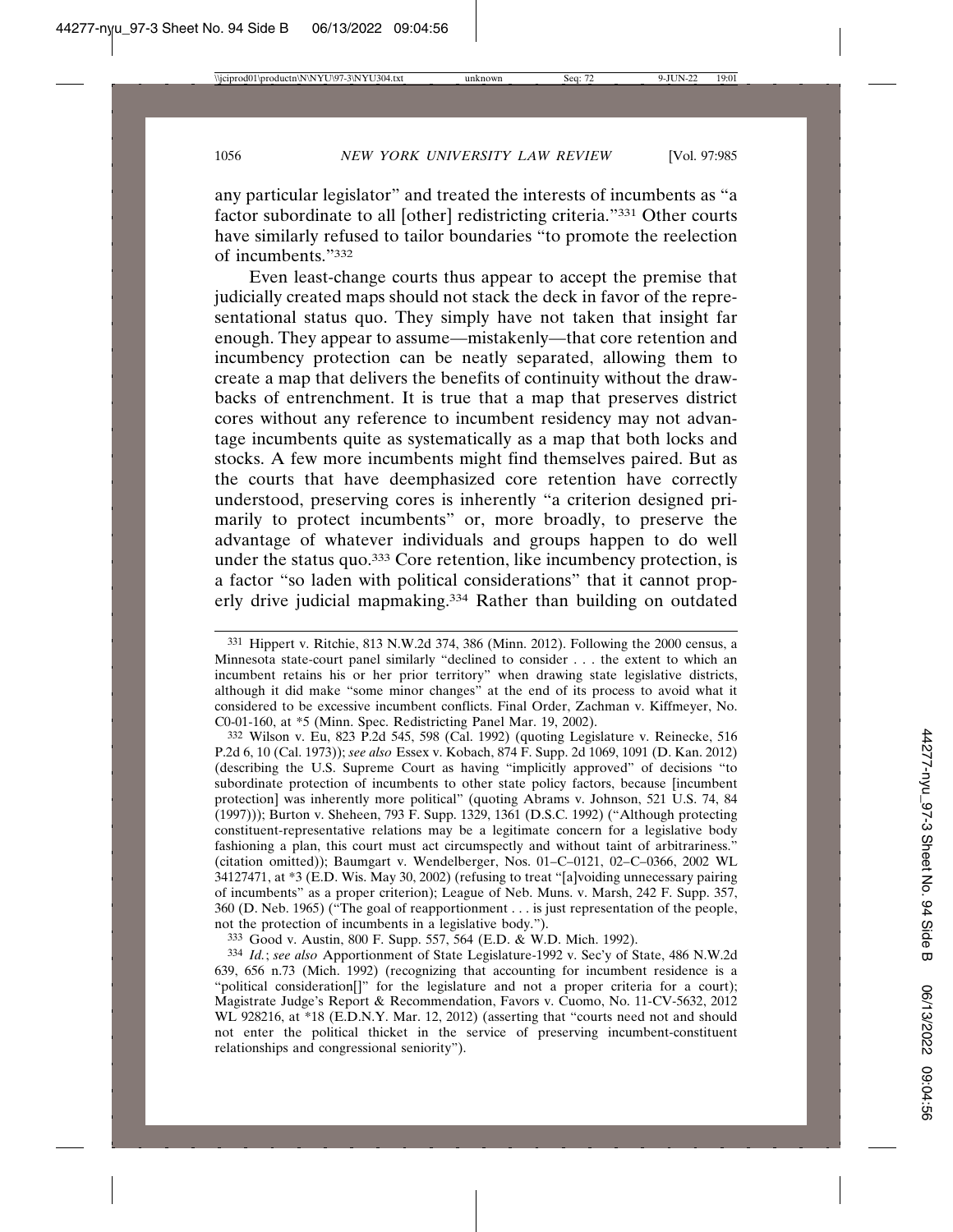and politically tinged foundations, courts should generate maps by evenhandedly applying the redistricting principles set forth in federal and state law, perhaps supplemented by well-established prudential considerations, in light of present-day data and circumstances.335

From the judiciary's perspective, a final downside of the leastchange approach is that it can discourage political compromise and potentially result in more judicial mapmaking. Given that continuity tends to favor existing officeholders, legislators who expect a court to retain district cores (and perhaps even directly protect incumbents) may have little incentive to fulfill their redistricting duties. A judicially drawn map may serve their interests nearly as well as a map they would create themselves. In contrast, if lawmakers do not know whether a court will prioritize continuity criteria—or, better yet, if lawmakers know that a court will not—then they will be more reluctant to leave the mapmaking process in the court's hands. They may ultimately conclude that a deal hashed out with political adversaries is a lower risk proposition.336

Consider, for instance, a state with divided government. Imagine that the party in control of the legislature likes the existing legislative map reasonably well. Perhaps it was even a map that the party gerrymandered a decade earlier. The governor is unlikely to sign off on a new plan that continues to tilt the playing field in favor of his political opponents. But if the legislature knows that a court is likely to draw a new map from scratch—one that may not only wipe out its existing partisan advantage, but also potentially jeopardize the careers of many incumbents—it may see a compromise map as a better option. After all, such a political compromise may include at least some incumbency protection. The governor, meanwhile, will also have reason to strike a deal because the governor's legislative allies, though in the minority, will similarly want to avoid a court-drawn plan that could unfavorably overhaul their districts. Courts, in other words, can use the prospect of a map crafted from scratch as a sort of penalty

<sup>335</sup> A question beyond the scope of this Article concerns the extent to which judicial mapmakers should affirmatively seek partisan balance, rather than merely applying legally enunciated redistricting criteria from a blank slate without consideration of political consequences.

<sup>336</sup> For a prior argument along these lines, see Ortiz, *supra* note 35, at 688–89 (explaining that, if lawmakers "[r]ealiz[e] that courts will not protect incumbency," and that they will pay "with their own incumbency advantage" if they fail to reapportion properly, then they will be more likely "to work hard to keep redistricting out of the judges' hands").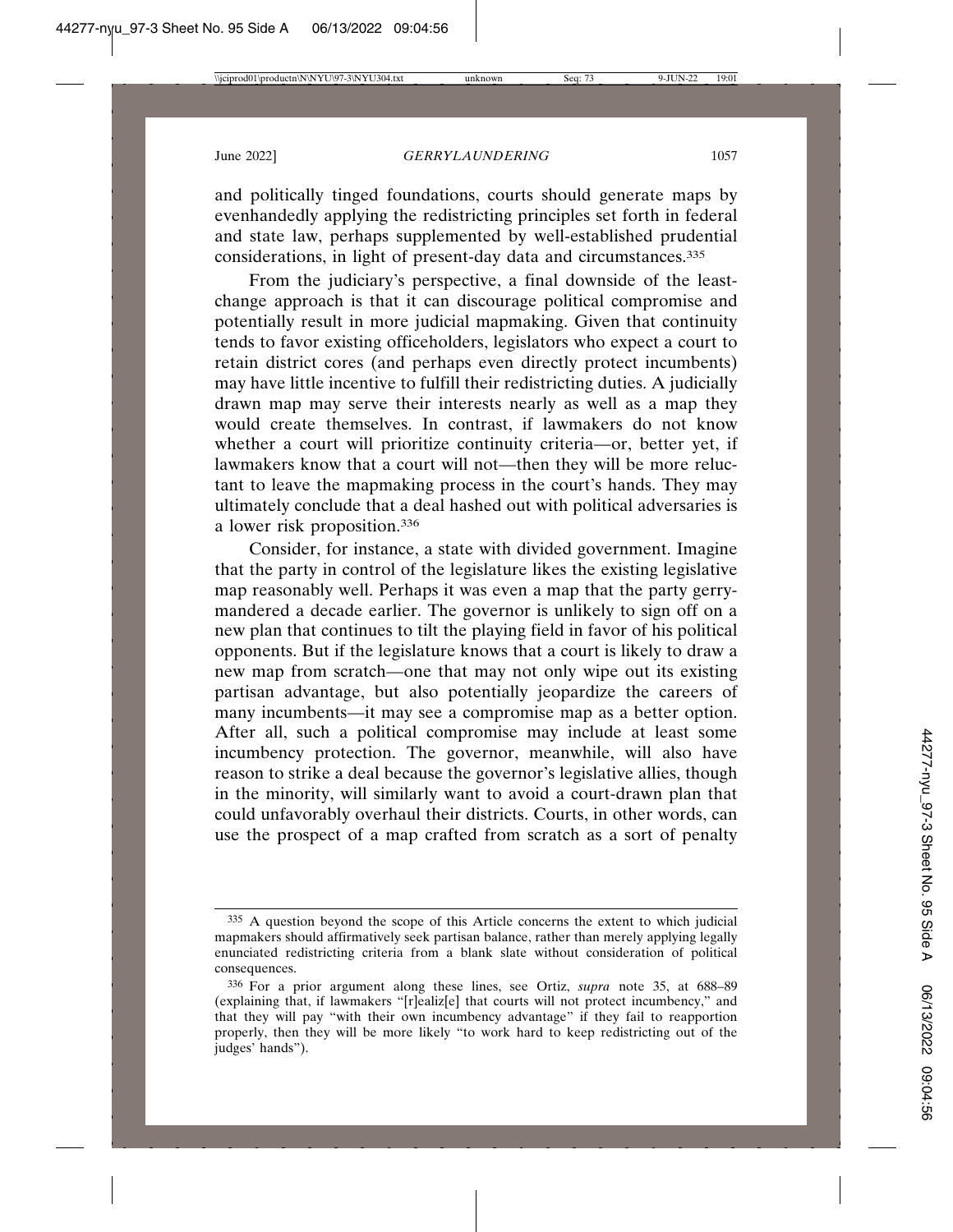default that will encourage political actors to fulfill their line-drawing responsibilities.337

## *B. Toward Dynamic Redistricting*

The above discussion suggests that courts can and should seek to ensure that redistricting is not merely an occasion to prop up the status quo. In states where politicians hold the power to redistrict and where voters lack the ability to act through direct democracy, gerrylaundering—like gerrymandering—may be a practice that only the judiciary can realistically address. In many states, however, action beyond the courts is possible. Over the past decade, a number of states have made strides against gerrymandering, and some of their efforts may help to constrain gerrylaundering as well.338 Politically insulated redistricting commissions, for instance, are less likely than legislatures to have self-interested attachments to existing maps. As reformers continue to work to improve the fairness of the redistricting process, they would do well to focus more directly on the pathologies of continuity.

States like Arizona, California, and Iowa already have at least some anti-gerrylaundering laws that may serve as models. The laws in these states go beyond laws elsewhere that prohibit incumbentfavoring maps in general terms.339 They specifically bar mapmakers from identifying and considering the residences of incumbents, thus precluding efforts to build districts around incumbents or to avoid incumbent pairings.340 As noted earlier, Arizona law also sets out spe-

339 *See supra* notes 143–44 and accompanying text.

<sup>337</sup> In a related context, Justin Levitt and Michael McDonald have suggested that courts should bar political actors from redrawing plans that courts create following an initial deadlock. Such a rule, they contend, "would better force compromise because participants with the incentive to deadlock the process would know that they will not get a second opportunity to draw the district lines." Levitt & McDonald, *supra* note 159, at 1273.

<sup>338</sup> Colorado, Michigan, Ohio, and Virginia are among the states that have recently made notable strides in making redistricting more independent and neutral, in particular by shifting responsibility from lawmakers to redistricting commissions. *See, e.g.*, COLO. CONST. art. V, §§ 44–44.6, 46–48.3; MICH. CONST. art. IV, § 6; OHIO CONST. art. XI, § 1; VA. CONST. art. II, § 6-A; Benjamin Plener Cover, *Two-Party Structural Countermandering*, 107 IOWA L. REV. 63, 68–69 (2020) (discussing the proliferation of redistricting commissions).

<sup>340</sup> *Id.*; *see also* Ariz. Minority Coal. for Fair Redistricting v. Ariz. Indep. Redistricting Comm'n, 121 P.3d 843, 862 (Ariz. Ct. App. 2005) (explaining that the constitutional provision barring consideration of incumbent and candidate residences aims "to prevent the Commission from drawing new districts to either aid or hinder the interests of candidates or incumbent legislators in future elections"); Glenn Dickinson, *First Redistricting Plan*, LEGIS. SERVS. AGENCY 4 (Mar. 31, 2011), https://www.legis.iowa.gov/ DOCS/Resources/Redist/2011/2011-03-31/Plan1\_Report.pdf [https://perma.cc/NV8F-YSAJ] (explaining that "[p]lan selection [during the post-2010 cycle] was based solely on population, the number of counties and cities kept whole for legislative districts, the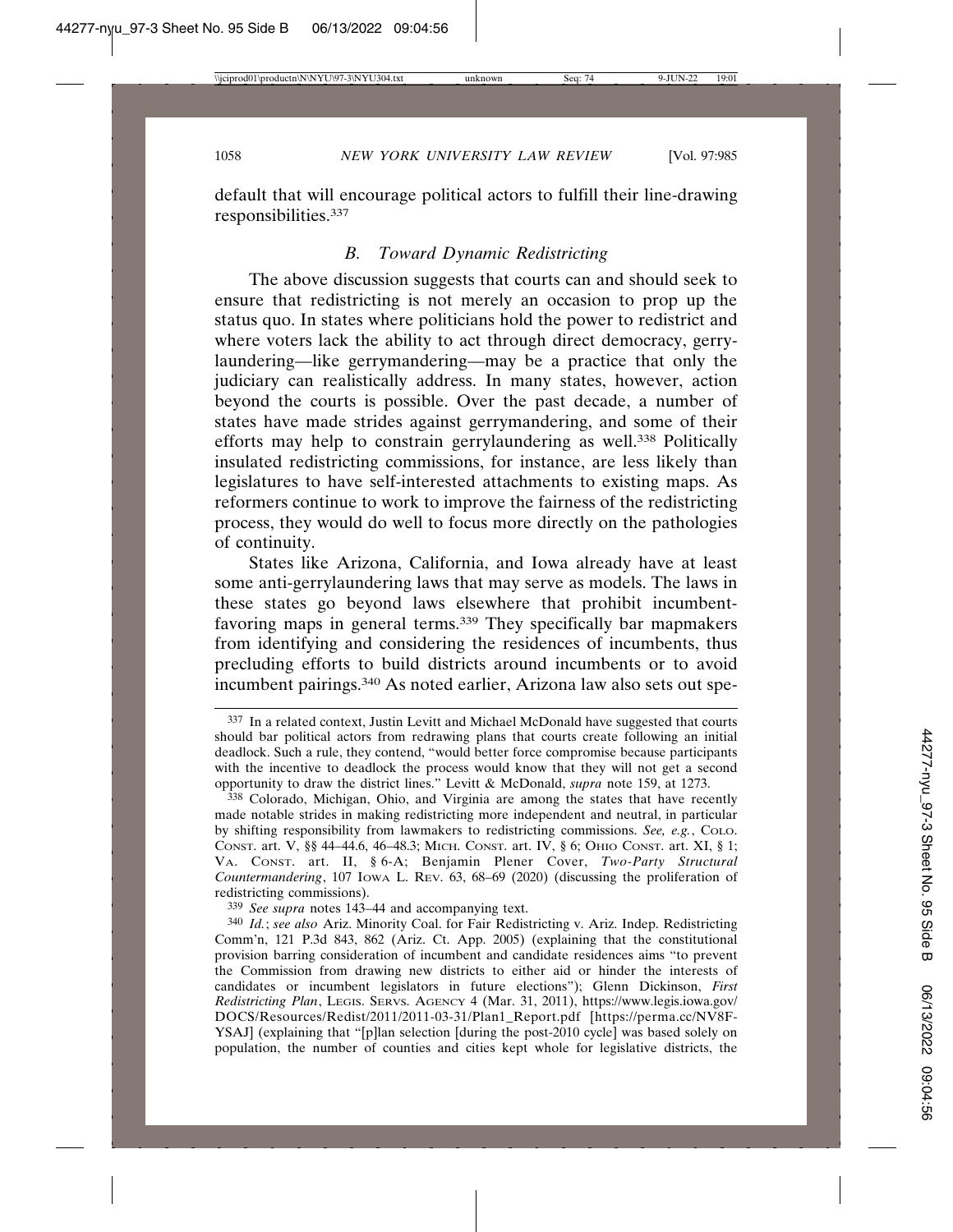cific mapmaking protocols that effectively require the state's redistricting commission to begin its work from a blank slate rather than from the existing map.341 California's redistricting commission is similarly constrained.<sup>342</sup> It would not be difficult for states to go just slightly further and expressly require mapmakers to construct districts without reference to the existing map.

By taking steps such as these, states can ensure that the decennial redistricting process provides an opportunity not just to rebalance district populations, but also to rebalance representational arrangements more broadly. In the states that most directly constrain locking and stocking, the maps adopted after the 2010 census produced a notable number of competitive electoral contests and new representatives.<sup>343</sup> These results indicate, at least anecdotally, that redistricting from scratch can indeed help open doors for new voices, ideas, and alliances to emerge.

Such dynamism is welcome. One need not go as far as Thomas Jefferson, who famously argued that every generation should establish its constitutional order anew,344 to see value in periodically refreshing the governing institutions established by a particular set of actors under the particular conditions of a particular time. This is especially true when it comes to electoral districts. The issue is not merely that growing populations, evolving communities, and shifting political landscapes inevitably render maps outdated. It is that, even at birth, no map is perfect. Innumerable other district configurations may have had their merits and may have produced very different results.<sup>345</sup> None of these maps can ever lay claim to being *the* singular right way to translate individual preferences into polity-level representation and

presence of a conveniently contiguous territory within each district, and the compactness of each district).

<sup>341</sup> *See supra* note 142 and accompanying text.

<sup>342</sup> *See* RALPH J. SONENSHEIN, WHEN THE PEOPLE DRAW THE LINES: AN EXAMINATION OF THE CALIFORNIA CITIZENS REDISTRICTING COMMISSION 26 (2013), https://cavotes.org/ sites/default/files/jobs/RedistrictingCommission%20Report6122013.pdf [https://perma.cc/ V7BN-AUJH] (explaining that during the post-2010 redistricting cycle commissioners "could not easily rely on the previous district lines as their main foundation and template" due to the other criteria they were required to apply).

<sup>343</sup> *See, e.g.*, *id.* at 3 ("In the 2012 elections, many incumbents faced significant challenges, in part due to redistricting, and some chose not to run for reelection. Turnover was high, and the new legislature had a large share of new members.").

<sup>344</sup> *See* 15 THE PAPERS OF THOMAS JEFFERSON 392–98 (1958) (discussing the concept that "the earth belongs to the living, and not to the dead").

<sup>345</sup> *See, e.g.*, McKee, *supra* note 89, at 624 ("The simple act of relocating a district boundary alters the representational relationship for numerous voters and this can have considerable electoral consequences.").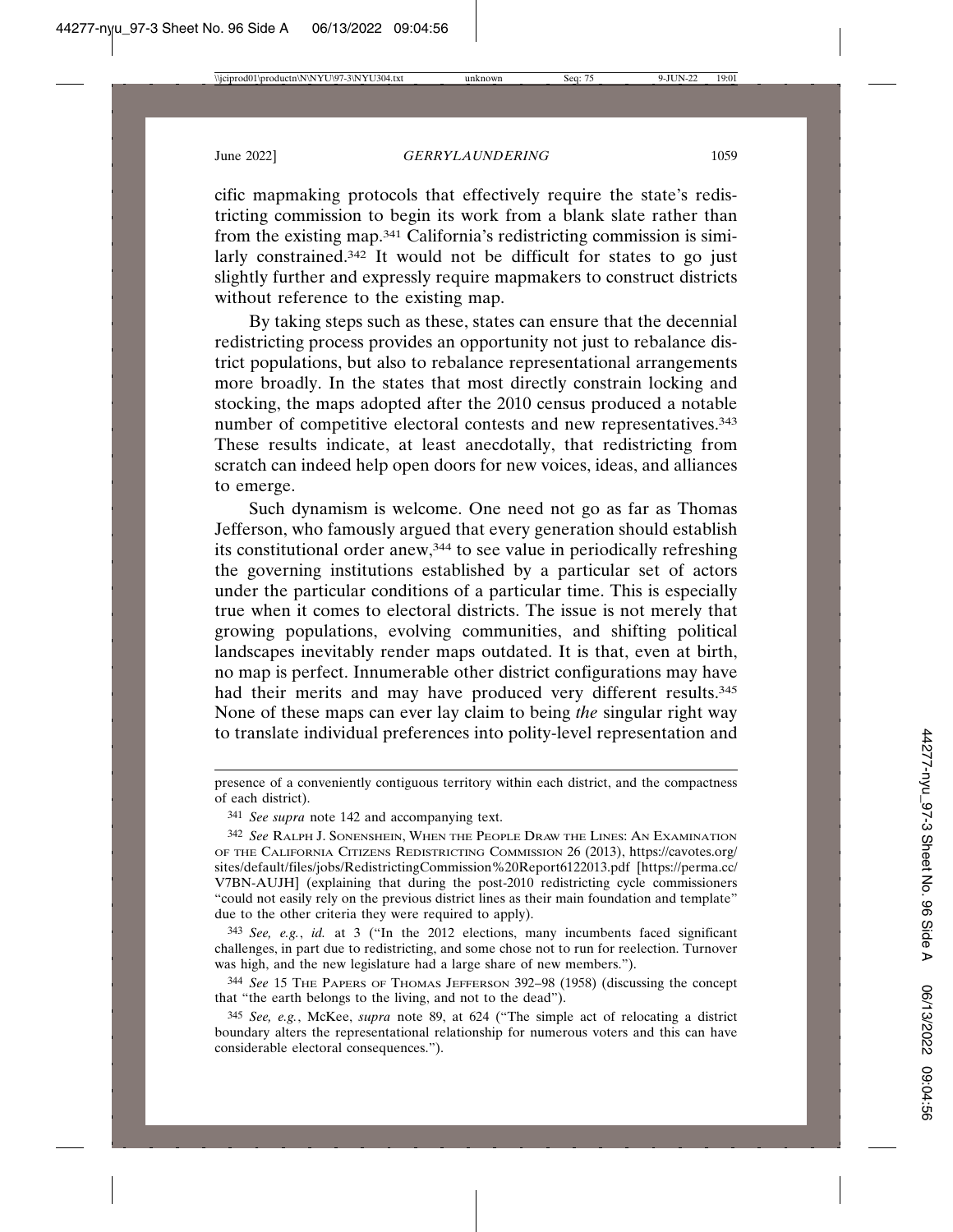governance.346 To allow the old map to dictate the shape of the new one is thus to give the old map more weight than it deserves. Recognizing this, the political theorist Jon Elster once suggested "random redesigning of electoral districts," an approach he called "renewal through reshuffling."347

Ignoring old maps when adopting new ones may be the most obvious way to promote dynamism. Mathematicians and computer scientists have developed tools capable of generating large numbers of maps that satisfy agreed-upon geographic and/or political fairness parameters and that are not anchored to a predecessor map.348 One could imagine simply choosing at random among such algorithmically generated maps—a process that would lay bare the inherent vagaries of mapmaking rather than concealing that reality. But there is also much to be said for a more deliberative process in which politically insulated actors—perhaps aided by algorithms—make a good-faith effort to weigh competing criteria and perspectives and draw lines that, in their judgment, strike a particularly appropriate balance.<sup>349</sup> This Article leaves it to others to decide among these possibilities.

One important question, however, is whether the old map should indeed be set aside completely when drawing the new one. A case can be made for consulting the prior map to help facilitate dynamism and promote representational fairness over time. Rather than using the prior map as an anchor, mapmakers might instead use it to avoid repeating past decisions that favored or disfavored some individuals or communities for no good reason.350 They might deliberately seek to ensure that, from one redistricting cycle to the next, the deck really is shuffled to ensure that advantages and disadvantages are equitably shared. To illustrate, consider the congressional districting plan that the Connecticut Supreme Court adopted after the 2010 census. Under

<sup>346</sup> As social choice theorists have long understood, "collective preferences are inevitably the product of the manner in which the choice may be expressed." Issacharoff, *supra* note 61, at 615 n.79; *see also* KENNETH J. ARROW, SOCIAL CHOICE AND INDIVIDUAL VALUES (Martino Publ'g 2012) (1951) (engaging in social choice analysis); Pildes & Anderson, *supra* note 208 (same).

<sup>347</sup> JON ELSTER, SOLOMONIC JUDGEMENTS 92 (1989).

<sup>348</sup> *See, e.g.*, Chen & Stephanopoulos, *supra* note 24, at 882–87 (describing techniques for algorithmically generating district maps); Emily Rong Zhang, *Bolstering Faith with Facts: Supporting Independent Redistricting Commissions with Redistricting Algorithms*, 109 CALIF. L. REV. 987, 993 (2021) (discussing "the recent flourishing of redistricting algorithms").

<sup>349</sup> *See, e.g.*, Zhang, *supra* note 348, at 988 (arguing that redistricting algorithms should be joined with independent redistricting commissions).

<sup>350</sup> *Cf.* Issacharoff, *supra* note 61, at 601 ("To the extent that political insiders should be given latitude to engage in any ends-oriented redistricting, it should be only to promote political access for those on the outs politically, not to reward incumbent powers.").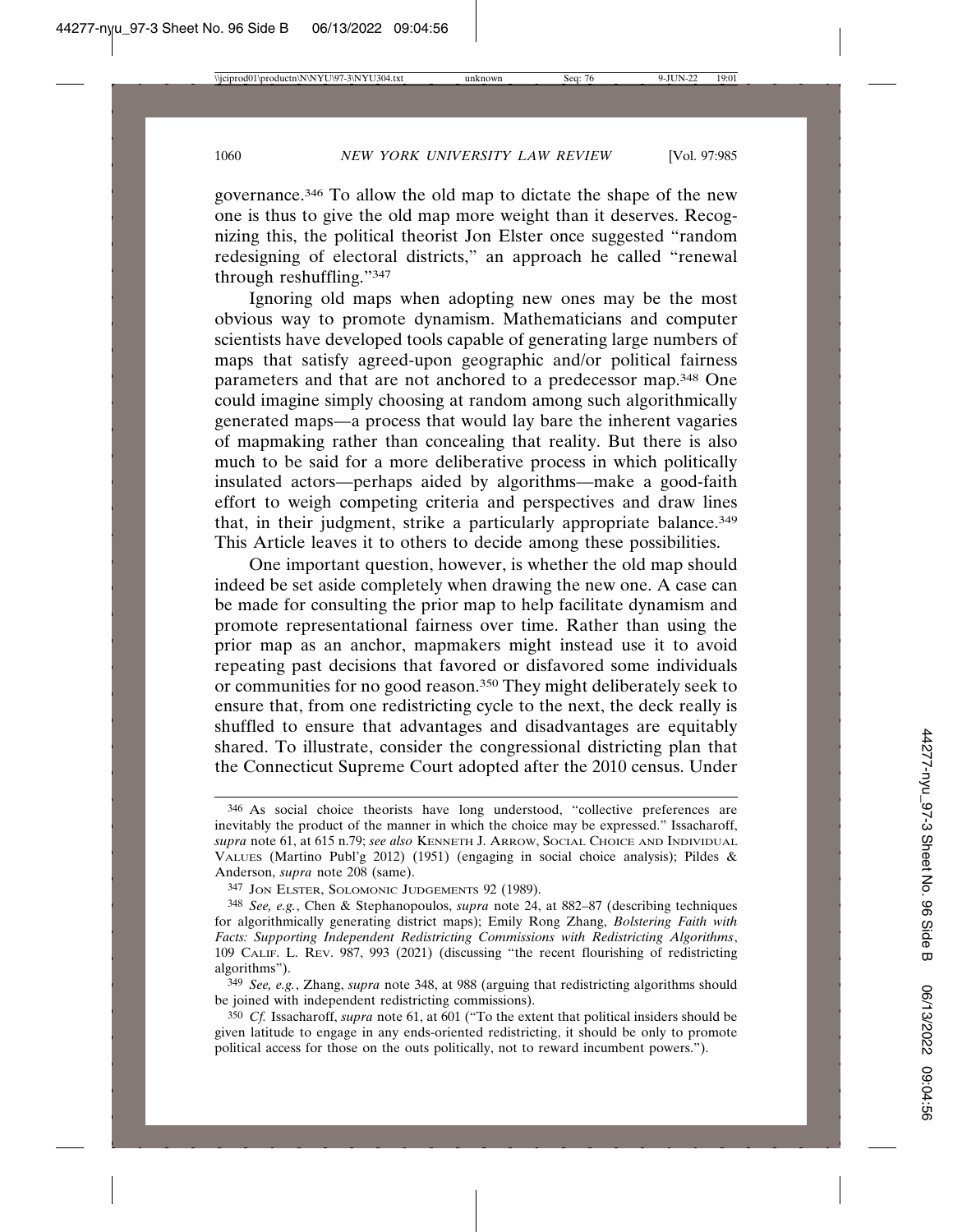the prior map, six towns were split between districts.351 The special master, acting pursuant to the court's instruction to minimize change, drew a map that continued to split five of those same six towns.352 If it is indeed the case that communities divided between districts and situated at the periphery of each are disadvantaged relative to intact communities near a district's geographic core, then it seems problematic to relegate the same communities to that fate across multiple decades. A dynamic redistricting process would have taken the past decision to split those communities not as a reason to continue to split them, but rather as a reason to do the opposite. In short, a purely forwardlooking approach to redistricting can helpfully prevent deliberate entrenchment. But with a remedial look-back, mapmakers can potentially design new maps that affirmatively promote dynamism and aim to mitigate the idiosyncrasies and biases of the status quo.

## **CONCLUSION**

The problem of entrenchment has long loomed large in election law discourse.<sup>353</sup> Through aggressive gerrymanders, rollbacks of voting rights, restrictions on ballot access, and more, those in power sometimes brazenly change the rules of the game in an effort to bolster their electoral position.354 For understandable reasons, commentary on entrenchment tends to focus on overt machinations like these.355 This Article offers a reminder that entrenchment often comes in a more subtle form. In many instances, those in power seek to retain power not by changing the rules, but by clinging to the status

352 *Id.* at 18–19.

354 *See, e.g.*, Levinson & Sachs, *supra* note 353, at 414 (observing that "[e]lectoral entrenchment strategies take many different forms"); Klarman, *supra* note 65, at 509–28 (analyzing an array of contexts in which lawmakers have sought to entrench themselves).

355 *See, e.g.*, Klarman, *supra* note 65, at 509 ("For the most part, anti-entrenchment theory counsels suspicion of legislative *action* that entrenches incumbency.").

<sup>351</sup> Draft Report and Plan of Special Master, *In re* Petition of Reapportionment Comm'n, No. SC 18907, at 18 (Jan. 13, 2012), https://cga.ct.gov/red2011/documents/ special\_master/Merged%20Draft%20Report%20with%20Exhibits.pdf [https://perma.cc/ UQ73-S56G].

<sup>353</sup> *See, e.g.*, Michael S. Kang & Joanna M. Shepherd, *The Long Shadow of* Bush v. Gore*: Judicial Partisanship in Election Cases*, 68 STAN. L. REV. 1411, 1451–52 (2016) (identifying "political entrenchment" as "the fundamental problem . . . that defines the field of election law"); Daryl Levinson & Benjamin I. Sachs, *Political Entrenchment and Public Law*, 125 YALE L.J. 400, 406 (2015) (observing that scholars of election law "have increasingly viewed the entrenchment of incumbent officeholders, political parties, and majority coalitions as the central problem that legal regulation of the political process should be designed to solve"); Klarman, *supra* note 65, at 552 (surveying "entrenchment problems in constitutional law" and developing an "anti-entrenchment theory" of judicial review); Issacharoff & Pildes, *supra* note 190, at 709 (analogizing "[t]he problem of political lockups" to "the problem of monopoly economic power").